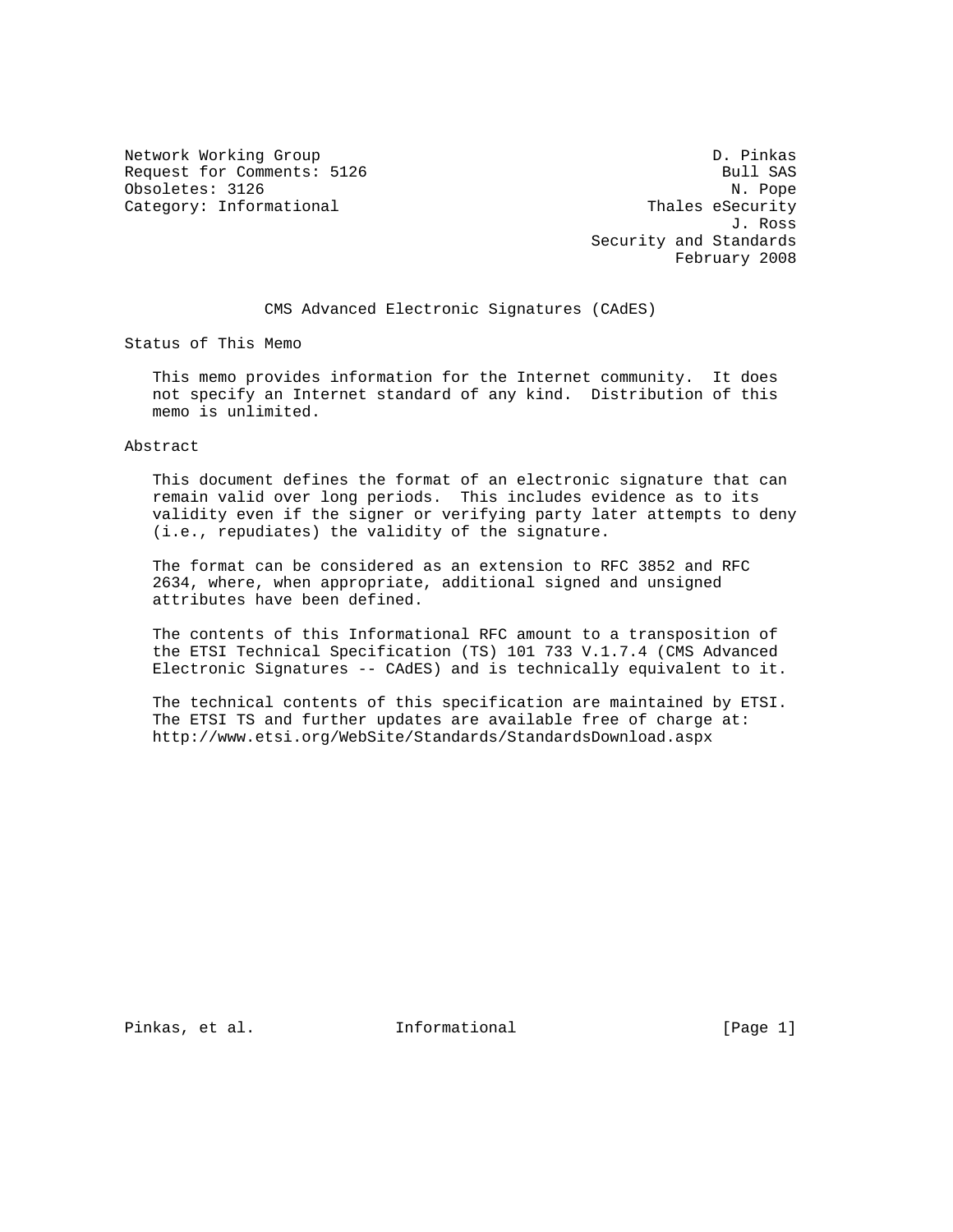Table of Contents

| 4.3. Electronic Signature Formats 15                      |
|-----------------------------------------------------------|
| 4.3.1. CAdES Basic Electronic Signature (CAdES-BES) 15    |
| 4.3.2. CAdES Explicit Policy-based Electronic             |
| Signatures (CAdES-EPES) 18                                |
| 4.4. Electronic Signature Formats with Validation Data 19 |
| 4.4.1. Electronic Signature with Time (CAdES-T) 20        |
| 4.4.2. ES with Complete Validation Data References        |
|                                                           |
| 4.4.3. Extended Electronic Signature Formats 23           |
| 4.4.3.1. EXtended Long Electronic Signature               |
|                                                           |
| 4.4.3.2. EXtended Electronic Signature with               |
|                                                           |
| 4.4.3.3. EXtended Electronic Signature with               |
| Time Type 2 26                                            |
| 4.4.3.4. EXtended Long Electronic Signature               |
| with Time (CAdES-X Long 27                                |
| 4.4.4. Archival Electronic Signature (CAdES-A) 27         |
|                                                           |
|                                                           |
| 5. Electronic Signature Attributes 30                     |
|                                                           |
|                                                           |
|                                                           |
|                                                           |
| 5.5. EncapsulatedContentInfo Type 31                      |
|                                                           |
| 5.6.1. Message Digest Calculation Process 32              |
| 5.6.2. Message Signature Generation Process 32            |
| 5.6.3. Message Signature Verification Process 32          |
| 5.7. Basic ES Mandatory Present Attributes 32             |
|                                                           |
|                                                           |
| 5.7.3. Signing Certificate Reference Attributes 33        |
| 5.7.3.1. ESS signing-certificate Attribute                |
| Definition 34                                             |
| 5.7.3.2. ESS signing-certificate-v2                       |
| Attribute Definition 34                                   |
|                                                           |
|                                                           |

Pinkas, et al. 1nformational [Page 2]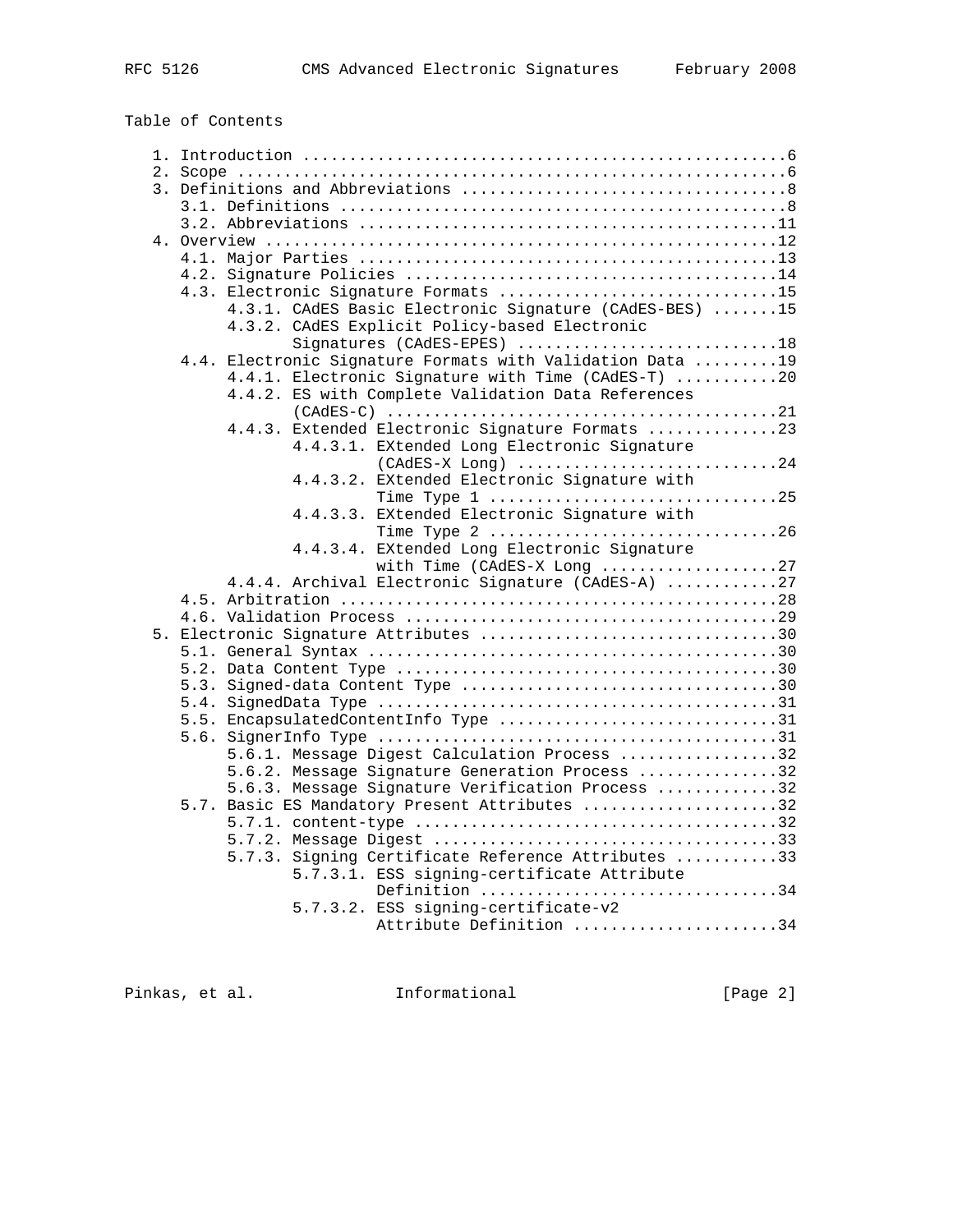| 5.7.3.3. Other signing-certificate                                                              |
|-------------------------------------------------------------------------------------------------|
| Attribute Definition 35                                                                         |
| 5.8. Additional Mandatory Attributes for Explicit                                               |
| Policy-based Electronic Signatures 36                                                           |
| 5.8.1. signature-policy-identifier 36                                                           |
| 5.9. CMS Imported Optional Attributes 38                                                        |
|                                                                                                 |
|                                                                                                 |
| 5.10. ESS-Imported Optional Attributes 39                                                       |
| 5.10.1. content-reference Attribute 39                                                          |
| 5.10.2. content-identifier Attribute 39                                                         |
| 5.10.3. content-hints Attribute 40                                                              |
| 5.11. Additional Optional Attributes Defined in the                                             |
|                                                                                                 |
| 5.11.1. commitment-type-indication Attribute 41                                                 |
| 5.11.2. signer-location Attribute 43                                                            |
| 5.11.3. signer-attributes Attribute 43                                                          |
| 5.11.4. content-time-stamp Attribute 44                                                         |
| 5.12. Support for Multiple Signatures 44                                                        |
| 5.12.1. Independent Signatures 44                                                               |
| 5.12.2. Embedded Signatures 45                                                                  |
| 6. Additional Electronic Signature Validation Attributes 45                                     |
| 6.1. signature time-stamp Attribute (CAdES-T) 47                                                |
| 6.1.1. signature-time-stamp Attribute Definition  47                                            |
| 6.2. Complete Validation Data References (CAdES-C) 48                                           |
| 6.2.1. complete-certificate-references Attribute                                                |
|                                                                                                 |
| 6.2.2. complete-revocation-references Attribute                                                 |
|                                                                                                 |
| 6.2.3. attribute-certificate-references Attribute                                               |
|                                                                                                 |
| 6.2.4. attribute-revocation-references Attribute                                                |
|                                                                                                 |
| 6.3. Extended Validation Data (CAdES-X) 52<br>6.3.1. Time-Stamped Validation Data (CAdES-X Type |
|                                                                                                 |
| 6.3.2. Long Validation Data (CAdES-X Long, CAdES-X                                              |
|                                                                                                 |
| 6.3.3. certificate-values Attribute Definition 54                                               |
| 6.3.4. revocation-values Attribute Definition 54                                                |
| 6.3.5. CAdES-C-time-stamp Attribute Definition 56                                               |
| 6.3.6. time-stamped-certs-crls-references                                                       |
| Attribute Definition 57                                                                         |
|                                                                                                 |
| 6.4.1. archive-time-stamp Attribute Definition 58                                               |
|                                                                                                 |
|                                                                                                 |
|                                                                                                 |
|                                                                                                 |

Pinkas, et al. 1nformational 1999 [Page 3]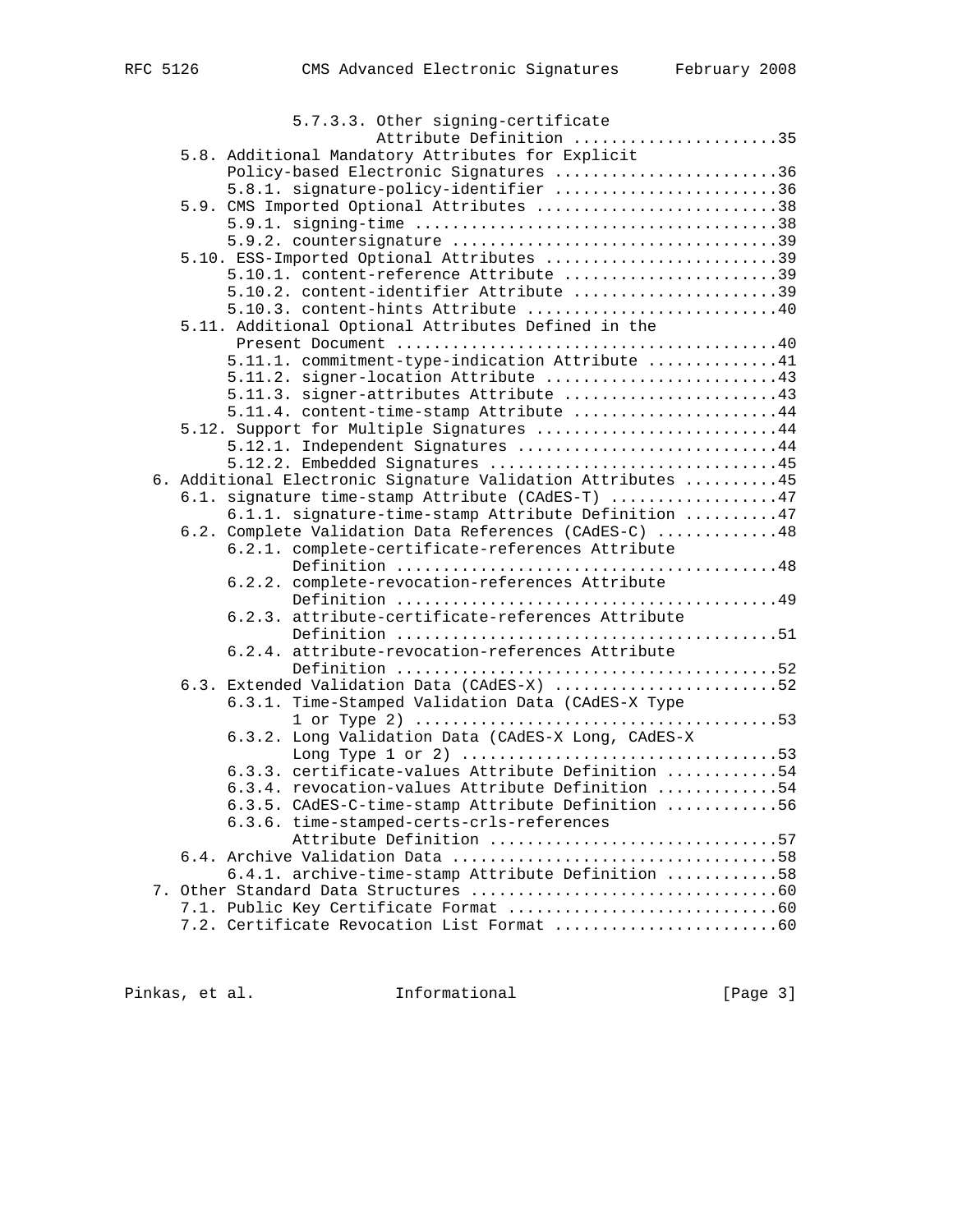| 8.1. CAdES-Basic Electronic Signature (CAdES-BES) 62               |  |
|--------------------------------------------------------------------|--|
| 8.2. CAdES-Explicit Policy-based Electronic Signature  63          |  |
|                                                                    |  |
|                                                                    |  |
|                                                                    |  |
|                                                                    |  |
|                                                                    |  |
|                                                                    |  |
| A.1. Signature Format Definitions Using                            |  |
|                                                                    |  |
| A.2. Signature Format Definitions Using                            |  |
|                                                                    |  |
| Annex B (informative): Extended Forms of Electronic Signatures  86 |  |
| B.1. Extended Forms of Validation Data 86                          |  |
|                                                                    |  |
|                                                                    |  |
|                                                                    |  |
| B.1.4. CAdES-X Long Type 1 and CAdES-X Long Type 2  91             |  |
|                                                                    |  |
| B.3. Archive Validation Data (CAdES-A) 94                          |  |
| B.4. Example Validation Sequence 97                                |  |
| B.5. Additional Optional Features 102                              |  |
| Annex C (informative): General Description 103                     |  |
| C.1. The Signature Policy 103                                      |  |
|                                                                    |  |
| C.3. Components of an Electronic Signature 104                     |  |
| C.3.1. Reference to the Signature Policy 104                       |  |
| C.3.2. Commitment Type Indication 105                              |  |
| C.3.3. Certificate Identifier from the Signer 106                  |  |
| C.3.4. Role Attributes 106                                         |  |
| $C.3.4.1.$ Claimed Role 107                                        |  |
| C.3.4.2.<br>Certified Role 107                                     |  |
| C.3.5. Signer Location 108                                         |  |
|                                                                    |  |
|                                                                    |  |
| C.3.8. content-hints 109                                           |  |
| C.3.9. Content Cross-Referencing 109                               |  |
| C.4. Components of Validation Data 109                             |  |
| C.4.1. Revocation Status Information 109                           |  |
| C.4.1.1. CRL Information 110                                       |  |
| $C.4.1.2.$ OCSP Information 110                                    |  |
| C.4.2. Certification Path 111                                      |  |
| C.4.3. Time-stamping for Long Life of Signatures 111               |  |
|                                                                    |  |

Pinkas, et al. 1nformational [Page 4]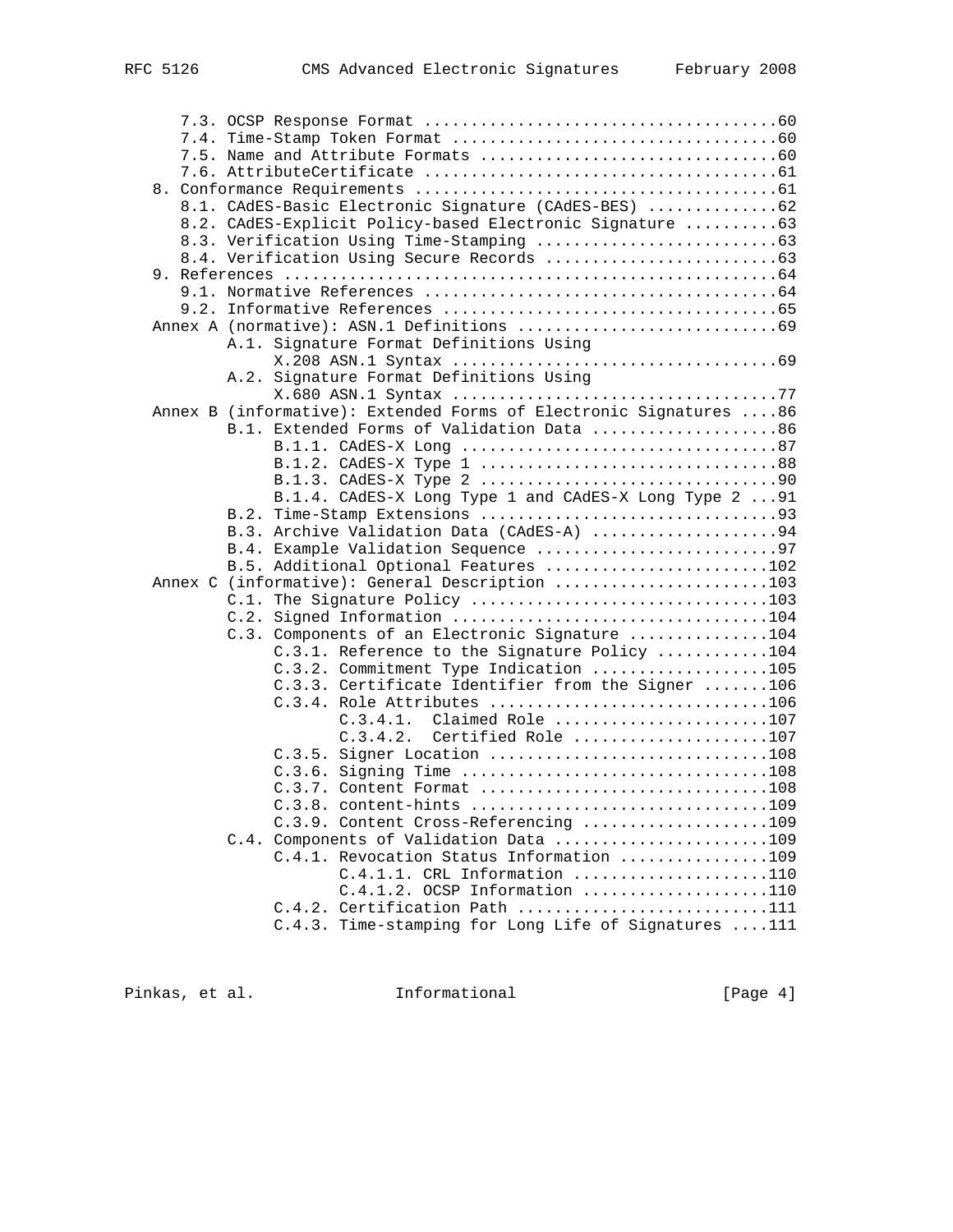C.4.4. Time-stamping for Long Life of Signature before CA key Compromises ....................113 C.4.4.1. Time-stamping the ES with Complete Validation Data ...........113 C.4.4.2. Time-Stamping Certificates and Revocation Information References ..114 C.4.5. Time-stamping for Archive of Signature .......115 C.4.6. Reference to Additional Data .................116 C.4.7. Time-Stamping for Mutual Recognition .........116 C.4.8. TSA Key Compromise ............................117 C.5. Multiple Signatures .................................118 Annex D (informative): Data Protocols to Interoperate with TSPs ..118 D.1. Operational Protocols ...............................118 D.1.1. Certificate Retrieval ........................118 D.1.2. CRL Retrieval ................................118 D.1.3. Online Certificate Status ....................119 D.1.4. Time-Stamping ................................119 D.2. Management Protocols ...................................119 D.2.1. Request for Certificate Revocation ...........119 Annex E (informative): Security Considerations ...................119 E.1. Protection of Private Key ...........................119 E.2. Choice of Algorithms ................................119 Annex F (informative): Example Structured Contents and MIME ......120 F.1. General Description .................................120 F.1.1. Header Information ...........................120 F.1.2. Content Encoding ...............................121 F.1.3. Multi-Part Content ...........................121 F.2. S/MIME ..............................................122 F.2.1. Using application/pkcs7-mime .................123 F.2.2. Using application/pkcs7-signature ............124 Annex G (informative): Relationship to the European Directive and EESSI .................................125 G.1. Introduction ........................................125 G.2. Electronic Signatures and the Directive .............126 G.3. ETSI Electronic Signature Formats and the Directive .127 G.4. EESSI Standards and Classes of Electronic Signature .127 G.4.1. Structure of EESSI Standardization ...........127 G.4.2. Classes of Electronic Signatures .............128 G.4.3. Electronic Signature Classes and the ETSI Electronic Signature Format ..................128 Annex H (informative): APIs for the Generation and Verification of Electronic Signatures Tokens ...........129 H.1. Data Framing ........................................129 H.2. IDUP-GSS-APIs Defined by the IETF ...................131 H.3. CORBA Security Interfaces Defined by the OMG ........132 Annex I (informative): Cryptographic Algorithms ..................133 I.1. Digest Algorithms ...................................133 I.1.1. SHA-1 ........................................133

Pinkas, et al. 1nformational 1999 [Page 5]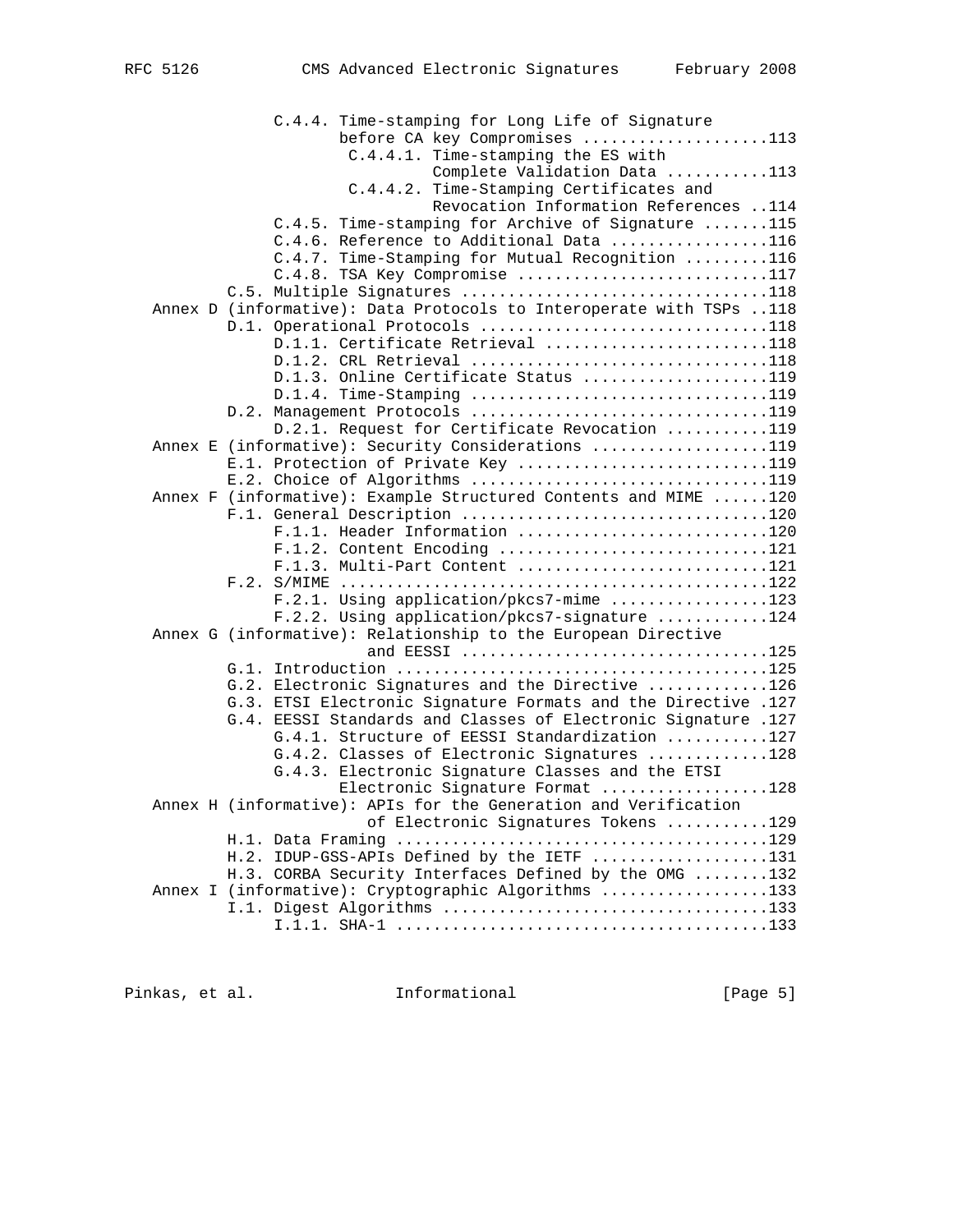|                                               |  | I.2. Digital Signature Algorithms 134                 |  |  |  |  |
|-----------------------------------------------|--|-------------------------------------------------------|--|--|--|--|
|                                               |  |                                                       |  |  |  |  |
|                                               |  |                                                       |  |  |  |  |
|                                               |  |                                                       |  |  |  |  |
| Annex J (informative): Guidance on Naming 137 |  |                                                       |  |  |  |  |
|                                               |  | J.1. Allocation of Names 137                          |  |  |  |  |
|                                               |  | J.2. Providing Access to Registration Information 138 |  |  |  |  |
|                                               |  |                                                       |  |  |  |  |
|                                               |  | J.3.1. Naming Schemes for Individual Citizens 138     |  |  |  |  |
|                                               |  | J.3.2. Naming Schemes for Employees of an             |  |  |  |  |
|                                               |  | Organization 139                                      |  |  |  |  |
|                                               |  |                                                       |  |  |  |  |

# 1. Introduction

 This document is intended to cover electronic signatures for various types of transactions, including business transactions (e.g., purchase requisition, contract, and invoice applications) where long-term validity of such signatures is important. This includes evidence as to its validity even if the signer or verifying party later attempts to deny (i.e., repudiates; see ISO/IEC 10181-5 [ISO10181-5]) the validity of the signature.

 Thus, the present document can be used for any transaction between an individual and a company, between two companies, between an individual and a governmental body, etc. The present document is independent of any environment; it can be applied to any environment, e.g., smart cards, Global System for Mobile Communication Subscriber Identity Module (GSM SIM) cards, special programs for electronic signatures, etc.

 The European Directive on a community framework for Electronic Signatures defines an electronic signature as: "Data in electronic form which is attached to or logically associated with other electronic data and which serves as a method of authentication".

 An electronic signature, as used in the present document, is a form of advanced electronic signature, as defined in the Directive.

2. Scope

 The scope of the present document covers electronic signature formats only. The aspects of Electronic Signature Policies are defined in RFC 3125 [RFC3125] and ETSI TR 102 272 [TR102272].

 The present document defines a number of electronic signature formats, including electronic signatures that can remain valid over long periods. This includes evidence as to its validity even if the

Pinkas, et al. Informational [Page 6]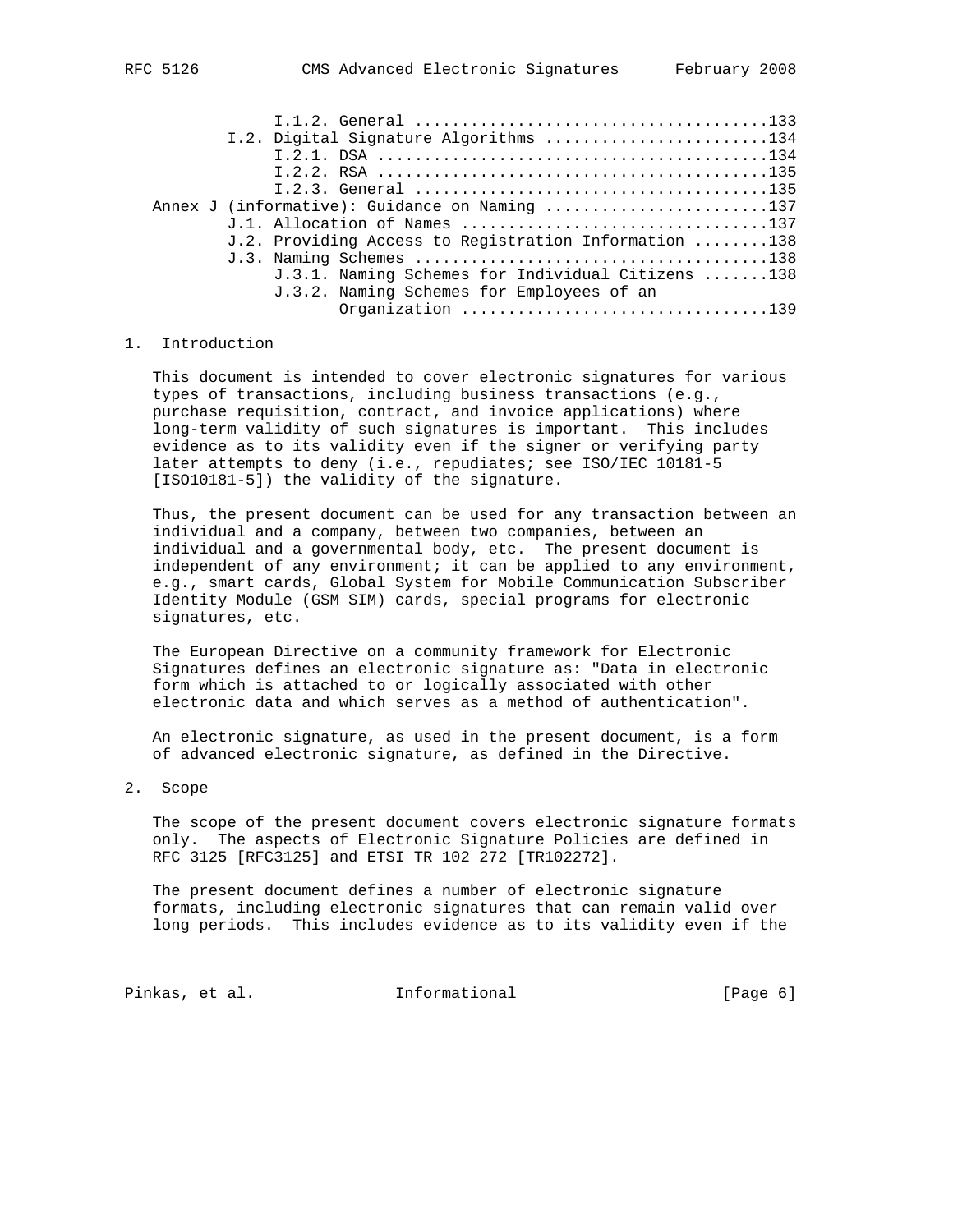signer or verifying party later attempts to deny (repudiates) the validity of the electronic signature.

 The present document specifies use of Trusted Service Providers (e.g., Time-Stamping Authorities) and the data that needs to be archived (e.g., cross-certificates and revocation lists) to meet the requirements of long-term electronic signatures.

 An electronic signature, as defined by the present document, can be used for arbitration in case of a dispute between the signer and verifier, which may occur at some later time, even years later.

 The present document includes the concept of signature policies that can be used to establish technical consistency when validating electronic signatures, but it does not mandate their use.

 The present document is based on the use of public key cryptography to produce digital signatures, supported by public key certificates. The present document also specifies the use of time-stamping and time-marking services to prove the validity of a signature long after the normal lifetime of critical elements of an electronic signature. This document also, as an option, defines ways to provide very long-term protection against key compromise or weakened algorithms.

 The present document builds on existing standards that are widely adopted. These include:

- RFC 3852 [4]: "Cryptographic Message Syntax (CMS)";
- ISO/IEC 9594-8/ITU-T Recommendation X.509 [1]: "Information technology - Open Systems Interconnection - The Directory: Authentication framework";
- RFC 3280 [2]: "Internet X.509 Public Key Infrastructure (PKIX) Certificate and Certificate Revocation List (CRL) Profile";
- RFC 3161 [7]: "Internet X.509 Public Key Infrastructure Time-Stamp Protocol (TSP)".

NOTE: See Section 11 for a full set of references.

 The present document describes formats for advanced electronic signatures using ASN.1 (Abstract Syntax Notation 1) [14]. ASN.1 is encoded using X.690 [16].

 These formats are based on CMS (Cryptographic Message Syntax) defined in RFC 3852 [4]. These electronic signatures are thus called CAdES, for "CMS Advanced Electronic Signatures".

Pinkas, et al. 1nformational 1998 [Page 7]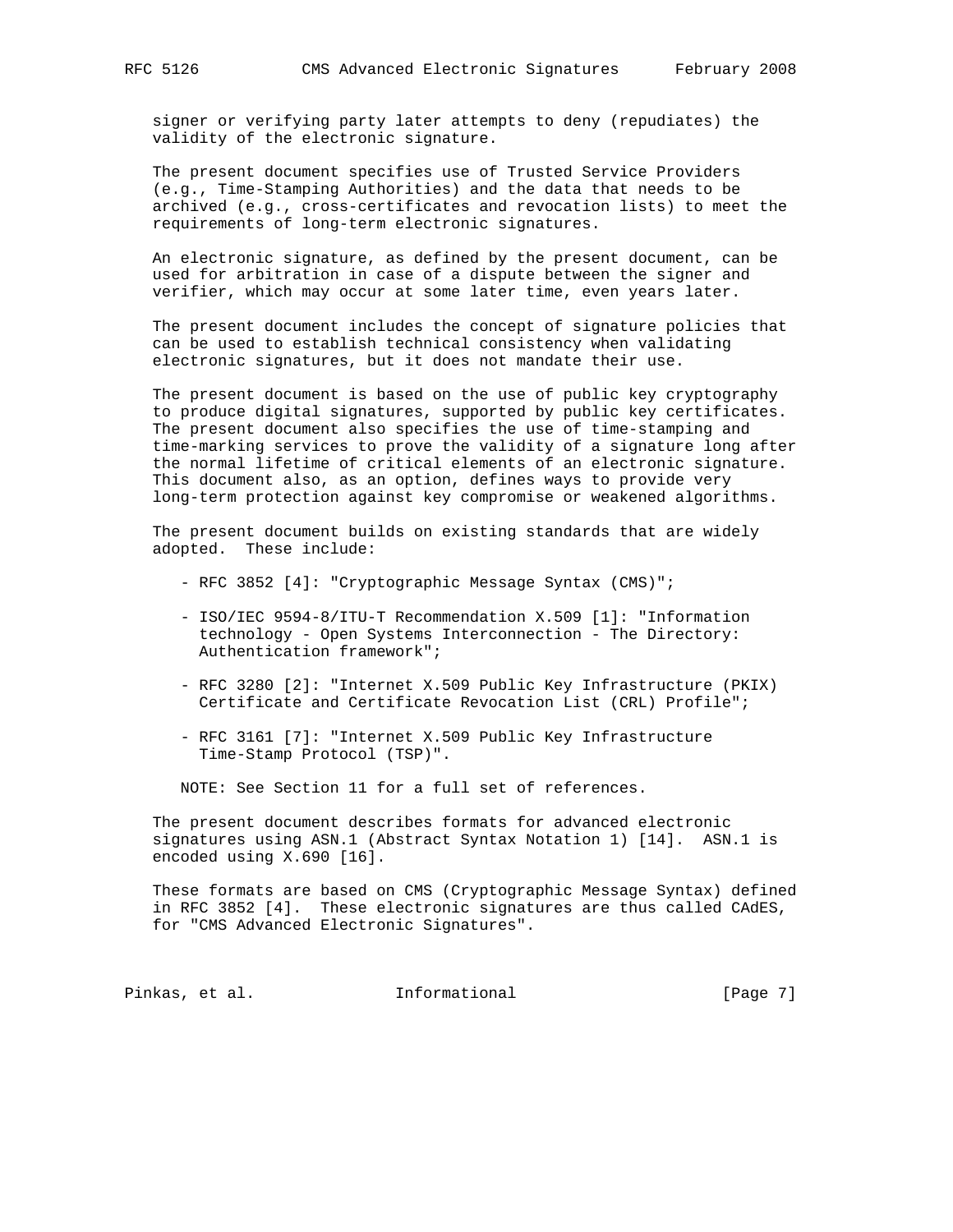Another document, TS 101 903 [TS101903], describes formats for XML advanced electronic signatures (XAdES) built on XMLDSIG as specified in [XMLDSIG].

 In addition, the present document identifies other documents that define formats for Public Key Certificates, Attribute Certificates, and Certificate Revocation Lists and supporting protocols, including protocols for use by trusted third parties to support the operation of electronic signature creation and validation.

Informative annexes include:

- illustrations of extended forms of Electronic Signature formats that protect against various vulnerabilities and examples of validation processes (Annex B);
- descriptions and explanations of some of the concepts used in the present document, giving a rationale for normative parts of the present document (Annex C);
- information on protocols to interoperate with Trusted Service Providers (Annex D);
- guidance on naming (Annex E);
- an example structured content and MIME (Annex F);
- the relationship between the present document and the directive on electronic signature and associated standardization initiatives (Annex G);
- APIs to support the generation and verification of electronic signatures (Annex H);
- cryptographic algorithms that may be used (Annex I); and
- naming schemes (see Annex J).
- 3. Definitions and Abbreviations

### 3.1. Definitions

 For the purposes of the present document, the following terms and definitions apply:

 Arbitrator: an arbitrator entity may be used to arbitrate a dispute between a signer and verifier when there is a disagreement on the validity of a digital signature.

Pinkas, et al. Informational [Page 8]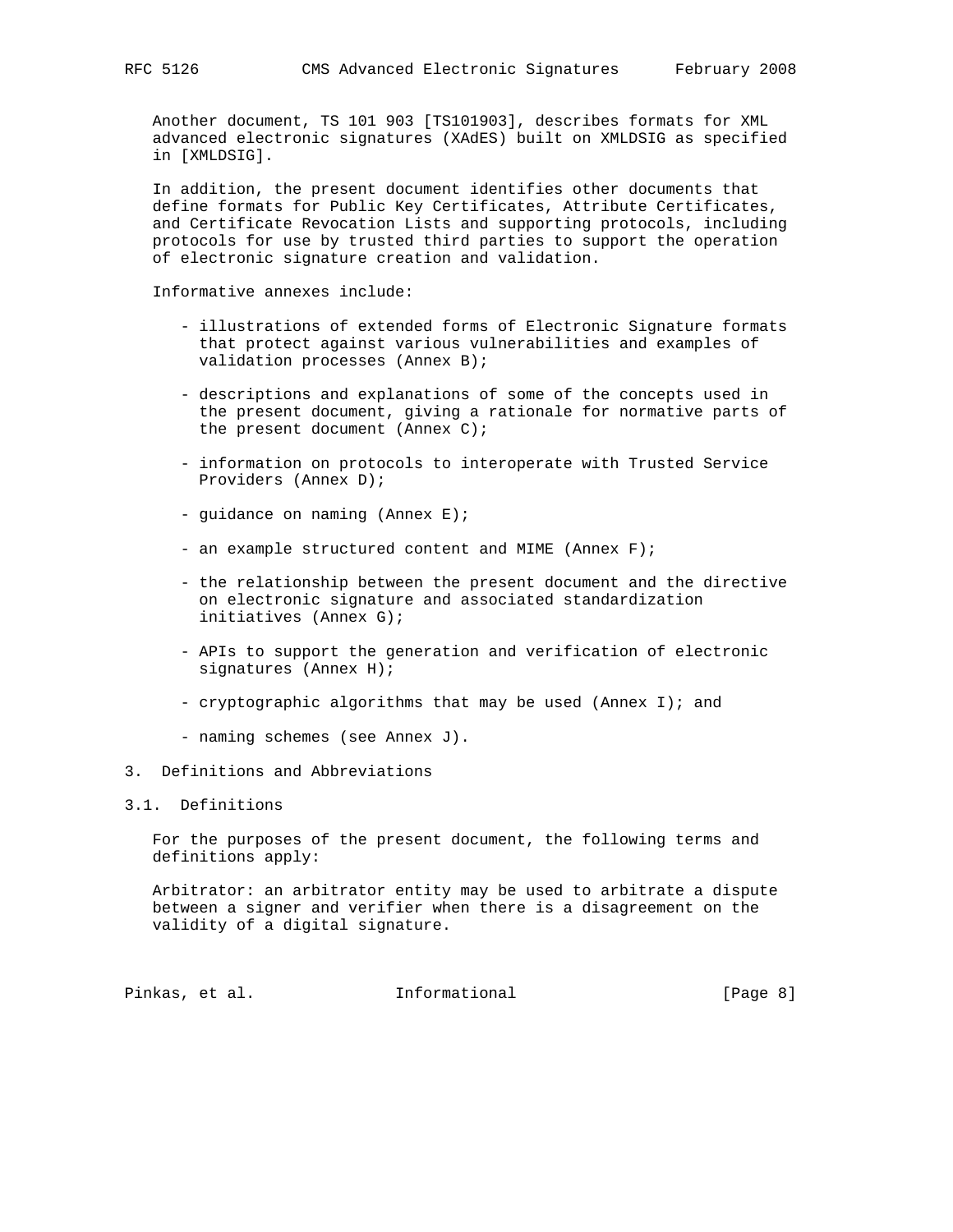Attribute Authority (AA): an authority that assigns privileges by issuing attribute certificates.

 Authority Certificate: a certificate issued to an authority (e.g., either to a certification authority or an attribute authority).

 Attribute Authority Revocation List (AARL): a revocation list containing a list of references to certificates issued to AAs that are no longer considered valid by the issuing authority.

 Attribute Certificate Revocation List (ACRL): a revocation list containing a list of references to attribute certificates that are no longer considered valid by the issuing authority.

 Certification Authority Revocation List (CARL): a revocation list containing a list of public key certificates issued to certification authorities that are no longer considered valid by the certificate issuer.

 Certification Authority (CA): an authority trusted by one or more users to create and assign public key certificates; optionally, the certification authority may create the users' keys.

NOTE: See ITU-T Recommendation X.509 [1].

 Certificate Revocation List (CRL): a signed list indicating a set of public key certificates that are no longer considered valid by the certificate issuer.

 Digital Signature: data appended to, or a cryptographic transformation of, a data unit that allows a recipient of the data unit to prove the source and integrity of the data unit and protect against forgery, e.g., by the recipient.

NOTE: See ISO 7498-2 [ISO7498-2].

 Electronic Signature: data in electronic form that is attached to or logically associated with other electronic data and that serves as a method of authentication.

 NOTE: See Directive 1999/93/EC of the European Parliament and of the Council of 13 December 1999 on a Community framework for electronic signatures [EUDirective].

 Extended Electronic Signatures: electronic signatures enhanced by complementing the baseline requirements with additional data, such as time-stamp tokens and certificate revocation data, to address commonly recognized threats.

Pinkas, et al. 1nformational 1999 [Page 9]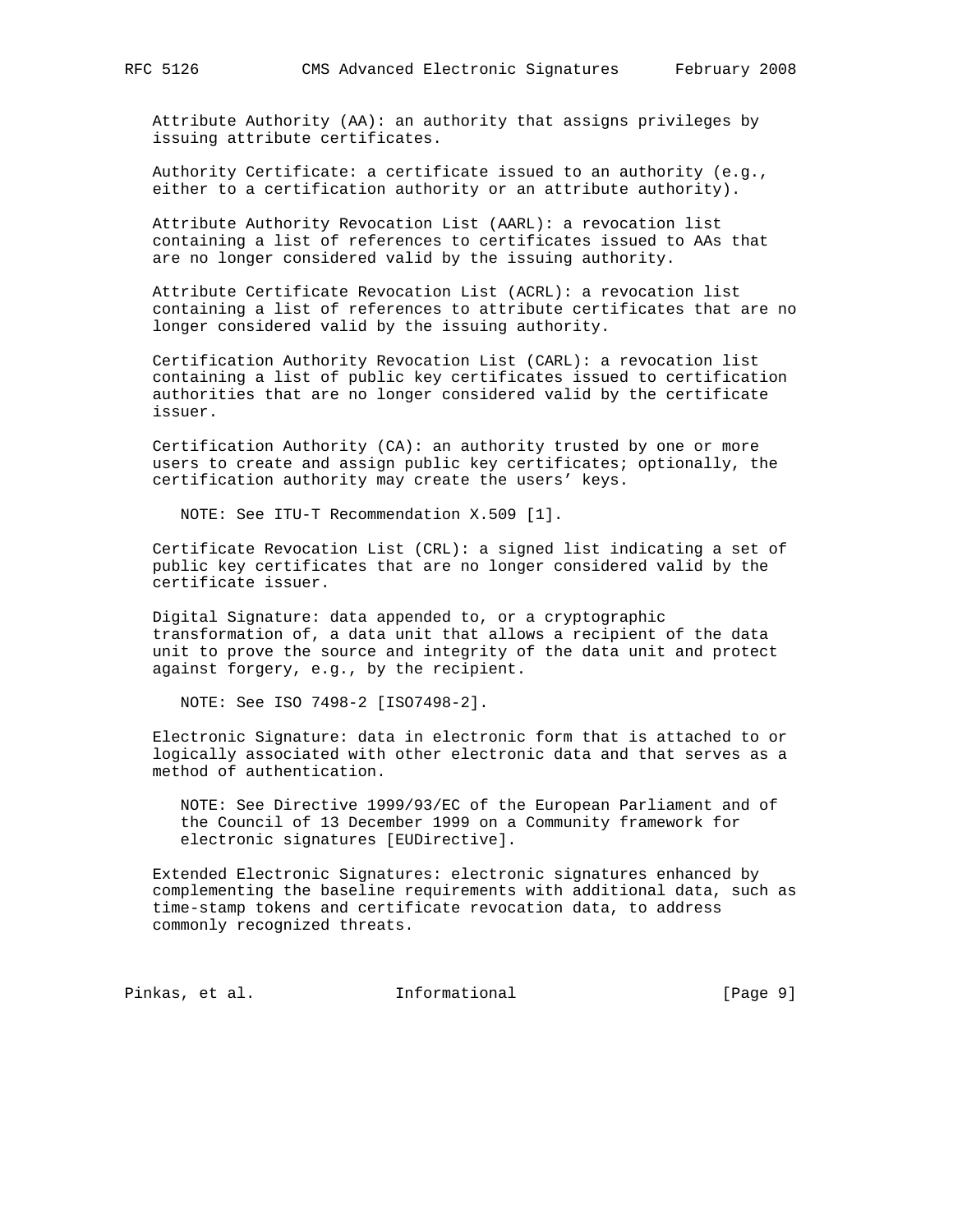Explicit Policy-based Electronic Signature (EPES): an electronic signature where the signature policy that shall be used to validate it is explicitly specified.

 Grace Period: a time period that permits the certificate revocation information to propagate through the revocation process to relying parties.

 Initial Verification: a process performed by a verifier done after an electronic signature is generated in order to capture additional information that could make it valid for long-term verification.

 Public Key Certificate (PKC): public keys of a user, together with some other information, rendered unforgeable by encipherment with the private key of the certification authority that issued it.

NOTE: See ITU-T Recommendation X.509 [1].

 Rivest-Shamir-Adleman (RSA): an asymmetric cryptography algorithm based on the difficulty to factor very large numbers using a key pair: a private key and a public key.

 Signature Policy: a set of rules for the creation and validation of an electronic signature that defines the technical and procedural requirements for electronic signature creation and validation, in order to meet a particular business need, and under which the signature can be determined to be valid.

 Signature Policy Issuer: an entity that defines and issues a signature policy.

 Signature Validation Policy: part of the signature policy that specifies the technical requirements on the signer in creating a signature and verifier when validating a signature.

Signer: an entity that creates an electronic signature.

 Subsequent Verification: a process performed by a verifier to assess the signature validity.

 NOTE: Subsequent verification may be done even years after the electronic signature was produced by the signer and completed by the initial verification, and it might not need to capture more data than those captured at the time of initial verification.

 Time-Stamp Token: a data object that binds a representation of a datum to a particular time, thus establishing evidence that the datum existed before that time.

Pinkas, et al. 1nformational [Page 10]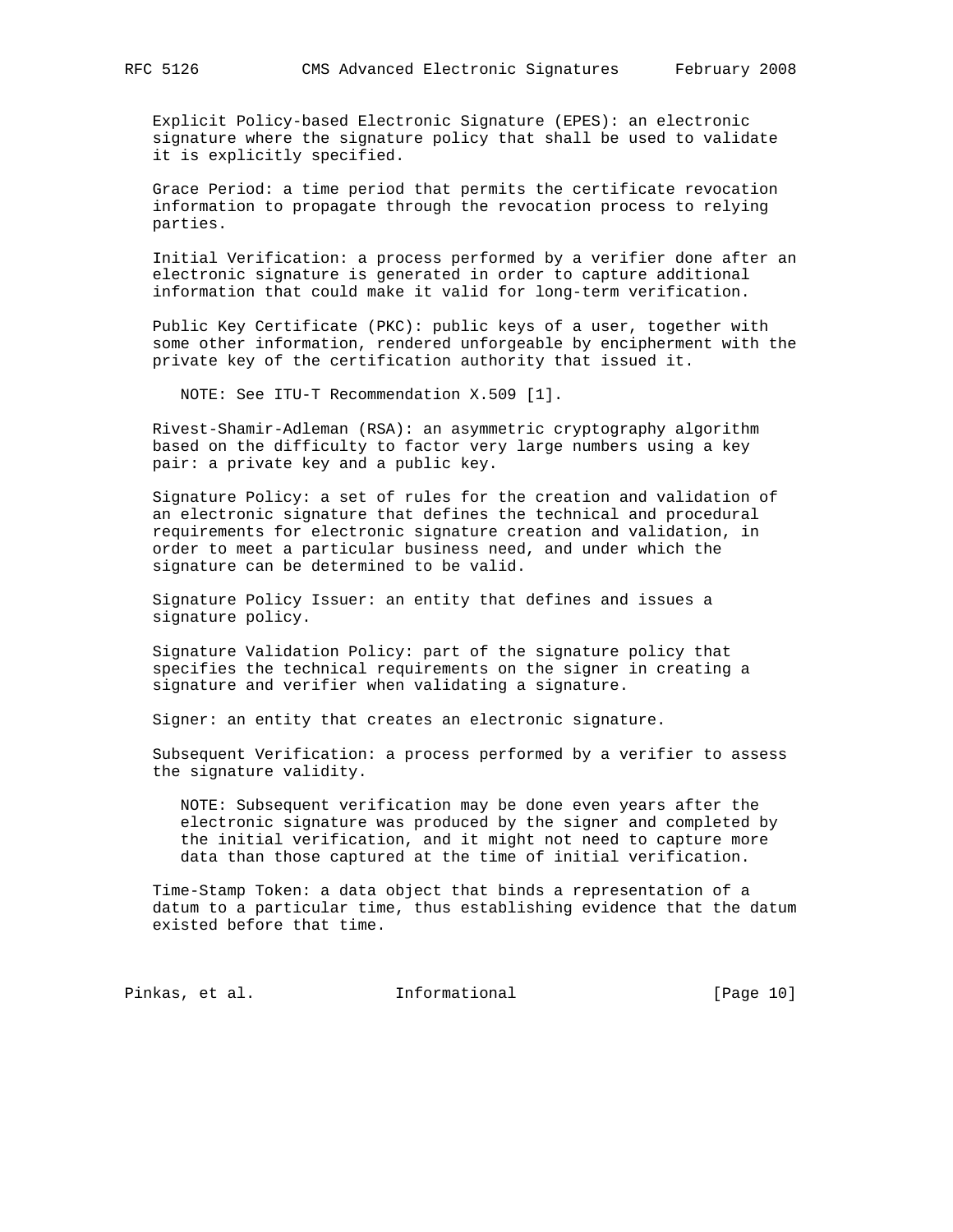Time-Mark: information in an audit trail from a Trusted Service Provider that binds a representation of a datum to a particular time, thus establishing evidence that the datum existed before that time.

 Time-Marking Authority: a trusted third party that creates records in an audit trail in order to indicate that a datum existed before a particular point in time.

 Time-Stamping Authority (TSA): a trusted third party that creates time-stamp tokens in order to indicate that a datum existed at a particular point in time.

 Time-Stamping Unit (TSU): a set of hardware and software that is managed as a unit and has a single time-stamp token signing key active at a time.

 Trusted Service Provider (TSP): an entity that helps to build trust relationships by making available or providing some information upon request.

 Validation Data: additional data that may be used by a verifier of electronic signatures to determine that the signature is valid.

 Valid Electronic Signature: an electronic signature that passes validation.

Verifier: an entity that verifies evidence.

NOTE 1: See ISO/IEC 13888-1 [ISO13888-1].

 NOTE 2: Within the context of the present document, this is an entity that validates an electronic signature.

#### 3.2. Abbreviations

 For the purposes of the present document, the following abbreviations apply:

| AA        | Attribute Authority                                |
|-----------|----------------------------------------------------|
| AARL      | Attribute Authority Revocation List                |
| ACRL      | Attribute Certificate Revocation List              |
| API       | Application Program Interface                      |
| ASCII     | American Standard Code for Information Interchange |
| ASN.1     | Abstract Syntax Notation 1                         |
| CA        | Certification Authority                            |
| CAD       | Card Accepting Device                              |
| CADES     | CMS Advanced Electronic Signature                  |
| $CAdES-A$ | CAdES with Archive validation data                 |
|           |                                                    |

| Pinkas, et al.<br>Informational | [Page $11$ ] |
|---------------------------------|--------------|
|---------------------------------|--------------|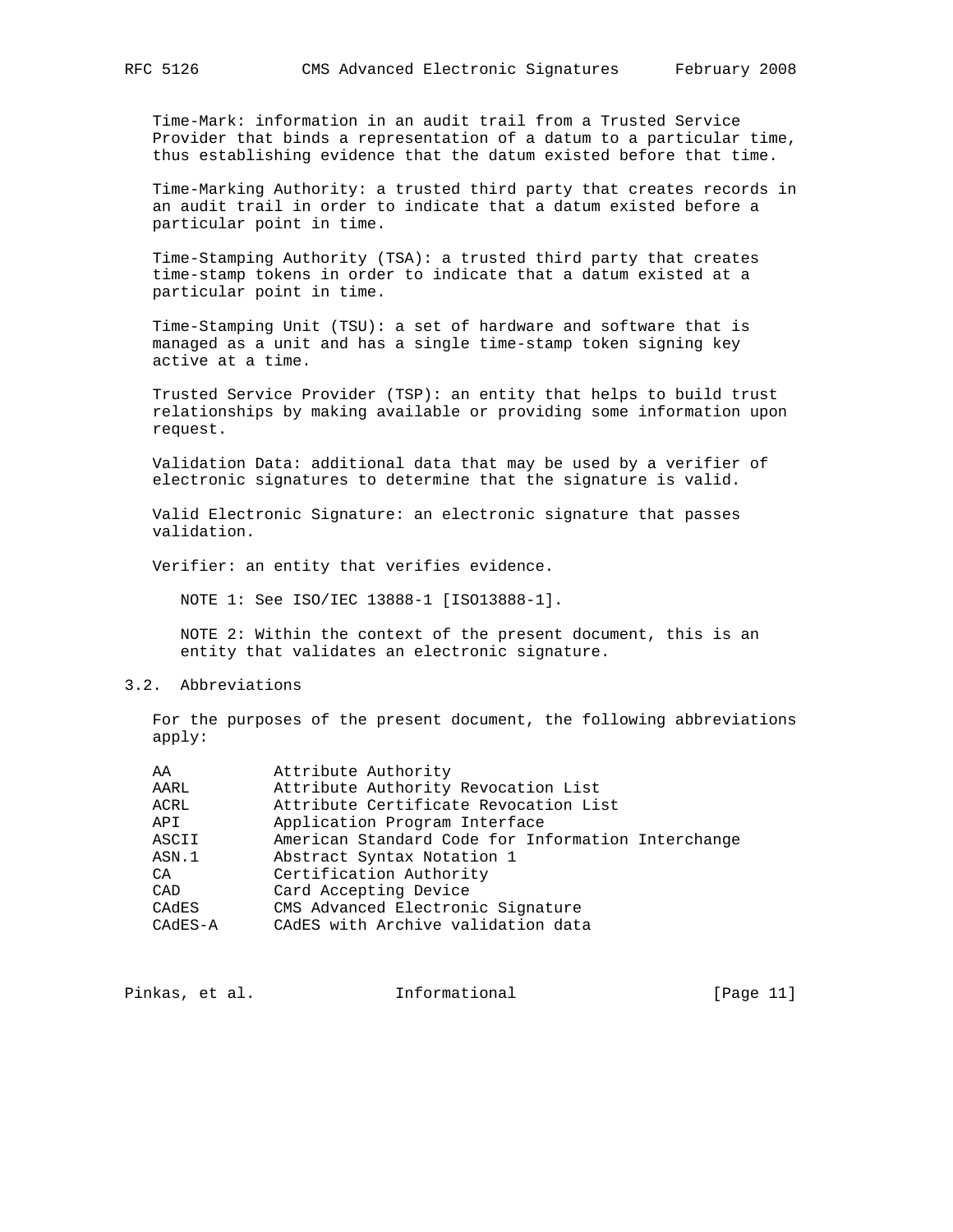| CAdES-BES      | CAdES Basic Electronic Signature                      |
|----------------|-------------------------------------------------------|
| $CAdES-C$      | CAdES with Complete validation data                   |
| CAdES-EPES     | CAdES Explicit Policy Electronic Signature            |
| CAdES-T        | CAdES with Time                                       |
| $CAdES-X$      | CAdES with eXtended validation data                   |
|                | CAdES-X Long CAdES with EXtended Long validation data |
| CARL           | Certification Authority Revocation List               |
| <b>CMS</b>     | Cryptographic Message Syntax                          |
| CRL            | Certificate Revocation List                           |
| CWA            | CEN (European Committee for Standardization) Workshop |
|                | Agreement                                             |
| DER            | Distinguished Encoding Rules (for ASN.1)              |
| DSA            | Digital Signature Algorithm                           |
| <b>EDIFACT</b> | Electronic Data Interchange For Administration,       |
|                | Commerce and Transport                                |
| EESSI          | European Electronic Signature Standardization         |
|                | Initiative                                            |
| EPES           | Explicit Policy-based Electronic Signature            |
| ES             | Electronic Signature                                  |
| ESS            | Enhanced Security Services (enhances CMS)             |
| IDL            | Interface Definition Language                         |
| MIME           | Multipurpose Internet Mail Extensions                 |
| OCSP           | Online Certificate Status Provider                    |
| OID            | Object IDentifier                                     |
| PKC.           | Public Key Certificate                                |
| PKIX           | Public Key Infrastructure using X.509                 |
|                | (IETF Working Group)                                  |
| RSA            | Rivest-Shamir-Adleman                                 |
| SHA-1          | Secure Hash Algorithm 1                               |
| TSA            | Time-Stamping Authority                               |
| TSP            | Trusted Service Provider                              |
| TST            | Time-Stamp Token                                      |
| TSU            | Time-Stamping Unit                                    |
| URI            | Uniform Resource Identifier                           |
| URL            | Uniform Resource Locator                              |
| XML            | Extensible Markup Language                            |
| XMLDSIG        | XML Digital Signature                                 |

# 4. Overview

 The present document defines a number of Electronic Signature (ES) formats that build on CMS (RFC 3852 [4]) by adding signed and unsigned attributes.

This section:

 - provides an introduction to the major parties involved (Section 4.1),

| Pinkas, et al.<br>Informational | [Page 12] |
|---------------------------------|-----------|
|---------------------------------|-----------|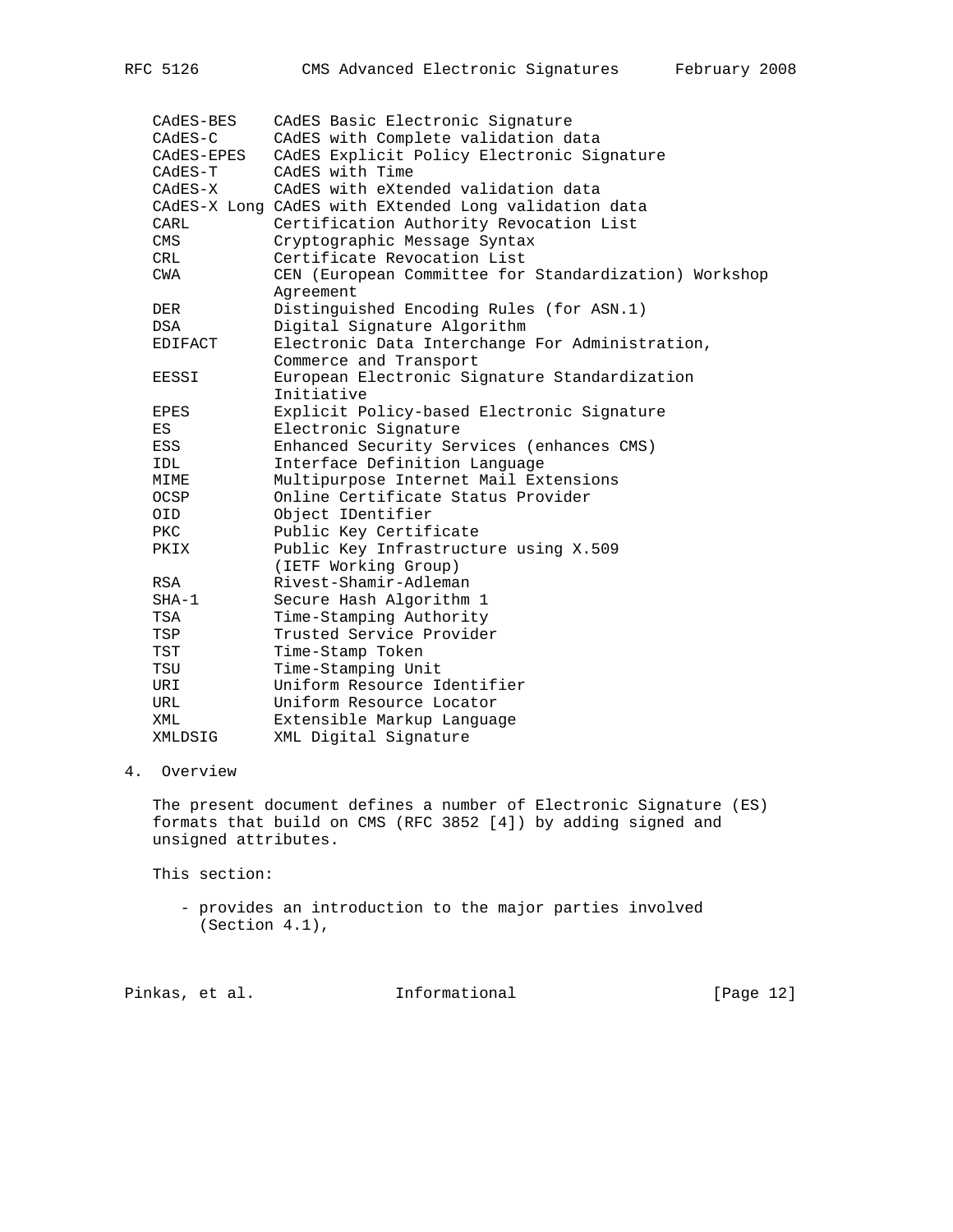- introduces the concept of signature policies (Section 4.2),
- provides an overview of the various ES formats (Section 4.3),
- introduces the concept of validation data, and provides an overview of formats that incorporate validation data (Section 4.4), and
- presents relevant considerations on arbitration (Section 4.5) and for the validation process (Section 4.6).

 The formal specifications of the attributes are specified in Sections 5 and 6; Annexes C and D provide rationale for the definitions of the different ES forms.

#### 4.1. Major Parties

 The major parties involved in a business transaction supported by electronic signatures, as defined in the present document, are:

- the signer;
- the verifier;
- Trusted Service Providers (TSP); and
- the arbitrator.

 The signer is the entity that creates the electronic signature. When the signer digitally signs over data using the prescribed format, this represents a commitment on behalf of the signing entity to the data being signed.

The verifier is the entity that validates the electronic signature; it may be a single entity or multiple entities.

 The Trusted Service Providers (TSPs) are one or more entities that help to build trust relationships between the signer and verifier. They support the signer and verifier by means of supporting services including: user certificates, cross-certificates, time-stamp tokens, CRLs, ARLs, and OCSP responses. The following TSPs are used to support the functions defined in the present document:

- Certification Authorities;
- Registration Authorities;
- CRL Issuers;
- OCSP Responders;
- Repository Authorities (e.g., a Directory);
- Time-Stamping Authorities;
- Time-Marking Authorities; and
- Signature Policy Issuers.

Pinkas, et al. Informational [Page 13]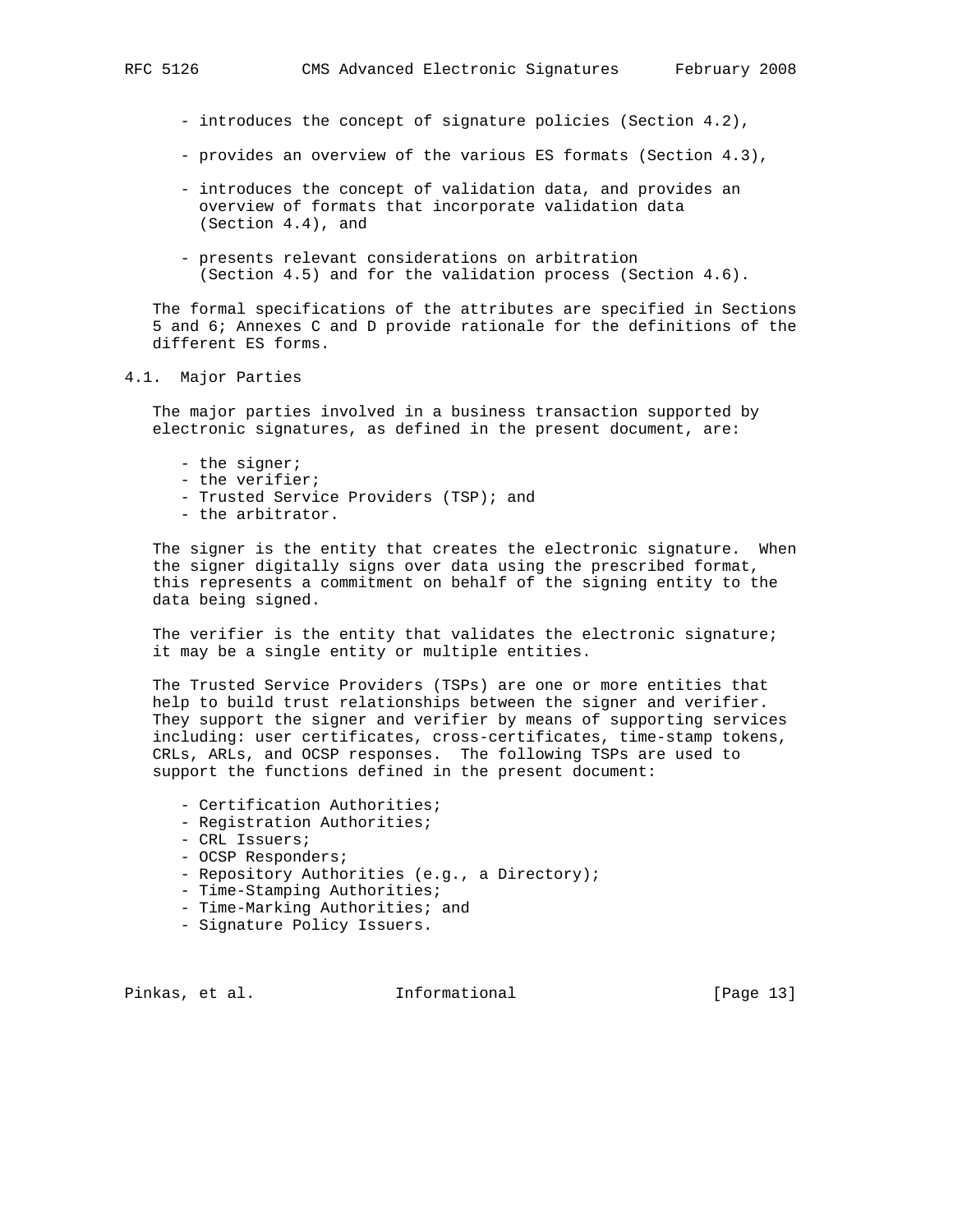Certification Authorities provide users with public key certificates and a revocation service.

 Registration Authorities allow the identification and registration of entities before a CA generates certificates.

 Repository Authorities publish CRLs issued by CAs, signature policies issued by Signature Policy Issuers, and optionally public key certificates.

 Time-Stamping Authorities attest that some data was formed before a given trusted time.

 Time-Marking Authorities record that some data was formed before a given trusted time.

 Signature Policy Issuers define the signature policies to be used by signers and verifiers.

In some cases, the following additional TSPs are needed:

- Attribute Authorities.

 Attributes Authorities provide users with attributes linked to public key certificates.

 An Arbitrator is an entity that arbitrates in disputes between a signer and a verifier.

## 4.2. Signature Policies

 The present document includes the concept of signature policies that can be used to establish technical consistency when validating electronic signatures.

 When a comprehensive signature policy used by the verifier is either explicitly indicated by the signer or implied by the data being signed, then a consistent result can be obtained when validating an electronic signature.

 When the signature policy being used by the verifier is neither indicated by the signer nor can be derived from other data, or the signature policy is incomplete, then verifiers, including arbitrators, may obtain different results when validating an electronic signature. Therefore, comprehensive signature policies that ensure consistency of signature validation are recommended from both the signer's and verifier's point of view.

Pinkas, et al. 1nformational [Page 14]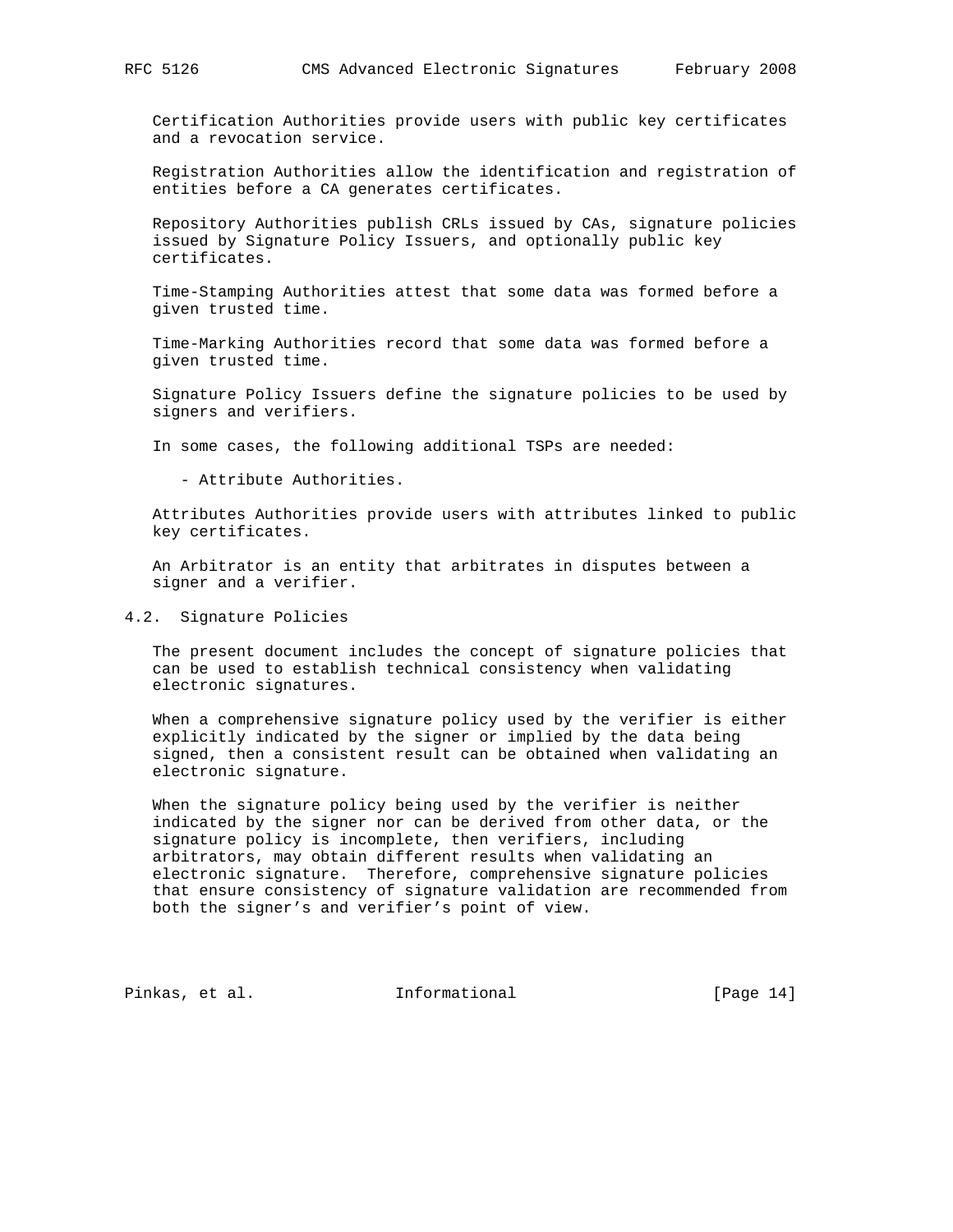Further information on signature policies is provided in:

- TR 102 038 [TR102038];
- Sections 5.8.1, C.1, and C.3.1 of the present document;
- RFC 3125 [RFC3125]; and
- TR 102 272 [TR102272].
- 4.3. Electronic Signature Formats

 The current section provides an overview for two forms of CMS advanced electronic signature specified in the present document, namely, the CAdES Basic Electronic Signature (CAdES-BES) and the CAdES Explicit Policy-based Electronic Signature (CAdES-EPES). Conformance to the present document mandates that the signer create one of these formats.

4.3.1. CAdES Basic Electronic Signature (CAdES-BES)

 A CAdES Basic Electronic Signature (CAdES-BES), in accordance with the present document, contains:

- The signed user data (e.g., the signer's document), as defined in CMS (RFC 3852 [4]);
- A collection of mandatory signed attributes, as defined in CMS (RFC 3852 [4]) and in ESS (RFC 2634 [5]);
- Additional mandatory signed attributes, defined in the present document; and
- The digital signature value computed on the user data and, when present, on the signed attributes, as defined in CMS (RFC 3852 [4]).

 A CAdES Basic Electronic Signature (CAdES-BES), in accordance with the present document, may contain:

- a collection of additional signed attributes; and
- a collection of optional unsigned attributes.

The mandatory signed attributes are:

 - Content-type. It is defined in RFC 3852 [4] and specifies the type of the EncapsulatedContentInfo value being signed. Details are provided in Section 5.7.1 of the present document. Rationale for its inclusion is provided in Annex C.3.7;

Pinkas, et al. Informational [Page 15]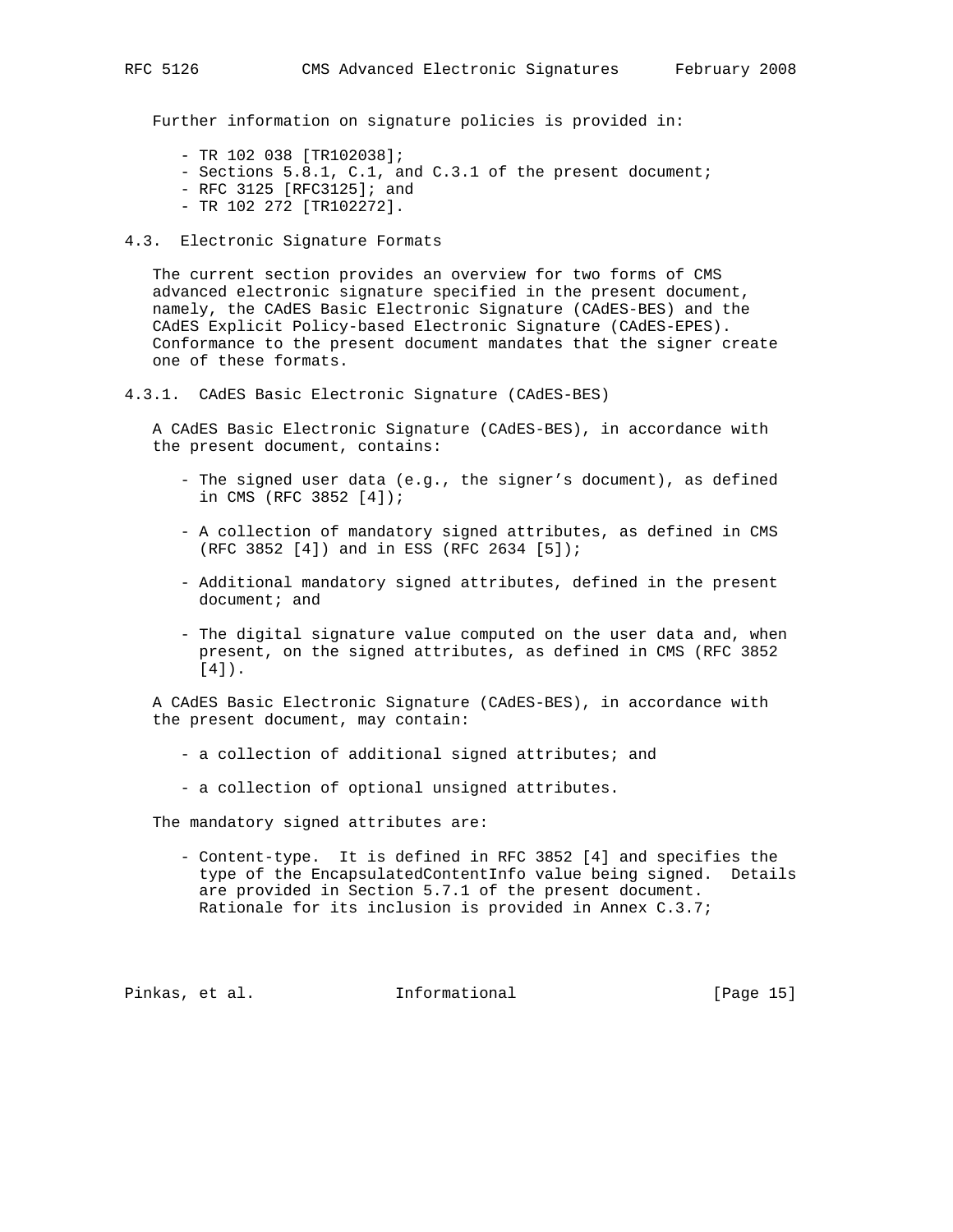- Message-digest. It is defined in RFC 3852 [4] and specifies the message digest of the eContent OCTET STRING within encapContentInfo being signed. Details are provided in Section 5.7.2;
- ESS signing-certificate OR ESS signing-certificate-v2. The ESS signing-certificate attribute is defined in Enhanced Security Services (ESS), RFC 2634 [5], and only allows for the use of SHA-1 as a digest algorithm. The ESS signing-certificate-v2 attribute is defined in "ESS Update: Adding CertID Algorithm Agility", RFC 5035 [15], and allows for the use of any digest algorithm. A CAdES-BES claiming compliance with the present document must include one of them. Section 5.7.3 provides the details of these attributes. Rationale for its inclusion is provided in Annex C.3.3.

 Optional signed attributes may be added to the CAdES-BES, including optional signed attributes defined in CMS (RFC 3852 [4]), ESS (RFC 2634 [5]), and the present document. Listed below are optional attributes that are defined in Section 5 and have a rationale provided in Annex C:

- Signing-time: as defined in CMS (RFC 3852 [4]), indicates the time of the signature, as claimed by the signer. Details and short rationale are provided in Section 5.9.1. Annex C.3.6 provides the rationale.
- content-hints: as defined in ESS (RFC 2634 [5]), provides information that describes the innermost signed content of a multi-layer message where one content is encapsulated in another. Section 5.10.1 provides the specification details. Annex C.3.8 provides the rationale.
- content-reference: as defined in ESS (RFC 2634 [5]), can be incorporated as a way to link request and reply messages in an exchange between two parties. Section 5.10.1 provides the specification details. Annex C.3.9 provides the rationale.
- content-identifier: as defined in ESS (RFC 2634 [5]), contains an identifier that may be used later on in the previous content-reference attribute. Section 5.10.2 provides the specification details.
- commitment-type-indication: this attribute is defined by the present document as a way to indicate the commitment endorsed by the signer when producing the signature. Section 5.11.1 provides the specification details. Annex C.3.2 provides the rationale.

Pinkas, et al. Informational [Page 16]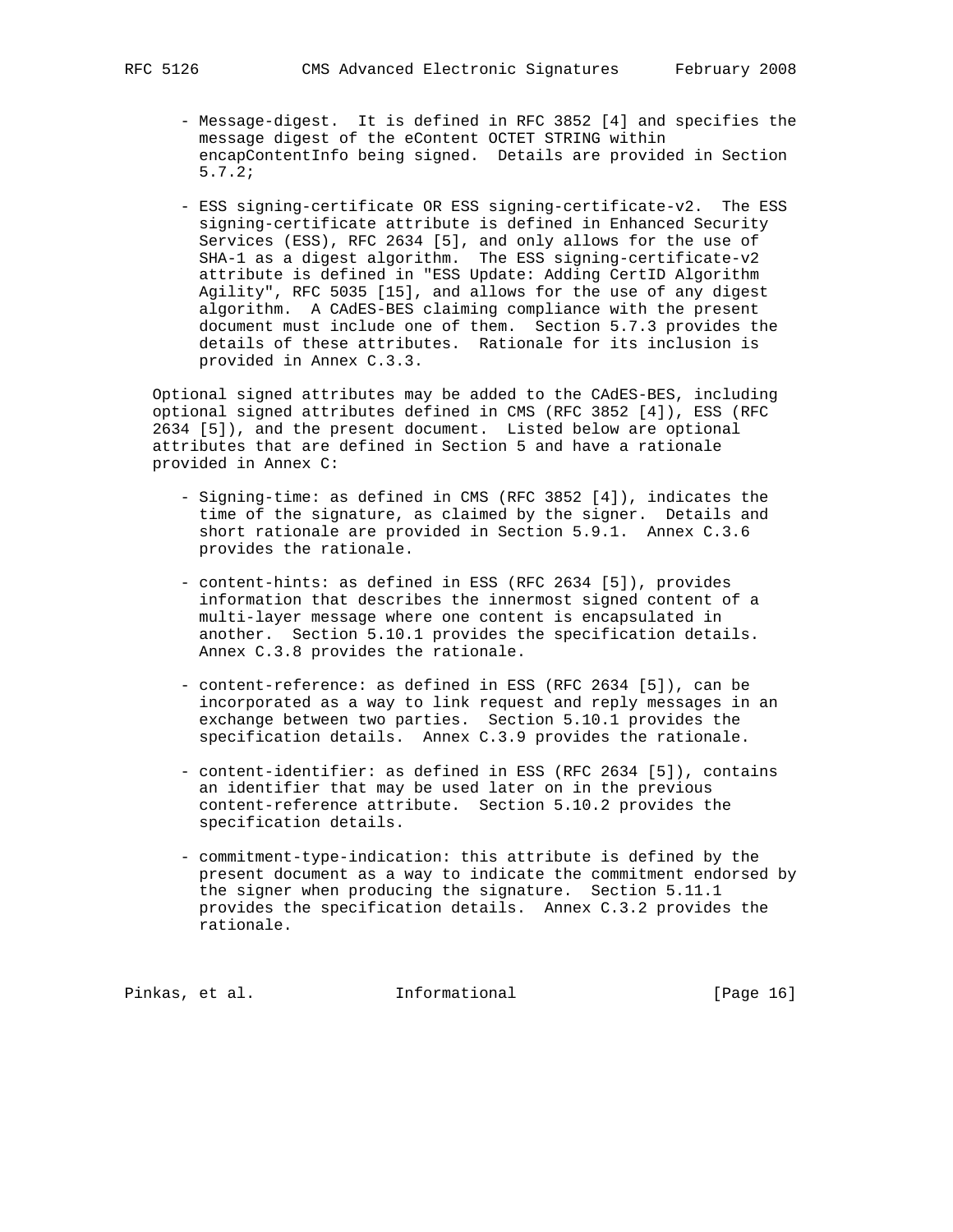- signer-location: this attribute is defined by the present document. It allows the signer to indicate the place where the signer purportedly produced the signature. Section 5.11.2 provides the specification details. Annex C.3.5 provides the rationale.
- signer-attributes: this attribute is defined by the present document. It allows a claimed or certified role to be incorporated into the signed information. Section 5.11.3 provides the specification details. Annex C.3.4 provides the rationale.
- content-time-stamp: this attribute is defined by the present document. It allows a time-stamp token of the data to be signed to be incorporated into the signed information. It provides proof of the existence of the data before the signature was created. Section 5.11.4 provides the specification details. Annex C.3.6 provides the rationale.

 A CAdES-BES form can also incorporate instances of unsigned attributes, as defined in CMS (RFC 3852 [4]) and ESS (RFC 2634 [5]).

 - CounterSignature, as defined in CMS (RFC 3852 [4]); it can be incorporated wherever embedded signatures (i.e., a signature on a previous signature) are needed. Section 5.9.2 provides the specification details. Annex C.5 in Annex C provides the rationale.

The structure of the CAdES-BES is illustrated in Figure 1.

 +------Elect.Signature (CAdES-BES)------+ |+----------------------------------- + | ||+---------+ +----------+ | | |||Signer's | | Signed | Digital | | |||Document | |Attributes| Signature | | ||| | | | | | ||+---------+ +----------+ | | |+------------------------------------+ | +---------------------------------------+

Figure 1: Illustration of a CAdES-BES

 The signer's conformance requirements of a CAdES-BES are defined in Section 8.1.

Pinkas, et al. 1nformational 1999 [Page 17]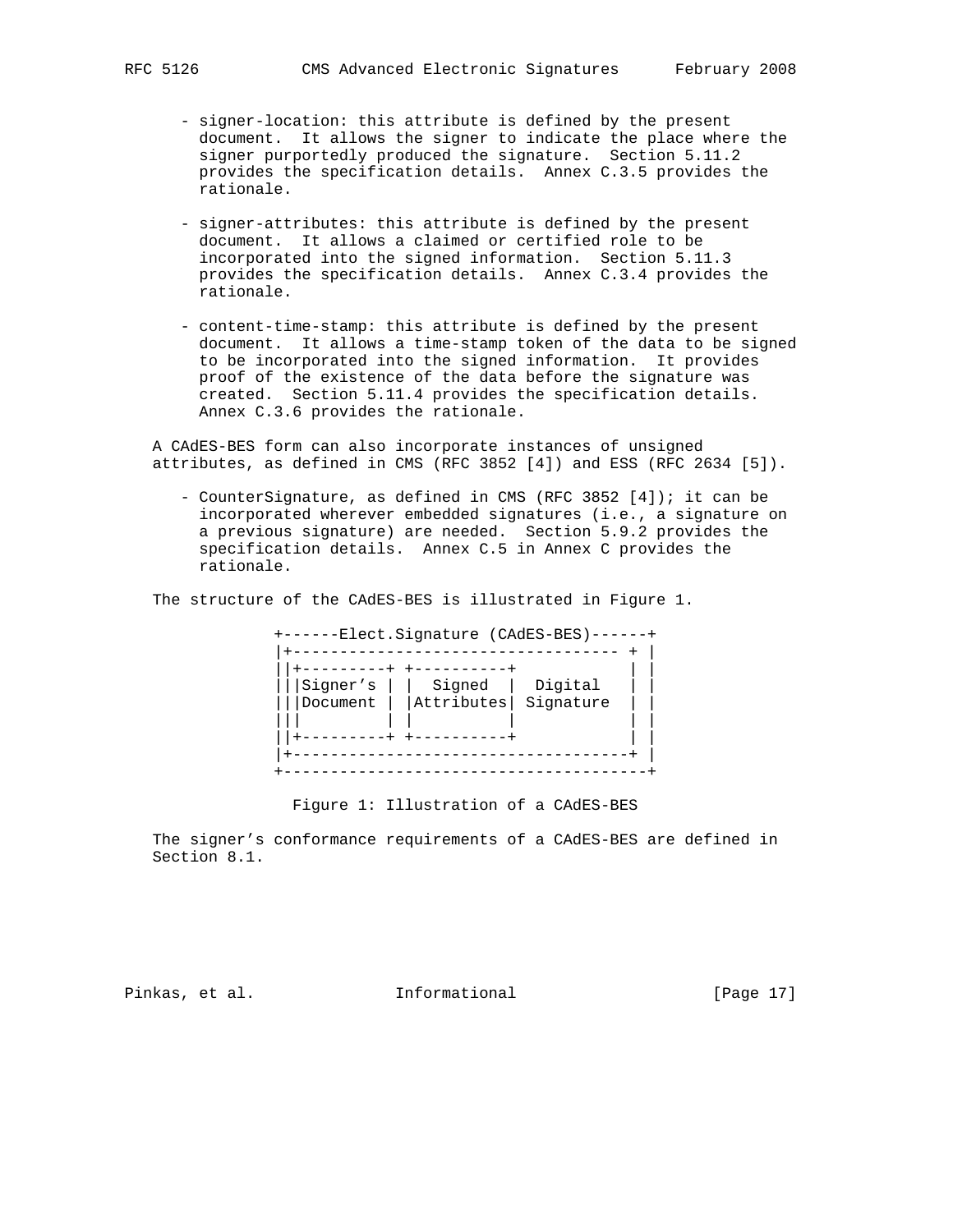NOTE: The CAdES-BES is the minimum format for an electronic signature to be generated by the signer. On its own, it does not provide enough information for it to be verified in the longer term. For example, revocation information issued by the relevant certificate status information issuer needs to be available for long-term validation (see Section 4.4.2).

 The CAdES-BES satisfies the legal requirements for electronic signatures, as defined in the European Directive on Electronic Signatures, (see Annex C for further discussion on the relationship of the present document to the Directive). It provides basic authentication and integrity protection.

 The semantics of the signed data of a CAdES-BES or its context may implicitly indicate a signature policy to the verifier.

 Specification of the contents of signature policies is outside the scope of the present document. However, further information on signature policies is provided in TR 102 038 [TR102038], RFC 3125 [RFC3125], and Sections 5.8.1, C.1, and C.3.1 of the present document.

4.3.2. CAdES Explicit Policy-based Electronic Signatures (CAdES-EPES)

 A CAdES Explicit Policy-based Electronic Signature (CAdES-EPES), in accordance with the present document, extends the definition of an electronic signature to conform to the identified signature policy.

 A CAdES Explicit Policy-based Electronic Signature (CAdES-EPES) incorporates a signed attribute (sigPolicyID attribute) indicating the signature policy that shall be used to validate the electronic signature. This signed attribute is protected by the signature. The signature may also have other signed attributes required to conform to the mandated signature policy.

 Section 5.7.3 provides the details on the specification of signature-policy-identifier attribute. Annex C.1 provides a short rationale. Specification of the contents of signature policies is outside the scope of the present document.

 Further information on signature policies is provided in TR 102 038 [TR102038] and Sections 5.8.1, C.1, and C.3.1 of the present document.

Pinkas, et al. 1nformational [Page 18]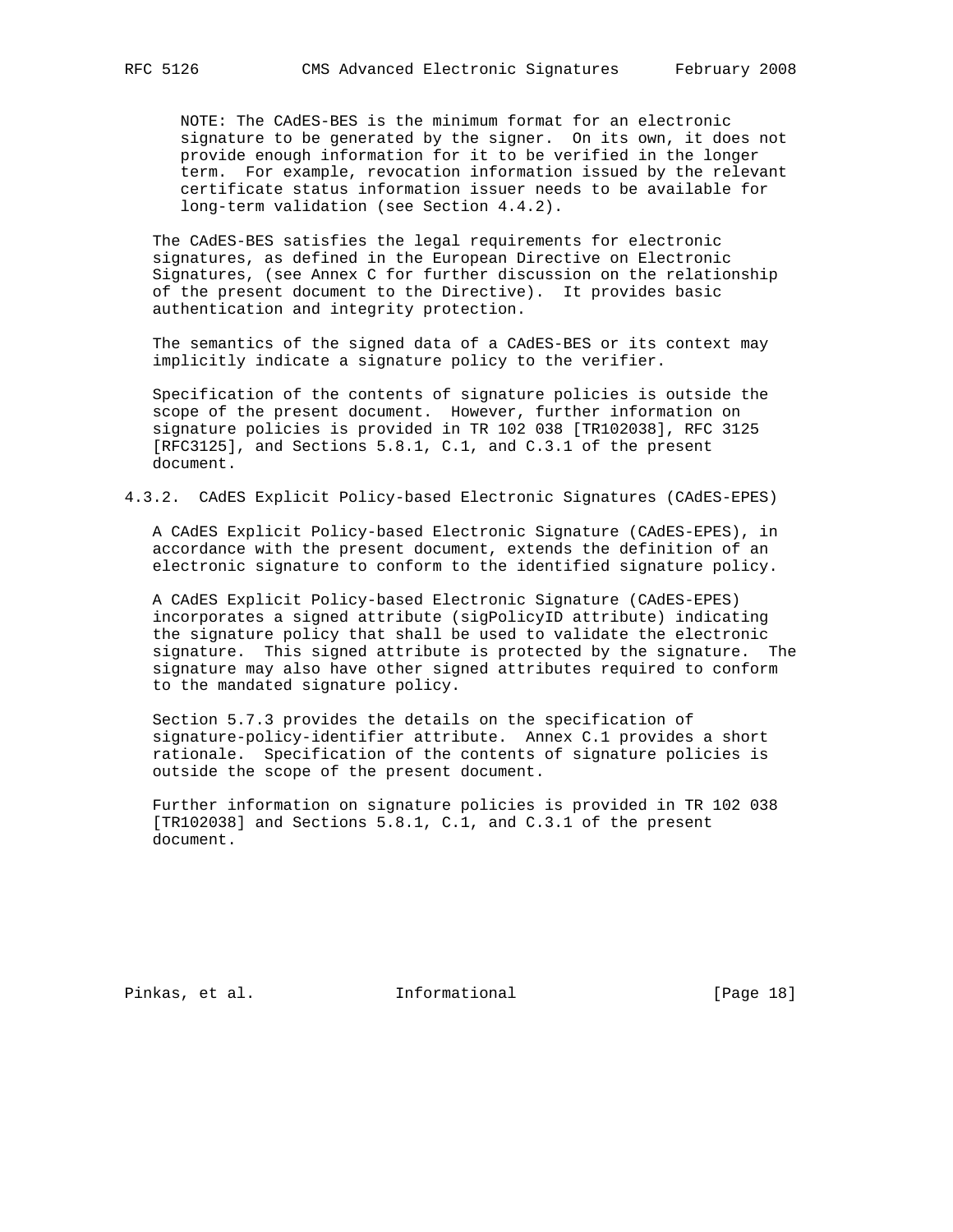The structure of the CAdES-EPES is illustrated in Figure 2.



Figure 2: Illustration of a CAdES-EPES

 The signer's conformance requirements of CAdES-EPES are defined in Section 8.2.

4.4. Electronic Signature Formats with Validation Data

 Validation of an electronic signature, in accordance with the present document, requires additional data needed to validate the electronic signature. This additional data is called validation data, and includes:

- Public Key Certificates (PKCs);
- revocation status information for each PKC;
- trusted time-stamps applied to the digital signature, otherwise a time-mark shall be available in an audit log.
- when appropriate, the details of a signature policy to be used to verify the electronic signature.

 The validation data may be collected by the signer and/or the verifier. When the signature-policy-identifier signed attribute is present, it shall meet the requirements of the signature policy.

Pinkas, et al. 1nformational [Page 19]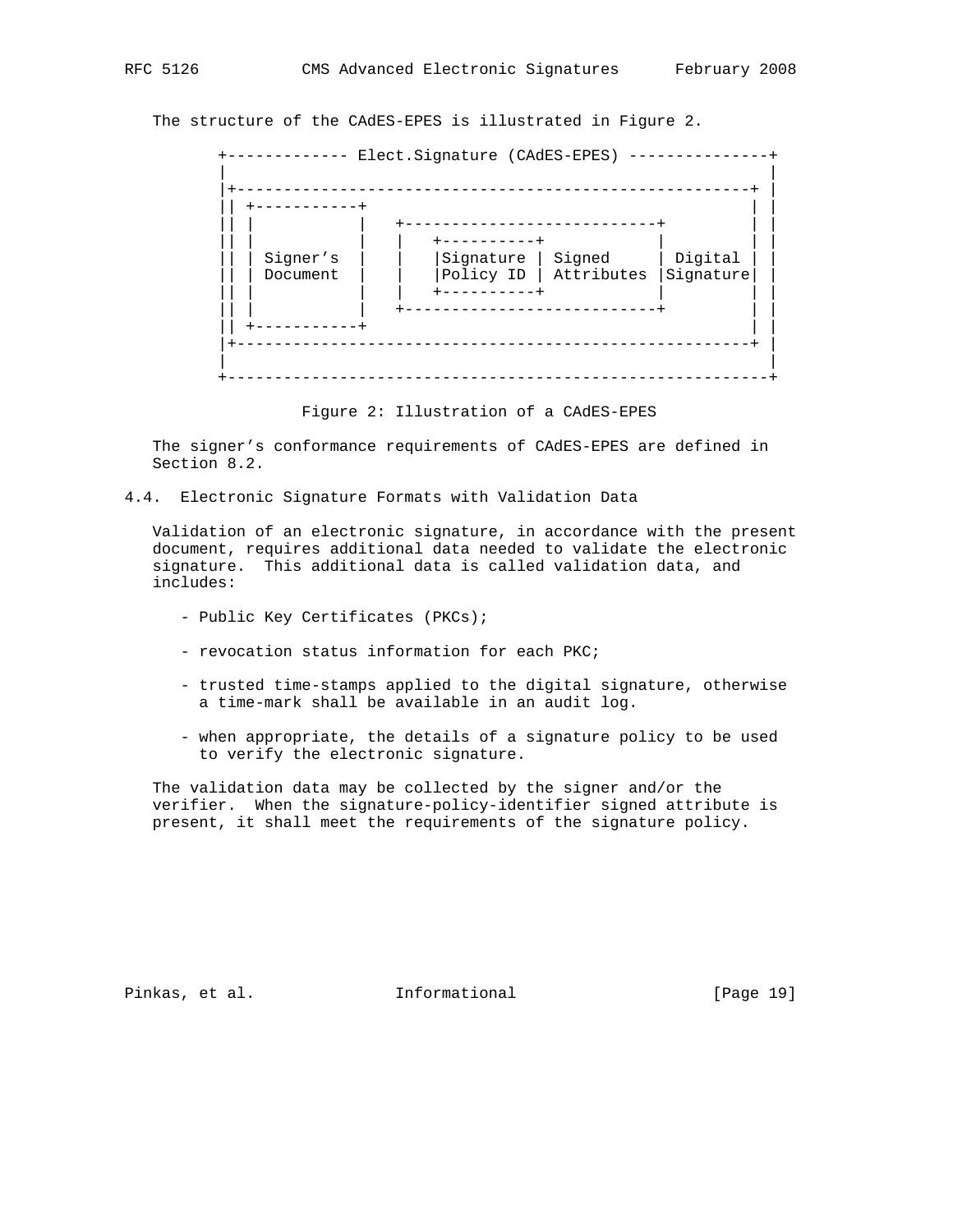Validation data includes CA certificates as well as revocation status information in the form of Certificate Revocation Lists (CRLs) or certificate status information (OCSP) provided by an online service. Validation data also includes evidence that the signature was created before a particular point in time; this may be either a time-stamp token or time-mark.

 The present document defines unsigned attributes able to contain validation data that can be added to CAdES-BES and CAdES-EPES, leading to electronic signature formats that include validation data. The sections below summarize these formats and their most relevant characteristics.

4.4.1. Electronic Signature with Time (CAdES-T)

 An electronic signature with time (CAdES-T), in accordance with the present document, is when there exits trusted time associated with the ES.

The trusted time may be provided by:

- a time-stamp attribute as an unsigned attribute added to the ES; and
- a time-mark of the ES provided by a Trusted Service Provider.

 The time-stamp attribute contains a time-stamp token of the electronic signature value. Section 6.1.1 provides the specification details. Annex C.4.3 provides the rationale.

 A time-mark provided by a Trusted Service would have a similar effect to the signature-time-stamp attribute, but in this case, no attribute is added to the ES, as it is the responsibility of the TSP to provide evidence of a time-mark when required to do so. The management of time marks is outside the scope of the present document.

 Trusted time provides the initial steps towards providing long-term validity. Electronic signatures with the time-stamp attribute or a time-marked BES/EPES, forming the CAdES-T are illustrated in Figure 3.

Pinkas, et al. Informational [Page 20]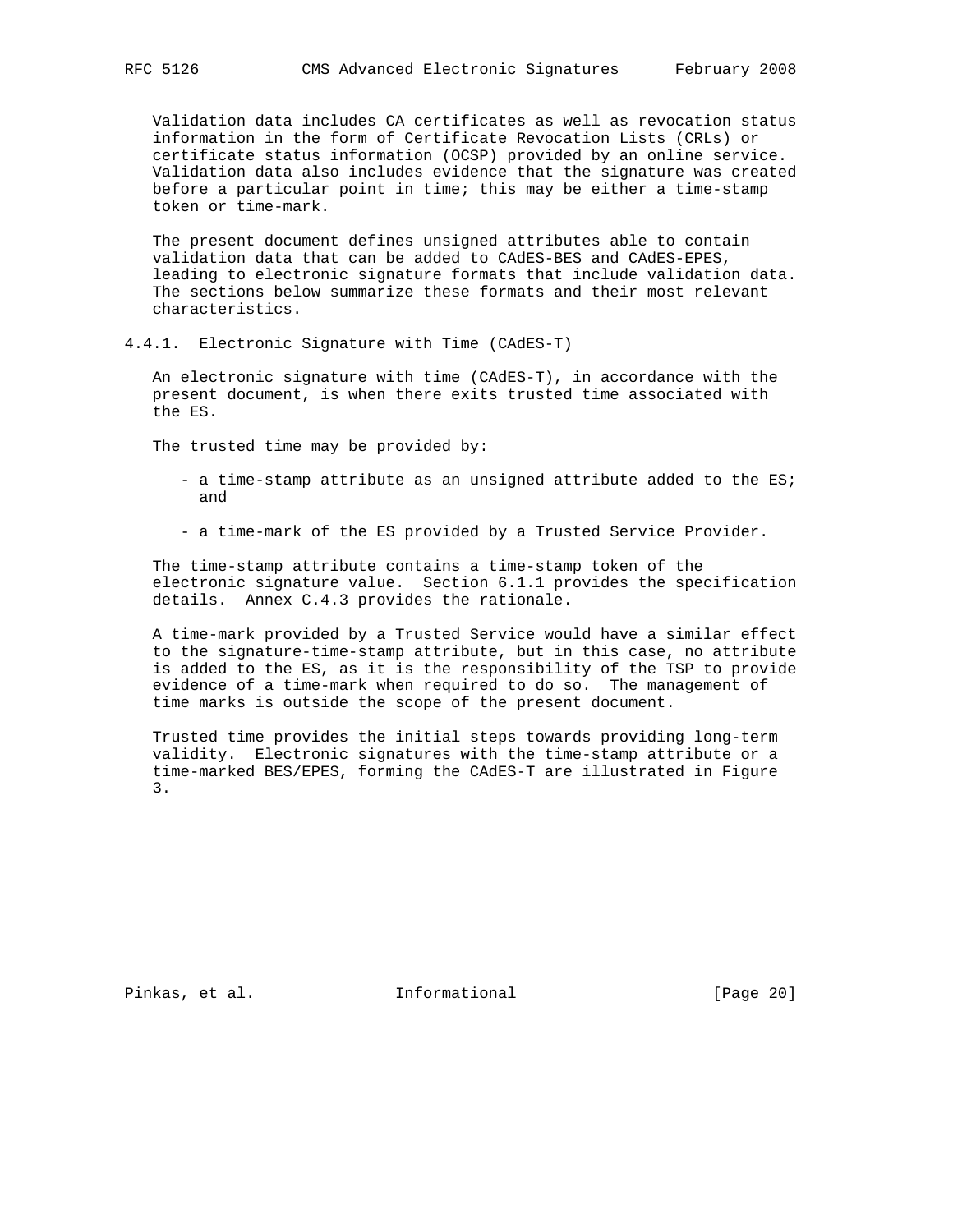+-------------------------------------------------CAdES-T ---------+ |+------ CAdES-BES or CAdES-EPES -------+ | ||+-----------------------------------+ | +----------------------+ | |||+---------+ +----------+ | | | | | ||||Signer's | | Signed | Digital | | | Signature-time-stamp | | ||||Document | |Attributes| Signature | | | attribute required | | |||| | | | | | | when using time | | |||+---------+ +----------+ | | | stamps. | | ||+-----------------------------------+ | | | | -----------------------------------+ | or the BES/EPES | | shall be time-marked | | | | | | | Management and provision of time mark is the  $|$  responsibility of  $|$  the TSP. | +----------------------+ | +------------------------------------------------------------------+

Figure 3: Illustration of CAdES-T formats

 NOTE 1: A time-stamp token is added to the CAdES-BES or CAdES-EPES as an unsigned attribute.

 NOTE 2: Time-stamp tokens that may themselves include unsigned attributes required to validate the time-stamp token, such as the complete-certificate-references and complete-revocation-references attributes, as defined by the present document.

4.4.2. ES with Complete Validation Data References (CAdES-C)

 Electronic Signature with Complete validation data references (CAdES-C), in accordance with the present document, adds to the CAdES-T the complete-certificate-references and complete-revocation-references attributes, as defined by the present document. The complete-certificate-references attribute contains references to all the certificates present in the certification path used for verifying the signature. The complete-revocation-references attribute contains references to the CRLs and/or OCSPs responses used for verifying the signature. Section 6.2 provides the specification details. Storing the references allows the values of the certification path and the CRLs or OCSPs responses to be stored elsewhere, reducing the size of a stored electronic signature format.

Pinkas, et al. 1nformational 1999 [Page 21]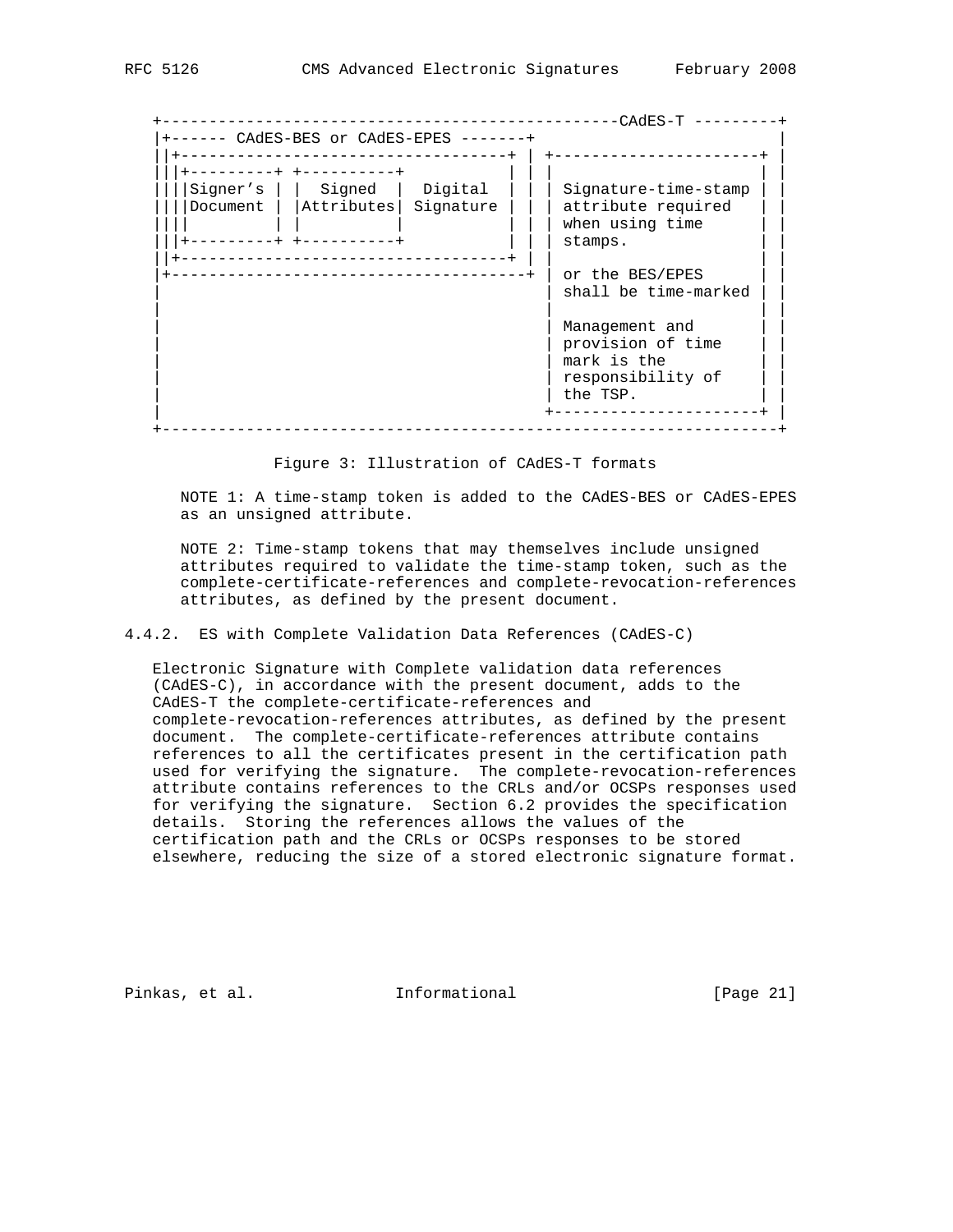Sections C.4.1 to C.4.2 provide rationale on the usage of validation data and when it is suitable to generate the CAdES-C form. Electronic signatures, with the additional validation data forming the CAdES-C, are illustrated in Figure 4.

 +------------------------- CAdES-C --------------------------------+ |+----------------------------- CAdES-T ---------+ | || +----------+ | +-------------+ | |Timestamp | | |<br>|attribute | | | || |attribute | | | | | ||+- CAdES-BES or CAdES-EPES ------+|over | | | | | ||| ||digital | | | Complete | | |||+---------++----------+ ||signature | | | certificate | | ||||Signer's || Signed | Digital ||is | | | and | | ||||Document ||Attributes|Signature||mandatory | | | revocation | | |||| || | ||if is not | | | references | | |||+---------++----------+ ||timemarked| | | | | ||+--------------------------------++----------+ | | | | |+-----------------------------------------------+ +-------------+ | +------------------------------------------------------------------+

Figure 4: Illustration of CAdES-C format

 NOTE 1: The complete certificate and revocation references are added to the CAdES-T as an unsigned attribute.

 NOTE 2: As a minimum, the signer will provide the CAdES-BES or, when indicating that the signature conforms to an explicit signing policy, the CAdES-EPES.

 NOTE 3: To reduce the risk of repudiating signature creation, the trusted time indication needs to be as close as possible to the time the signature was created. The signer or a TSP could provide the CAdES-T; if not, the verifier should create the CAdES-T on first receipt of an electronic signature because the CAdES-T provides independent evidence of the existence of the signature prior to the trusted time indication.

 NOTE 4: A CAdES-T trusted time indication must be created before a certificate has been revoked or expired.

 NOTE 5: The signer and TSP could provide the CAdES-C to minimize this risk, and when the signer does not provide the CAdES-C, the verifier should create the CAdES-C when the required component of revocation and validation data become available; this may require a grace period.

Pinkas, et al. 1nformational 1999 [Page 22]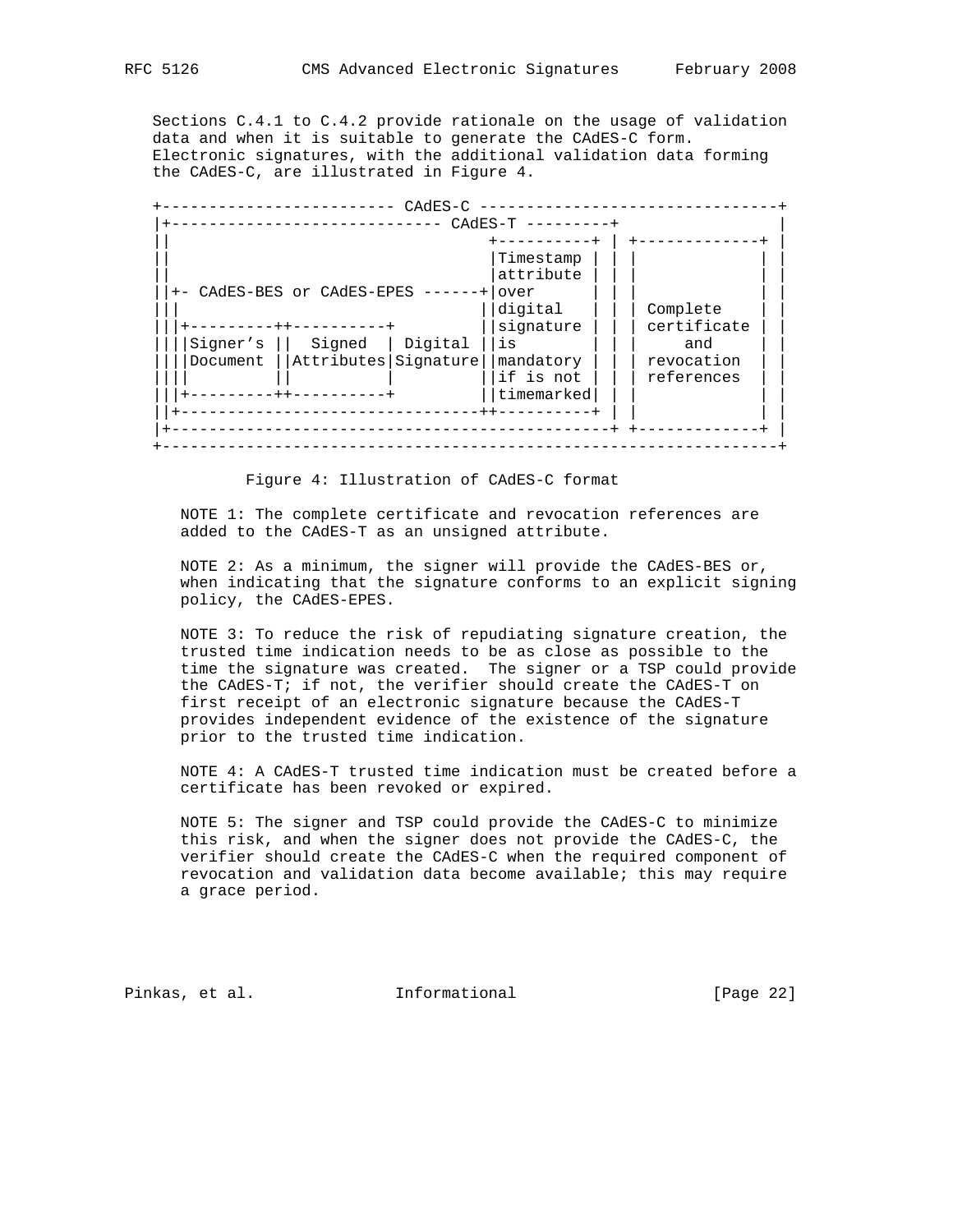NOTE 6: A grace period permits certificate revocation information to propagate through the revocation processes. This period could extend from the time an authorized entity requests certificate revocation to when the information is available for the relying party to use. In order to make sure that the certificate was not revoked at the time the signature was time-marked or time-stamped, verifiers should wait until the end of the grace period. A signature policy may define specific values for grace periods.



An illustration of a grace period is provided in Figure 5.

Figure 5: Illustration of a grace period

 NOTE 7: CWA 14171 [CWA14171] specifies a signature validation process using CAdES-T, CAdES-C, and a grace period. Annex B provides example validation processes. Annex C.4 provides additional information about applying grace periods during the validation process.

 The verifier's conformance requirements are defined in Section 8.3 for time-stamped CAdES-C, and Section 8.4 for time-marked CAdES-C. The present document only defines conformance requirements for the verifier up to an ES with Complete validation data (CAdES-C). This means that none of the extended and archive forms of electronic signatures, as defined in Sections 4.4.3 to 4.4.4, need to be implemented to achieve conformance to the present document.

4.4.3. Extended Electronic Signature Formats

 CAdES-C can be extended by adding unsigned attributes to the electronic signature. The present document defines various unsigned attributes that are applicable for very long-term verification, and

Pinkas, et al. 1nformational 1999 [Page 23]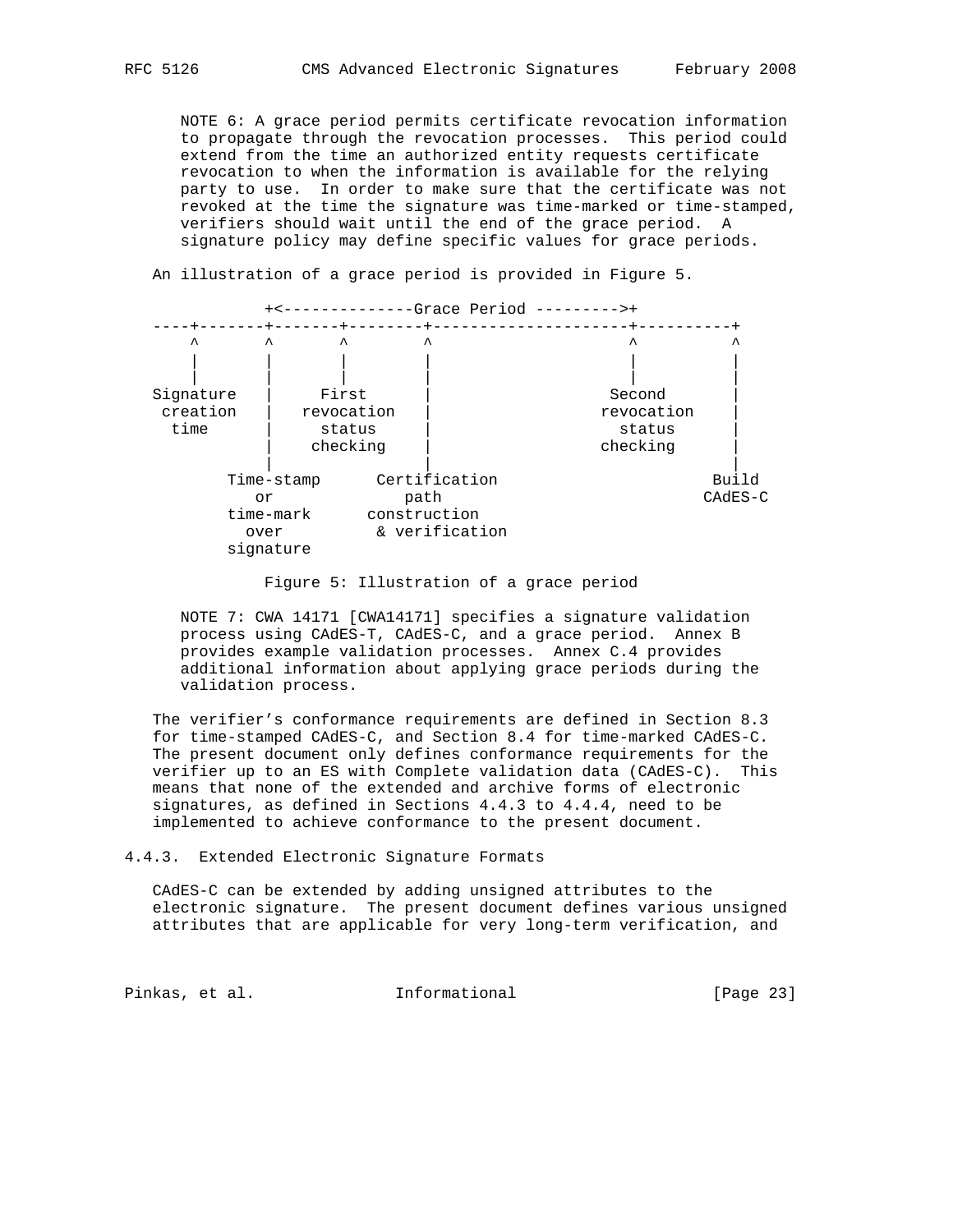for preventing some disaster situations that are discussed in Annex C. Annex B provides the details of the various extended formats, all the required unsigned attributes for each type, and how they can be used within the electronic signature validation process. The sections below give an overview of the various forms of extended signature formats in the present document.

4.4.3.1. EXtended Long Electronic Signature (CAdES-X Long)

 Extended Long format (CAdES-X Long), in accordance with the present document, adds the certificate-values and revocation-values attributes to the CAdES-C format. The first one contains the whole certificate path required for verifying the signature; the second one contains the CRLs and/OCSP responses required for the validation of the signature. This provides a known repository of certificate and revocation information required to validate a CAdES-C and prevents such information from getting lost. Sections 6.3.3 and 6.3.4 give specification details. Annex B.1.1 gives details on the production of the format. Annexes C4.1 to C.4.2 provide the rationale.

The structure of the CAdES-X Long format is illustrated in Figure 6.

Figure 6: Illustration of CAdES-X-Long

Pinkas, et al. Informational [Page 24]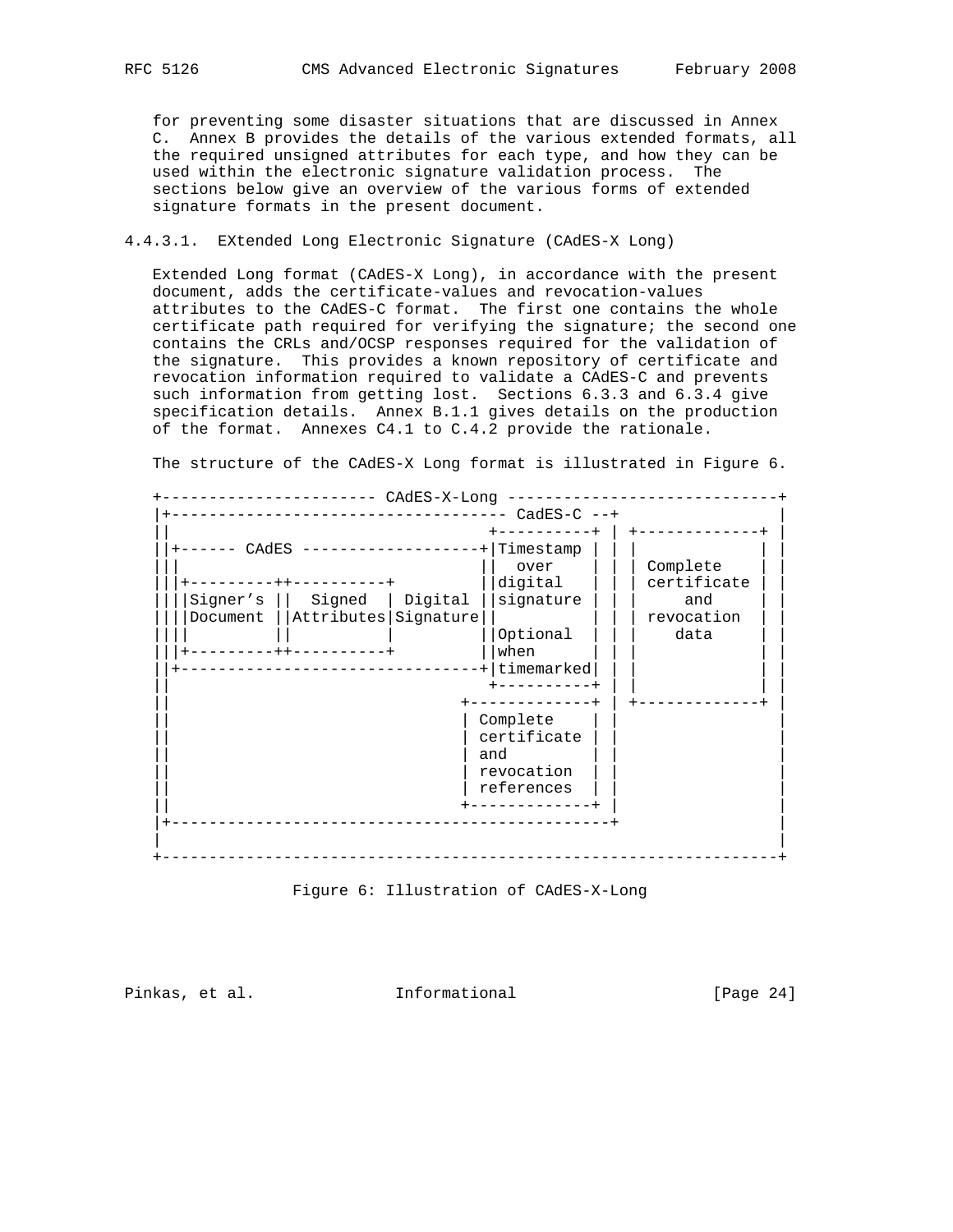4.4.3.2. EXtended Electronic Signature with Time Type 1 (CAdES-X Type 1)

 Extended format with time type 1 (CAdES-X Type 1), in accordance with the present document, adds the CAdES-C-time-stamp attribute, whose content is a time-stamp token on the CAdES-C itself, to the CAdES-C format.

 This provides an integrity and trusted time protection over all the elements and references. It may protect the certificates, CRLs, and OCSP responses in case of a later compromise of a CA key, CRL key, or OCSP issuer key. Section 6.3.5 provides the specification details.

 Annex B.1.2 gives details on the production of the time-stamping process. Annex C.4.4.1 provides the rationale.

 The structure of the CAdES-X Type 1 format is illustrated in Figure 7.

| CAdES<br>$+ + - - - - - - -$<br>Signed<br>Digital<br>Signer's<br>Attributes<br>Signature<br>Document<br>$- + +$ | Timestamp<br>over<br>digital<br>signature<br>Optional<br>when<br>time-marked | Timestamp<br>over<br>$CAdES-C$ |
|-----------------------------------------------------------------------------------------------------------------|------------------------------------------------------------------------------|--------------------------------|
|                                                                                                                 | Complete<br>certificate<br>and<br>revocation<br>references                   |                                |

Figure 7: Illustration of CAdES-X Type 1

Pinkas, et al. 1nformational [Page 25]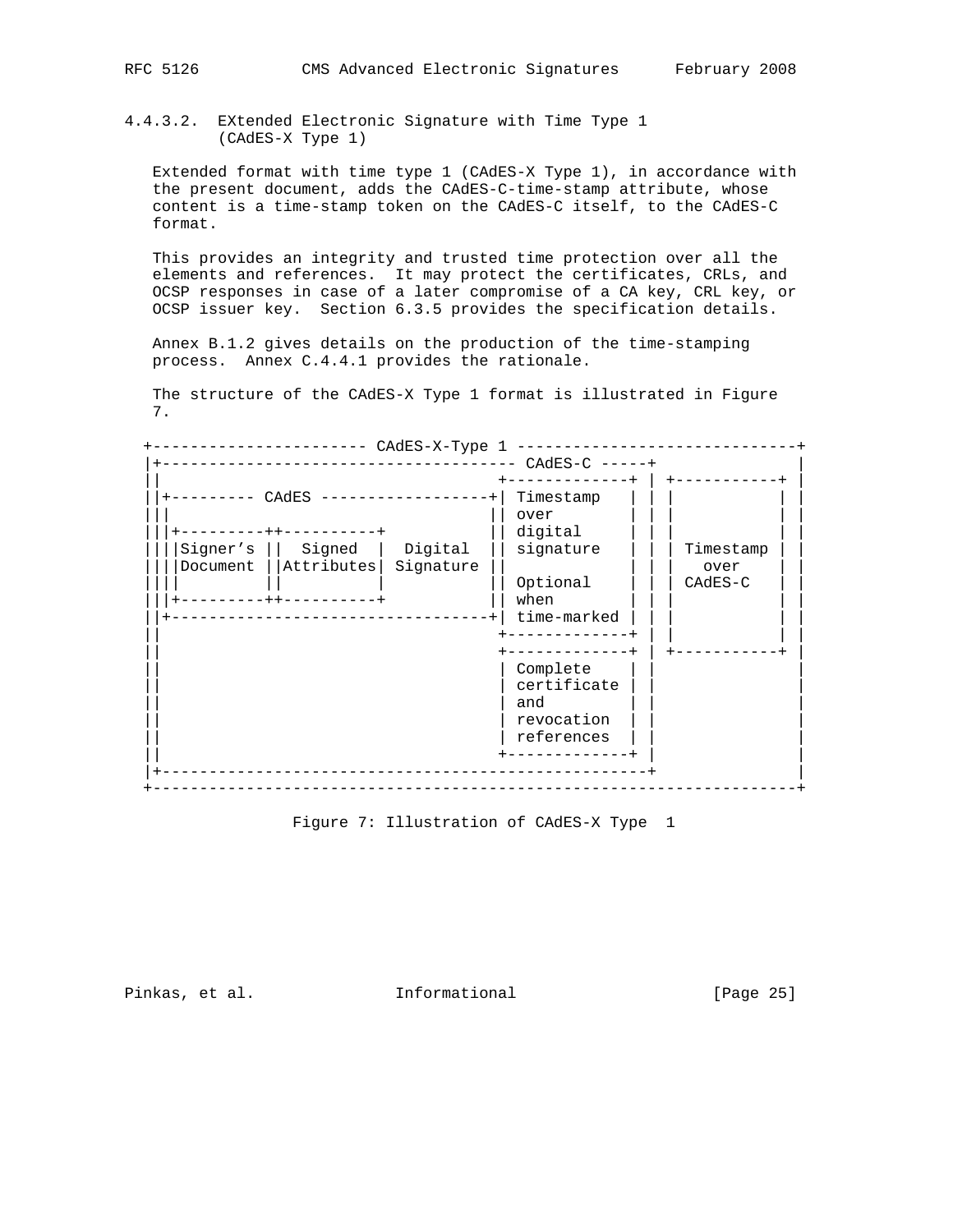4.4.3.3. EXtended Electronic Signature with Time Type 2 (CAdES-X Type 2)

 Extended format with time type 2 (CAdES-X Type 2), in accordance with the present document, adds to the CAdES-C format the CAdES-C-time-stamped-certs-crls-references attribute, whose content is a time-stamp token on the certification path and revocation information references. This provides an integrity and trusted time protection over all the references.

 It may protect the certificates, CRLs and OCSP responses in case of a later compromise of a CA key, CRL key or OCSP issuer key.

 Both CAdES-X Type 1 and CAdES-X Type 2 counter the same threats, and the usage of one or the other depends on the environment. Section 6.3.5 provides the specification details. Annex B.1.3 gives details on the production of the time-stamping process. Annex C.4.4.2 provides the rationale.

 The structure of the CAdES-X Type 2 format is illustrated in Figure 8.

| -CAdES-C ---+<br>CAdES<br>Timestamp<br>over<br>digital<br>Digital<br>Signer's<br>Signed<br>signature<br>Time-stamp<br>Attributes<br>signature<br>only over<br>Document<br>optional<br>complete<br>certificate<br>when<br>---------<br>timemarked<br>and<br>revocation<br>references<br>Complete<br>certificate<br>and<br>revocation<br>references | CAdES-X-Type 2 |  |
|---------------------------------------------------------------------------------------------------------------------------------------------------------------------------------------------------------------------------------------------------------------------------------------------------------------------------------------------------|----------------|--|
|                                                                                                                                                                                                                                                                                                                                                   |                |  |
|                                                                                                                                                                                                                                                                                                                                                   |                |  |
|                                                                                                                                                                                                                                                                                                                                                   |                |  |

Figure 8: Illustration of CAdES-X Type 2

Pinkas, et al. 1nformational 1999 [Page 26]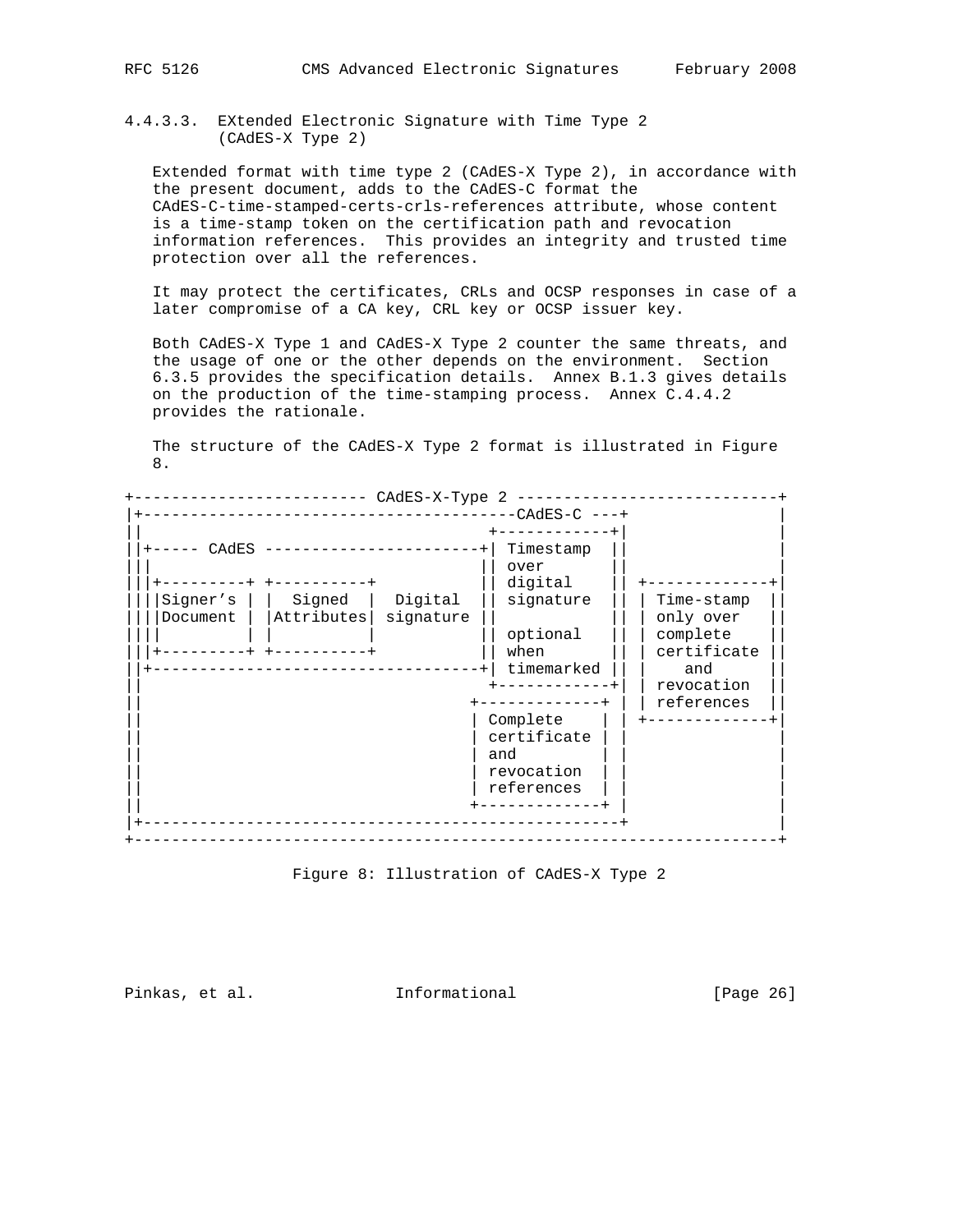4.4.3.4. EXtended Long Electronic Signature with Time (CAdES-X Long Type 1 or 2)

 Extended Long with Time (CAdES-X Long Type 1 or 2), in accordance with the present document, is a combination of CAdES-X Long and one of the two former types (CAdES-X Type 1 and CAdES-X Type 2). Annex B.1.4 gives details on the production of the time-stamping process. Annex C.4.8 in Annex C provides the rationale.

 The structure of the CAdES-X Long Type 1 and CAdES-X Long Type 2 format is illustrated in Figure 9.

 +------------------ CAdES-X Long Type 1 or 2 -----------------------+ | +--------------+| |+-------------------------------------- CAdES-C --+|+------------+|| || ||| Timestamp ||| ||+------- CAdES --------------------++----------+ ||| over ||| ||Timestamp | ||| CAdES-C ||<br>||over | ||+------------+| ||| ||over | ||+------------+|| |||+---------++----------+ ||digital | || OR || ||||Signer's || Signed | Digital ||signature | ||+------------+|| ||||Document ||Attributes| signature || | ||| Timestamp ||| |||| || | ||Optional | ||| only over ||| |||+---------++----------+ ||when | ||| complete ||| ||+----------------------------------+|timemarked| ||| certificate||| || +----------+ ||| and ||| || ||| Revocation ||| || +-------------+ ||| References ||| || | Complete | ||+------------+|| || | certificate | |+--------------+|  $|$  and  $|$   $|$  +------------+ || | revocation | | | Complete | | || | references | | |certificate | | +-------------+ | | and |+-------------------------------------------------+ |revocation | | | value | +------------+ | +-------------------------------------------------------------------+

Figure 9: Illustration of CAdES-X Long Type 1 and CAdES Long Type 2

4.4.4. Archival Electronic Signature (CAdES-A)

 Archival Form (CAdES-A), in accordance with the present document, builds on a CAdES-X Long or a CAdES-X Long Type 1 or 2 by adding one or more archive-time-stamp attributes. This form is used for archival of long-term signatures. Successive time-stamps protect the whole material against vulnerable hashing algorithms or the breaking

Pinkas, et al. 1nformational [Page 27]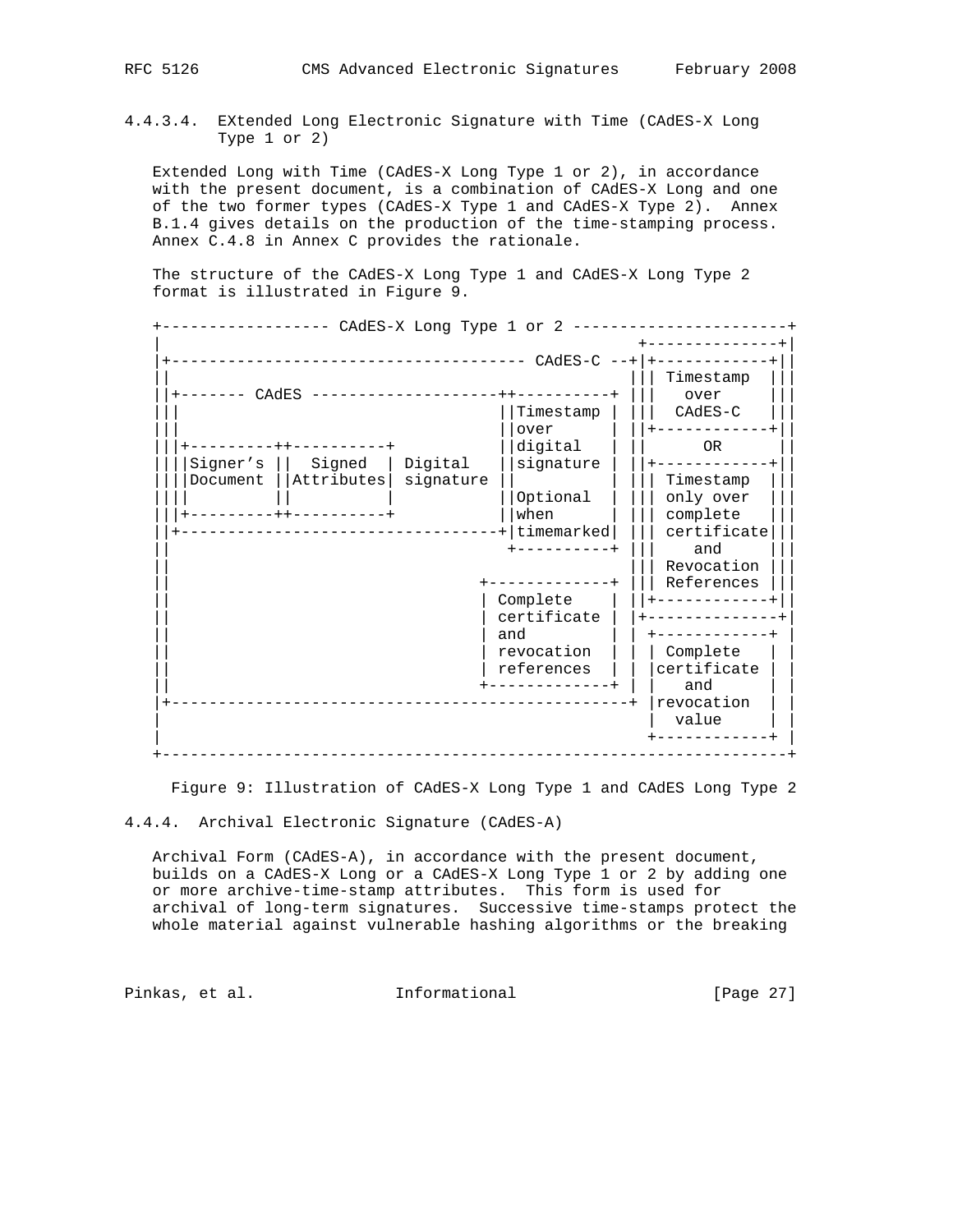of the cryptographic material or algorithms. Section 6.4 contains the specification details. Sections C.4.5 and C.4.8 provide the rationale.

The structure of the CAdES-A form is illustrated in Figure 10.

|                                | $-CAdES-C$ ----+<br>$- - - - - - - +$ | Timestamp             |           |
|--------------------------------|---------------------------------------|-----------------------|-----------|
| ---- CAdES-BES ----+ Timestamp |                                       | over                  |           |
| or CAdeS-EPES                  | over                                  | $CAdES-C$             | Archive   |
|                                | digital                               | $- - - - - - -$       |           |
|                                | signature                             | or                    | Timestamp |
|                                |                                       |                       |           |
|                                |                                       |                       |           |
|                                | Optional<br>when                      | Timestamp             |           |
|                                | Timemarked                            | only over<br>complete |           |
|                                |                                       | certificate           |           |
|                                |                                       | and                   |           |
|                                |                                       | revocation            |           |
|                                | Complete                              | references            |           |
|                                | certificate                           |                       |           |
|                                | and                                   |                       |           |
|                                | revocation                            | ------------          |           |
|                                | references                            | Complete              |           |
|                                | $- - - - - - - +$                     | certificate           |           |
|                                |                                       | and                   |           |
|                                |                                       | revocation            |           |
|                                |                                       | values                |           |
|                                |                                       | ---------+            |           |
|                                |                                       |                       |           |

Figure 10: Illustration of CAdES-A

# 4.5. Arbitration

 The CAdES-C may be used for arbitration should there be a dispute between the signer and verifier, provided that:

 - the arbitrator knows where to retrieve the signer's certificate (if not already present), all the cross-certificates and the required CRLs, ACRLs, or OCSP responses referenced in the CAdES-C;

Pinkas, et al. Informational [Page 28]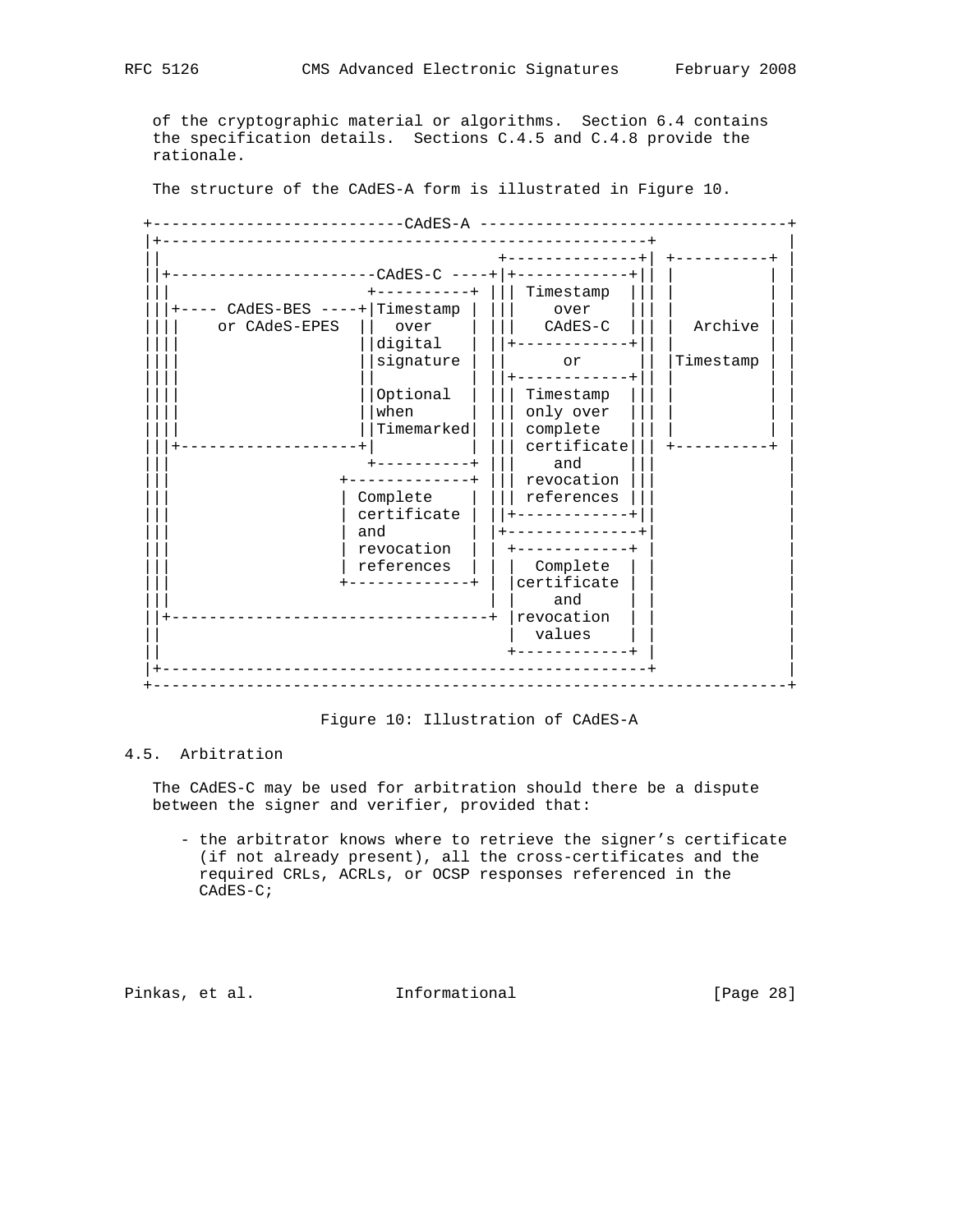- when time-stamping in the CAdES-T is being used, the certificate from the TSU that has issued the time-stamp token in the CAdES-T format is still within its validity period;
- when time-stamping in the CAdES-T is being used, the certificate from the TSU that has issued the time-stamp token in the CAdES-T format is not revoked at the time of arbitration;
- when time-marking in the CAdES-T is being used, a reliable audit trail from the Time-Marking Authority is available for examination regarding the time;
- none of the private keys corresponding to the certificates used to verify the signature chain have ever been compromised;
- the cryptography used at the time the CAdES-C was built has not been broken at the time the arbitration is performed; and
- if the signature policy can be explicitly or implicitly identified, then an arbitrator is able to determine the rules required to validate the electronic signature.

#### 4.6. Validation Process

 The validation process validates an electronic signature; the output status of the validation process can be:

- invalid;
- incomplete validation; or
- valid.

 An invalid response indicates that either the signature format is incorrect or that the digital signature value fails verification (e.g., the integrity check on the digital signature value fails, or any of the certificates on which the digital signature verification depends is known to be invalid or revoked).

 An incomplete validation response indicates that the signature validation status is currently unknown. In the case of incomplete validation, additional information may be made available to the application or user, thus allowing them to decide what to do with the electronic signature. In the case of incomplete validation, the electronic signature may be checked again at some later time when additional information becomes available.

Pinkas, et al. Informational [Page 29]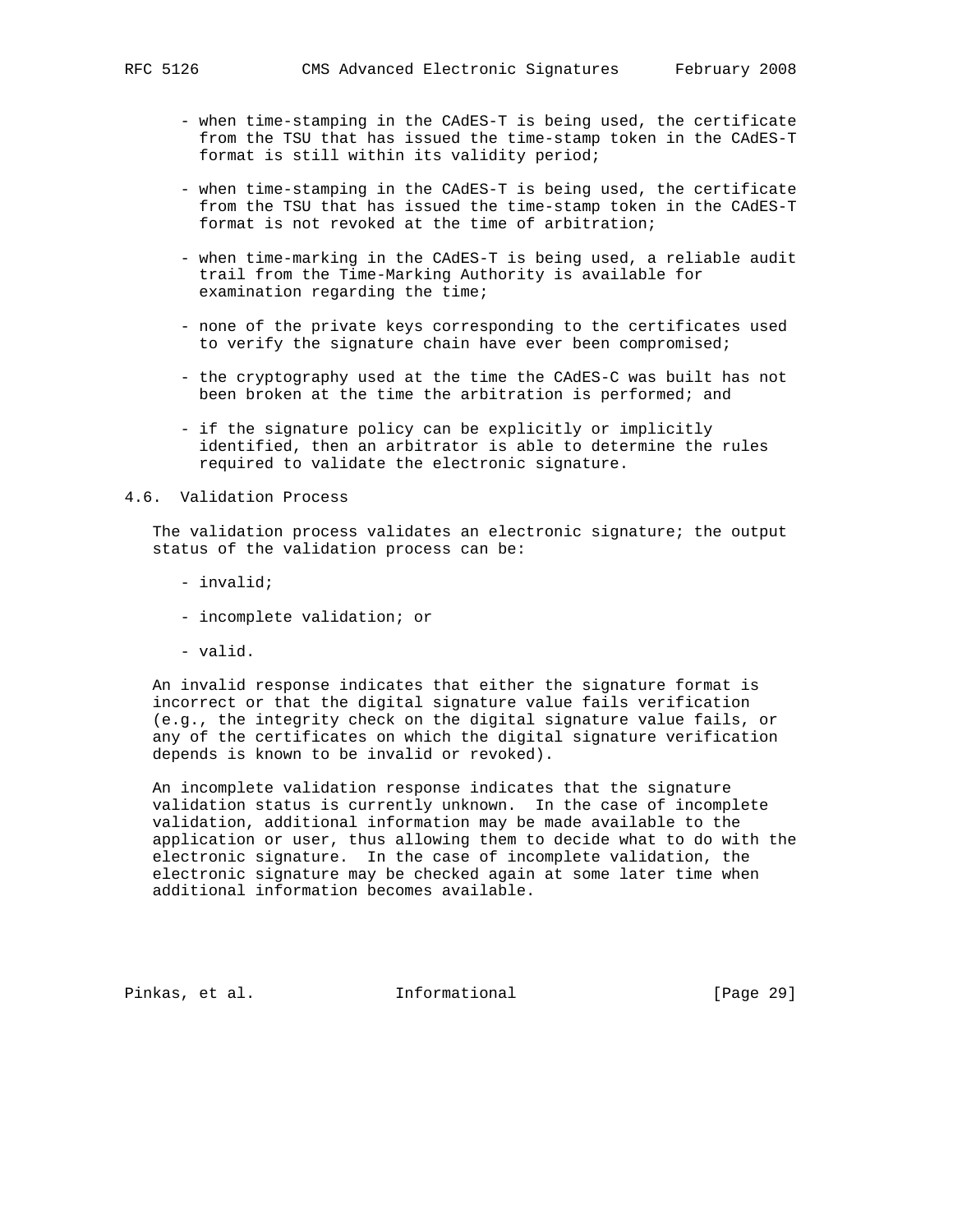NOTE: For example, an incomplete validation may be because all the required certificates are not available or the grace period is not completed.

 A valid response indicates that the signature has passed verification, and it complies with the signature validation policy.

Example validation sequences are illustrated in Annex B.

5. Electronic Signature Attributes

 This section builds upon the existing Cryptographic Message Syntax (CMS), as defined in RFC 3852 [4], and Enhanced Security Services (ESS), as defined in RFC 2634 [5]. The overall structure of an Electronic Signature is as defined in CMS. The Electronic Signature (ES) uses attributes defined in CMS, ESS, and the present document. The present document defines ES attributes that it uses and that are not defined elsewhere.

 The mandated set of attributes and the digital signature value is defined as the minimum Electronic Signature (ES) required by the present document. A signature policy may mandate that other signed attributes be present.

5.1. General Syntax

The general syntax of the ES is as defined in CMS (RFC 3852 [4]).

 NOTE: CMS defines content types for id-data, id-signedData, id-envelopedData, id-digestedData, id-encryptedData, and id-authenticatedData. Although CMS permits other documents to define other content types, the ASN.1 type defined should not be a CHOICE type. The present document does not define other content types.

5.2. Data Content Type

The data content type of the ES is as defined in CMS (RFC 3852 [4]).

 NOTE: If the content type is id-data, it is recommended that the content be encoded using MIME, and that the MIME type is used to identify the presentation format of the data. See Annex F.1 for an example of using MIME to identify the encoding type.

5.3. Signed-data Content Type

 The Signed-data content type of the ES is as defined in CMS (RFC 3852 [4]).

Pinkas, et al. 1nformational [Page 30]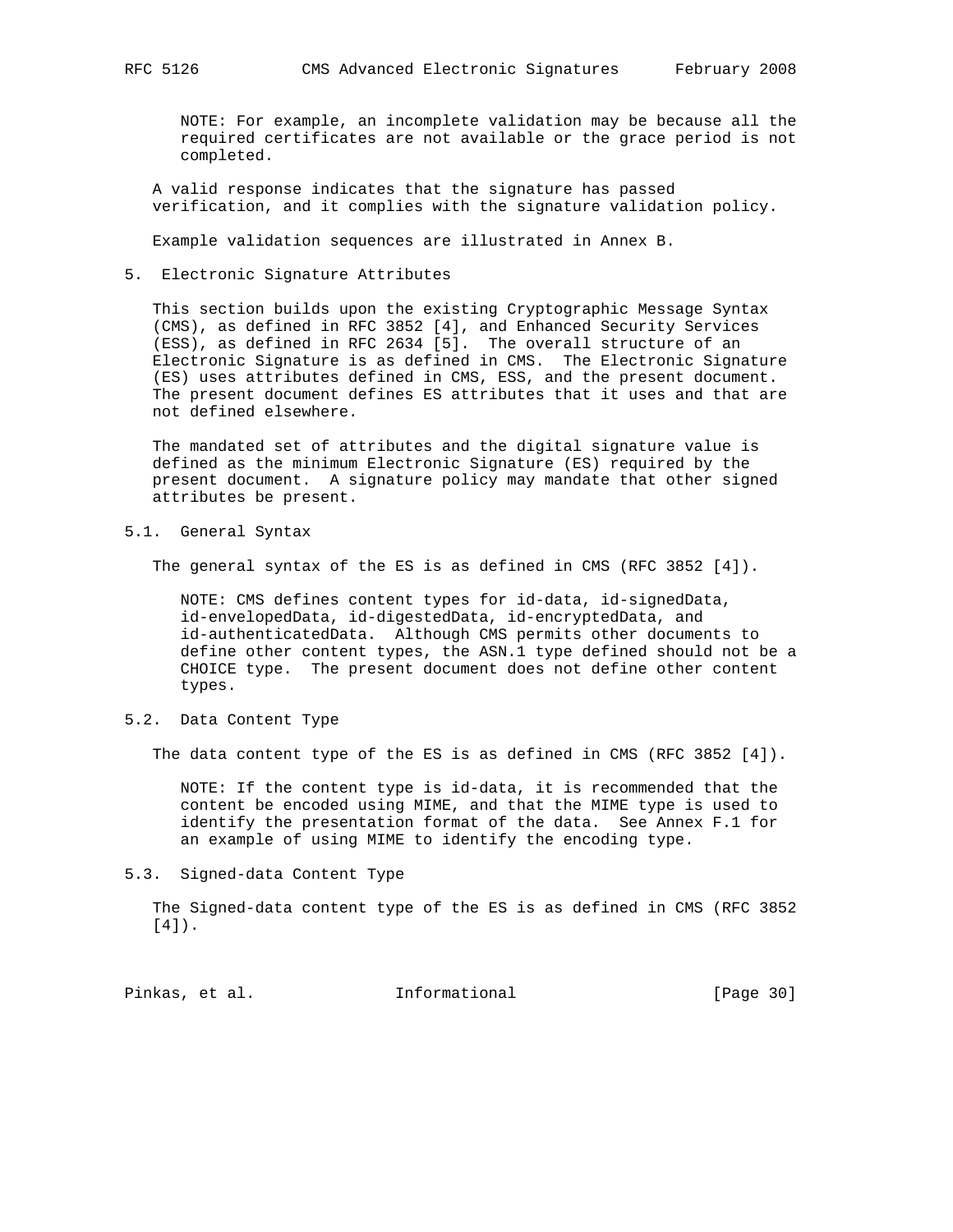5.4. SignedData Type

 The syntax of the SignedData of the ES is as defined in CMS (RFC 3852 [4]).

The fields of type SignedData are as defined in CMS (RFC 3852 [4]).

 The identification of a signer's certificate used to create the signature is always signed (see Section 5.7.3). The validation policy may specify requirements for the presence of certain certificates. The degenerate case, where there are no signers, is not valid in the present document.

5.5. EncapsulatedContentInfo Type

 The syntax of the EncapsulatedContentInfo type ES is as defined in CMS (RFC 3852 [4]).

 For the purpose of long-term validation, as defined by the present document, it is advisable that either the eContent is present, or the data that is signed is archived in such as way as to preserve any data encoding. It is important that the OCTET STRING used to generate the signature remains the same every time either the verifier or an arbitrator validates the signature.

NOTE: The eContent is optional in CMS :

- When it is present, this allows the signed data to be encapsulated in the SignedData structure, which then contains both the signed data and the signature. However, the signed data may only be accessed by a verifier able to decode the ASN.1 encoded SignedData structure.
- When it is missing, this allows the signed data to be sent or stored separately from the signature, and the SignedData structure only contains the signature. It is, in the case of the signature, only the data that is signed that needs to be stored and distributed in such as way as to preserve any data encoding.

 The degenerate case where there are no signers is not valid in the present document.

5.6. SignerInfo Type

 The syntax of the SignerInfo type ES is as defined in CMS (RFC 3852 [4]).

Pinkas, et al. Informational [Page 31]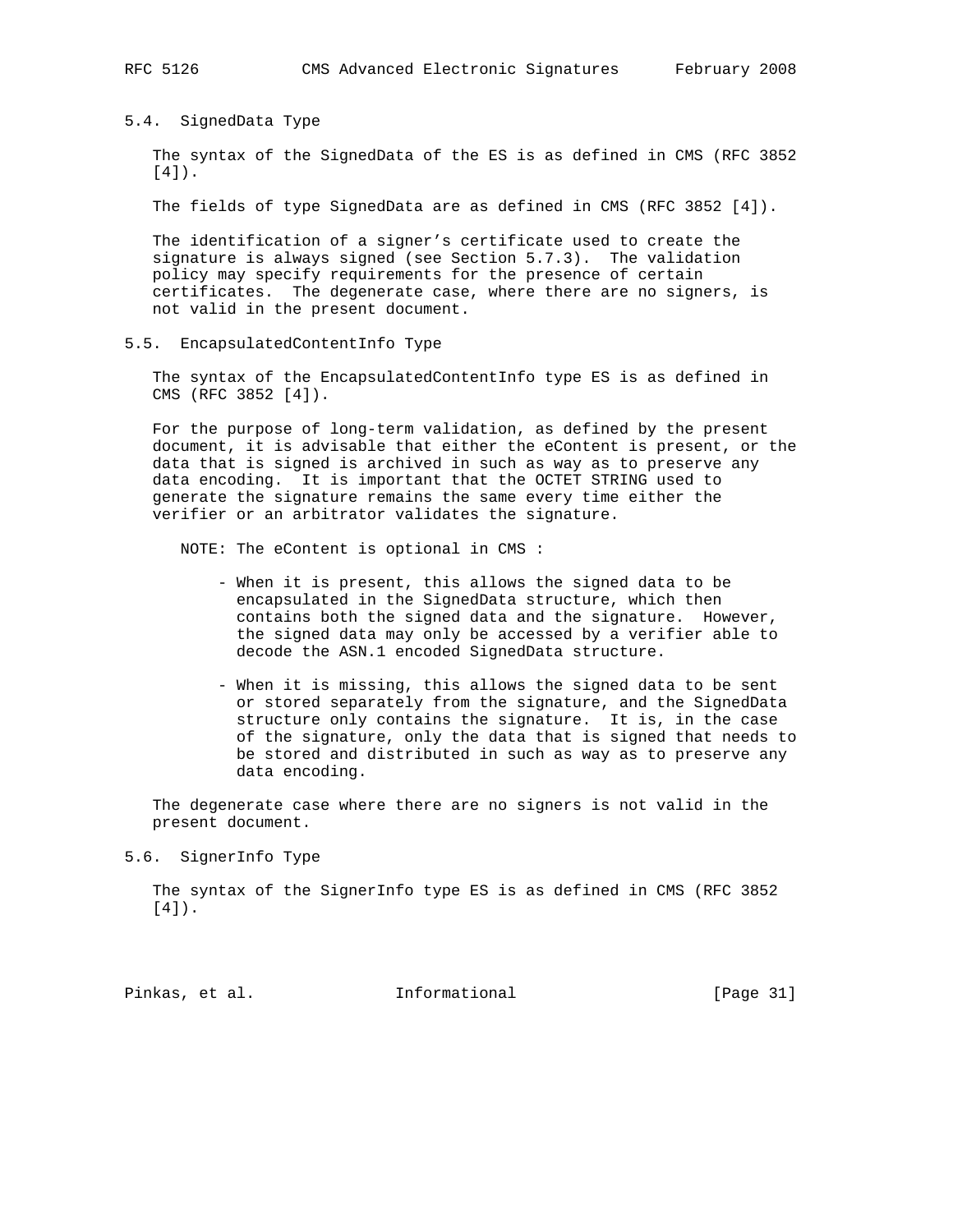Per-signer information is represented in the type SignerInfo. In the case of multiple independent signatures (see Annex B.5), there is an instance of this field for each signer.

 The fields of type SignerInfo have the meanings defined in CMS (RFC 3852 [4]), but the signedAttrs field shall contain the following attributes:

- content-type, as defined in Section 5.7.1; and
- message-digest, as defined in Section 5.7.2;
- signing-certificate, as defined in Section 5.7.3.
- 5.6.1. Message Digest Calculation Process

 The message digest calculation process is as defined in CMS (RFC 3852 [4]).

5.6.2. Message Signature Generation Process

 The input to the message signature generation process is as defined in CMS (RFC 3852 [4]).

5.6.3. Message Signature Verification Process

 The procedures for message signature verification are defined in CMS (RFC 3852 [4]) and enhanced in the present document: the input to the signature verification process must be the signer's public key, which shall be verified as correct using the signing certificate reference attribute containing a reference to the signing certificate, i.e., when SigningCertificateV2 from RFC 5035 [16] or SigningCertificate from ESS [5] is used, the public key from the first certificate identified in the sequence of certificate identifiers from SigningCertificate must be the key used to verify the digital signature.

5.7. Basic ES Mandatory Present Attributes

 The following attributes shall be present with the signed-data defined by the present document. The attributes are defined in CMS (RFC 3852 [4]).

5.7.1. content-type

 The content-type attribute indicates the type of the signed content. The syntax of the content-type attribute type is as defined in CMS (RFC 3852 [4]) Section 11.1.

Pinkas, et al. Informational [Page 32]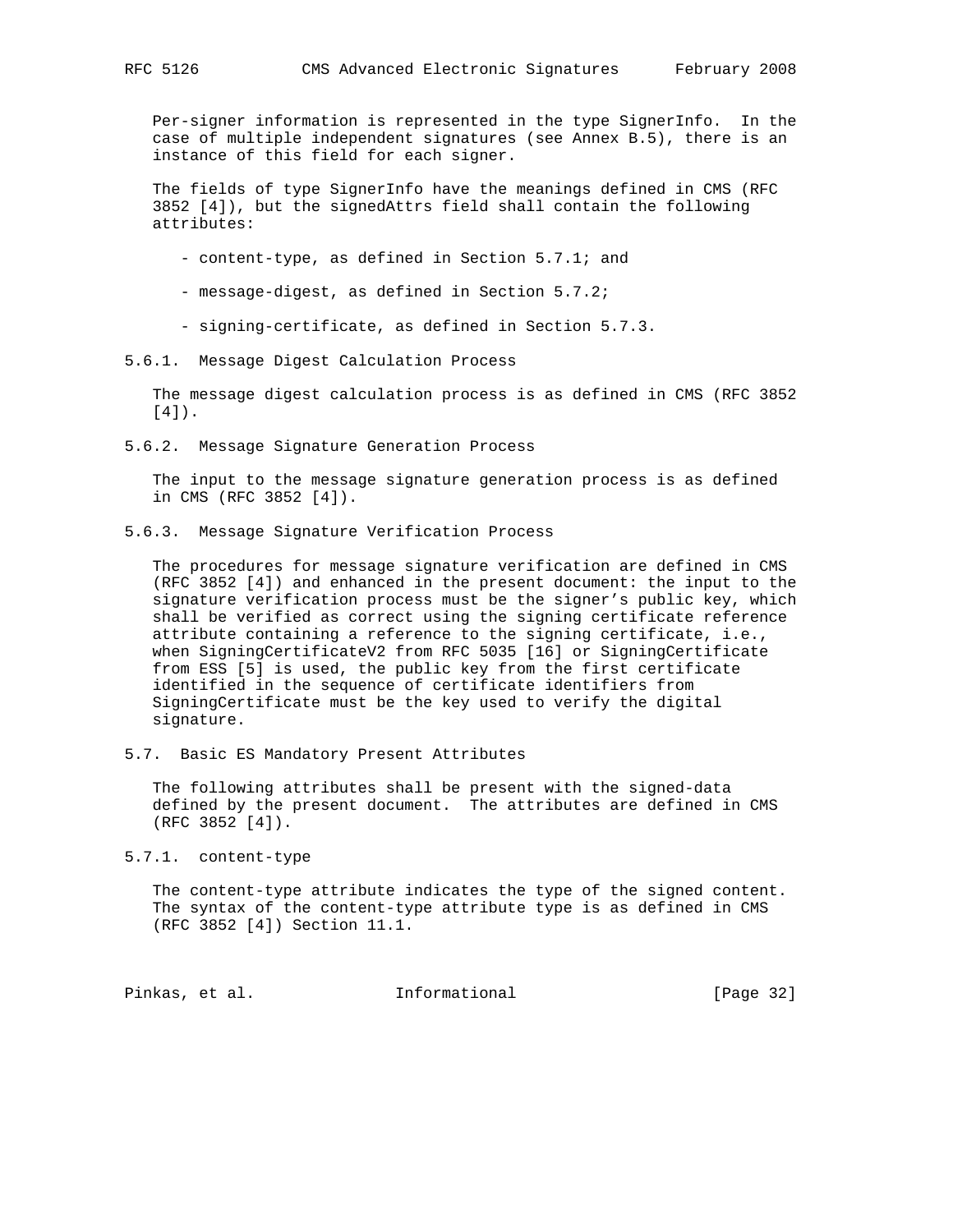NOTE 1: As stated in RFC 3852 [4] , the content-type attribute must have its value (i.e., ContentType) equal to the eContentType of the EncapsulatedContentInfo value being signed.

 NOTE 2: For implementations supporting signature generation, if the content-type attribute is id-data, then it is recommended that the eContent be encoded using MIME. For implementations supporting signature verification, if the signed data (i.e., eContent) is MIME-encoded, then the OID of the content-type attribute must be id-data. In both cases, the MIME content-type(s) must be used to identify the presentation format of the data. See Annex F for further details about the use of MIME.

5.7.2. Message Digest

 The syntax of the message-digest attribute type of the ES is as defined in CMS (RFC 3852 [4]).

5.7.3. Signing Certificate Reference Attributes

 The Signing certificate reference attributes are supported by using either the ESS signing-certificate attribute or the ESS-signing-certificate-v2 attribute.

 These attributes shall contain a reference to the signer's certificate; they are designed to prevent simple substitution and reissue attacks and to allow for a restricted set of certificates to be used in verifying a signature. They have a compact form (much shorter than the full certificate) that allows for a certificate to be unambiguously identified.

 One, and only one, of the following alternative attributes shall be present with the signedData, defined by the present document:

- The ESS signing-certificate attribute, defined in ESS [5], must be used if the SHA-1 hashing algorithm is used.
- The ESS signing-certificate-v2 attribute, defined in "ESS Update: Adding CertID Algorithm Agility", RFC 5035 [15], which shall be used when other hashing algorithms are to be used.

 The certificate to be used to verify the signature shall be identified in the sequence (i.e., the certificate from the signer), and the sequence shall not be empty. The signature validation policy may mandate other certificates be present that may include all the certificates up to the trust anchor.

Pinkas, et al. Informational [Page 33]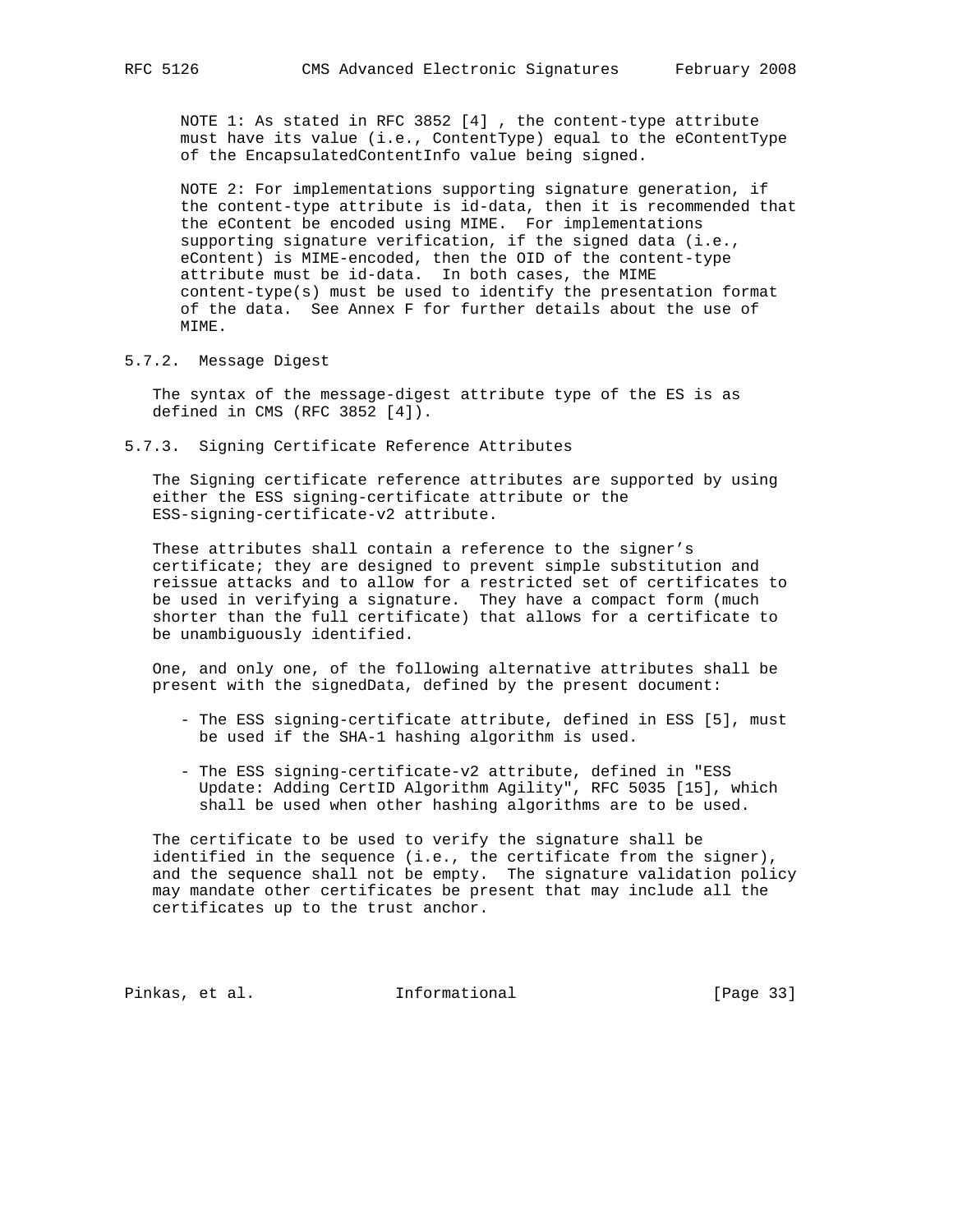## 5.7.3.1. ESS signing-certificate Attribute Definition

 The syntax of the signing-certificate attribute type of the ES is as defined in Enhanced Security Services (ESS), RFC 2634 [5], and further qualified in the present document.

 The sequence of the policy information field is not used in the present document.

 The ESS signing-certificate attribute shall be a signed attribute. The encoding of the ESSCertID for this certificate shall include the issuerSerial field.

 If present, the issuerAndSerialNumber in SignerIdentifier field of the SignerInfo shall match the issuerSerial field present in ESSCertID. In addition, the certHash from ESSCertID shall match the SHA-1 hash of the certificate. The certificate identified shall be used during the signature verification process. If the hash of the certificate does not match the certificate used to verify the signature, the signature shall be considered invalid.

 NOTE: Where an attribute certificate is used by the signer to associate a role, or other attributes of the signer, with the electronic signature; this is placed in the signer-attributes attribute as defined in Section 5.8.3.

5.7.3.2. ESS signing-certificate-v2 Attribute Definition

 The ESS signing-certificate-v2 attribute is similar to the ESS signing-certificate defined above, except that this attribute can be used with hashing algorithms other than SHA-1.

 The syntax of the signing-certificate-v2 attribute type of the ES is as defined in "ESS Update: Adding CertID Algorithm Agility", RFC 5035 [15], and further qualified in the present document.

 The sequence of the policy information field is not used in the present document.

 This attribute shall be used in the same manner as defined above for the ESS signing-certificate attribute.

 The object identifier for this attribute is: id-aa-signingCertificateV2 OBJECT IDENTIFIER ::=  $\{\text{iso}(1) \text{ member-body}(2) \text{ us}(840) \text{ rsadsi}(113549) \text{ pkcs}(1) \text{ pkcs}(9)$ smime(16) id-aa(2) 47 }

Pinkas, et al. Informational [Page 34]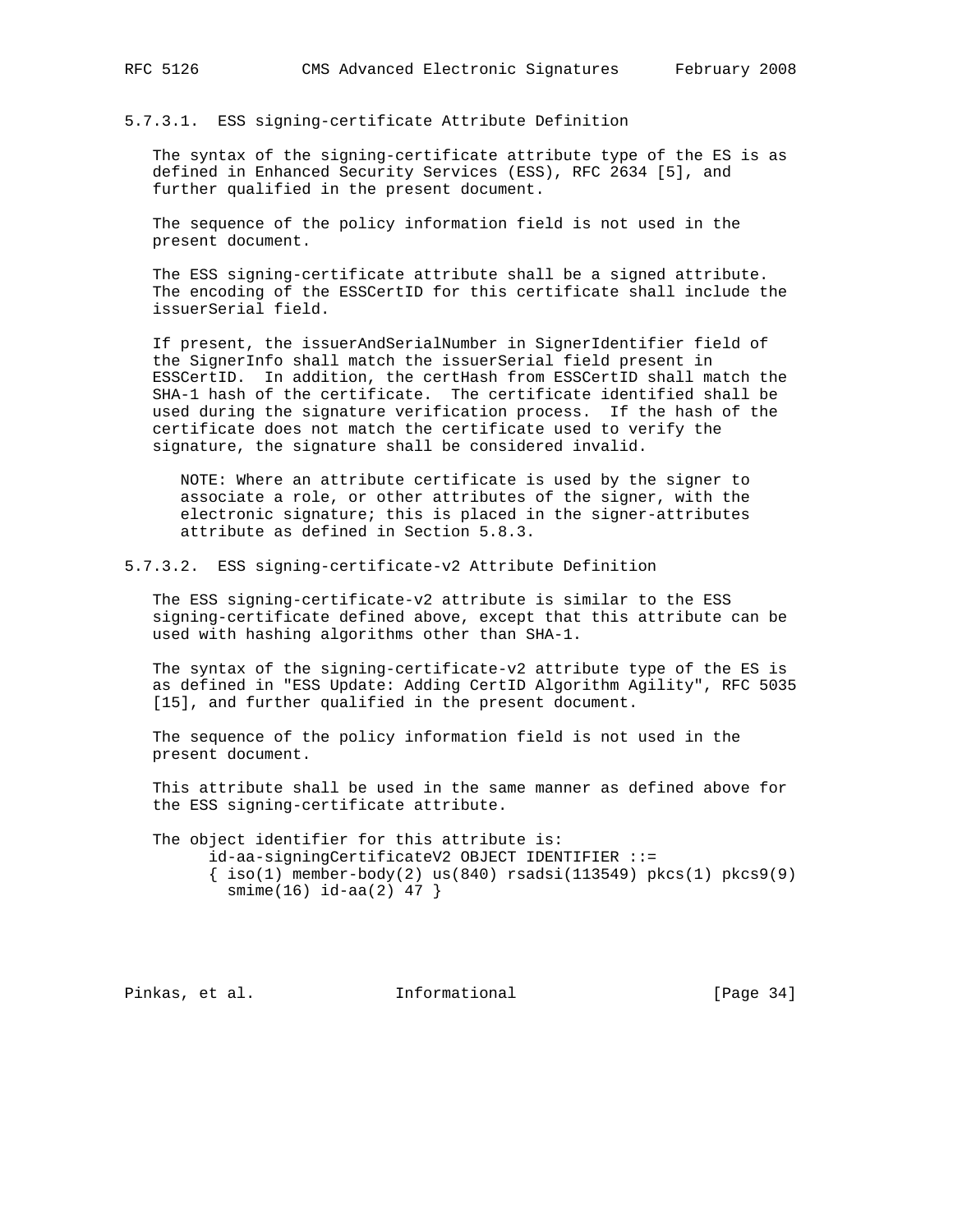If present, the issuerAndSerialNumber in SignerIdentifier field of the SignerInfo shall match the issuerSerial field present in ESSCertIDv2. In addition, the certHash from ESSCertIDv2 shall match the hash of the certificate computed using the hash function specified in the hashAlgorithm field. The certificate identified shall be used during the signature verification process. If the hash of the certificate does not match the certificate used to verify the signature, the signature shall be considered invalid.

 NOTE 1: Where an attribute certificate is used by the signer to associate a role, or other attributes of the signer, with the electronic signature; this is placed in the signer-attributes attribute as defined in Section 5.8.3.

 NOTE 2: RFC 3126 was using the other signing-certificate attribute (see Section 5.7.3.3) for the same purpose. Its use is now deprecated, since this structure is simpler.

5.7.3.3. Other signing-certificate Attribute Definition

 RFC 3126 was using the other signing-certificate attribute as an alternative to the ESS signing-certificate when hashing algorithms other than SHA-1 were being used. Its use is now deprecated, since the structure of the signing-certificate-v2 attribute is simpler. Its description is however still present in this version for backwards compatibility.

 $id$ -aa-ets-otherSigCert OBJECT IDENTIFIER  $::=$  { iso(1) member-body(2) us(840) rsadsi(113549) pkcs(1) pkcs9(9) smime(16) id-aa(2) 19 }

 The other-signing-certificate attribute value has the ASN.1 syntax OtherSigningCertificate:

 OtherSigningCertificate ::= SEQUENCE { certs SEQUENCE OF OtherCertID, policies SEQUENCE OF PolicyInformation OPTIONAL -- NOT USED IN THE PRESENT DOCUMENT }

 OtherCertID ::= SEQUENCE { otherCertHash OtherHash, issuerSerial IssuerSerial OPTIONAL }

 OtherHash ::= CHOICE { shalHash OtherHashValue, -- This contains a SHA-1 hash otherHash OtherHashAlgAndValue}

OtherHashValue ::= OCTET STRING

Pinkas, et al. 1nformational 1999 [Page 35]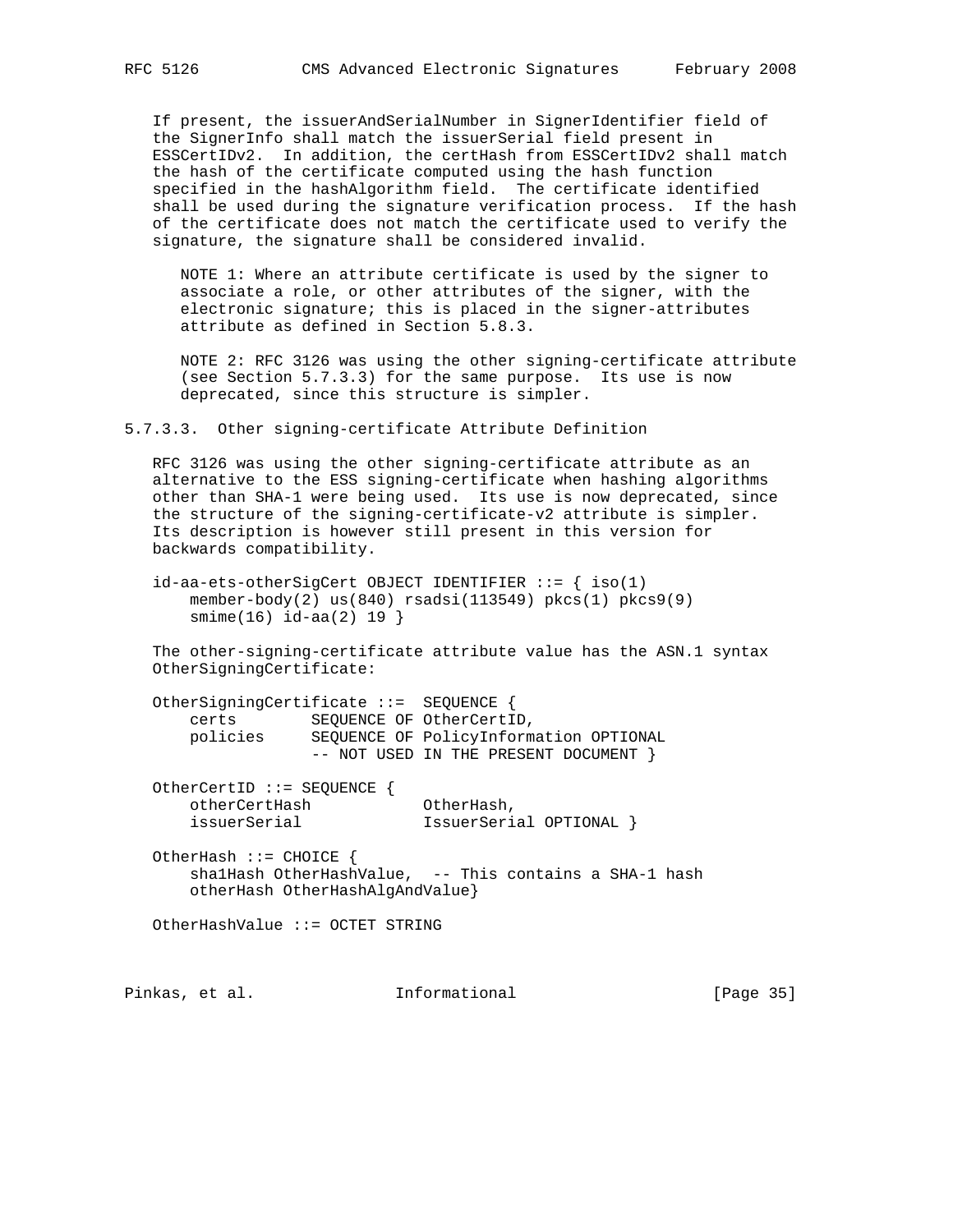| OtherHashAlgAndValue ::= SEQUENCE { |                      |
|-------------------------------------|----------------------|
| hashAlqorithm                       | AlgorithmIdentifier, |
| hashValue                           | OtherHashValue }     |

- 5.8. Additional Mandatory Attributes for Explicit Policy-based Electronic Signatures
- 5.8.1. signature-policy-identifier

 The present document mandates that for CAdES-EPES, a reference to the signature policy is included in the signedData. This reference is explicitly identified. A signature policy defines the rules for creation and validation of an electronic signature, and is included as a signed attribute with every Explicit Policy-based Electronic Signature. The signature-policy-identifier shall be a signed attribute.

 The following object identifier identifies the signature-policy-identifier attribute:

```
id-aa-ets-sigPolicyId OBJECT IDENTIFIER ::= { iso(1)
 member-body(2) us(840) rsadsi(113549) pkcs(1) pkcs9(9)
 smime(16) id-aa(2) 15 }
```

```
 signature-policy-identifier attribute values have ASN.1 type
 SignaturePolicyIdentifier:
```

```
 SignaturePolicyIdentifier ::= CHOICE {
signaturePolicyId SignaturePolicyId,
 signaturePolicyImplied SignaturePolicyImplied
                               -- not used in this version
```

```
 }
```

```
 SignaturePolicyId ::= SEQUENCE {
sigPolicyId SigPolicyId,
 sigPolicyHash SigPolicyHash,
         sigPolicyQualifiers SEQUENCE SIZE (1..MAX) OF
                             SigPolicyQualifierInfo OPTIONAL}
```
SignaturePolicyImplied ::= NULL

Pinkas, et al. Informational [Page 36]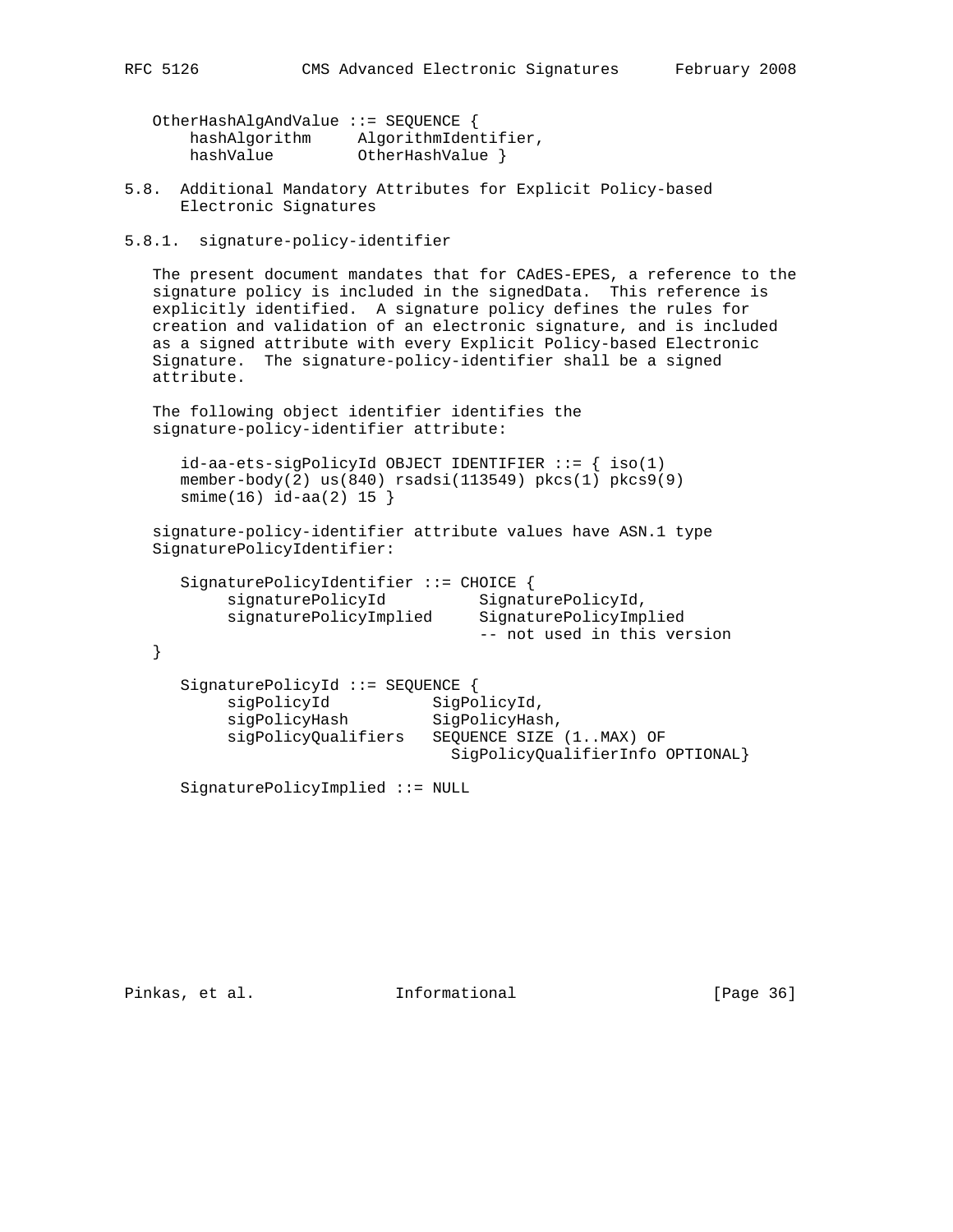The sigPolicyId field contains an object-identifier that uniquely identifies a specific version of the signature policy. The syntax of this field is as follows:

SigPolicyId ::= OBJECT IDENTIFIER

 The sigPolicyHash field optionally contains the identifier of the hash algorithm and the hash of the value of the signature policy. The hashValue within the sigPolicyHash may be set to zero to indicate that the policy hash value is not known.

 NOTE: The use of a zero sigPolicyHash value is to ensure backwards compatibility with earlier versions of the current document. If sigPolicyHash is zero, then the hash value should not be checked against the calculated hash value of the signature policy.

 If the signature policy is defined using ASN.1, then the hash is calculated on the value without the outer type and length fields, and the hashing algorithm shall be as specified in the field sigPolicyHash.

 If the signature policy is defined using another structure, the type of structure and the hashing algorithm shall be either specified as part of the signature policy, or indicated using a signature policy qualifier.

SigPolicyHash ::= OtherHashAlgAndValue

 OtherHashAlgAndValue ::= SEQUENCE { hashAlgorithm AlgorithmIdentifier, hashValue OtherHashValue }

OtherHashValue ::= OCTET STRING

 A Signature Policy Identifier may be qualified with other information about the qualifier. The semantics and syntax of the qualifier is as associated with the object-identifier in the sigPolicyQualifierId field. The general syntax of this qualifier is as follows:

 SigPolicyQualifierInfo ::= SEQUENCE { sigPolicyQualifierId SigPolicyQualifierId, sigQualifier ANY DEFINED BY sigPolicyQualifierId }

Pinkas, et al. Informational [Page 37]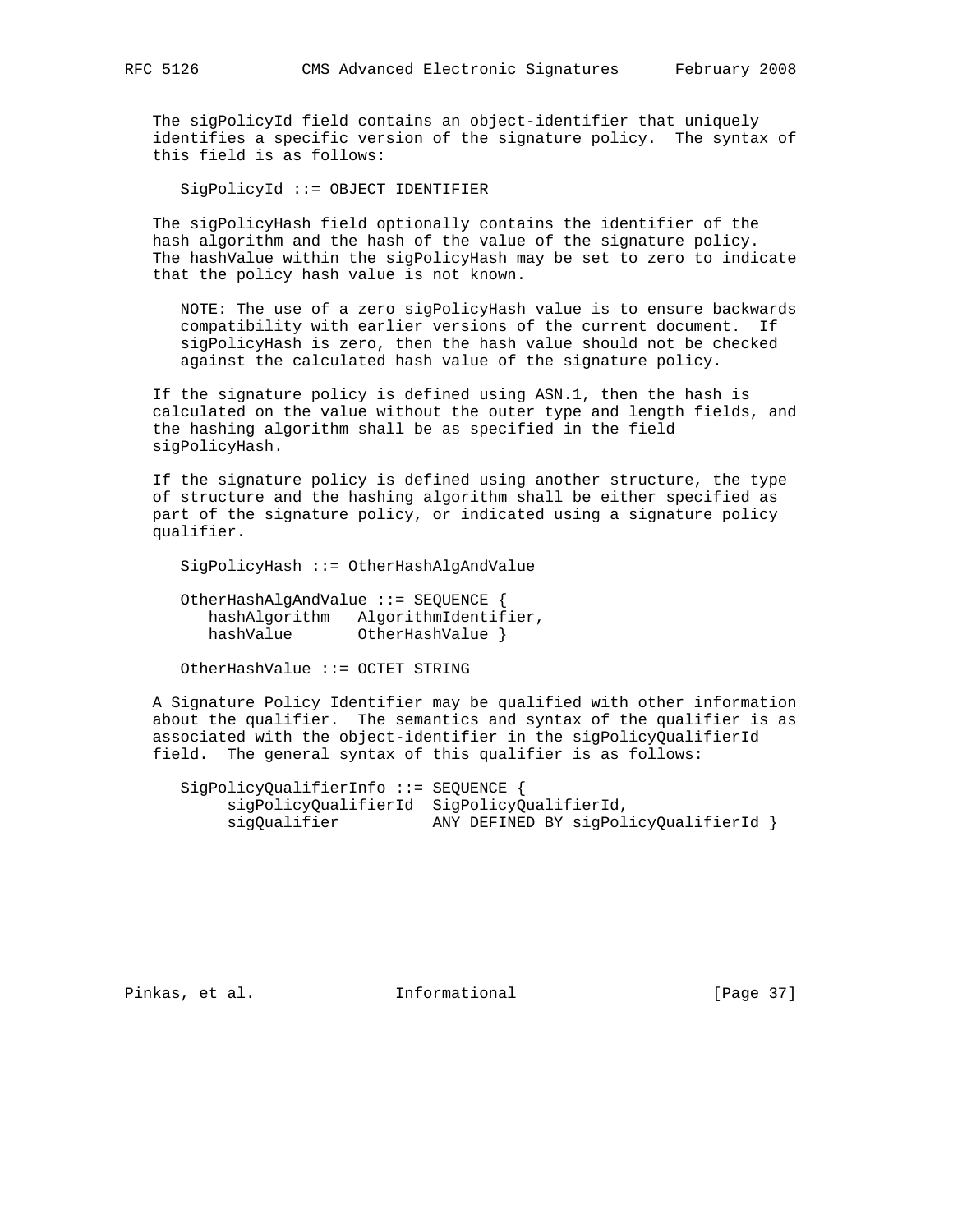The present document specifies the following qualifiers:

- spuri: this contains the web URI or URL reference to the signature policy, and
- sp-user-notice: this contains a user notice that should be displayed whenever the signature is validated.

```
 sigpolicyQualifierIds defined in the present document:
 SigPolicyQualifierId ::= OBJECT IDENTIFIER
```

```
id-spq-ets-uri OBJECT IDENTIFIER ::= { iso(1)
 member-body(2) us(840) rsadsi(113549) pkcs(1) pkcs9(9)
smin(e(16) id-spq(5) 1 }
```
SPuri ::= IA5String

 $id$ -spq-ets-unotice OBJECT IDENTIFIER  $::=$  { iso(1) member-body(2) us(840) rsadsi(113549) pkcs(1) pkcs9(9)  $smin(e(16)$  id-spq(5) 2 }

 SPUserNotice ::= SEQUENCE { noticeRef NoticeReference OPTIONAL, explicitText DisplayText OPTIONAL}

NoticeReference ::= SEQUENCE {

 organization DisplayText, noticeNumbers SEQUENCE OF INTEGER }

| DisplayText ::= $CHOICE$ { |               |                   |
|----------------------------|---------------|-------------------|
| visibleString              | VisibleString | (SIZE (1200)),    |
| bmpString                  | BMPString     | $(SIZE (1200))$ , |
| utf8String                 | UTF8String    | (SIZE (1200))     |

# 5.9. CMS Imported Optional Attributes

 The following attributes may be present with the signed-data; the attributes are defined in CMS (RFC 3852 [4]) and are imported into the present document. Where appropriate, the attributes are qualified and profiled by the present document.

5.9.1. signing-time

 The signing-time attribute specifies the time at which the signer claims to have performed the signing process.

Pinkas, et al. 1nformational [Page 38]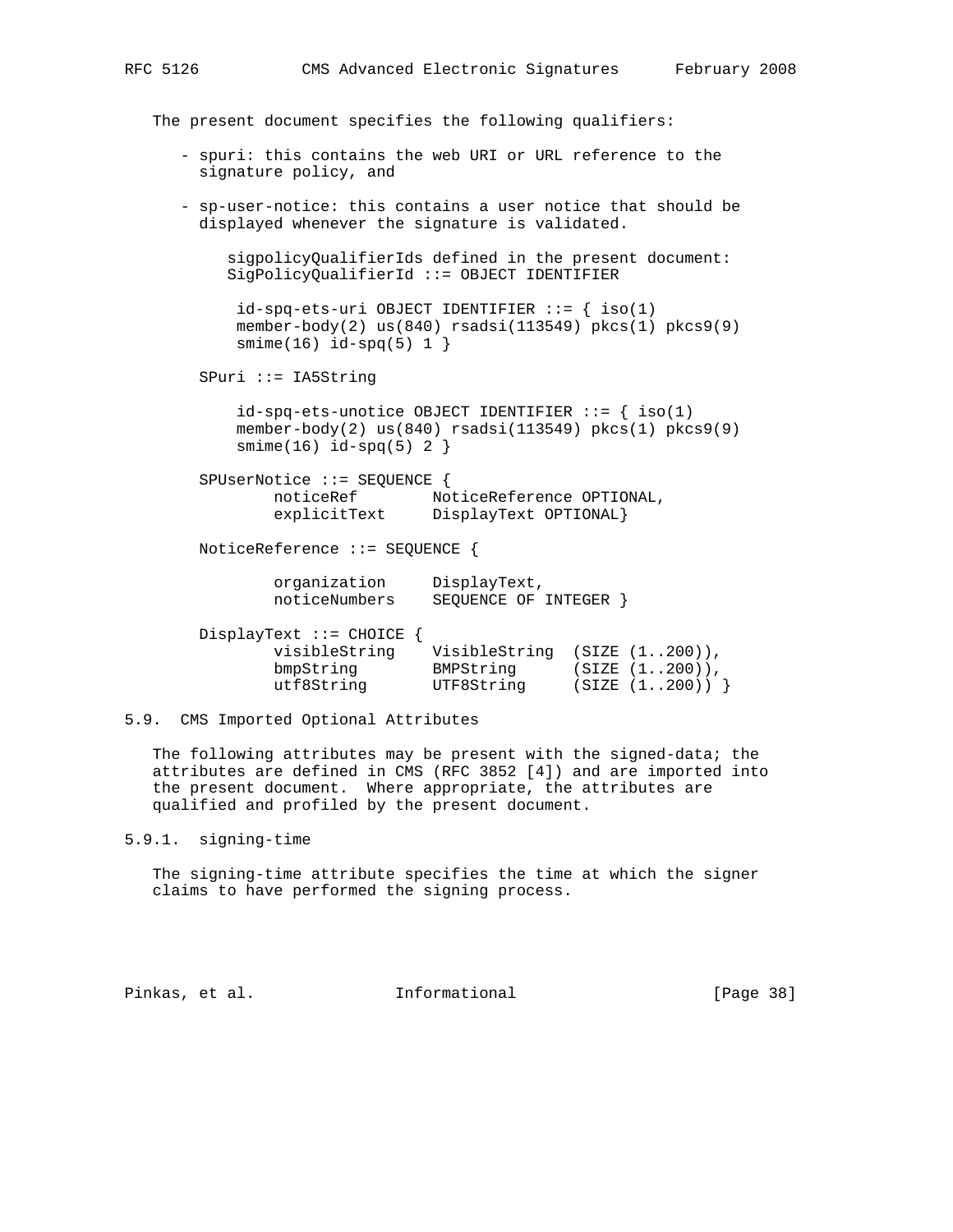Signing-time attribute values for ES have the ASN.1 type SigningTime as defined in CMS (RFC 3852 [4]).

 NOTE: RFC 3852 [4] states that dates between January 1, 1950 and December 31, 2049 (inclusive) must be encoded as UTCTime. Any dates with year values before 1950 or after 2049 must be encoded as GeneralizedTime.

5.9.2. countersignature

 The countersignature attribute values for ES have ASN.1 type CounterSignature, as defined in CMS (RFC 3852 [4]). A countersignature attribute shall be an unsigned attribute.

5.10. ESS-Imported Optional Attributes

 The following attributes may be present with the signed-data defined by the present document. The attributes are defined in ESS and are imported into the present document and are appropriately qualified and profiled by the present document.

5.10.1. content-reference Attribute

 The content-reference attribute is a link from one SignedData to another. It may be used to link a reply to the original message to which it refers, or to incorporate by reference one SignedData into another. The content-reference attribute shall be a signed attribute.

 content-reference attribute values for ES have ASN.1 type ContentReference, as defined in ESS (RFC 2634 [5]).

 The content-reference attribute shall be used as defined in ESS (RFC 2634 [5]).

5.10.2. content-identifier Attribute

 The content-identifier attribute provides an identifier for the signed content, for use when a reference may be later required to that content; for example, in the content-reference attribute in other signed data sent later. The content-identifier shall be a signed attribute.

 content-identifier attribute type values for the ES have an ASN.1 type ContentIdentifier, as defined in ESS (RFC 2634 [5]).

 The minimal content-identifier attribute should contain a concatenation of user-specific identification information (such as a

Pinkas, et al. 1nformational [Page 39]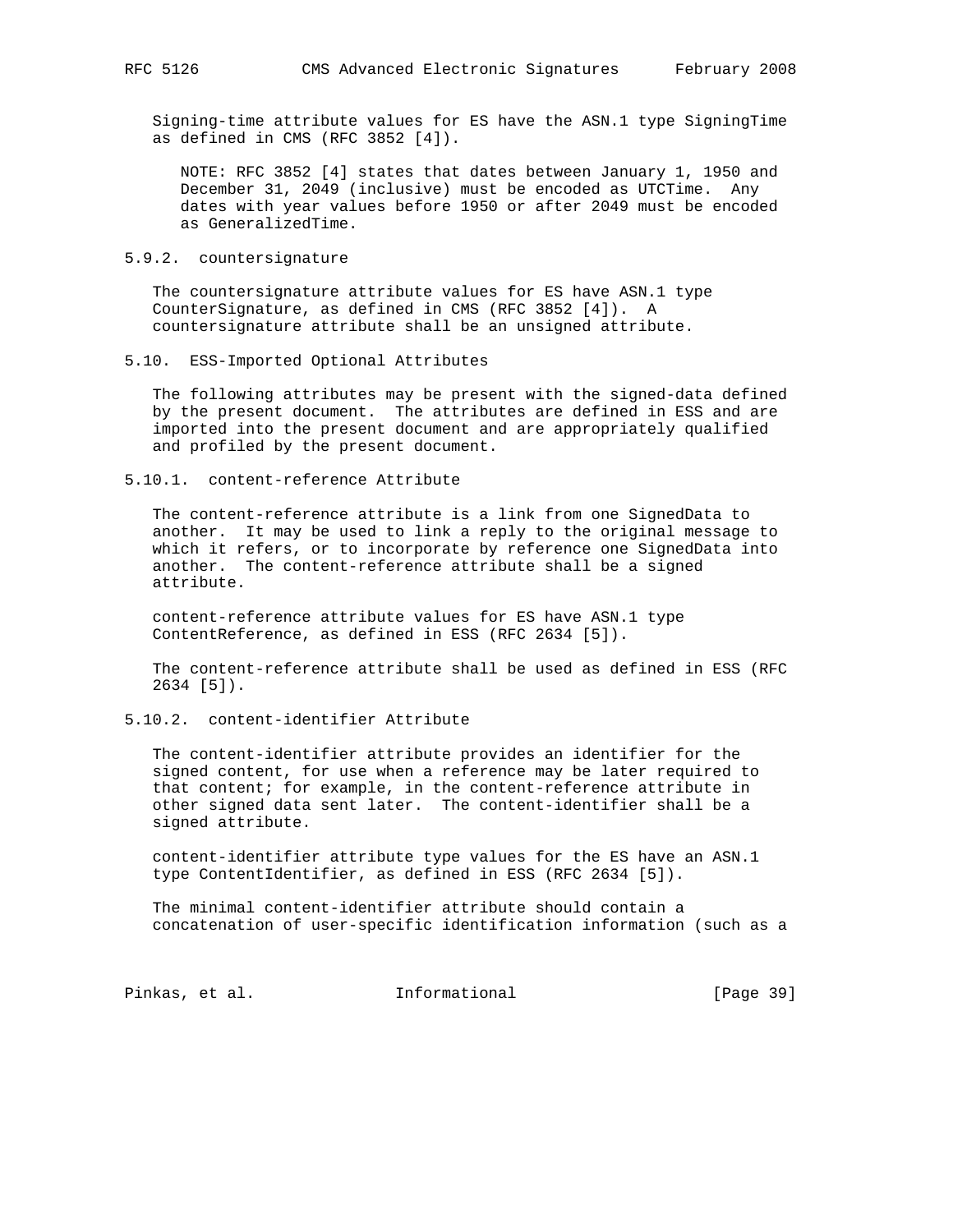user name or public keying material identification information), a GeneralizedTime string, and a random number.

5.10.3. content-hints Attribute

 The content-hints attribute provides information on the innermost signed content of a multi-layer message where one content is encapsulated in another.

 The syntax of the content-hints attribute type of the ES is as defined in ESS (RFC 2634 [5]).

 When used to indicate the precise format of the data to be presented to the user, the following rules apply:

- the contentType indicates the type of the associated content. It is an object identifier (i.e., a unique string of integers) assigned by an authority that defines the content type; and
- when the contentType is id-data, the contentDescription shall define the presentation format; the format may be defined by MIME types.

 When the format of the content is defined by MIME types, the following rules apply:

- the contentType shall be id-data, as defined in CMS (RFC 3852 [4]);
- the contentDescription shall be used to indicate the encoding of the data, in accordance with the rules defined RFC 2045 [6]; see Annex F for an example of structured contents and MIME.

NOTE 1: id-data OBJECT IDENTIFIER  $::=$  { iso(1) member-body(2) us(840) rsadsi(113549) pkcs(1) pkcs7(7) 1 }

 NOTE 2: contentDescription is optional in ESS (RFC 2634 [5]). It may be used to complement contentTypes defined elsewhere; such definitions are outside the scope of the present document.

5.11. Additional Optional Attributes Defined in the Present Document

 This section defines a number of attributes that may be used to indicate additional information to a verifier:

a) the type of commitment from the signer, and/or

b) the claimed location where the signature is performed, and/or

Pinkas, et al. 1nformational [Page 40]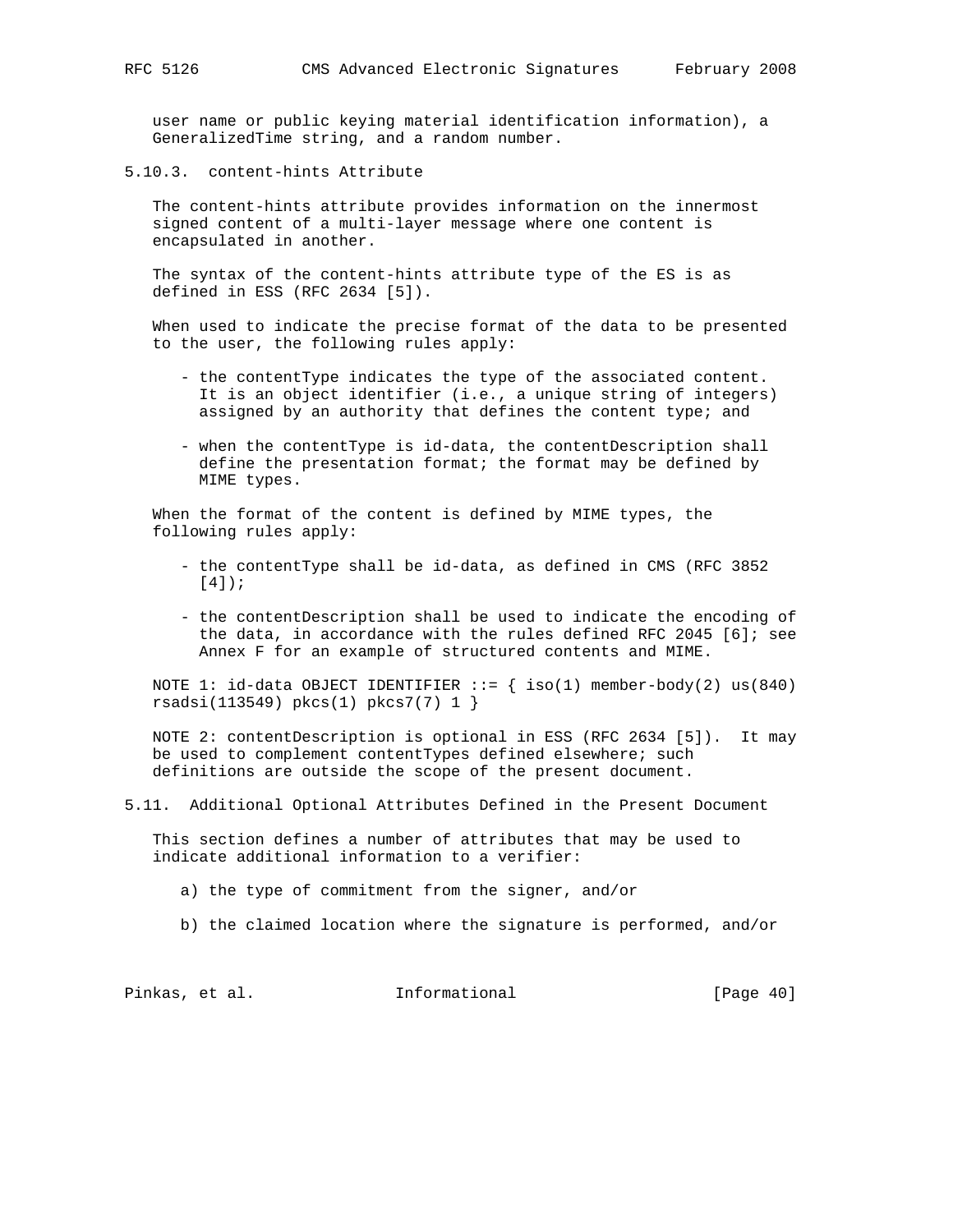- c) claimed attributes or certified attributes of the signer,
- d) a content time-stamp applied before the content was signed.

5.11.1. commitment-type-indication Attribute

 There may be situations where a signer wants to explicitly indicate to a verifier that by signing the data, it illustrates a type of commitment on behalf of the signer. The commitment-type-indication attribute conveys such information.

 The commitment-type-indication attribute shall be a signed attribute. The commitment type may be:

- defined as part of the signature policy, in which case, the commitment type has precise semantics that are defined as part of the signature policy; and
- be a registered type, in which case, the commitment type has precise semantics defined by registration, under the rules of the registration authority. Such a registration authority may be a trading association or a legislative authority.

 The signature policy specifies a set of attributes that it "recognizes". This "recognized" set includes all those commitment types defined as part of the signature policy, as well as any externally defined commitment types that the policy may choose to recognize. Only recognized commitment types are allowed in this field.

 The following object identifier identifies the commitment-type-indication attribute:

 $id-aa-ets-commitmentType OBJECT IDENTIFIER ::=\{ iso(1) member-body(2)$ us(840) rsadsi(113549) pkcs(1) pkcs-9(9) smime(16) id-aa(2) 16}

commitment-type-indication attribute values have ASN.1 type CommitmentTypeIndication.

CommitmentTypeIndication ::= SEQUENCE { commitmentTypeId CommitmentTypeIdentifier, commitmentTypeQualifier SEQUENCE SIZE (1..MAX) OF CommitmentTypeQualifier OPTIONAL}

CommitmentTypeIdentifier ::= OBJECT IDENTIFIER

Pinkas, et al. Informational [Page 41]

and/or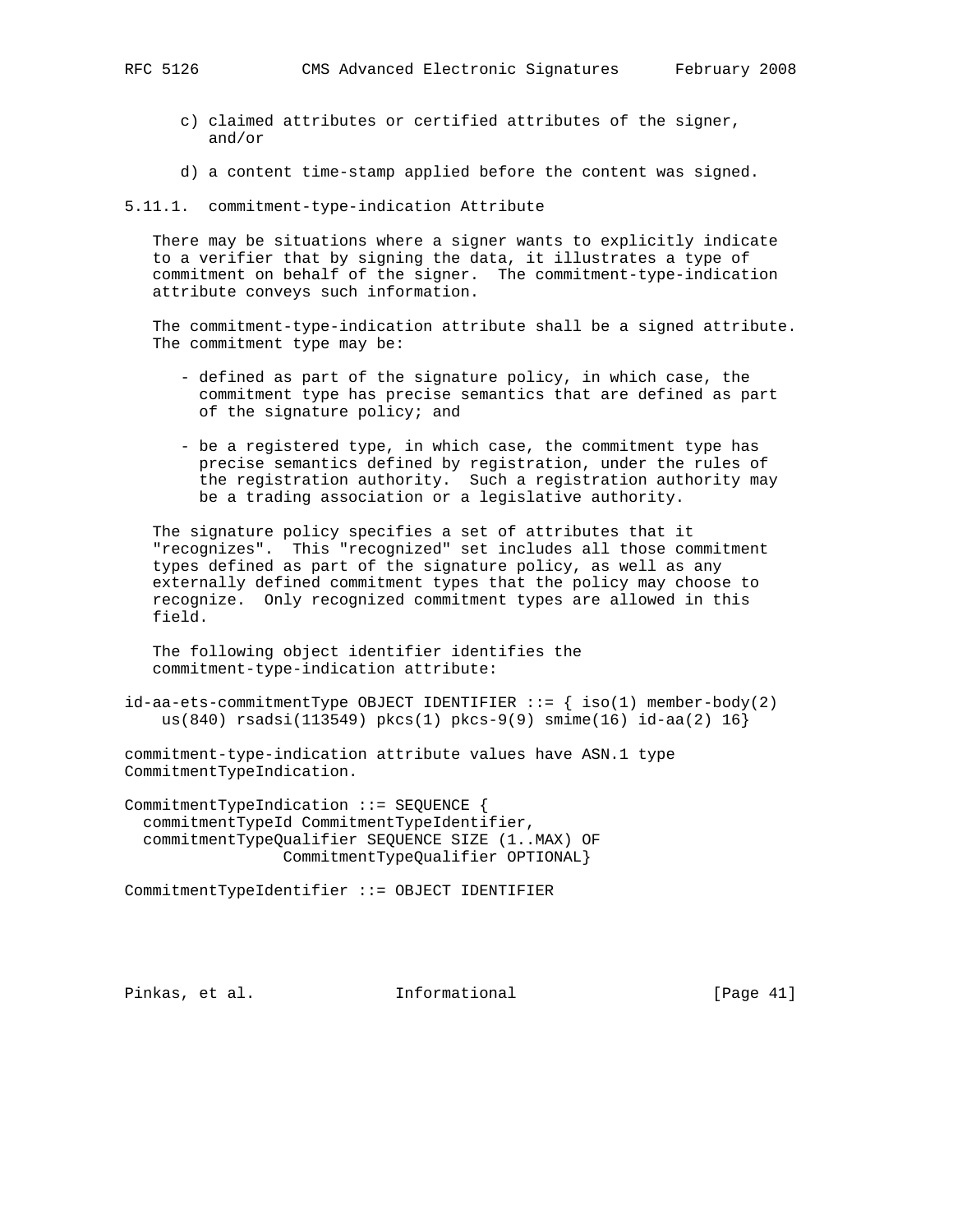CommitmentTypeQualifier ::= SEQUENCE { commitmentTypeIdentifier CommitmentTypeIdentifier, qualifier ANY DEFINED BY commitmentTypeIdentifier } The use of any qualifiers to the commitment type is outside the scope of the present document. The following generic commitment types are defined in the present document:  $id-cuti-ets-proofOfOrigin$  OBJECT IDENTIFIER  $::=$  {  $iso(1)$  member-body(2) us(840) rsadsi(113549) pkcs(1) pkcs-9(9) smime(16) cti(6)  $1$ }  $id-cuti-ets-proofofReceeipt OBJECT IDENTIFYER ::= { iso(1) member-body(2) }$ us(840) rsadsi(113549) pkcs(1) pkcs-9(9) smime(16) cti(6)  $2$ }  $id-\text{cti-ets-proofOfDelivery OBJECT IDENTIFYER}$  ::= { iso(1) member-body(2) us(840) rsadsi(113549) pkcs(1) pkcs-9(9) smime(16) cti(6) 3}  $id-cuti-ets-proofofSender OBJECT IDENTIFIER ::=\{ iso(1) member-body(2)$ us(840) rsadsi(113549) pkcs(1) pkcs-9(9) smime(16) cti(6) 4}  $id$ -cti-ets-proofOfApproval OBJECT IDENTIFIER  $::=$  { iso(1) member-body(2) us(840) rsadsi(113549) pkcs(1) pkcs-9(9) smime(16)  $cti(6) 5$ id-cti-ets-proofOfCreation OBJECT IDENTIFIER ::= { iso(1) member-body(2) us(840) rsadsi(113549) pkcs(1) pkcs-9(9) smime(16) cti(6) 6} These generic commitment types have the following meanings: Proof of origin indicates that the signer recognizes to have created, approved, and sent the message. Proof of receipt indicates that signer recognizes to have received the content of the message. Proof of delivery indicates that the TSP providing that indication has delivered a message in a local store accessible to the recipient of the message. Proof of sender indicates that the entity providing that indication has sent the message (but not necessarily created it). Proof of approval indicates that the signer has approved the content of the message.

Pinkas, et al. 1nformational [Page 42]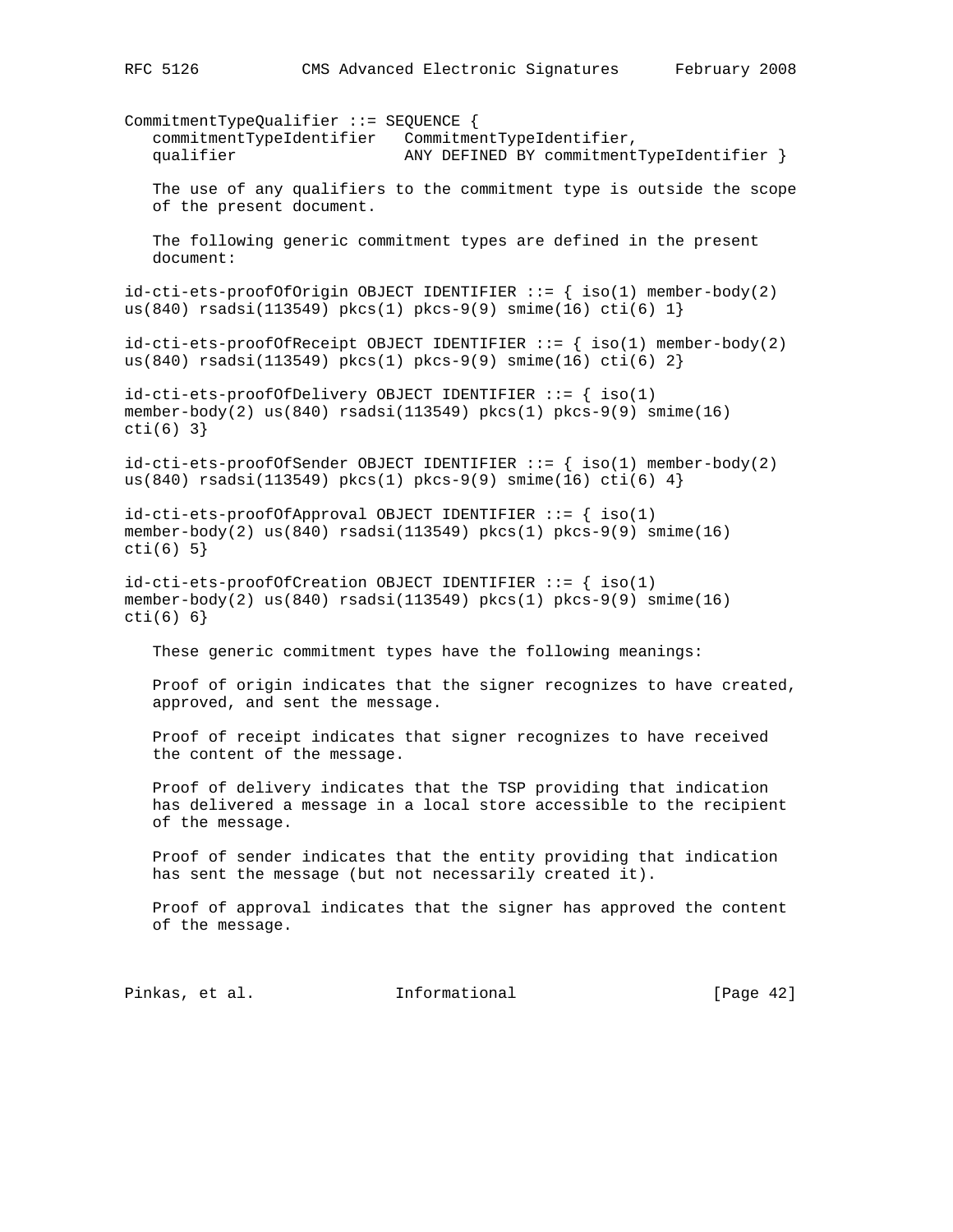Proof of creation indicates that the signer has created the message (but not necessarily approved, nor sent it).

5.11.2. signer-location Attribute

The signer-location attribute specifies a mnemonic for an address associated with the signer at a particular geographical (e.g., city) location. The mnemonic is registered in the country in which the signer is located and is used in the provision of the Public Telegram Service (according to ITU-T Recommendation F.1 [11]).

 The signer-location attribute shall be a signed attribute. The following object identifier identifies the signer-location attribute:

id-aa-ets-signerLocation OBJECT IDENTIFIER  $::=$  { iso(1) member-body(2) us(840) rsadsi(113549) pkcs(1) pkcs-9(9) smime(16)  $id$ -aa(2) 17}

Signer-location attribute values have ASN.1 type SignerLocation:

SignerLocation ::= SEQUENCE {

|                    | -- at least one of the following shall be present: |
|--------------------|----------------------------------------------------|
| countryName        | [0] DirectoryString OPTIONAL,                      |
|                    | -- As used to name a Country in X.500              |
| localityName [1]   | DirectoryString OPTIONAL,                          |
|                    | -- As used to name a locality in X.500             |
| postalAdddress [2] | PostalAddress OPTIONAL }                           |
|                    |                                                    |

PostalAddress ::= SEQUENCE SIZE(1..6) OF DirectoryString

5.11.3. signer-attributes Attribute

 The signer-attributes attribute specifies additional attributes of the signer (e.g., role). It may be either:

- claimed attributes of the signer; or
- certified attributes of the signer.

 The signer-attributes attribute shall be a signed attribute. The following object identifier identifies the signer-attribute attribute:

id-aa-ets-signerAttr OBJECT IDENTIFIER  $::=$  { iso(1) member-body(2) us(840) rsadsi(113549) pkcs(1) pkcs-9(9) smime(16)  $id$ -aa(2) 18}

Pinkas, et al. 1nformational 1999 [Page 43]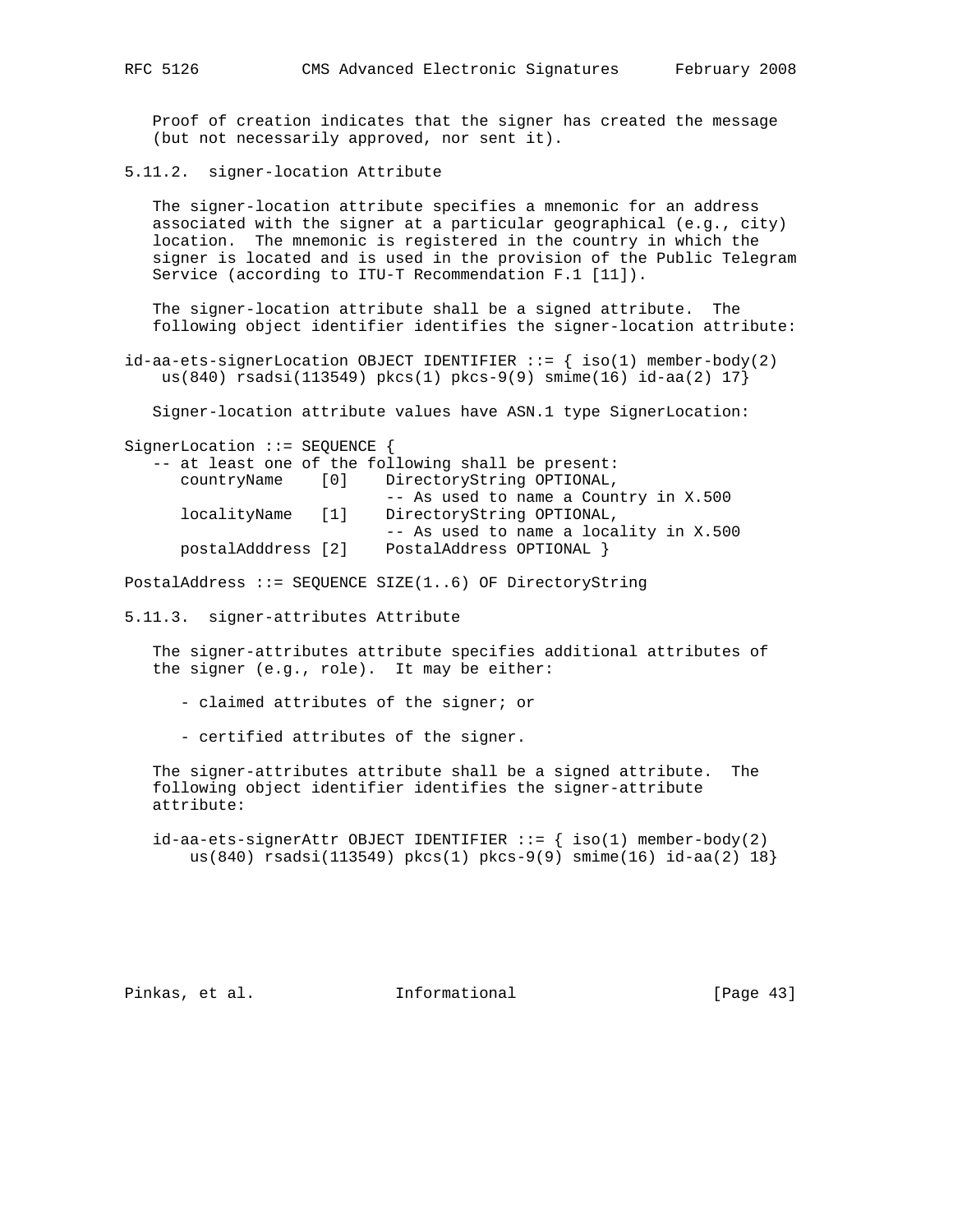signer-attributes values have ASN.1 type SignerAttribute:

 SignerAttribute ::= SEQUENCE OF CHOICE { claimedAttributes [0] ClaimedAttributes, certifiedAttributes [1] CertifiedAttributes }

ClaimedAttributes ::= SEQUENCE OF Attribute

 CertifiedAttributes ::= AttributeCertificate -- as defined in RFC 3281: see Section 4.1.

NOTE 1: Only a single signer-attributes can be used.

 NOTE 2: Attribute and AttributeCertificate are as defined respectively in ITU-T Recommendations X.501 [9] and X.509 [1].

5.11.4. content-time-stamp Attribute

 The content-time-stamp attribute is an attribute that is the time-stamp token of the signed data content before it is signed. The content-time-stamp attribute shall be a signed attribute.

 The following object identifier identifies the content-time-stamp attribute:

 id-aa-ets-contentTimestamp OBJECT IDENTIFIER ::=  $\{\text{iso}(1) \text{ member} - \text{body}(2) \text{ us}(840) \text{ rsadsi}(113549) \text{ pkcs}(1) \text{ pkcs-9}(9)$ smime(16) id-aa(2) 20}

 content-time-stamp attribute values have ASN.1 type ContentTimestamp: ContentTimestamp ::= TimeStampToken

 The value of messageImprint of TimeStampToken (as described in RFC 3161 [7]) shall be a hash of the value of the eContent field within encapContentInfo in the signedData.

 For further information and definition of TimeStampToken, see Section 7.4.

 NOTE: content-time-stamp indicates that the signed information was formed before the date included in the content-time-stamp.

5.12. Support for Multiple Signatures

5.12.1. Independent Signatures

 Multiple independent signatures (see Annex B.5) are supported by independent SignerInfo from each signer.

Pinkas, et al. 1nformational [Page 44]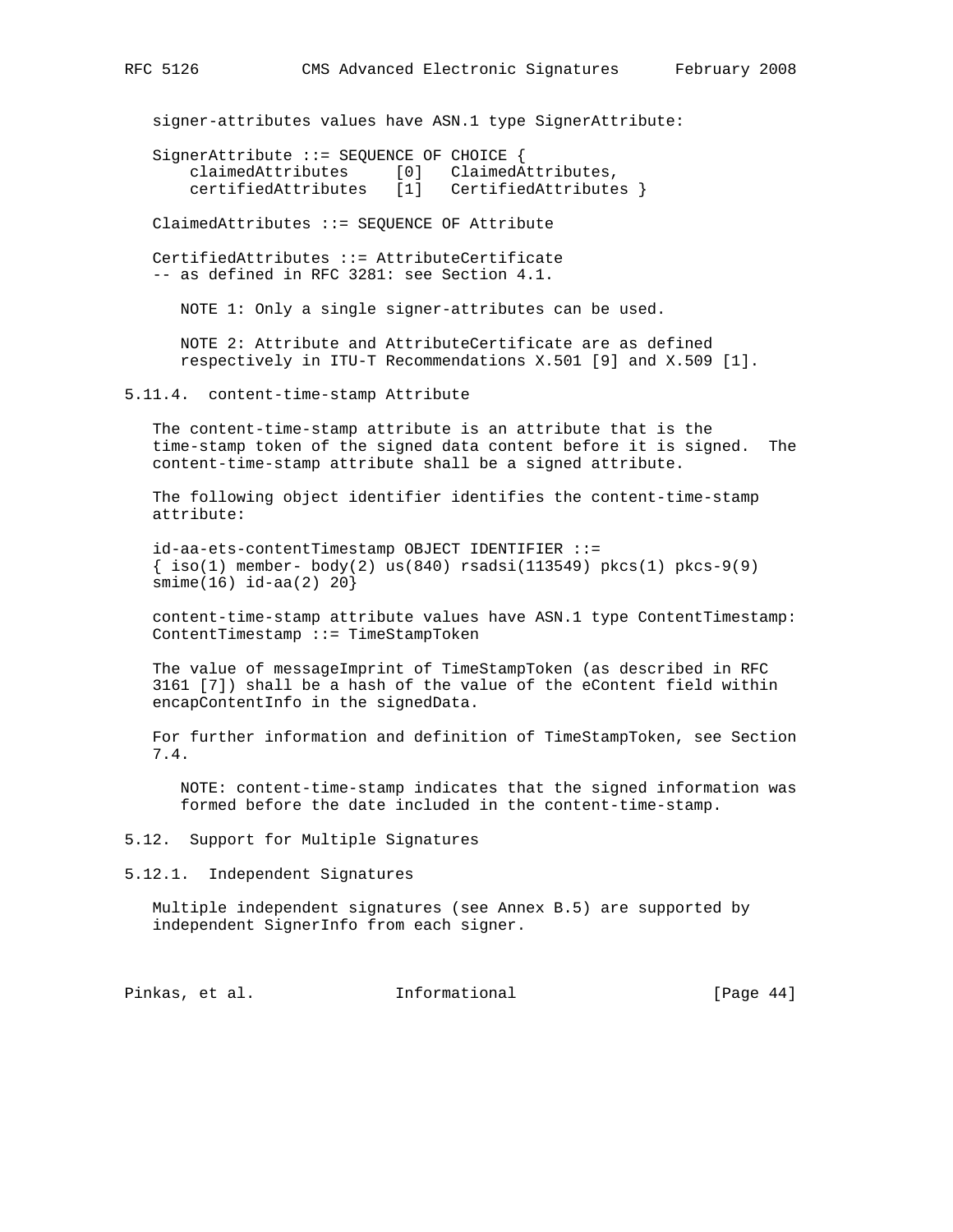Each SignerInfo shall include all the attributes required under the present document and shall be processed independently by the verifier.

 NOTE: Independent signatures may be used to provide independent signatures from different parties with different signed attributes, or to provide multiple signatures from the same party using alternative signature algorithms, in which case the other attributes, excluding time values and signature policy information, will generally be the same.

# 5.12.2. Embedded Signatures

 Multiple embedded signatures (see Annex C.5) are supported using the countersignature unsigned attribute (see Section 5.9.2). Each counter signature is carried in countersignature held as an unsigned attribute to the SignerInfo to which the counter-signature is applied.

 NOTE: Counter signatures may be used to provide signatures from different parties with different signed attributes, or to provide multiple signatures from the same party using alternative signature algorithms, in which case the other attributes, excluding time values and signature policy information, will generally be the same.

## 6. Additional Electronic Signature Validation Attributes

 This section specifies attributes that contain different types of validation data. These attributes build on the electronic signature specified in Section 5. This includes:

- Signature-time-stamp applied to the electronic signature value or a Time-Mark in an audit trail. This is defined as the Electronic Signature with Time (CAdES-T); and
- Complete validation data references that comprise the time-stamp of the signature value, plus references to all the certificates (complete-certificate-references) and revocation (complete revocation-references) information used for full validation of the electronic signature. This is defined as the Electronic Signature with Complete data references (CAdES-C).

 NOTE 1: Formats for CAdES-T are illustrated in Section 4.4, and the attributes are defined in Section 6.1.1.

Pinkas, et al. Informational [Page 45]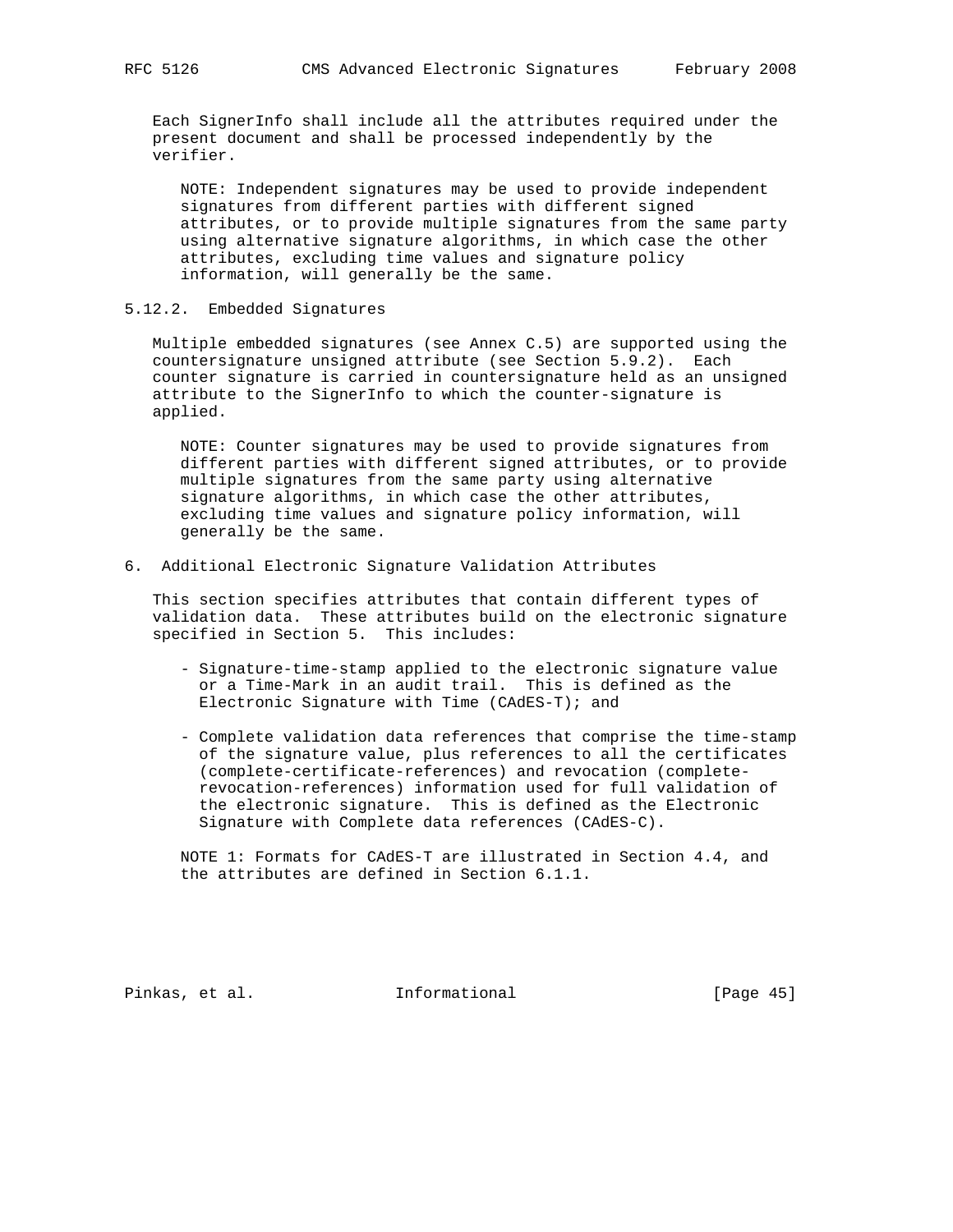NOTE 2: Formats for CAdES-C are illustrated in Section 4.4. The required attributes for the CAdES-C signature format are defined in Sections 6.2.1 to 6.2.2; optional attributes are defined in Sections 6.2.3 and 6.2.4.

 In addition, the following optional extended forms of validation data are also defined; see Annex B for an overview of the extended forms of validation data:

- CAdES-X with time-stamp: there are two types of time-stamps used in extended validation data defined by the present document;
	- Type 1(CAdES-X Type 1): comprises a time-stamp over the ES with Complete validation data (CAdES-C); and
	- Type 2 (CAdES-X Type2): comprises a time-stamp over the certification path references and the revocation information references used to support the CAdES-C.

 NOTE 3: Formats for CAdES-X Type 1 and CAdES-X Type 2 are illustrated in Sections B.1.2 and B.1.3, respectively.

 - CAdES-X Long: comprises the Complete validation data references (CAdES-C), plus the actual values of all the certificates and revocation information used in the CAdES-C.

NOTE 4: Formats for CAdES-X Long are illustrated in Annex B.1.1.

 - CAdES-X Long Type 1 or CAdES-X Long Type 2: comprises an X-Time-Stamp (Type 1 or Type 2), plus the actual values of all the certificates and revocation information used in the CAdES-C as per CAdES-X Long.

 This section also specifies the data structures used in Archive validation data format (CAdES-A)of extended forms:

- Archive form of electronic signature (CAdES-A) comprises:
	- the Complete validation data references (CAdES-C),
	- the certificate and revocation values (as in a CAdES-X Long ),
	- any existing extended electronic signature time-stamps (CAdES-X Type 1 or CAdES-X Type 2), if present, and
	- the signed user data and an additional archive time-stamp applied over all that data.

Pinkas, et al. Informational [Page 46]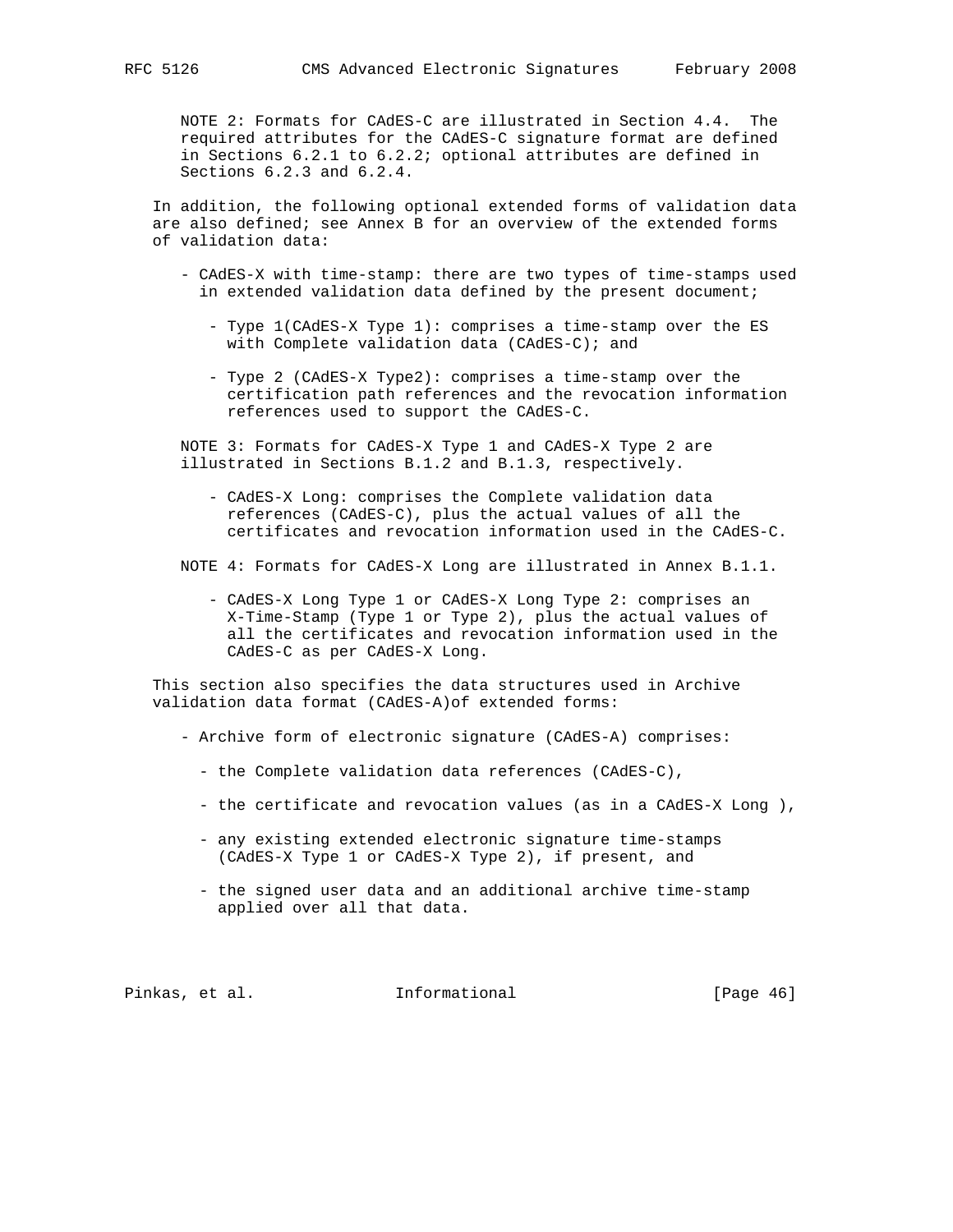An archive time-stamp may be repeatedly applied after long periods to maintain validity when electronic signature and time-stamping algorithms weaken.

 The additional data required to create the forms of electronic signature identified above is carried as unsigned attributes associated with an individual signature by being placed in the unsignedAttrs field of SignerInfo. Thus, all the attributes defined in Section 6 are unsigned attributes.

 NOTE 5: Where multiple signatures are to be supported, as described in Section 5.12, each signature has a separate SignerInfo. Thus, each signature requires its own unsigned attribute values to create CAdES-T, CAdES-C, etc.

 NOTE 6: The optional attributes of the extended validation data are defined in Sections 6.3 and 6.4.

6.1. signature time-stamp Attribute (CAdES-T)

 An electronic signature with time-stamp is an electronic signature for which part, but not all, of the additional data required for validation is available (i.e., some certificates and revocation information are available, but not all).

The minimum structure time-stamp validation data is:

 - the signature time-stamp attribute, as defined in Section 6.1.1, over the ES signature value.

6.1.1. signature-time-stamp Attribute Definition

 The signature-time-stamp attribute is a TimeStampToken computed on the signature value for a specific signer; it is an unsigned attribute. Several instances of this attribute may occur with an electronic signature, from different TSAs.

 The following object identifier identifies the signature-time-stamp attribute:

 id-aa-signatureTimeStampToken OBJECT IDENTIFIER ::=  $\{\text{iso}(1) \text{ member-body}(2) \text{ us}(840) \text{ rsadsi}(113549) \text{ pkcs}(1) \text{ pkcs-9}(9)$  $smin(e(16) i d - aa(2) 14)$ 

 The signature-time-stamp attribute value has ASN.1 type SignatureTimeStampToken:

SignatureTimeStampToken ::= TimeStampToken

Pinkas, et al. 1nformational [Page 47]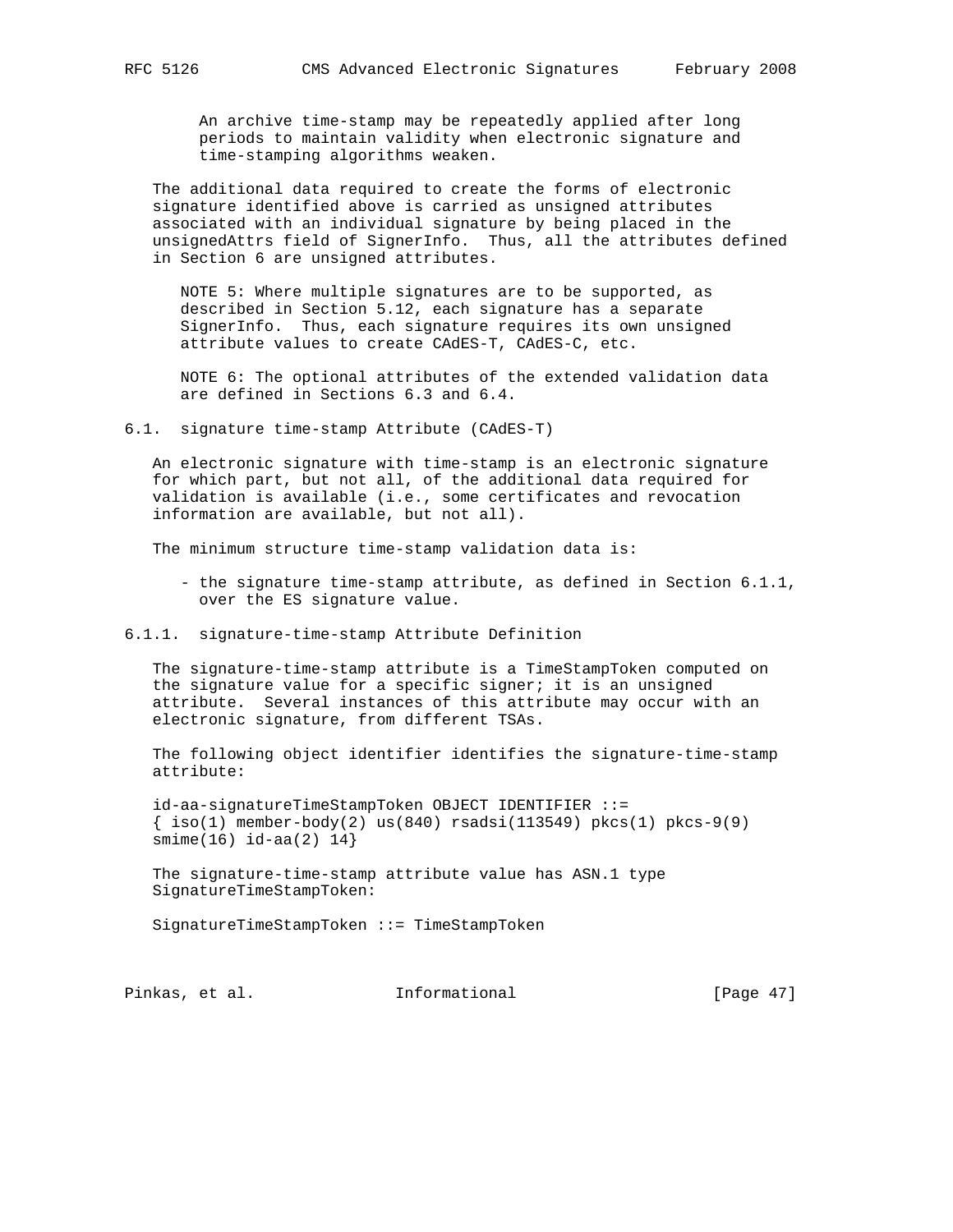The value of the messageImprint field within TimeStampToken shall be a hash of the value of the signature field within SignerInfo for the signedData being time-stamped.

 For further information and definition of TimeStampToken, see Section 7.4.

 NOTE 1: In the case of multiple signatures, it is possible to have a:

- TimeStampToken computed for each and all signers; or

- TimeStampToken computed on one signer's signature; and no

- TimeStampToken on another signer's signature.

 NOTE 2: In the case of multiple signatures, several TSTs, issued by different TSAs, may be present within the same signerInfo (see RFC 3852 [4]).

6.2. Complete Validation Data References (CAdES-C)

 An electronic signature with Complete validation data references (CAdES-C) is an electronic signature for which all the additional data required for validation (i.e., all certificates and revocation information) is available. This form is built on the CAdES-T form defined above.

 As a minimum, the Complete validation data shall include the following:

- a time, which shall either be a signature-timestamp attribute, as defined in Section 6.1.1, or a time-mark operated by a Time-Marking Authority;
- complete-certificate-references, as defined in Section 6.2.1;
- complete-revocation-references, as defined in Section 6.2.2.

6.2.1. complete-certificate-references Attribute Definition

 The complete-certificate-references attribute is an unsigned attribute. It references the full set of CA certificates that have been used to validate an ES with Complete validation data up to (but not including) the signer's certificate. Only a single instance of this attribute shall occur with an electronic signature.

Pinkas, et al. Informational [Page 48]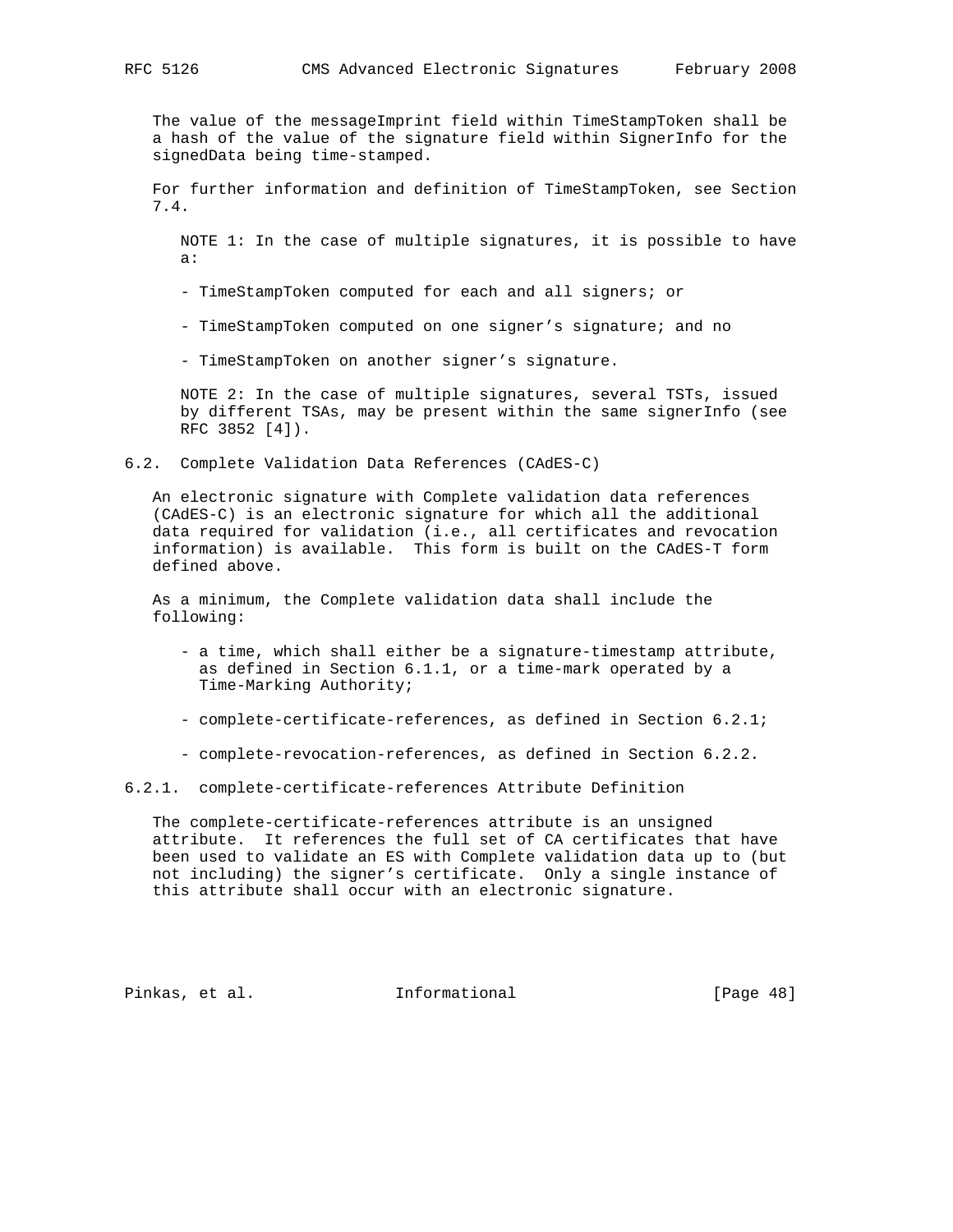NOTE 1: The signer's certificate is referenced in the signing certificate attribute (see Section 5.7.3).

 $id-aa-ets-certificateRefs$  OBJECT IDENTIFIER  $::=$  {  $iso(1)$  member-body(2) us(840) rsadsi(113549) pkcs(1) pkcs-9(9) smime(16) id-aa(2) 21}

 The complete-certificate-references attribute value has the ASN.1 syntax CompleteCertificateRefs.

CompleteCertificateRefs ::= SEQUENCE OF OtherCertID

OtherCertID is defined in Section 5.7.3.3.

 The IssuerSerial that shall be present in OtherCertID. The certHash shall match the hash of the certificate referenced.

 NOTE 2: Copies of the certificate values may be held using the certificate-values attribute, defined in Section 6.3.3.

 This attribute may include references to the certification chain for any TSUs that provides time-stamp tokens. In this case, the unsigned attribute shall be added to the signedData of the relevant time-stamp token as an unsignedAttrs in the signerInfos field.

6.2.2. complete-revocation-references Attribute Definition

 The complete-revocation-references attribute is an unsigned attribute. Only a single instance of this attribute shall occur with an electronic signature. It references the full set of the CRL, ACRL, or OCSP responses that have been used in the validation of the signer, and CA certificates used in ES with Complete validation data.

 This attribute indicates that the verifier has taken due diligence to gather the available revocation information. The references stored in this attribute can be used to retrieve the referenced information, if not stored in the CMS structure, but somewhere else.

 The following object identifier identifies the complete-revocation-references attribute:

 $id-aa-ets-revocationRefs OBJECT IDENTIFIER ::=\{ iso(1) member-body(2)$ us(840) rsadsi(113549) pkcs(1) pkcs-9(9) smime(16) id-aa(2) 22}

Pinkas, et al. Informational [Page 49]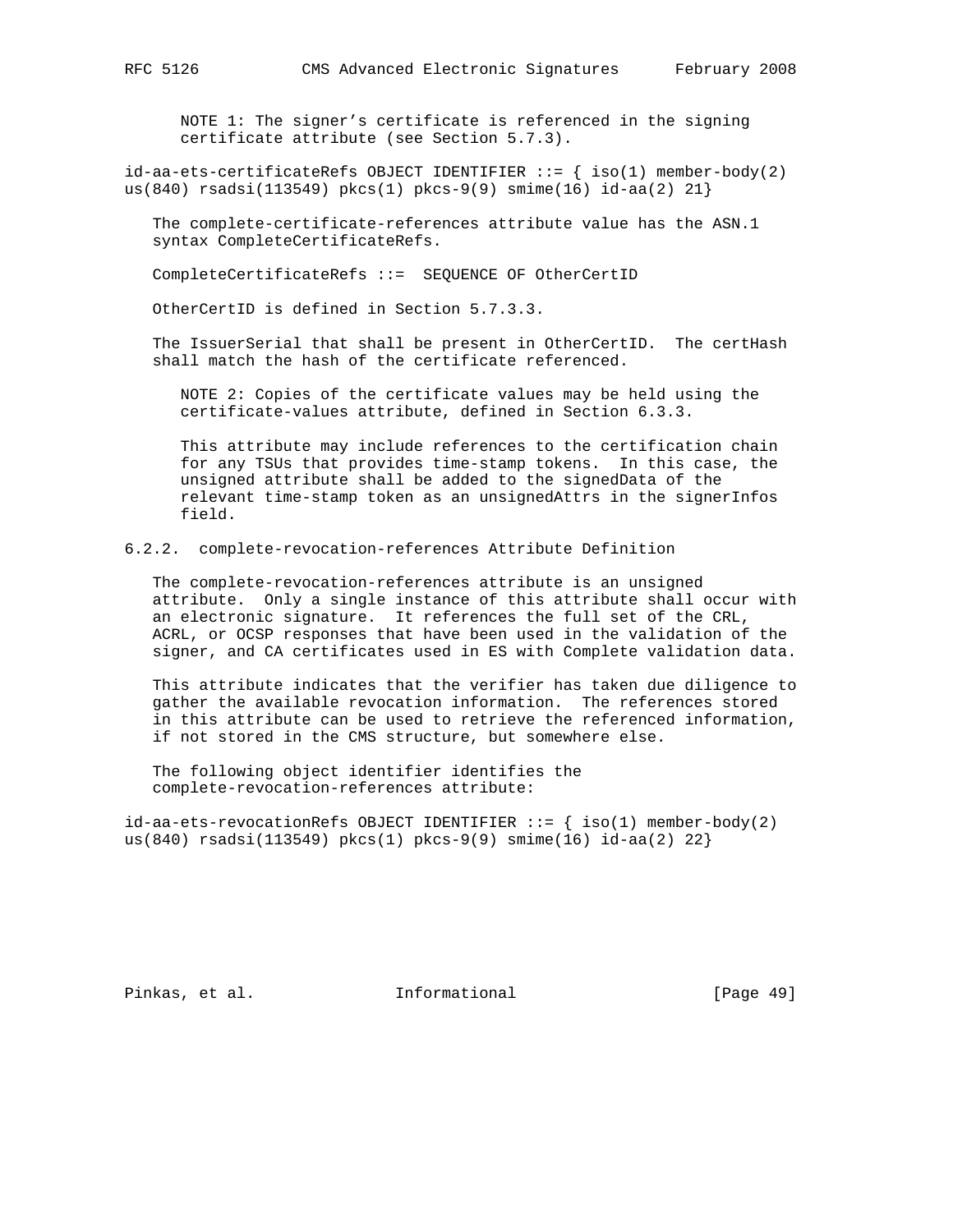The complete-revocation-references attribute value has the ASN.1 syntax CompleteRevocationRefs: CompleteRevocationRefs ::= SEQUENCE OF CrlOcspRef CrlOcspRef ::= SEQUENCE { crlids [0] CRLListID OPTIONAL, ocspids [1] OcspListID OPTIONAL, otherRev [2] OtherRevRefs OPTIONAL } CompleteRevocationRefs shall contain one CrlOcspRef for the signing-certificate, followed by one for each OtherCertID in the CompleteCertificateRefs attribute. The second and subsequent CrlOcspRef fields shall be in the same order as the OtherCertID to which they relate. At least one of CRLListID or OcspListID or OtherRevRefs should be present for all but the "trusted" CA of the certificate path. CRLListID ::= SEQUENCE { crls SEQUENCE OF CrlValidatedID } CrlValidatedID ::= SEQUENCE { crlHash OtherHash,<br>crlIdentifier CrlIdentif crlIdentifier CrlIdentifier OPTIONAL } CrlIdentifier ::= SEQUENCE { crlissuer Name,<br>crlIssuedTime UTCTime,  $c$ rlIssuedTime crlNumber INTEGER OPTIONAL } OcspListID ::= SEQUENCE { ocspResponses SEQUENCE OF OcspResponsesID } OcspResponsesID ::= SEQUENCE { ocspIdentifier OcspIdentifier, ocspRepHash OtherHash OPTIONAL } OcspIdentifier ::= SEQUENCE { ocspResponderID ResponderID, -- As in OCSP response data producedAt GeneralizedTime -- As in OCSP response data }

Pinkas, et al. Informational [Page 50]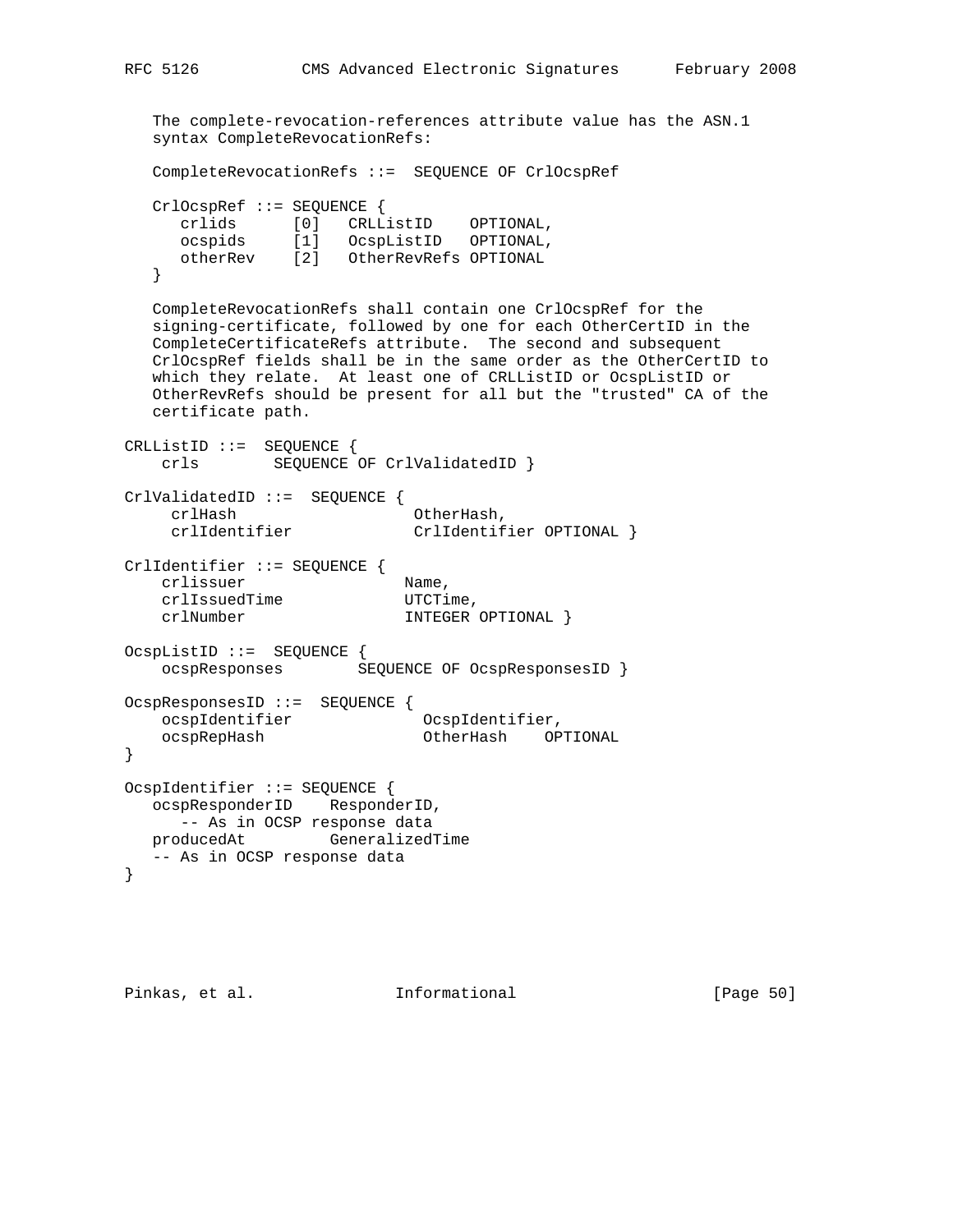When creating a crlValidatedID, the crlHash is computed over the entire DER encoded CRL including the signature. The crlIdentifier would normally be present unless the CRL can be inferred from other information.

 The crlIdentifier is to identify the CRL using the issuer name and the CRL issued time, which shall correspond to the time thisUpdate contained in the issued CRL, and if present, the crlNumber. The crlListID attribute is an unsigned attribute. In the case that the identified CRL is a Delta CRL, then references to the set of CRLs to provide a complete revocation list shall be included.

 The OcspIdentifier is to identify the OCSP response using the issuer name and the time of issue of the OCSP response, which shall correspond to the time produced as contained in the issued OCSP response. Since it may be needed to make the difference between two OCSP responses received within the same second, the hash of the response contained in the OcspResponsesID may be needed to solve the ambiguity.

 NOTE 1: Copies of the CRL and OCSP responses values may be held using the revocation-values attribute defined in Section 6.3.4.

 NOTE 2: It is recommended that this attribute be used in preference to the OtherRevocationInfoFormat specified in RFC 3852 to maintain backwards compatibility with the earlier version of this specification.

 The syntax and semantics of other revocation references are outside the scope of the present document. The definition of the syntax of the other form of revocation information is as identified by OtherRevRefType.

 This attribute may include the references to the full set of the CRL, ACRL, or OCSP responses that have been used to verify the certification chain for any TSUs that provide time-stamp tokens. In this case, the unsigned attribute shall be added to the signedData of the relevant time-stamp token as an unsignedAttrs in the signerInfos field.

6.2.3. attribute-certificate-references Attribute Definition

 This attribute is only used when a user attribute certificate is present in the electronic signature.

 The attribute-certificate-references attribute is an unsigned attribute. It references the full set of AA certificates that have

Pinkas, et al. 1nformational [Page 51]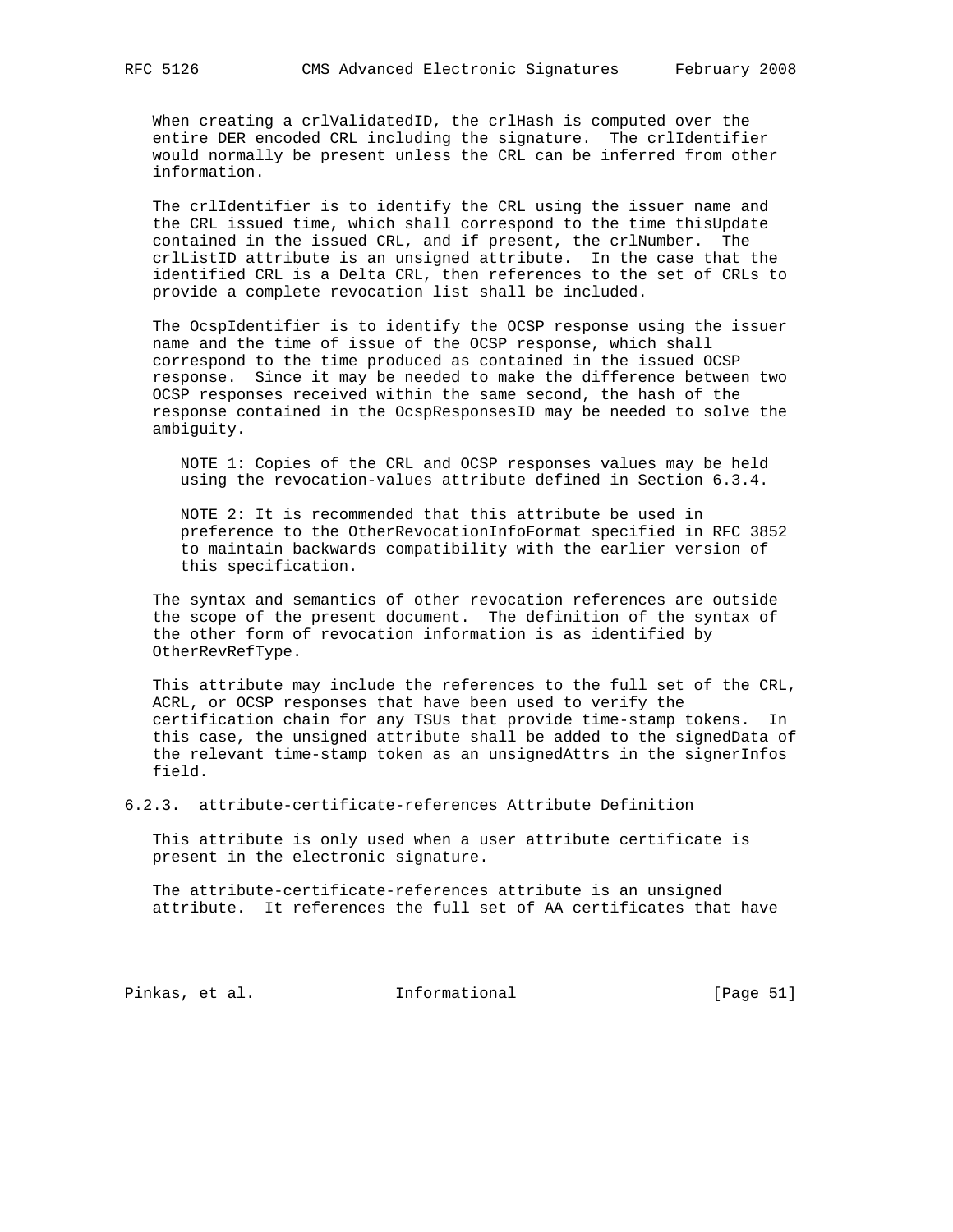been used to validate the attribute certificate. Only a single instance of this attribute shall occur with an electronic signature.

 id-aa-ets-attrCertificateRefs OBJECT IDENTIFIER ::=  $\{\text{iso}(1) \text{ member-body}(2) \text{ us}(840) \text{ rsadsi}(113549) \text{ pkcs}(1) \text{ pkcs-9}(9)$ smime(16) id-aa(2) 44}

 The attribute-certificate-references attribute value has the ASN.1 syntax AttributeCertificateRefs:

AttributeCertificateRefs ::= SEQUENCE OF OtherCertID

OtherCertID is defined in Section 5.7.3.3.

 NOTE: Copies of the certificate values may be held using the certificate-values attribute defined in Section 6.3.3.

6.2.4. attribute-revocation-references Attribute Definition

 This attribute is only used when a user attribute certificate is present in the electronic signature and when that attribute certificate can be revoked.

 The attribute-revocation-references attribute is an unsigned attribute. Only a single instance of this attribute shall occur with an electronic signature. It references the full set of the ACRL or OCSP responses that have been used in the validation of the attribute certificate. This attribute can be used to illustrate that the verifier has taken due diligence of the available revocation information.

 The following object identifier identifies the attribute-revocation-references attribute:

 id-aa-ets-attrRevocationRefs OBJECT IDENTIFIER ::= { iso(1) member-body(2) us(840) rsadsi(113549) pkcs(1) pkcs-9(9) smime(16)  $id$ -aa $(2)$  45}

 The attribute-revocation-references attribute value has the ASN.1 syntax AttributeRevocationRefs:

AttributeRevocationRefs ::= SEQUENCE OF CrlOcspRef

6.3. Extended Validation Data (CAdES-X)

 This section specifies a number of optional attributes that are used by extended forms of electronic signatures (see Annex B for an overview of these forms of validation data).

Pinkas, et al. 1nformational 1999 [Page 52]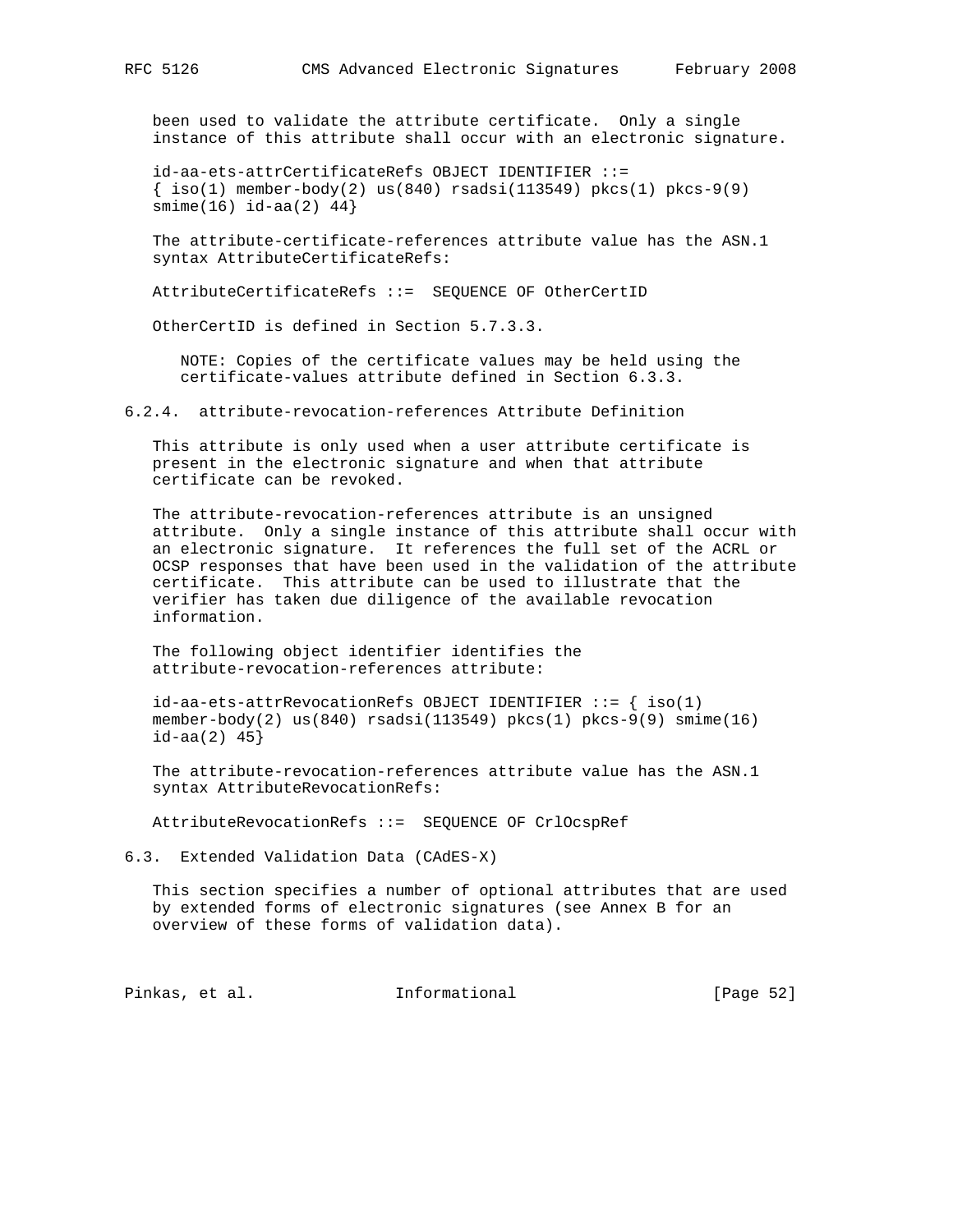6.3.1. Time-Stamped Validation Data (CAdES-X Type 1 or Type 2)

 The extended validation data may include one of the following additional attributes, forming a CAdES-X Time-Stamp validation data (CAdES-X Type 1 or CAdES-X Type 2), to provide additional protection against later CA compromise and provide integrity of the validation data used:

- CAdES-C Time-stamp, as defined in Section 6.3.5 (CAdES-X Type 1); or
- Time-Stamped Certificates and CRLs references, as defined in Section 6.3.6 (CAdES-X Type 2).
- 6.3.2. Long Validation Data (CAdES-X Long, CAdES-X Long Type 1 or 2)

 The extended validation data may also include the following additional information, forming a CAdES-X Long, for use if later validation processes may not have access to this information:

- certificate-values, as defined in Section 6.3.3; and
- revocation-values, as defined in Section 6.3.4.

 The extended validation data may, in addition to certificate-values and revocation-values as defined in Sections 6.3.3 and 6.3.4, include one of the following additional attributes, forming a CAdES-X Long Type 1 or CAdES-X Long Type 2.

- CAdES-C Time-stamp, as defined in Section 6.3.3 (CAdES-X long Type 1); or
- Time-Stamped Certificates and CRLs references, as defined in Section 6.3.4 (CAdES-X Long Type 2).

 The CAdES-X Long Type 1 or CAdES-X Long Type 2 provides additional protection against later CA compromise and provides integrity of the validation data used.

 NOTE 1: The CAdES-X-Long signature provides long-term proof of the validity of the signature for as long as the CA keys, CRL Issuers keys, and OCSP responder keys are not compromised and are resistant to cryptographic attacks.

 NOTE 2: As long as the time-stamp data remains valid, the CAdES-X Long Type 1 and the CAdES-X Long Type 2 provide the following important property for long-standing signatures; that having been found once to be valid, it shall continue to be so months or years

Pinkas, et al. 1nformational 1999 [Page 53]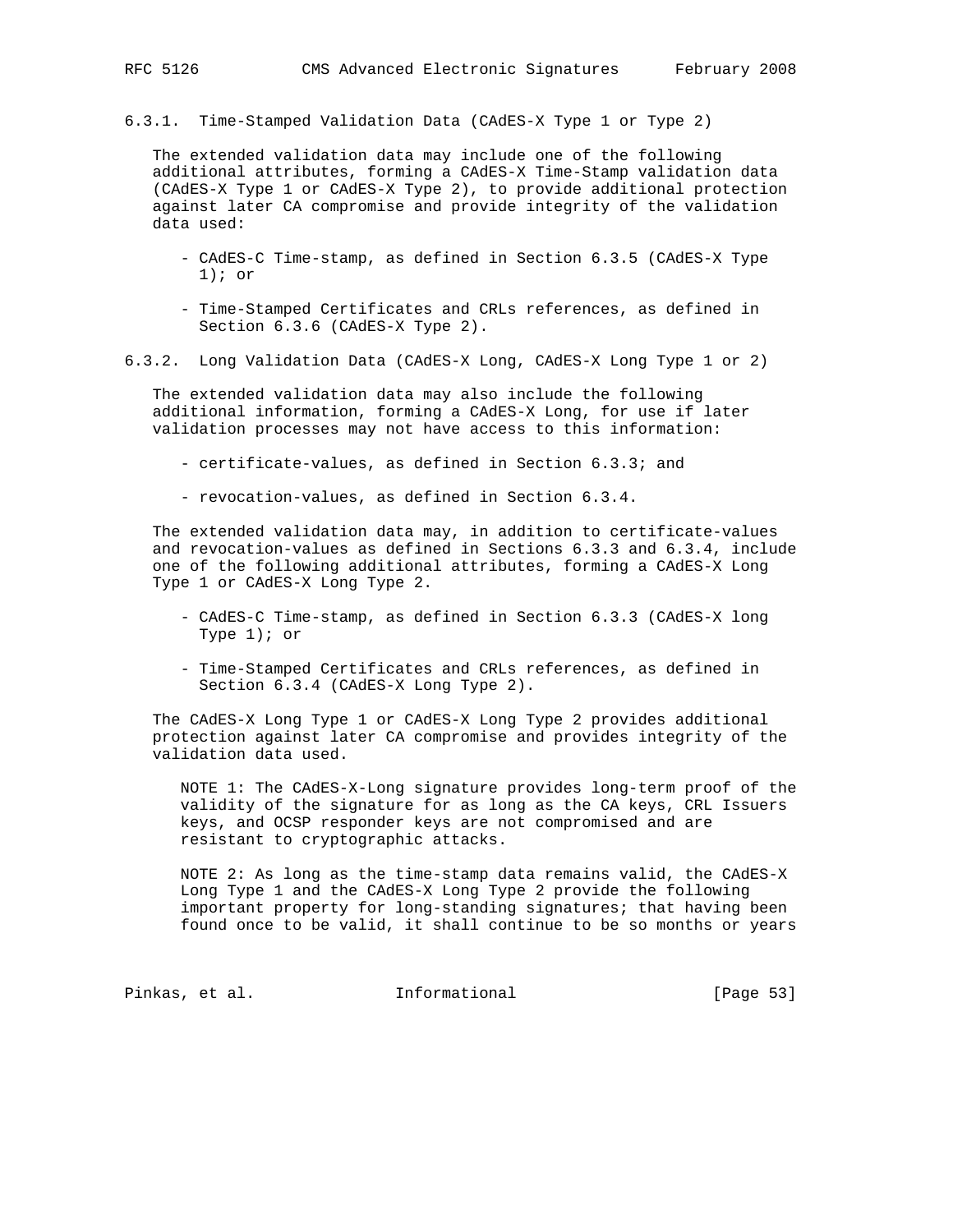later, long after the validity period of the certificates has expired, or after the user key has been compromised.

## 6.3.3. certificate-values Attribute Definition

 This attribute may be used to contain the certificate information required for the following forms of extended electronic signature: CAdES-X Long, ES X-Long Type 1, and CAdES-X Long Type 2; see Annex B.1.1 for an illustration of this form of electronic signature.

 The certificate-values attribute is an unsigned attribute. Only a single instance of this attribute shall occur with an electronic signature. It holds the values of certificates referenced in the complete-certificate-references attribute.

 NOTE: If an attribute certificate is used, it is not provided in this structure but shall be provided by the signer as a signer-attributes attribute (see Section 5.11.3).

 The following object identifier identifies the certificate-values attribute:

 $id-aa-ets-certValues OBJECT IDENTIFIER ::={ { iso(1) member-body(2) }}$ us(840) rsadsi(113549) pkcs(1) pkcs-9(9) smime(16) id-aa(2) 23}

 The certificate-values attribute value has the ASN.1 syntax CertificateValues.

CertificateValues ::= SEQUENCE OF Certificate

 Certificate is defined in Section 7.1. (which is as defined in ITU-T Recommendation X.509 [1]).

 This attribute may include the certification information for any TSUs that have provided the time-stamp tokens, if these certificates are not already included in the TSTs as part of the TSUs signatures. In this case, the unsigned attribute shall be added to the signedData of the relevant time-stamp token.

6.3.4. revocation-values Attribute Definition

 This attribute is used to contain the revocation information required for the following forms of extended electronic signature: CAdES-X Long, ES X-Long Type 1, and CAdES-X Long Type 2; see Annex B.1.1 for an illustration of this form of electronic signature.

 The revocation-values attribute is an unsigned attribute. Only a single instance of this attribute shall occur with an electronic

Pinkas, et al. 1nformational 1999 [Page 54]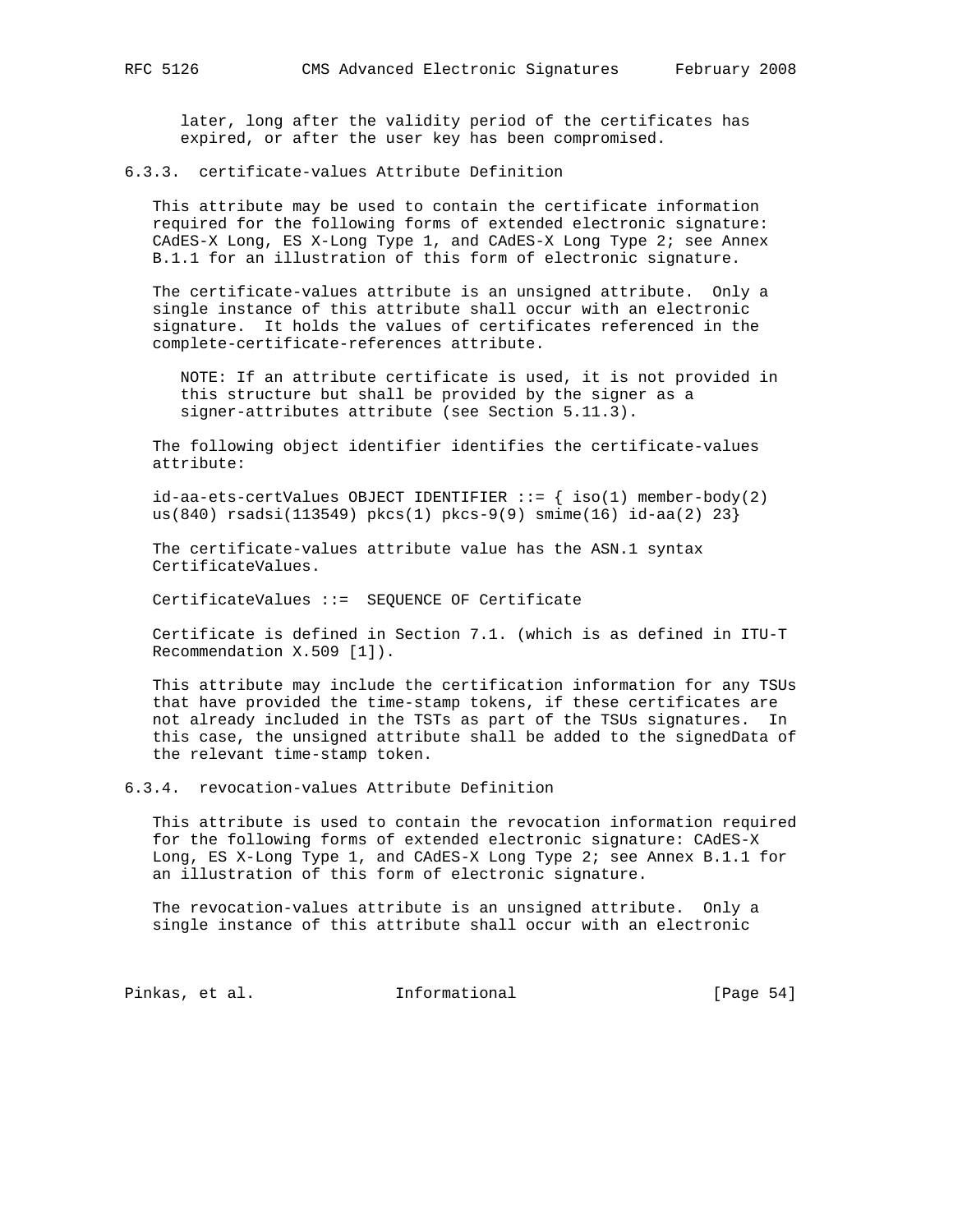signature. It holds the values of CRLs and OCSP referenced in the complete-revocation-references attribute.

 NOTE: It is recommended that this attribute be used in preference to the OtherRevocationInfoFormat specified in RFC 3852 to maintain backwards compatibility with the earlier version of this specification.

 The following object identifier identifies the revocation-values attribute:

 $id$ -aa-ets-revocationValues OBJECT IDENTIFIER ::= { iso(1) member-body(2) us(840) rsadsi(113549) pkcs(1) pkcs-9(9) smime(16) id-aa(2) 24}

 The revocation-values attribute value has the ASN.1 syntax RevocationValues

| $RevocationValues :: = SEQUENCE$ |                                             |
|----------------------------------|---------------------------------------------|
| crlVals                          | [0] SEOUENCE OF CertificateList OPTIONAL,   |
| ocspVals                         | [1] SEOUENCE OF BasicOCSPResponse OPTIONAL, |
| otherRevVals                     | [2] OtherRevVals OPTIONAL }                 |

 OtherRevVals ::= SEQUENCE { OtherRevValType OtherRevValType, OtherRevVals ANY DEFINED BY OtherRevValType }

OtherRevValType ::= OBJECT IDENTIFIER

 The syntax and semantics of the other revocation values (OtherRevVals) are outside the scope of the present document.

 The definition of the syntax of the other form of revocation information is as identified by OtherRevRefType.

 CertificateList is defined in Section 7.2. (which is as defined in ITU-T Recommendation X.509 [1]).

 BasicOCSPResponse is defined in Section 7.3. (which is as defined in RFC 2560 [3]).

 This attribute may include the values of revocation data including CRLs and OCSPs for any TSUs that have provided the time-stamp tokens, if these certificates are not already included in the TSTs as part of the TSUs signatures. In this case, the unsigned attribute shall be added to the signedData of the relevant time-stamp token.

Pinkas, et al. Informational [Page 55]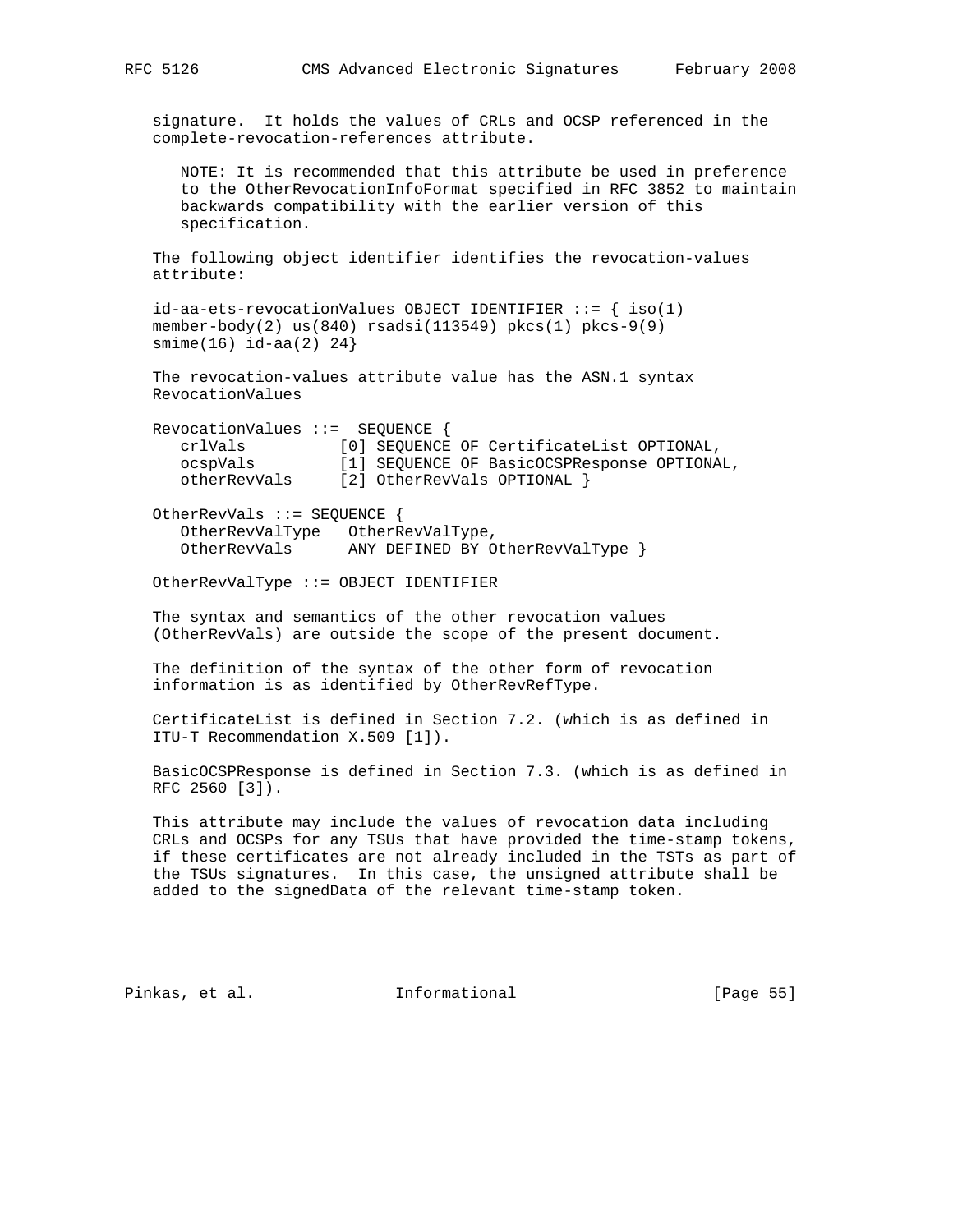### 6.3.5. CAdES-C-time-stamp Attribute Definition

This attribute is used to protect against CA key compromise.

 This attribute is used for the time-stamping of the complete electronic signature (CAdES-C). It is used in the following forms of extended electronic signature; CAdES-X Type 1 and CAdES-X Long Type 1; see Annex B.1.2 for an illustration of this form of electronic signature.

 The CAdES-C-time-stamp attribute is an unsigned attribute. It is a time-stamp token of the hash of the electronic signature and the complete validation data (CAdES-C). It is a special-purpose TimeStampToken Attribute that time-stamps the CAdES-C. Several instances of this attribute may occur with an electronic signature from different TSAs.

 NOTE 1: It is recommended that the attributes being time-stamped be encoded in DER. If DER is not employed, then the binary encoding of the ASN.1 structures being time-stamped should be preserved to ensure that the recalculation of the data hash is consistent.

 NOTE 2: Each attribute is included in the hash with the attrType and attrValues (including type and length) but without the type and length of the outer SEQUENCE.

 The following object identifier identifies the CAdES-C-Timestamp attribute:

 $id-aa-ets-escTimeStamp$  OBJECT IDENTIFIER ::=  $\{ iso(1)$  member-body(2) us(840) rsadsi(113549) pkcs(1) pkcs-9(9) smime(16) id-aa(2) 25}

 The CAdES-C-timestamp attribute value has the ASN.1 syntax ESCTimeStampToken :

ESCTimeStampToken ::= TimeStampToken

 The value of the messageImprint field within TimeStampToken shall be a hash of the concatenated values (without the type or length encoding for that value) of the following data objects:

- OCTETSTRING of the SignatureValue field within SignerInfo;
- signature-time-stamp, or a time-mark operated by a Time-Marking Authority;
- complete-certificate-references attribute; and

Pinkas, et al. 1nformational 1999 [Page 56]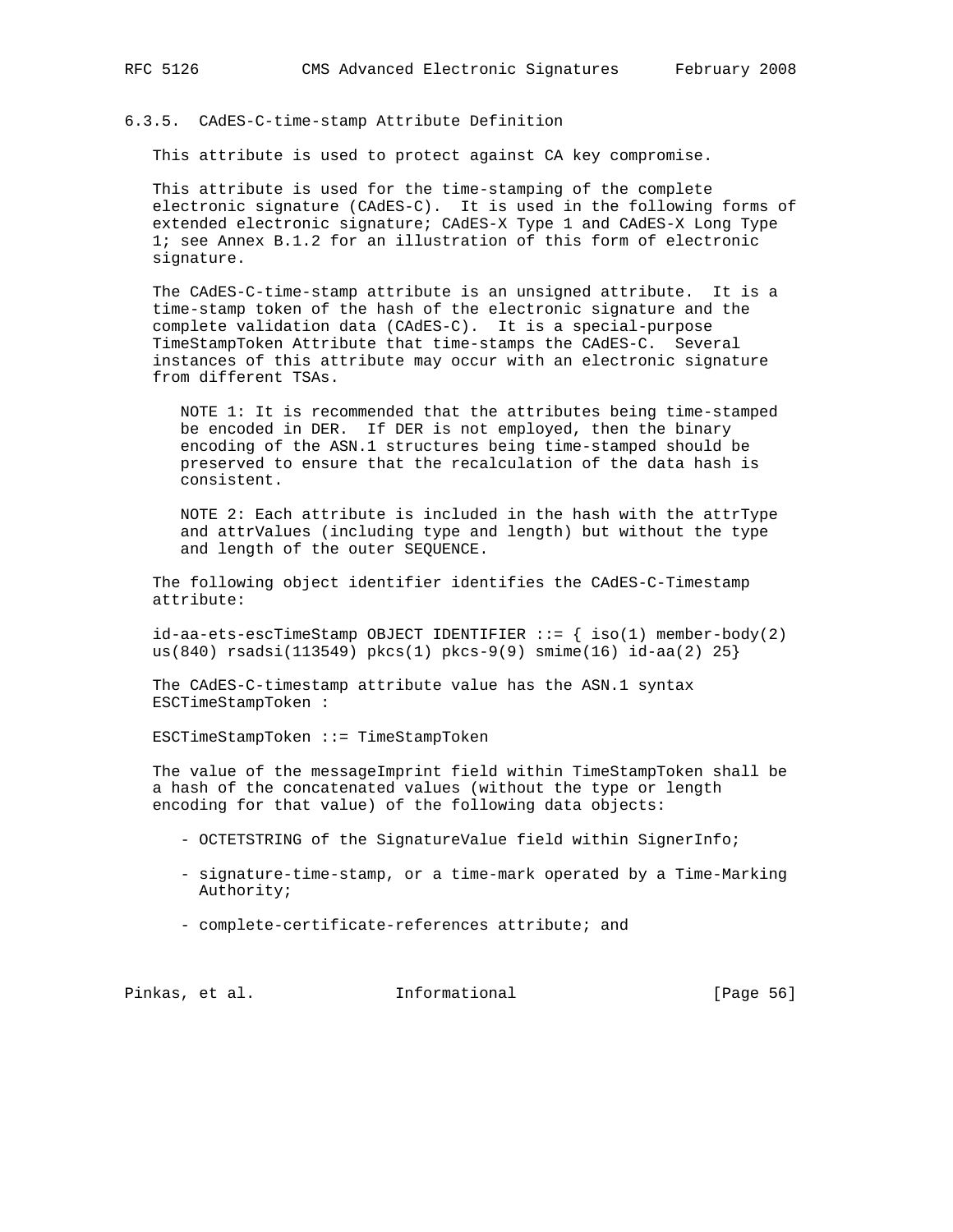- complete-revocation-references attribute.

 For further information and definition of the TimeStampToken, see Section 7.4.

6.3.6. time-stamped-certs-crls-references Attribute Definition

 This attribute is used to protect against CA key compromise. This attribute is used for the time-stamping certificate and revocation references. It is used in the following forms of extended electronic signature: CAdES-X Type 2 and CAdES-X Long Type 2; see Annex B.1.3 for an illustration of this form of electronic signature.

 A time-stamped-certs-crls-references attribute is an unsigned attribute. It is a time-stamp token issued for a list of referenced certificates and OCSP responses and/or CRLs to protect against certain CA compromises. Its syntax is as follows:

 NOTE 1: It is recommended that the attributes being time-stamped be encoded in DER. If DER is not employed, then the binary encoding of the ASN.1 structures being time-stamped should be preserved to ensure that the recalculation of the data hash is consistent.

 NOTE 2: Each attribute is included in the hash with the attrType and attrValues (including type and length) but without the type and length of the outer SEQUENCE.

 The following object identifier identifies the time-stamped-certs-crls-references attribute:

 id-aa-ets-certCRLTimestamp OBJECT IDENTIFIER ::=  $\{\text{iso}(1) \text{ member-body}(2) \text{ us}(840) \text{ rsadsi}(113549) \text{ pkcs}(1) \text{ pkcs-9}(9)$ smime(16) id-aa(2) 26}

The attribute value has the ASN.1 syntax TimestampedCertsCRLs:

TimestampedCertsCRLs ::= TimeStampToken

 The value of the messageImprint field within the TimeStampToken shall be a hash of the concatenated values (without the type or length encoding for that value) of the following data objects, as present in the ES with Complete validation data (CAdES-C):

- complete-certificate-references attribute; and

- complete-revocation-references attribute.

Pinkas, et al. Informational [Page 57]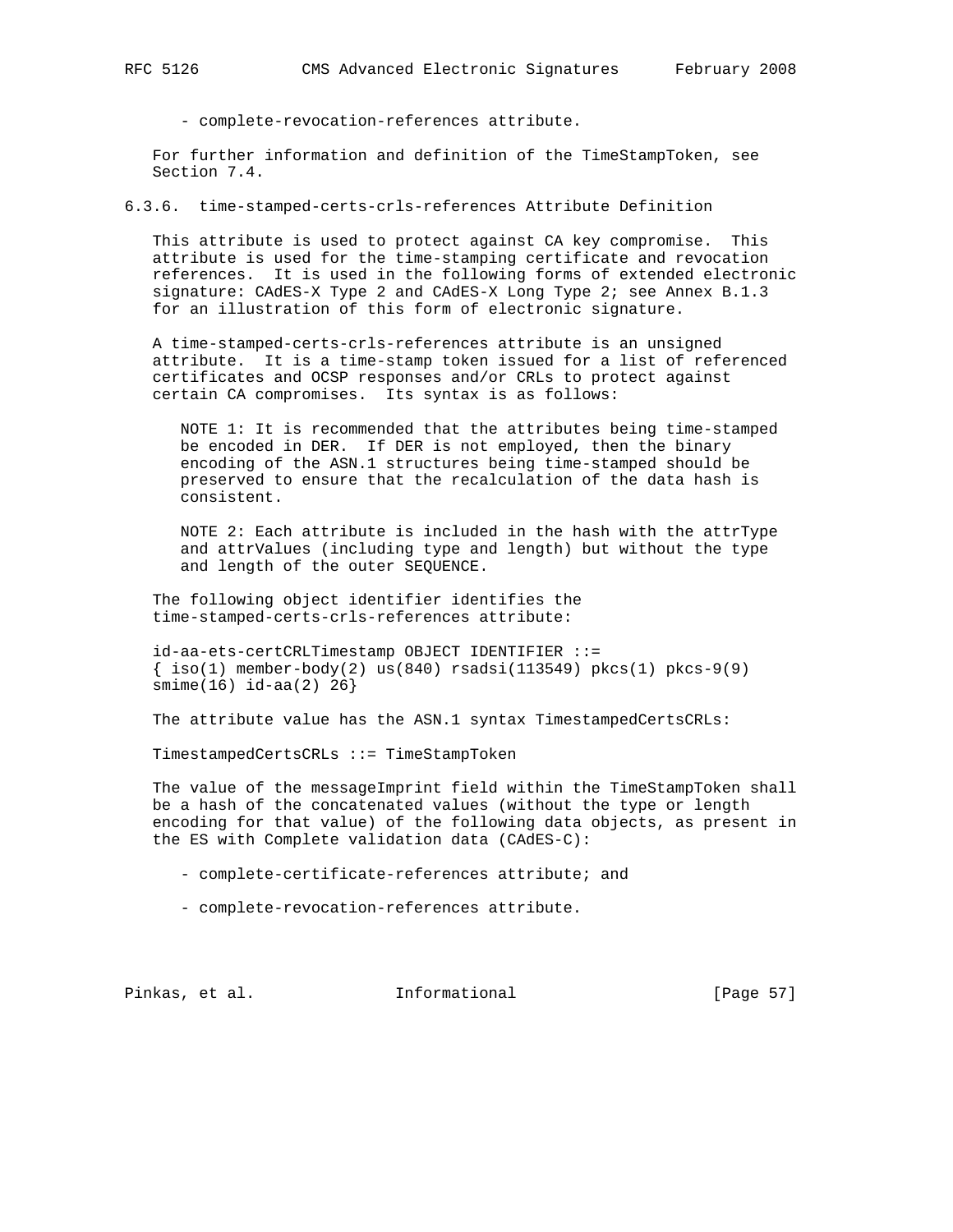# 6.4. Archive Validation Data

 Where an electronic signature is required to last for a very long time, and the time-stamp token on an electronic signature is in danger of being invalidated due to algorithm weakness or limits in the validity period of the TSA certificate, it may be required to time-stamp the electronic signature several times. When this is required, an archive time-stamp attribute may be required for the archive form of the electronic signature (CAdES-A). This archive time-stamp attribute may be repeatedly applied over a period of time.

## 6.4.1. archive-time-stamp Attribute Definition

 The archive-time-stamp attribute is a time-stamp token of many of the elements of the signedData in the electronic signature. If the certificate-values and revocation-values attributes are not present in the CAdES-BES or CAdES-EPES, then they shall be added to the electronic signature prior to computing the archive time-stamp token.

 The archive-time-stamp attribute is an unsigned attribute. Several instances of this attribute may occur with an electronic signature both over time and from different TSUs.

 The following object identifier identifies the nested archive-time-stamp attribute:

 id-aa-ets-archiveTimestampV2 OBJECT IDENTIFIER ::=  $\{ iso(1)$  member-body(2) us(840) rsadsi(113549) pkcs(1) pkcs-9(9) smime(16) id-aa(2) 48}

 Archive-time-stamp attribute values have the ASN.1 syntax ArchiveTimeStampToken

ArchiveTimeStampToken ::= TimeStampToken

 The value of the messageImprint field within TimeStampToken shall be a hash of the concatenation of:

- the encapContentInfo element of the SignedData sequence;
- any external content being protected by the signature, if the eContent element of the encapContentInfo is omitted;
- the Certificates and crls elements of the SignedData sequence, when present, and;
- all data elements in the SignerInfo sequence including all signed and unsigned attributes.

Pinkas, et al. 1nformational [Page 58]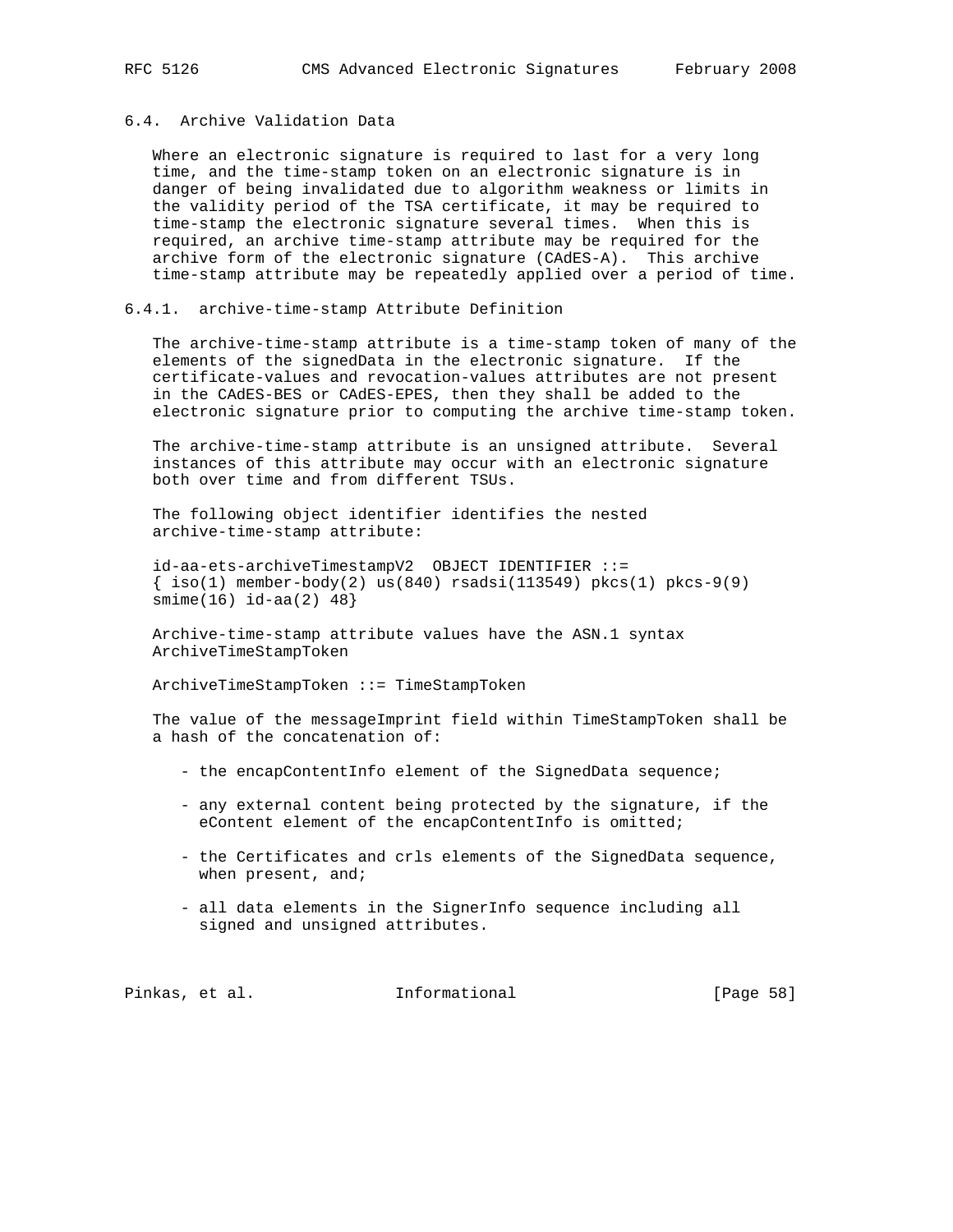NOTE 1: An alternative archiveTimestamp attribute, identified by an object identifier { iso(1) member-body(2) us(840) rsadsi(113549) pkcs(1) pkcs-9(9) smime(16) id-aa(2) 27, is defined in prior versions of TS 101 733 [TS101733] and in RFC 3126.

 The archiveTimestamp attribute, defined in versions of TS 101 733 prior to 1.5.1 and in RFC 3126, is not compatible with the attribute defined in the current document. The archiveTimestamp attribute, defined in versions 1.5.1 to 1.6.3 of TS 101 733, is compatible with the current document if the content is internal to encapContentInfo. Unless the version of TS 101 733 employed by the signing party is known by all recipients, use of the archiveTimestamp attribute defined in prior versions of TS 101 733 is deprecated.

 NOTE 2: Counter signatures held as countersignature attributes do not require independent archive time-stamps, as they are protected by the archive time-stamp against the containing SignedData structure.

 NOTE 3: Unless DER is used throughout, it is recommended that the binary encoding of the ASN.1 structures being time-stamped be preserved when being archived to ensure that the recalculation of the data hash is consistent.

 NOTE 4: The hash is calculated over the concatenated data elements as received/stored, including the Type and Length encoding.

 NOTE 5: Whilst it is recommended that unsigned attributes be DER encoded, it cannot generally be so guaranteed except by prior arrangement. For further information and definition of TimeStampToken, see Section 7.4. The timestamp should be created using stronger algorithms (or longer key lengths) than in the original electronic signatures and weak algorithm (key length) timestamps.

 NOTE 6: This form of ES also provides protection against a TSP key compromise.

 The ArchiveTimeStamp will be added as an unsigned attribute in the SignerInfo sequence. For the validation of one ArchiveTimeStamp, the data elements of the SignerInfo must be concatenated, excluding all later ArchivTimeStampToken attributes.

 Certificates and revocation information required to validate the ArchiveTimeStamp shall be provided by one of the following methods:

Pinkas, et al. Informational [Page 59]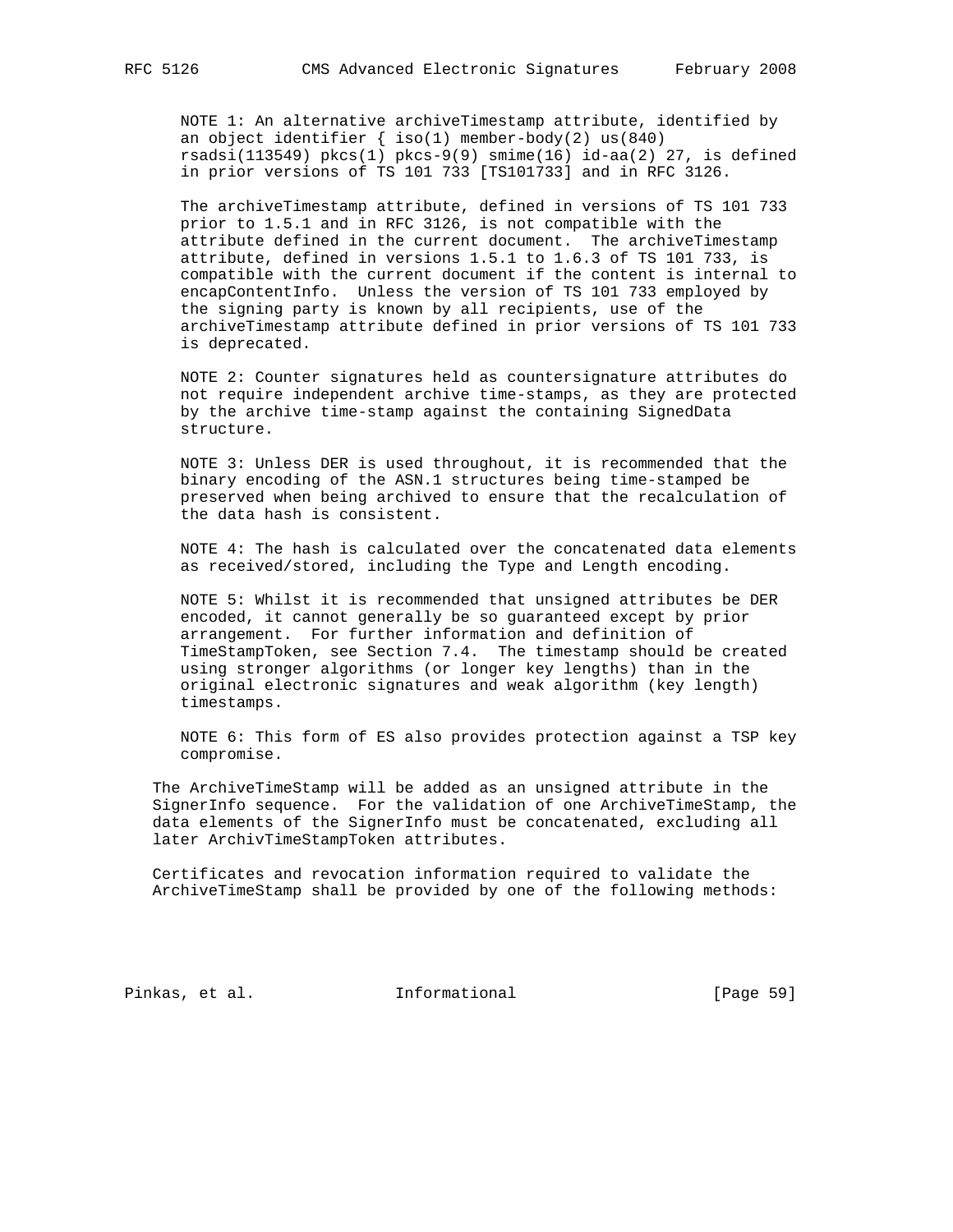- The TSU provides the information in the SignedData of the timestamp token;
- Adding the complete-certificate-references attribute and the complete-revocation-references attribute of the TSP as an unsigned attribute within TimeStampToken, when the required information is stored elsewhere; or
- Adding the certificate-values attribute and the revocation-values attribute of the TSP as an unsigned attribute within TimeStampToken, when the required information is stored elsewhere.
- 7. Other Standard Data Structures
- 7.1. Public Key Certificate Format

 The X.509 v3 certificate basis syntax is defined in ITU-T Recommendation X.509 [1]. A profile of the X.509 v3 certificate is defined in RFC 3280 [2].

7.2. Certificate Revocation List Format

 The X.509 v2 CRL syntax is defined in ITU-T Recommendation X.509 [1]. A profile of the X.509 v2 CRL is defined in RFC 3280 [2].

7.3. OCSP Response Format

The format of an OCSP token is defined in RFC 2560 [3].

7.4. Time-Stamp Token Format

 The format of a TimeStampToken type is defined in RFC 3161 [7] and profiled in ETSI TS 101 861 [TS101861].

7.5. Name and Attribute Formats

 The syntax of the naming and other attributes is defined in ITU-T Recommendation X.509 [1].

 NOTE: The name used by the signer, held as the subject in the signer's certificate, is allocated and verified on registration with the Certification Authority, either directly or indirectly through a Registration Authority, before being issued with a Certificate.

Pinkas, et al. Informational [Page 60]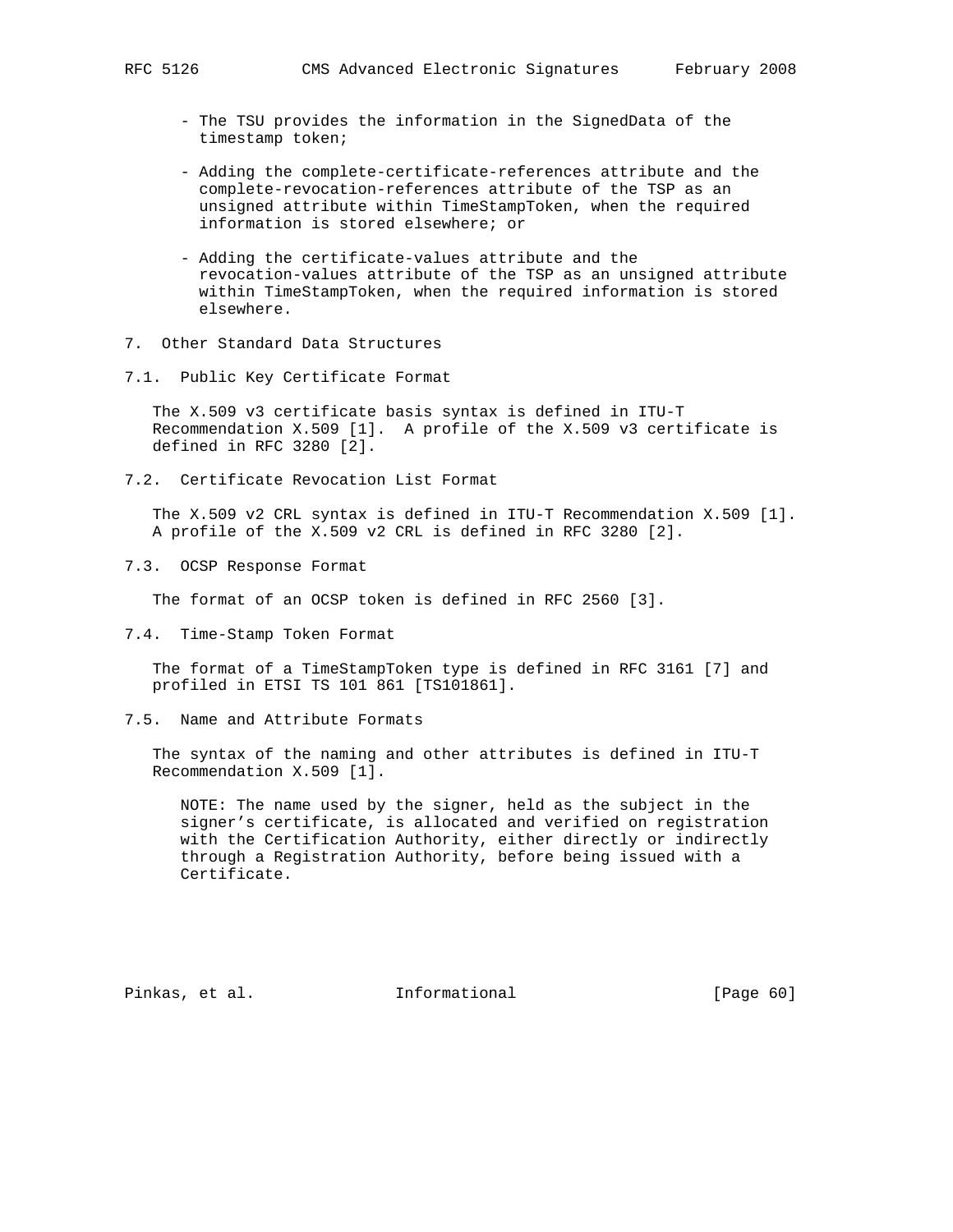The present document places no restrictions on the form of the name. The subject's name may be a distinguished name, as defined in ITU-T Recommendation X.500 [12], held in the subject field of the certificate, or any other name form held in the subjectAltName certificate extension field, as defined in ITU-T Recommendation X.509 [1]. In the case that the subject has no distinguished name, the subject name can be an empty sequence and the subjectAltName extension shall be critical.

 All Certification Authorities, Attribute Authorities, and Time-Stamping Authorities shall use distinguished names in the subject field of their certificate.

 The distinguished name shall include identifiers for the organization providing the service and the legal jurisdiction (e.g., country) under which it operates.

Where a signer signs as an individual, but wishes to also identify him/herself as acting on behalf of an organization, it may be necessary to provide two independent forms of identification. The first identity, which is directly associated with the signing key, identifies him/her as an individual. The second, which is managed independently, identifies that person acting as part of the organization, possibly with a given role. In this case, one of the two identities is carried in the subject/subjectAltName field of the signer's certificate as described above.

 The present document does not specify the format of the signer's attribute that may be included in public key certificates.

 NOTE: The signer's attribute may be supported by using a claimed role in the CMS signed attributes field or by placing an attribute certificate containing a certified role in the CMS signed attributes field; see Section 7.6.

## 7.6. AttributeCertificate

 The syntax of the AttributeCertificate type is defined in RFC 3281 [13].

8. Conformance Requirements

 For implementations supporting signature generation, the present document defines conformance requirements for the generation of two forms of basic electronic signature, one of the two forms must be implemented.

Pinkas, et al. Informational [Page 61]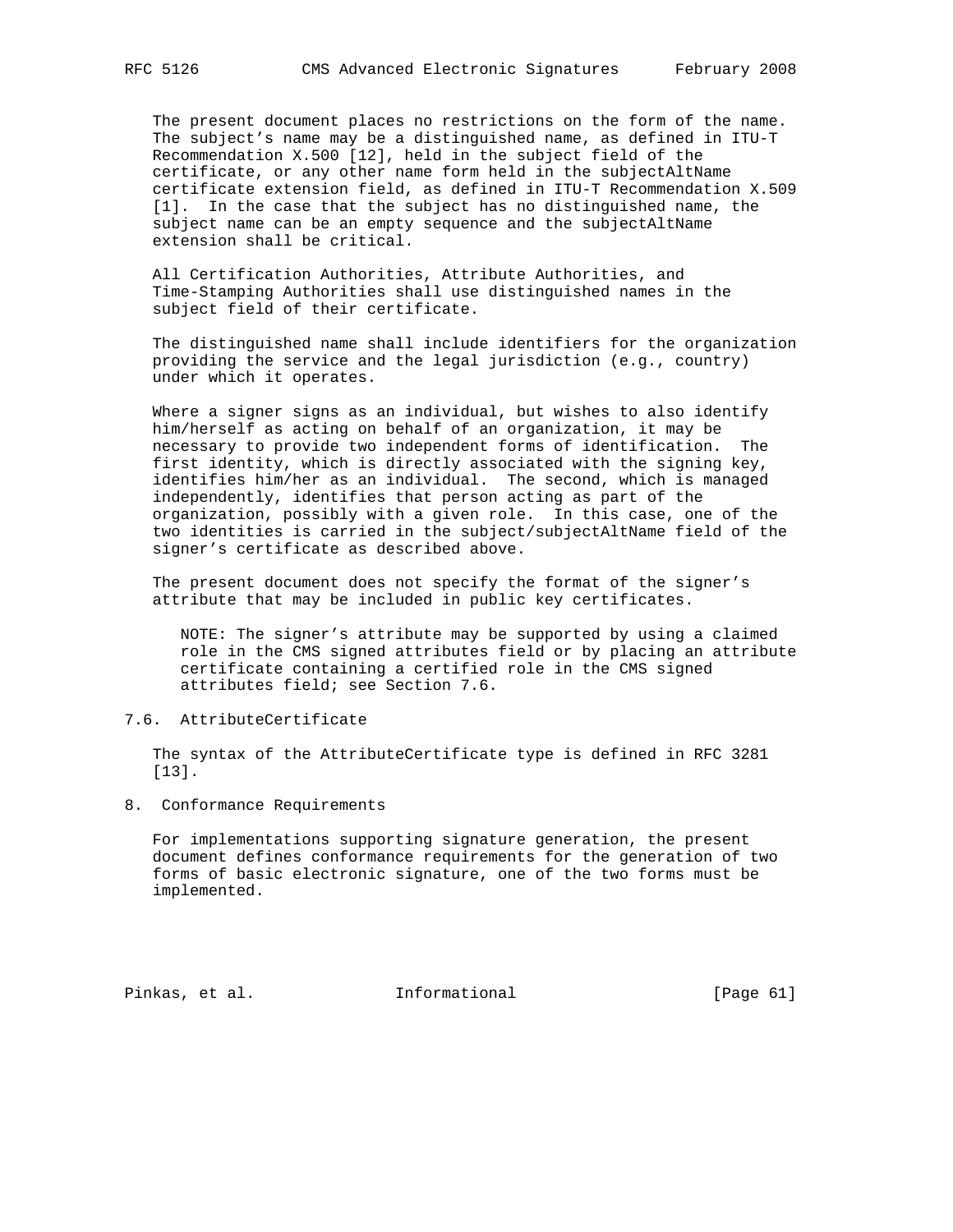For implementations supporting signature verification, the present document defines conformance requirements for the verification of two forms of basic electronic signature, one of the two forms must be implemented.

 The present document only defines conformance requirements up to an ES with Complete validation data (CAdES-C). This means that none of the extended and archive forms of the electronic signature (CAdES-X, CAdES-A) need to be implemented to get conformance to the present document.

 On verification the inclusion of optional signed and unsigned attributes must be supported only to the extent that the signature is verifiable. The semantics of optional attributes may be unsupported, unless specified otherwise by a signature policy.

8.1. CAdES-Basic Electronic Signature (CAdES-BES)

 A system supporting CAdES-BES signers, according to the present document, shall, at a minimum, support generation of an electronic signature consisting of the following components:

- The general CMS syntax and content type, as defined in RFC 3852  $[4]$  (see Sections 5.1 and 5.2);
- CMS SignedData, as defined in RFC 3852 [4], with the version set to 3 and at least one SignerInfo present (see Sections 5.3 to 5.6);
	- The following CMS attributes, as defined in RFC 3852 [4]:
	- content-type; this shall always be present (see Section 5.7.1); and
	- message-digest; this shall always be present (see Section 5.7.2).
- One of the following attributes, as defined in the present document:
	- signing-certificate: as defined in Section 5.7.3.1; or
	- signing-certificate v2 : as defined in Section 5.7.3.2.

 NOTE: RFC 3126 was using the other signing-certificate attribute (see Section 5.7.3.3). Its use is now deprecated, since the structure of the signing-certificate v2 attribute is simpler than the other signing-certificate attribute.

Pinkas, et al. 1nformational [Page 62]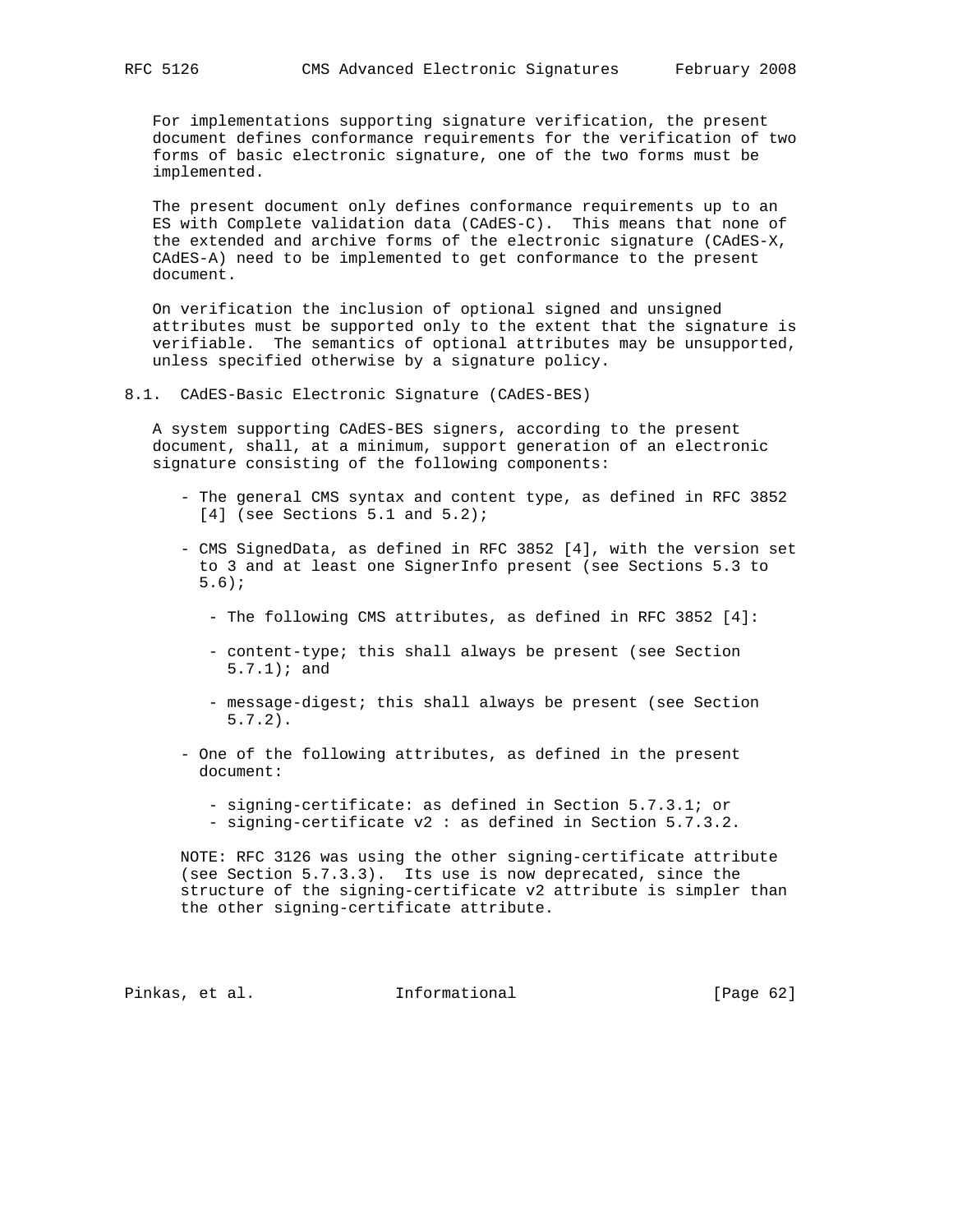8.2. CAdES-Explicit Policy-based Electronic Signature

 A system supporting Policy-based signers, according to the present document, shall, at a minimum, support the generation of an electronic signature consisting of the previous components defined for the basic signer, plus:

- The following attributes, as defined in Section 5.9:
	- signature-policy-identifier; this shall always be present (see Section 5.8.1).
- 8.3. Verification Using Time-Stamping

 A system supporting verifiers, according to the present document, with time-stamping facilities shall, at a minimum, support:

- verification of the mandated components of an electronic signature, as defined in Section 8.1;
- signature-time-stamp attribute, as defined in Section 6.1.1;
- complete-certificate-references attribute, as defined in Section 6.2.1;
- complete-revocation-references attribute, as defined in Section 6.2.2;
- Public Key Certificates, as defined in ITU-T Recommendation  $X.509$  [1] (see Section 8.1); and
- either of:
	- Certificate Revocation Lists, as defined in ITU-T Recommendation X.509 [1] (see Section 8.2); or
	- Online Certificate Status Protocol, as defined in RFC 2560 [3] (see Section 8.3).

# 8.4. Verification Using Secure Records

 A system supporting verifiers, according to the present document, shall, at a minimum, support:

 - verification of the mandated components of an electronic signature, as defined in Section 8.1;

Pinkas, et al. Informational [Page 63]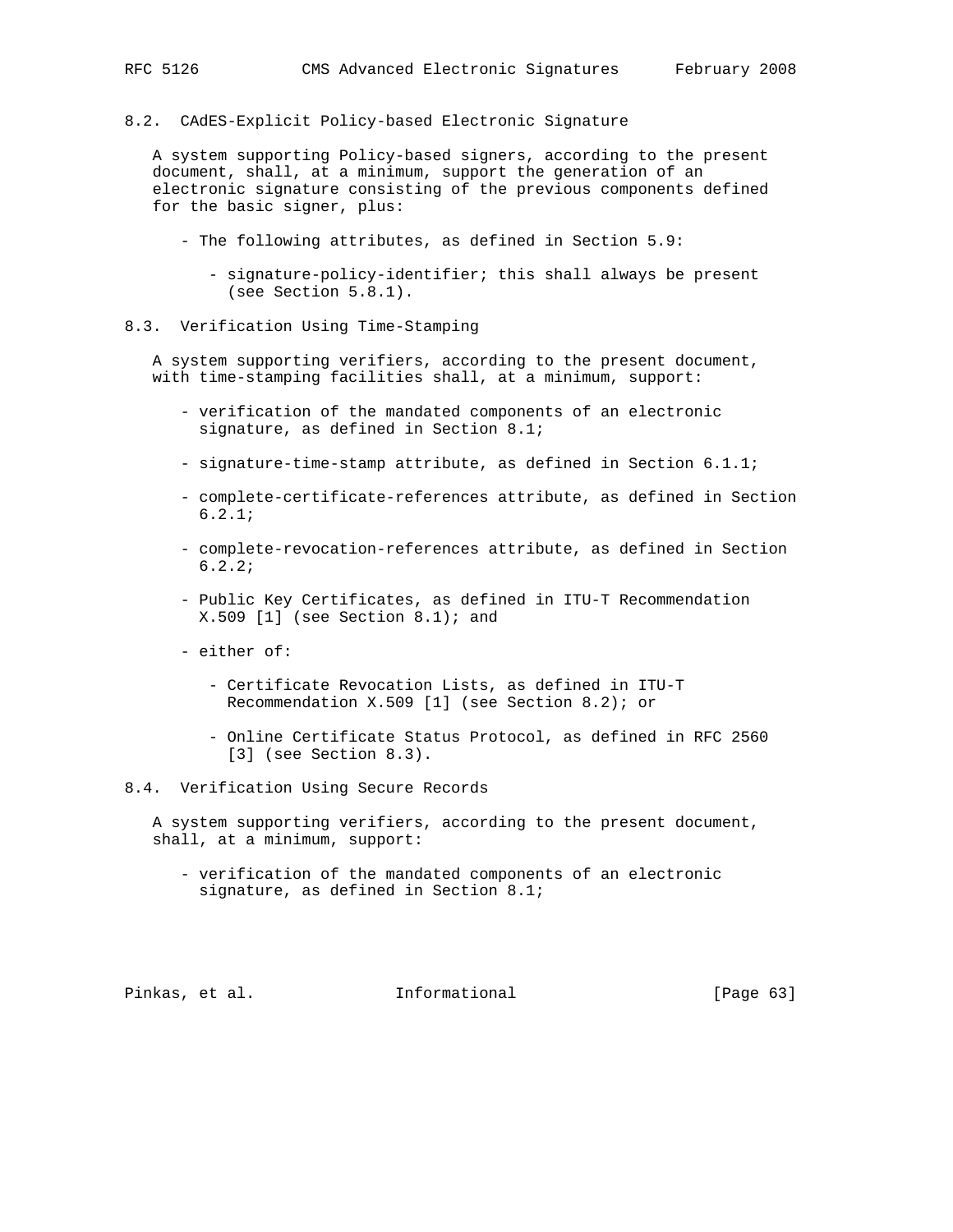- complete-certificate-references attribute, as defined in Section 6.2.1;
- complete-revocation-references attribute, as defined in Section 6.2.2;
- a record of the electronic signature and the time when the signature was first validated, using the referenced certificates and revocation information, must be maintained, such that records cannot be undetectably modified;
- Public Key Certificates, as defined in ITU-T Recommendation  $X.509$  [1] (see Section  $8.1$ ); and
	- either of:
		- Certificate Revocation Lists, as defined in ITU-T Recommendation X.509 [1] (see Section 8.2); or
		- online Certificate Status Protocol, as defined in RFC 2560 [3] (see Section 8.3).

# 9. References

- 9.1. Normative References
	- [1] ITU-T Recommendation X.509 (2000)/ISO/IEC 9594-8 (2001): "Information technology - Open Systems Interconnection - The Directory: Public key and Attribute Certificate framework".
	- [2] Housley, R., Polk, W., Ford, W., and D. Solo, "Internet X.509 Public Key Infrastructure Certificate and Certificate Revocation List (CRL) Profile", RFC 3280, April 2002.
	- [3] Myers, M., Ankney, R., Malpani, A., Galperin, S., and C. Adams, "X.509 Internet Public Key Infrastructure Online Certificate Status Protocol - OCSP", RFC 2560, June 1999.
	- [4] Housley, R., "Cryptographic Message Syntax (CMS)", RFC 3852, July 2004.
	- [5] Hoffman, P., Ed., "Enhanced Security Services for S/MIME", RFC 2634, June 1999.
	- [6] Freed, N. and N. Borenstein, "Multipurpose Internet Mail Extensions (MIME) Part One: Format of Internet Message Bodies", RFC 2045, November 1996.

Pinkas, et al. Informational [Page 64]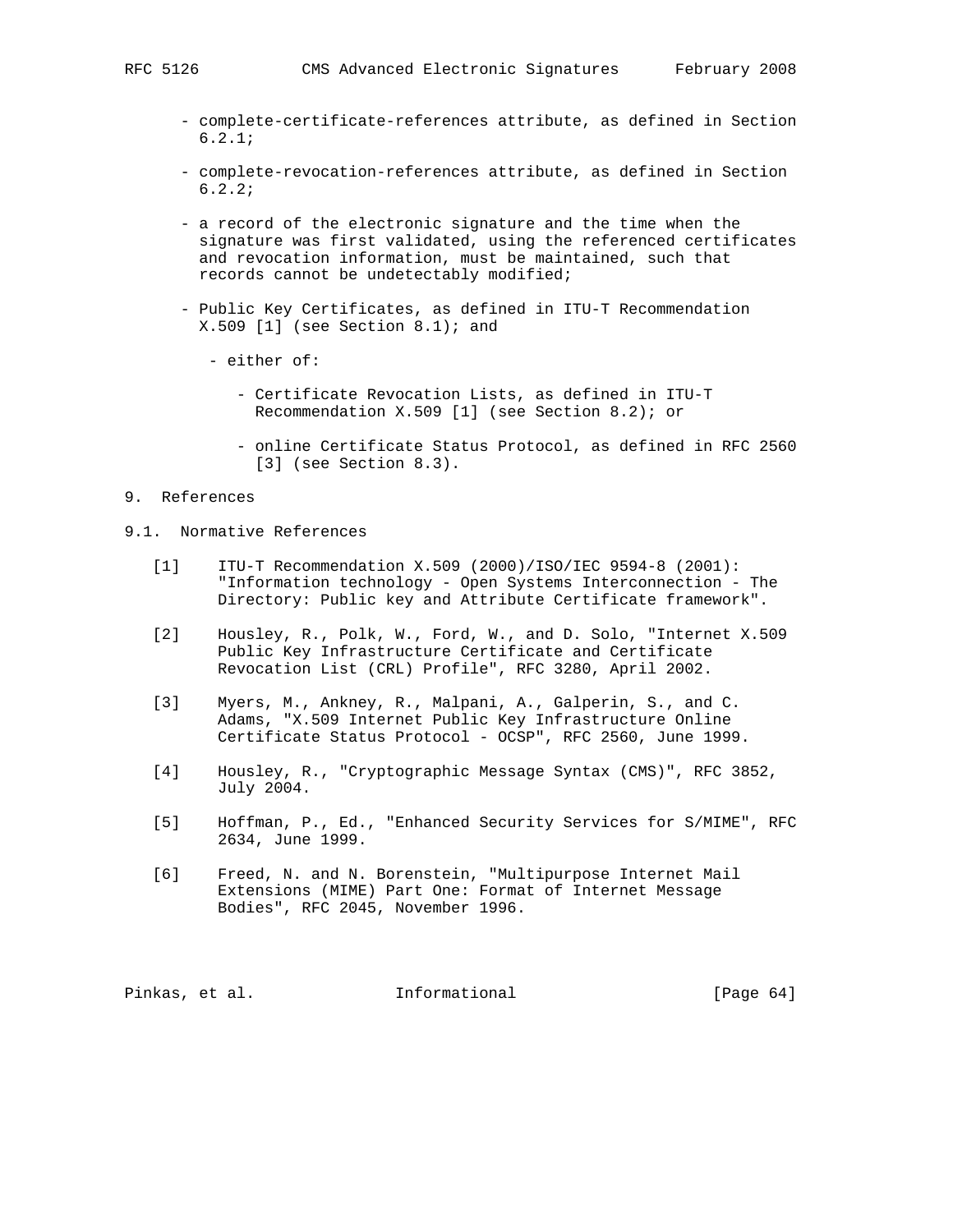- 
- [7] Adams, C., Cain, P., Pinkas, D., and R. Zuccherato, "Internet X.509 Public Key Infrastructure Time-Stamp Protocol (TSP)", RFC 3161, August 2001.
- [8] ITU-T Recommendation X.680 (1997): "Information technology Abstract Syntax Notation One (ASN.1): Specification of basic notation".
- [9] ITU-T Recommendation X.501 (2000)/ISO/IEC 9594-1 (2001): "Information technology - Open Systems Interconnection - Directory models".
- [10] Housley, R., "Cryptographic Message Syntax (CMS) Algorithms", RFC 3370, August 2002.
- [11] ITU-T Recommendation F.1: "Operational provisions for the international public telegram service".
- [12] ITU-T Recommendation X.500: "Information technology Open Systems Interconnection - The Directory: Overview of concepts, models and services".
- [13] Farrell, S. and R. Housley, "An Internet Attribute Certificate Profile for Authorization", RFC 3281, April 2002.
- [14] ITU-T Recommendation X.208 (1988): "Specification of Abstract Syntax Notation One (ASN.1)".
- [15] Schaad, J., "Enhanced Security Services (ESS) Update: Adding CertID Algorithm Agility", RFC 5035, August 2007.
- [16] ITU-T Recommendation X.690 (2002): "Information technology ASN.1 encoding rules: Specification of Basic Encoding Rules (BER), Canonical Encoding Rules (CER) and Distinguished Encoding Rules (DER)".
- 9.2. Informative References
	- [EUDirective] Directive 1999/93/EC of the European Parliament and of the Council of 13 December 1999 on a community framework for Electronic Signatures.
	- [TS101733] ETSI Standard TS 101 733 V.1.7.3 (2005-06) Electronic Signature Formats.
	- [TS101861] ETSI TS 101 861: "Time stamping profile".

| Pinkas, et al.<br>Informational | [Page 65] |  |  |
|---------------------------------|-----------|--|--|
|---------------------------------|-----------|--|--|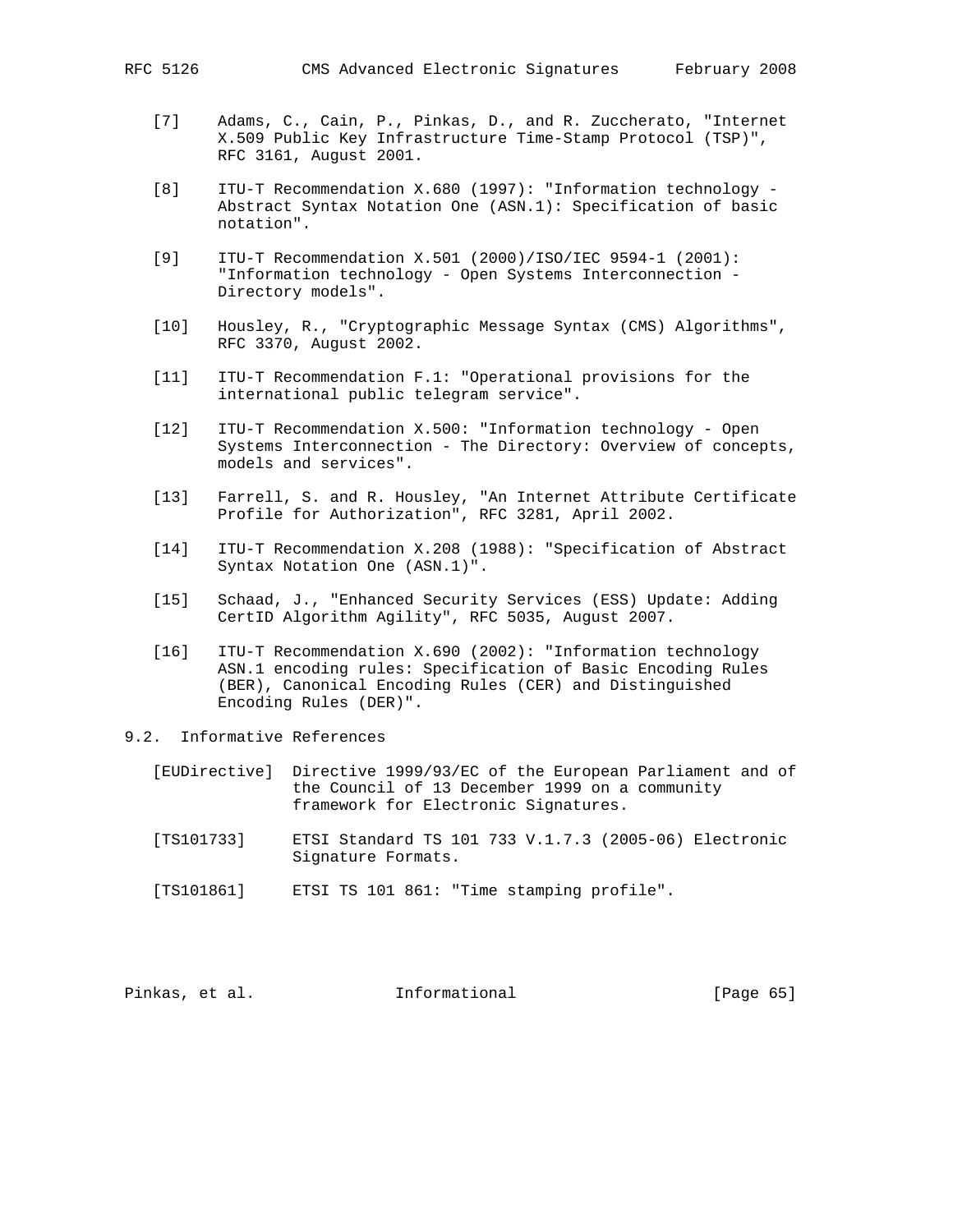| RFC 5126   | CMS Advanced Electronic Signatures<br>February 2008                                                          |
|------------|--------------------------------------------------------------------------------------------------------------|
| [TS101903] | ETSI TS 101 903: "XML Advanced Electronic Signatures<br>(XAdES)".                                            |
| [TR102038] | ETSI TR 102 038: "Electronic Signatures and<br>Infrastructures (ESI); XML format for signature<br>policies". |
| [TR102272] | ETSI TR 102 272 V1.1.1 (2003-12). "Electronic<br>Signatures and Infrastructures (ESI); ASN.1 format for      |

- [RFC2479] Adams, C., "Independent Data Unit Protection Generic Security Service Application Program Interface (IDUP- GSS-API)", RFC 2479, December 1998.
- [RFC2743] Linn, J., "Generic Security Service Application Program Interface Version 2, Update 1", RFC 2743, January 2000.
- [RFC3125] Ross, J., Pinkas, D., and N. Pope, "Electronic Signature Policies", RFC 3125, September 2001.

signature policies".

- [RFC3447] Jonsson, J. and B. Kaliski, "Public-Key Cryptography Standards (PKCS) #1: RSA Cryptography Specifications Version 2.1", RFC 3447, February 2003.
- [RFC3494] Zeilenga, K., "Lightweight Directory Access Protocol version 2 (LDAPv2) to Historic Status", RFC 3494, March 2003.
- [RFC3851] Ramsdell, B., Ed., "Secure/Multipurpose Internet Mail Extensions (S/MIME) Version 3.1 Message Specification", RFC 3851, July 2004.
- [RFC4210] Adams, C., Farrell, S., Kause, T., and T. Mononen, "Internet X.509 Public Key Infrastructure Certificate Management Protocol (CMP)", RFC 4210, September 2005.
- [RFC4346] Dierks, T. and E. Rescorla, "The Transport Layer Security (TLS) Protocol Version 1.1", RFC 4346, April 2006.
- [RFC4523] Zeilenga, K., "Lightweight Directory Access Protocol (LDAP) Schema Definitions for X.509 Certificates", RFC 4523, June 2006.

Pinkas, et al. Informational [Page 66]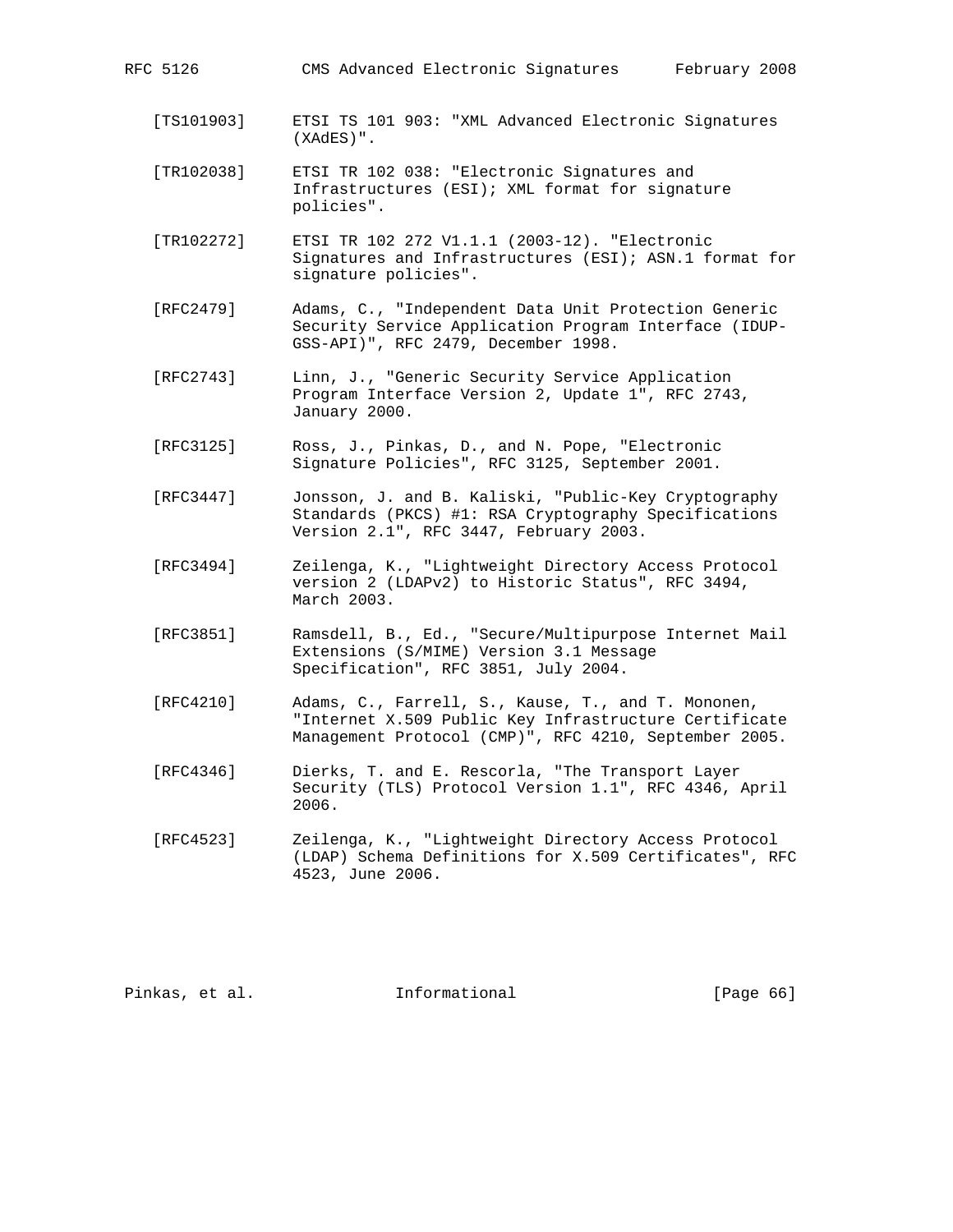- [ISO7498-2] ISO 7498-2 (1989): "Information processing systems Open Systems Interconnection - Basic Reference Model - Part 2: Security Architecture".
- [ISO9796-2] ISO/IEC 9796-2 (2002): "Information technology Security techniques - Digital signature schemes giving message recovery - Part 2: Integer factorization based mechanisms".
- [ISO9796-4] ISO/IEC 9796-4 (1998): "Digital signature schemes giving message recovery - Part 4: Discrete logarithm based mechanisms".
- [ISO10118-1] ISO/IEC 10118-1 (2000): "Information technology Security techniques - Hash-functions - Part 1: General".
- [ISO10118-2] ISO/IEC 10118-2 (2000): "Information technology Security techniques - Hash-functions - Part 2: Hash-functions using an n-bit block cipher algorithm".
- [ISO10118-3] ISO/IEC 10118-3 (2004): "Information technology Security techniques - Hash-functions - Part 3: Dedicated hash-functions".
- [ISO10118-4] ISO/IEC 10118-4 (1998): "Information technology Security techniques - Hash-functions - Part 4: Hash functions using modular arithmetic".
- [ISO10181-5] ISO/IEC 10181-5: Security Frameworks in Open Systems. Non-Repudiation Framework. April 1997.
- [ISO13888-1] ISO/IEC 13888-1 (2004): "IT security techniques Non-repudiation - Part 1: General".
- [ISO14888-1] ISO/IEC 14888-1 (1998): "Information technology Security techniques - Digital signatures with appendix - Part 1: General".
- [ISO14888-2] ISO/IEC 14888-2 (1999): "Information technology Security techniques - Digital signatures with appendix - Part 2: Identity-based mechanisms".
- [ISO14888-3] ISO/IEC 14888-3 (1998): "Information technology Security techniques - Digital signatures with appendix - Part 3: Certificate-based mechanisms".

Pinkas, et al. 1nformational [Page 67]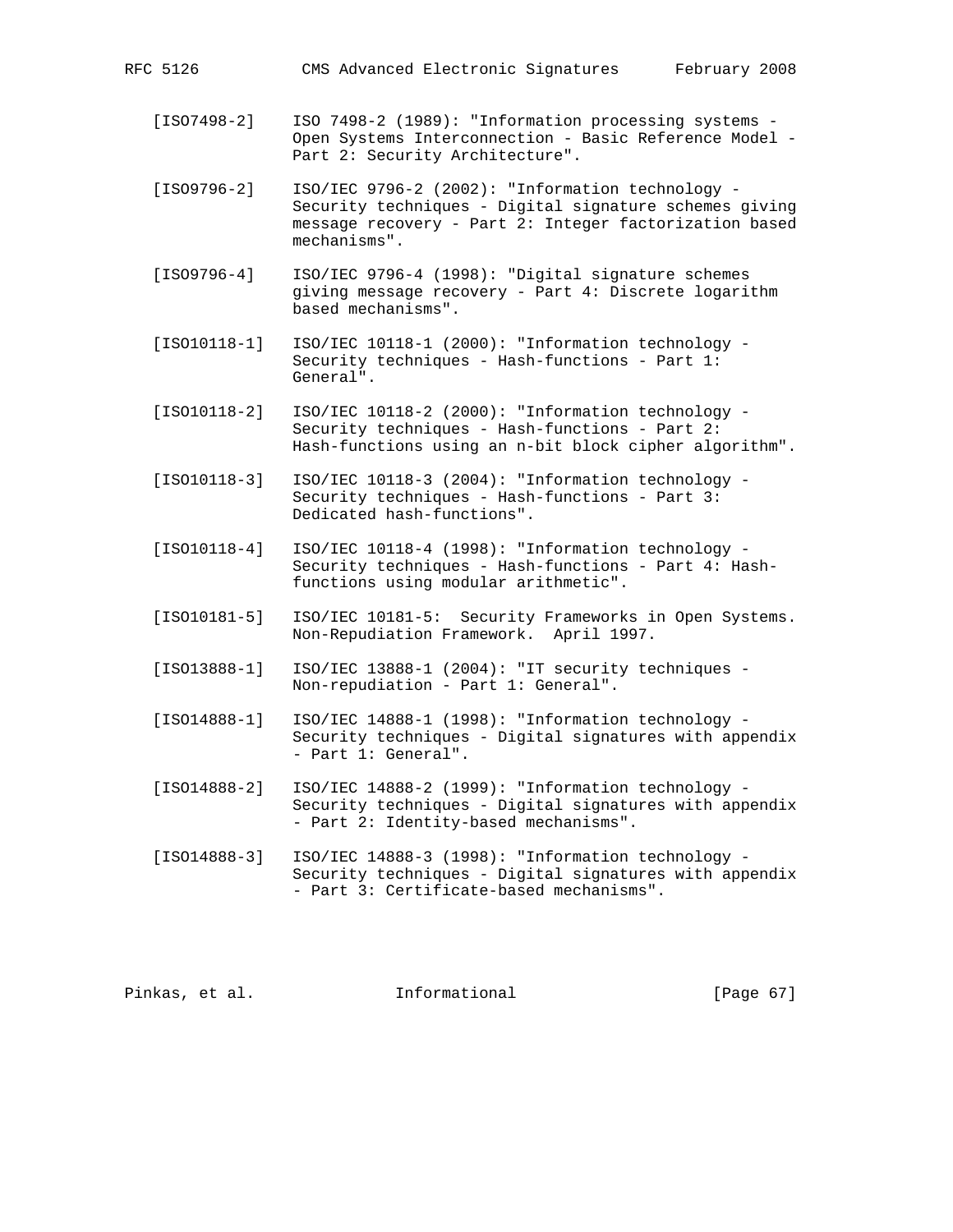- [CWA14171] CWA 14171 CEN Workshop Agreement: "General Guidelines for Electronic Signature Verification".
- [XMLDSIG] XMLDSIG: W3C/IETF Recommendation (February 2002): "XML-Signature Syntax and Processing".
- [X9.30-1] ANSI X9.30-1 (1997): "Public Key Cryptography for the Financial Services Industry - Part 1: The Digital Signature Algorithm (DSA)".
- [X9.30-2] ANSI X9.30-2 (1997): "Public Key Cryptography for the Financial Services Industry - Part 2: The Secure Hash Algorithm (SHA-1)".
- [X9.31-1] ANSI X9.31-1 (1997): "Public Key Cryptography Using Reversible Algorithms for the Financial Services Industry - Part 1: The RSA Signature Algorithm".
- [X9.31-2] ANSI X9.31-2 (1996): "Public Key Cryptography Using Reversible Algorithms for the Financial Services Industry - Part 2: Hash Algorithms".
- [X9.62] ANSI X9.62 (1998): "Public Key Cryptography for the Financial Services Industry - The Elliptic Curve Digital Signature Algorithm (ECDSA)".
- [P1363] IEEE P1363 (2000): "Standard Specifications for Public-Key Cryptography".

 ETSI technical specifications can be downloaded free of charge via the Services and Products Download Area at: http://www.etsi.org/WebSite/Standards/StandardsDownload.aspx

Pinkas, et al. Informational [Page 68]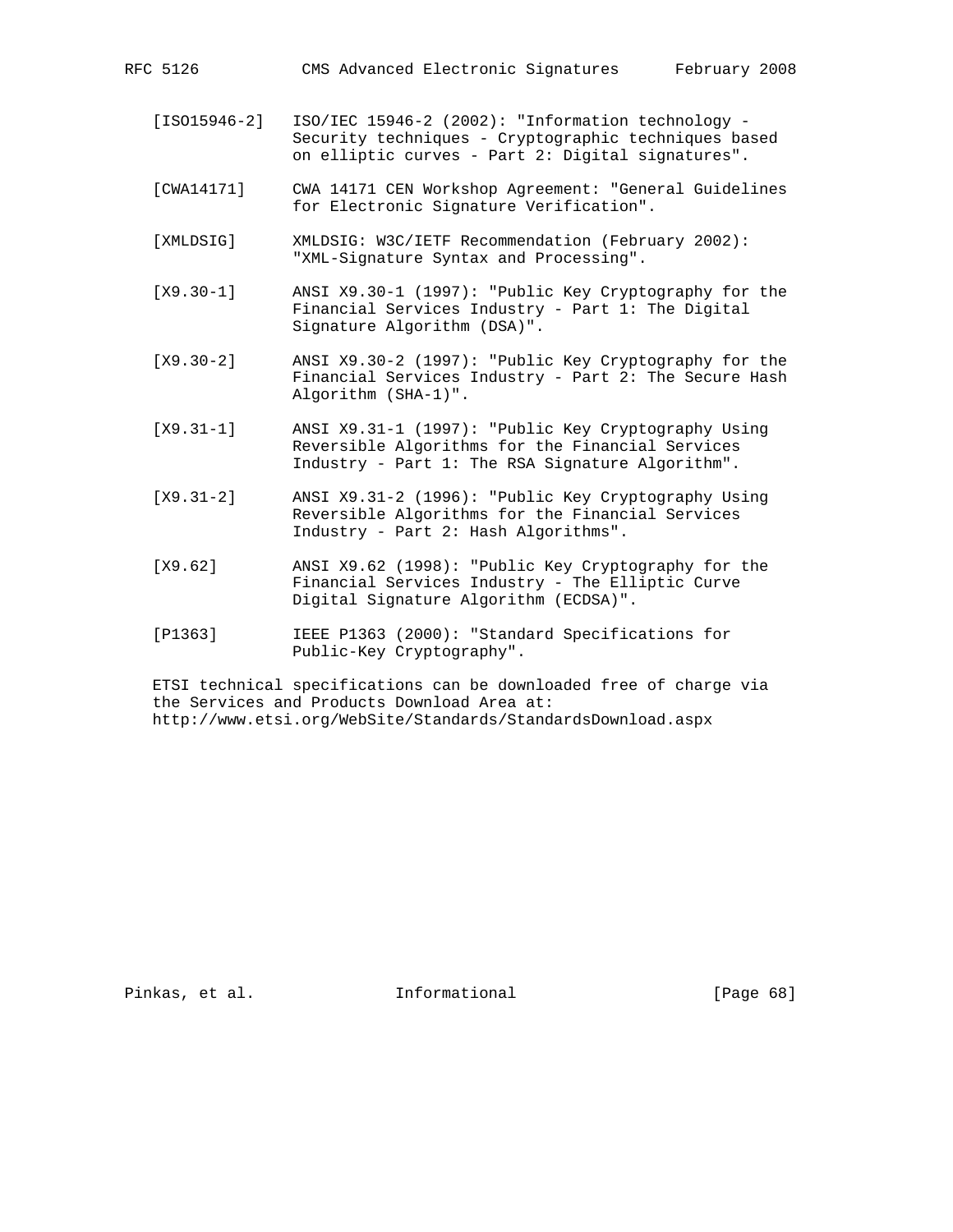Annex A (Normative): ASN.1 Definitions

 This annex provides a summary of all the ASN.1 syntax definitions for new syntax defined in the present document.

A.1. Signature Format Definitions Using X.208 ASN.1 Syntax

 NOTE: The ASN.1 module defined in Annex A.1 using syntax defined in ITU-T Recommendation X.208 [14] has precedence over that defined in Annex A.2 in the case of any conflict.

ETS-ElectronicSignatureFormats-ExplicitSyntax88 { iso(1) member-body(2) us(840) rsadsi(113549) pkcs(1) pkcs-9(9) smime(16) id-mod(0) eSignature-explicit88(28)}

DEFINITIONS EXPLICIT TAGS ::=

BEGIN

-- EXPORTS All

IMPORTS

-- Cryptographic Message Syntax (CMS): RFC 3852

 ContentInfo, ContentType, id-data, id-signedData, SignedData, EncapsulatedContentInfo, SignerInfo, id-contentType, id-messageDigest, MessageDigest, id-signingTime, SigningTime, id-countersignature, Countersignature FROM CryptographicMessageSyntax2004 { iso(1) member-body(2) us(840) rsadsi(113549) pkcs(1) pkcs-9(9)  $smin(e(16)$  modules $(0)$  cms-2004 $(24)$ }

-- ESS Defined attributes: ESS Update -- RFC 5035 (Adding CertID Algorithm Agility)

 id-aa-signingCertificate, SigningCertificate, IssuerSerial, id-aa-contentReference, ContentReference, id-aa-contentIdentifier, ContentIdentifier, id-aa-signingCertificateV2 FROM ExtendedSecurityServices-2006  $\{\text{iso}(1) \text{ member-body}(2) \text{us}(840) \text{ rsadsi}(113549)\}$  $pkcs(1) pkcs-9(9) simime(16) modules(0) id-mod-ess-2006(30)$ 

-- Internet X.509 Public Key Infrastructure - Certificate and CRL -- Profile: RFC 3280

 Certificate, AlgorithmIdentifier, CertificateList, Name, DirectoryString, Attribute, BMPString, UTF8String

Pinkas, et al. 1nformational [Page 69]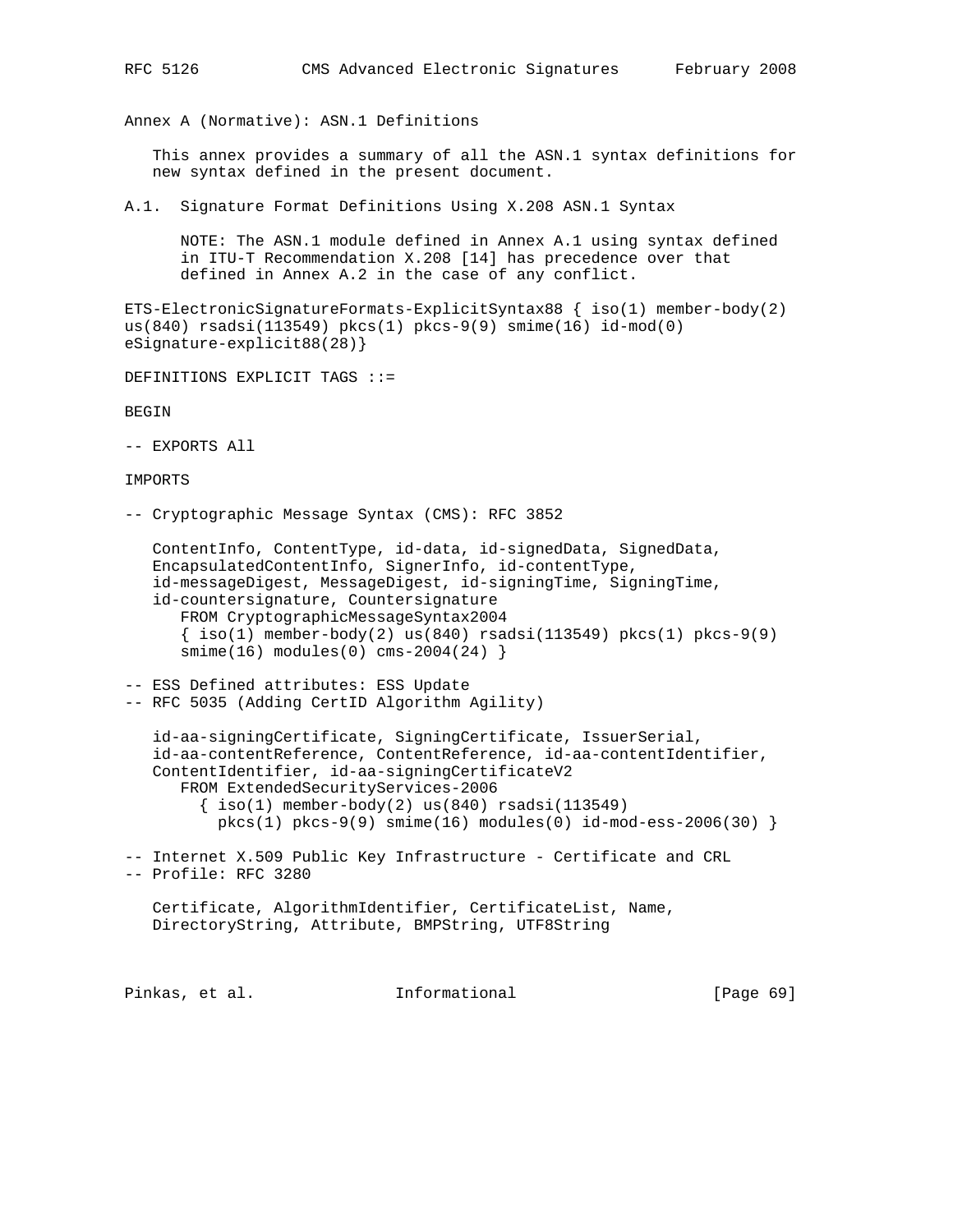```
 FROM PKIX1Explicit88
      \{iso(1) identified-organization(3) dod(6) internet(1)
       security(5) mechanisms(5) pkix(7) id-mod(0) id-pkix1-explicit(18)}
   GeneralNames, GeneralName, PolicyInformation
       FROM PKIX1Implicit88
      \{iso(1) identified-organization(3) dod(6) internet(1) security(5)
        mechanisms(5) pkix(7) id-mod(0) id-pkix1-implicit (19)}
-- Internet Attribute Certificate Profile for Authorization - RFC 3281
   AttributeCertificate
       FROM PKIXAttributeCertificate {iso(1) identified-organization(3)
                dod(6) internet(1) security(5) mechanisms(5) pkix(7)
                 id-mod(0) id-mod-attribute-cert(12)}
-- OCSP - RFC 2560
   BasicOCSPResponse, ResponderID
      FROM OCSP \{iso(1) identified-organization(3) dod(6) internet(1)
      security(5) mechanisms(5) pix(7) id-mod(0) id-mod-ocsp(14)}
-- Time Stamp Protocol RFC 3161
    TimeStampToken
       FROM PKIXTSP
      \{iso(1) identified-organization(3) dod(6) internet(1) security(5)
      mechanisms(5) pix(7) id-mod(0) id-mod-tsp(13) }
;
-- Definitions of Object Identifier arcs used in the present document
-- ==================================================================
-- OID used referencing electronic signature mechanisms based on
-- the present document for use with the Independent Data Unit
-- Protection (IDUP) API (see Annex D)
    id-etsi-es-IDUP-Mechanism-v1 OBJECT IDENTIFIER ::=
   \{ itu-t(0) identified-organization(4) etsi(0)
     electronic-signature-standard (1733) part1 (1) idupMechanism (4)
    etsiESv1(1)}
-- Basic ES CMS Attributes Defined in the present document
-- =======================================================
```
Pinkas, et al. Informational [Page 70]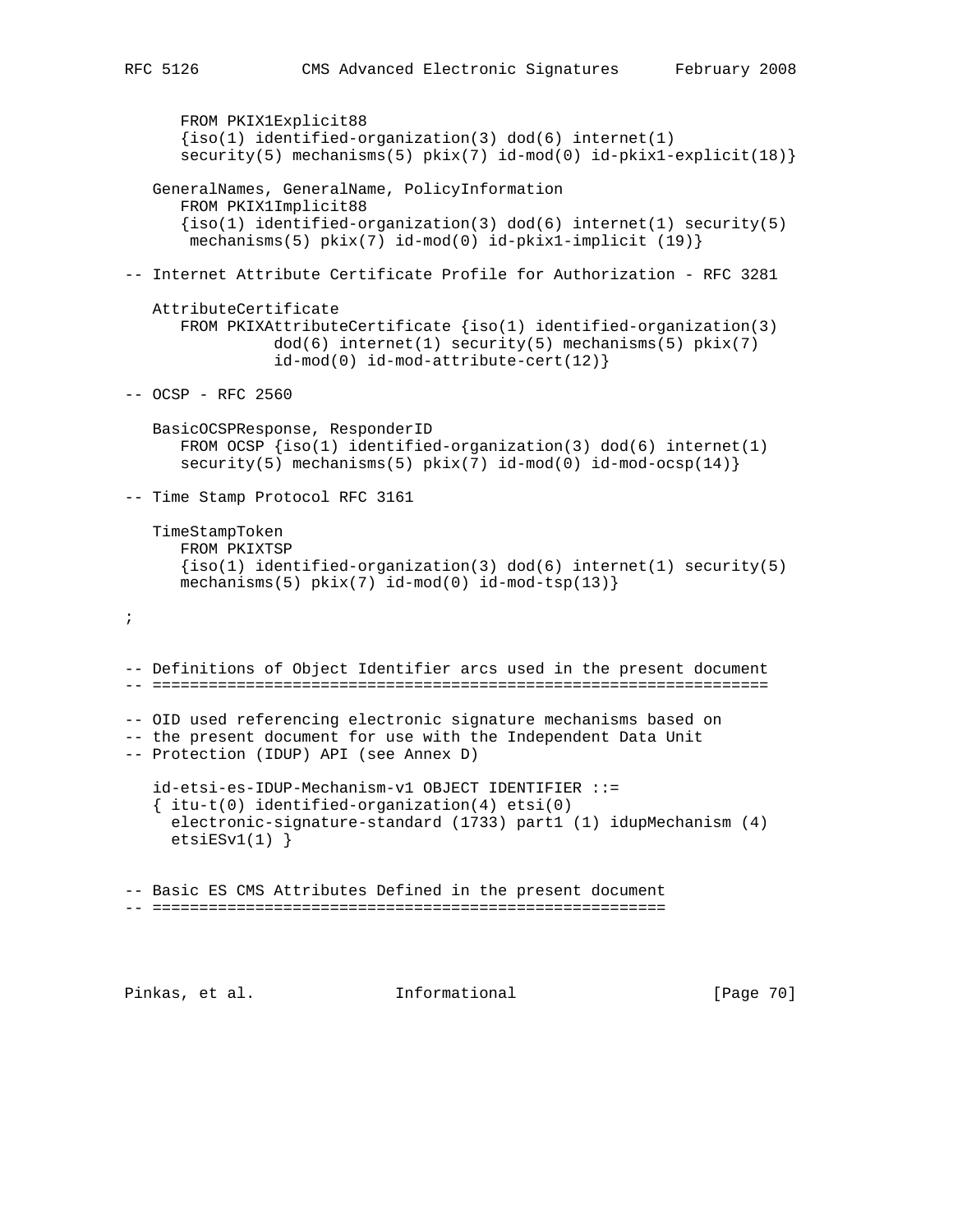```
-- OtherSigningCertificate - deprecated
     id-aa-ets-otherSigCert OBJECT IDENTIFIER ::=
    \{ iso(1) member-body(2) us(840) rsadsi(113549) pkcs(1) pkcs9(9) smime(16) id-aa(2) 19 }
   OtherSigningCertificate ::= SEQUENCE {
 certs SEQUENCE OF OtherCertID,
 policies SEQUENCE OF PolicyInformation OPTIONAL
 -- NOT USED IN THE PRESENT DOCUMENT
   }
   OtherCertID ::= SEQUENCE {
     otherCertHash OtherHash,<br>issuerSerial IssuerSeri
     issuerSerial 1ssuerSerial OPTIONAL }
   OtherHash ::= CHOICE {
       sha1Hash OtherHashValue,
       -- This contains a SHA-1 hash
       otherHash OtherHashAlgAndValue}
-- Policy ES Attributes Defined in the present document
-- ====================================================
-- Mandatory Basic Electronic Signature Attributes as above,
-- plus in addition.
-- Signature-policy-identifier attribute
   id-aa-ets-sigPolicyId OBJECT IDENTIFIER ::=
  \{\text{iso}(1) \text{ member-body}(2) \text{ us}(840) \text{ rsadsi}(113549) \text{ pkcs}(1) \text{ pkcs}(9)\}smin(e(16) i d - aa(2) 15 ) SignaturePolicy ::= CHOICE {
signaturePolicyId SignaturePolicyId,
 signaturePolicyImplied SignaturePolicyImplied
                                 -- not used in this version
   }
   SignaturePolicyId ::= SEQUENCE {
sigPolicyId SigPolicyId,
 sigPolicyHash SigPolicyHash,
      sigPolicyQualifiers SEQUENCE SIZE (1..MAX) OF
```
SignaturePolicyImplied ::= NULL

}

Pinkas, et al. 1nformational [Page 71]

SigPolicyQualifierInfo OPTIONAL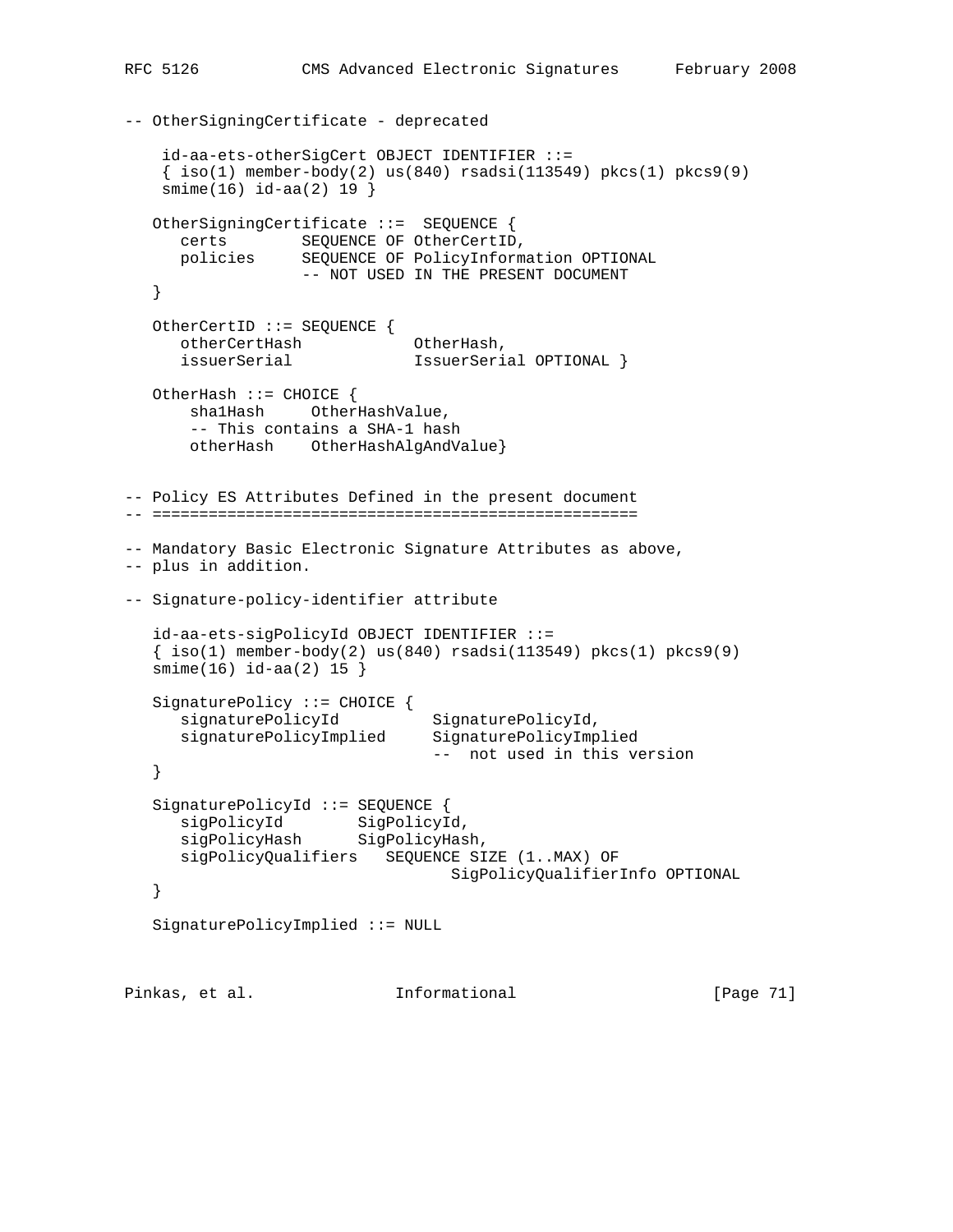SigPolicyId ::= OBJECT IDENTIFIER SigPolicyHash ::= OtherHashAlgAndValue OtherHashAlgAndValue ::= SEQUENCE { hashAlgorithm AlgorithmIdentifier, hashValue 0therHashValue } OtherHashValue ::= OCTET STRING SigPolicyQualifierInfo ::= SEQUENCE { sigPolicyQualifierId SigPolicyQualifierId, sigQualifier ANY DEFINED BY sigPolicyQualifierId } SigPolicyQualifierId ::= OBJECT IDENTIFIER id-spq-ets-uri OBJECT IDENTIFIER ::=  $\{ iso(1) member-body(2) us(840) rsadsi(113549) pkcs(1) pkcs9(9)$  $smin(e(16) id - spq(5) 1 )$  SPuri ::= IA5String id-spq-ets-unotice OBJECT IDENTIFIER ::=  $\{ iso(1) member-body(2) us(840) rsadsi(113549) pkcs(1) pkcs9(9)$  $smin(16)$  id-spq(5) 2 } SPUserNotice ::= SEQUENCE { noticeRef NoticeReference OPTIONAL, explicitText DisplayText OPTIONAL} NoticeReference ::= SEQUENCE { organization DisplayText, noticeNumbers SEQUENCE OF INTEGER } DisplayText ::= CHOICE { visibleString VisibleString (SIZE (1..200)), bmpString BMPString (SIZE (1..200)), utf8String UTF8String (SIZE (1..200)) } -- Optional Electronic Signature Attributes -- Commitment-type attribute  $id-aa-ets-committmentType OBJECT IDENTIFIER ::=\{ iso(1) member-body(2)$ us(840) rsadsi(113549) pkcs(1) pkcs-9(9) smime(16) id-aa(2) 16} CommitmentTypeIndication ::= SEQUENCE { Pinkas, et al. Informational [Page 72]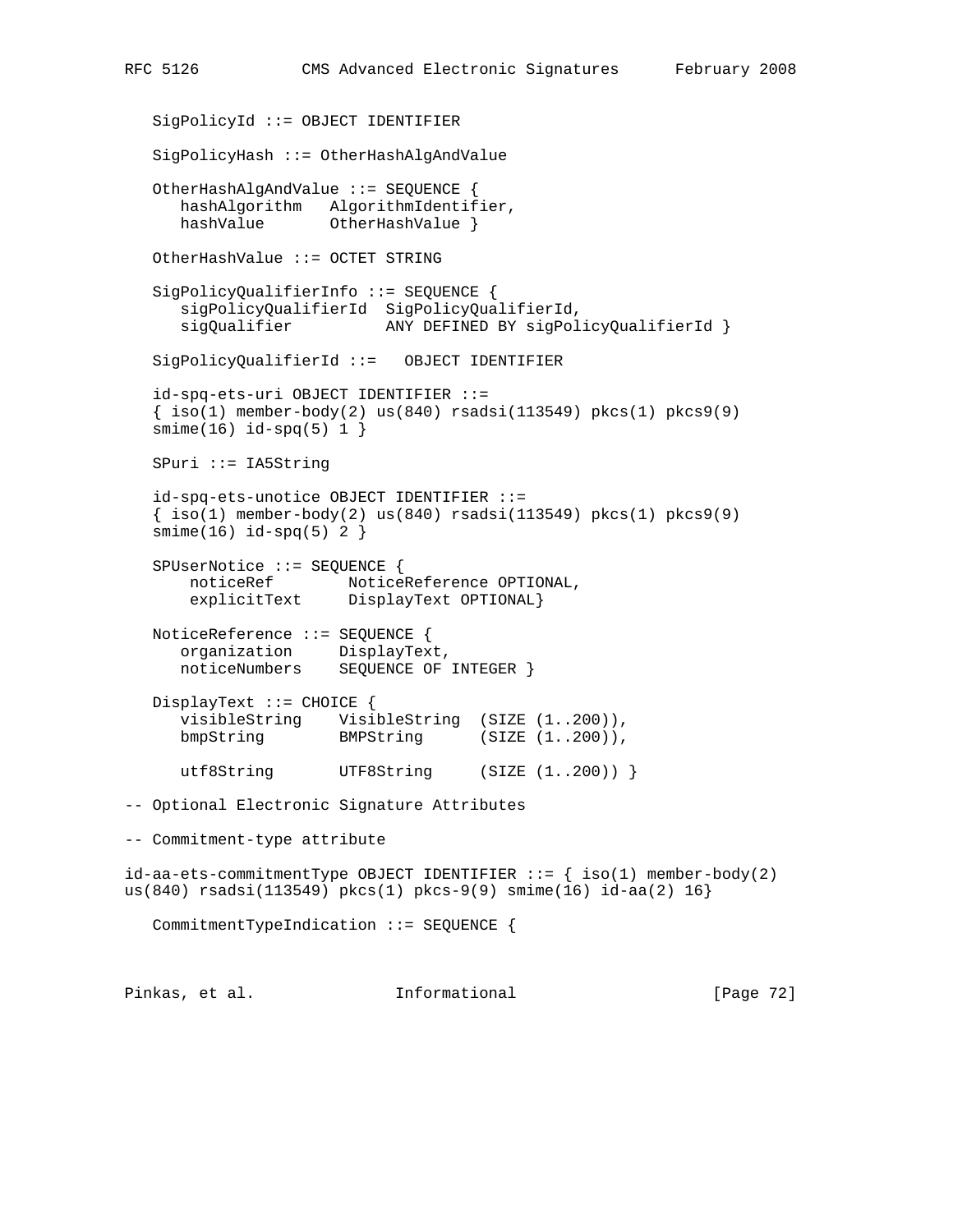commitmentTypeId CommitmentTypeIdentifier, commitmentTypeQualifier SEQUENCE SIZE (1..MAX) OF CommitmentTypeQualifier OPTIONAL} CommitmentTypeIdentifier ::= OBJECT IDENTIFIER CommitmentTypeQualifier ::= SEQUENCE { commitmentTypeIdentifier CommitmentTypeIdentifier, qualifier ANY DEFINED BY commitmentTypeIdentifier }  $id-cuti-ets-proofOfOrigin$  OBJECT IDENTIFIER  $::=$  {  $iso(1)$  member-body(2) us(840) rsadsi(113549) pkcs(1) pkcs-9(9) smime(16) cti(6)  $1$ }  $id-cuti-ets-proofofReceeipt OBJECT IDENTIFYER ::= { iso(1) member-body(2) }$ us(840) rsadsi(113549) pkcs(1) pkcs-9(9) smime(16) cti(6)  $2$ } id-cti-ets-proofOfDelivery OBJECT IDENTIFIER ::=  $\{\text{iso}(1) \text{ member-body}(2) \text{ us}(840) \text{ rsadsi}(113549) \text{ pkcs}(1) \text{ pkcs-9}(9)$ smime(16) cti(6) 3}  $id-cuti-ets-proofofSender OBJECT IDENTIFIER ::=\{ iso(1) member-body(2)$ us(840) rsadsi(113549) pkcs(1) pkcs-9(9) smime(16) cti(6)  $4$ } id-cti-ets-proofOfApproval OBJECT IDENTIFIER ::=  $\{\text{iso}(1) \text{ member-body}(2) \text{ us}(840) \text{ rsadsi}(113549) \text{ pkcs}(1) \text{ pkcs-9}(9)\}$  $smin(e(16) \text{ cti}(6) 5)$ id-cti-ets-proofOfCreation OBJECT IDENTIFIER ::=  $\{\text{iso}(1) \text{ member-body}(2) \text{ us}(840) \text{ rsadsi}(113549) \text{ pkc}(1) \text{ pkc}(-9)$ smime(16) cti(6) 6} -- Signer-location attribute id-aa-ets-signerLocation OBJECT IDENTIFIER  $::=$  { iso(1) member-body(2) us(840) rsadsi(113549) pkcs(1) pkcs-9(9) smime(16) id-aa(2) 17} SignerLocation ::= SEQUENCE { -- at least one of the following shall be present countryName [0] DirectoryString OPTIONAL, -- As used to name a Country in X.500 localityName [1] DirectoryString OPTIONAL, -- As used to name a locality in X.500 postalAdddress [2] PostalAddress OPTIONAL } PostalAddress ::= SEQUENCE SIZE(1..6) OF DirectoryString -- Signer-attributes attribute

Pinkas, et al. Informational [Page 73]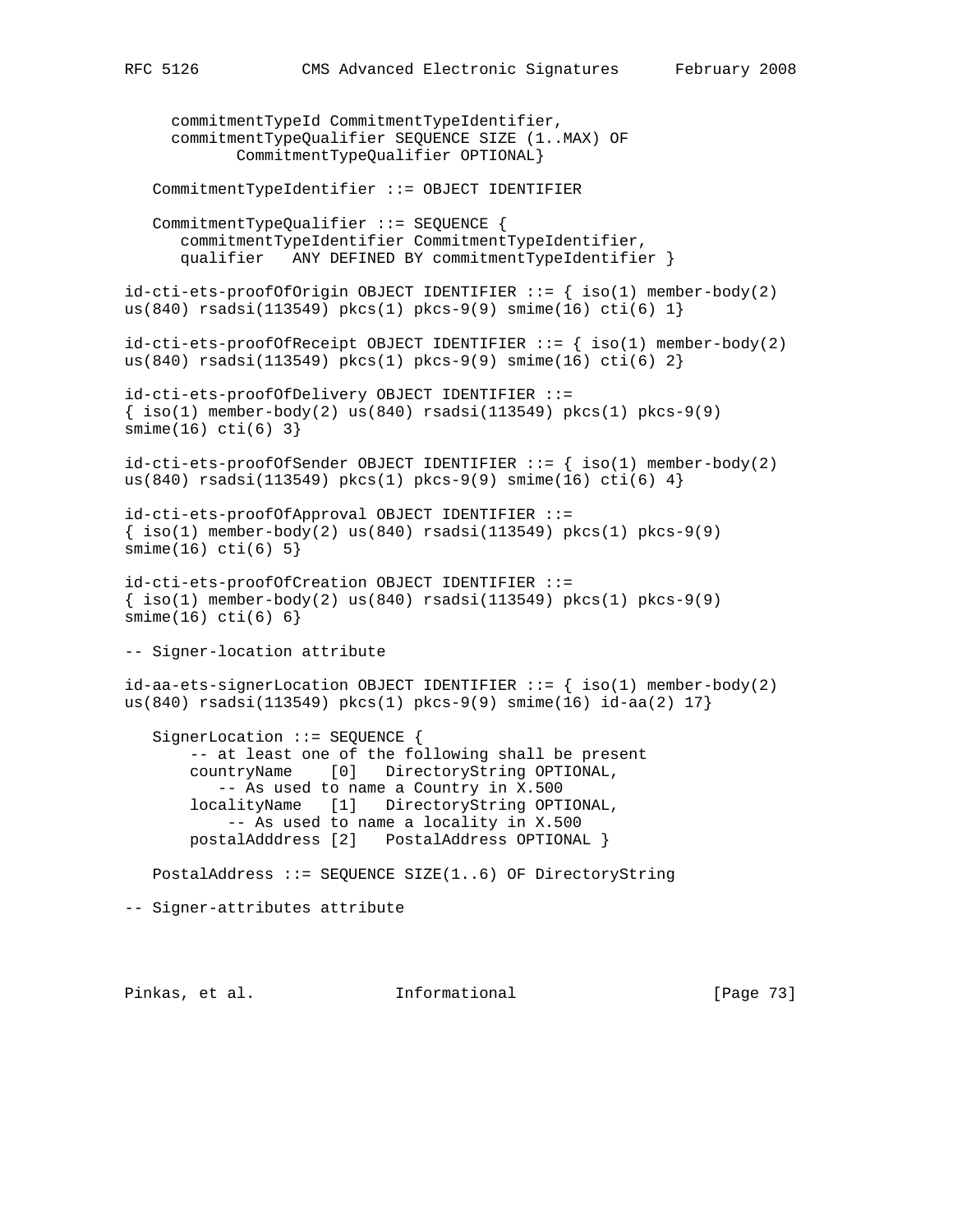```
id-aa-ets-signerAttr OBJECT IDENTIFIER ::= { iso(1) member-body(2)
us(840) rsadsi(113549) pkcs(1) pkcs-9(9) smime(16) id-aa(2) 18}
    SignerAttribute ::= SEQUENCE OF CHOICE {
       claimedAttributes [0] ClaimedAttributes,
       certifiedAttributes [1] CertifiedAttributes }
    ClaimedAttributes ::= SEQUENCE OF Attribute
    CertifiedAttributes ::= AttributeCertificate
    -- as defined in RFC 3281: see Section 4.1
-- Content-time-stamp attribute
id-aa-ets-contentTimestamp OBJECT IDENTIFIER ::=
\{\text{iso}(1) \text{ member-body}(2) \text{ us}(840) \text{ rsadsi}(113549) \text{ pkcs}(1) \text{ pkcs-9}(9)smime(16) id-aa(2) 20}
    ContentTimestamp ::= TimeStampToken
-- Signature-time-stamp attribute
id-aa-signatureTimeStampToken OBJECT IDENTIFIER ::=
\{\text{iso}(1) \text{ member-body}(2) \text{ us}(840) \text{ rsadsi}(113549) \text{ pkcs}(1) \text{ pkcs-9}(9)smime(16) id-aa(2) 14}
SignatureTimeStampToken ::= TimeStampToken
-- Complete-certificate-references attribute
id-aa-ets-certificateRefs OBJECT IDENTIFIER ::= { iso(1) member-body(2)
us(840) rsadsi(113549) pkcs(1) pkcs-9(9) smime(16) id-aa(2) 21}
CompleteCertificateRefs ::= SEQUENCE OF OtherCertID
-- Complete-revocation-references attribute
id-aa-ets-revocationRefs OBJECT IDENTIFIER ::=\{ iso(1) member-body(2)us(840) rsadsi(113549) pkcs(1) pkcs-9(9) smime(16) id-aa(2) 22}
    CompleteRevocationRefs ::= SEQUENCE OF CrlOcspRef
    CrlOcspRef ::= SEQUENCE {
      crlids [0] CRLListID OPTIONAL,
 ocspids [1] OcspListID OPTIONAL,
 otherRev [2] OtherRevRefs OPTIONAL
    }
```
Pinkas, et al. 1nformational [Page 74]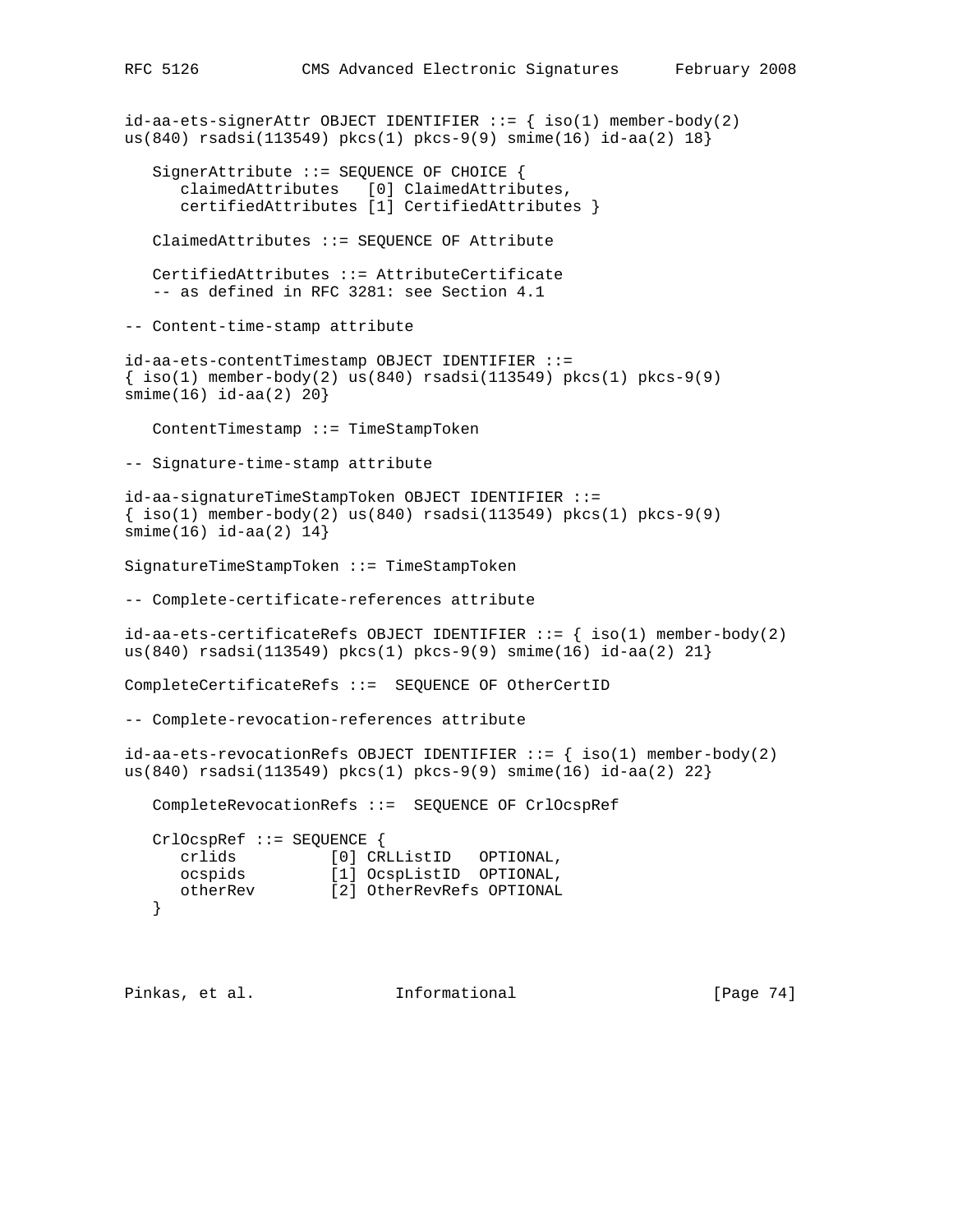```
 CRLListID ::= SEQUENCE {
      crls SEQUENCE OF CrlValidatedID}
   CrlValidatedID ::= SEQUENCE {
 crlHash OtherHash,
 crlIdentifier CrlIdentifier OPTIONAL}
   CrlIdentifier ::= SEQUENCE {
     crlissuer Name,
     crlIssuedTime UTCTime,
      crlNumber INTEGER OPTIONAL }
   OcspListID ::= SEQUENCE {
      ocspResponses SEQUENCE OF OcspResponsesID}
   OcspResponsesID ::= SEQUENCE {
 ocspIdentifier OcspIdentifier,
 ocspRepHash OtherHash OPTIONAL
   }
   OcspIdentifier ::= SEQUENCE {
      ocspResponderID ResponderID,
      -- As in OCSP response data
      producedAt GeneralizedTime
      -- As in OCSP response data
   }
   OtherRevRefs ::= SEQUENCE {
      otherRevRefType OtherRevRefType,
      otherRevRefs ANY DEFINED BY otherRevRefType
    }
   OtherRevRefType ::= OBJECT IDENTIFIER
-- Certificate-values attribute
id-aa-ets-certValues OBJECT IDENTIFIER ::= { iso(1) member-body(2) }us(840) rsadsi(113549) pkcs(1) pkcs-9(9) smime(16) id-aa(2) 23}
   CertificateValues ::= SEQUENCE OF Certificate
-- Certificate-revocation-values attribute
id-aa-ets-revocationValues OBJECT IDENTIFIER ::= \{ iso(1)member-body(2) us(840) rsadsi(113549) pkcs(1) pkcs-9(9)
smime(16) id-aa(2) 24}
   RevocationValues ::= SEQUENCE {
Pinkas, et al. 1nformational [Page 75]
```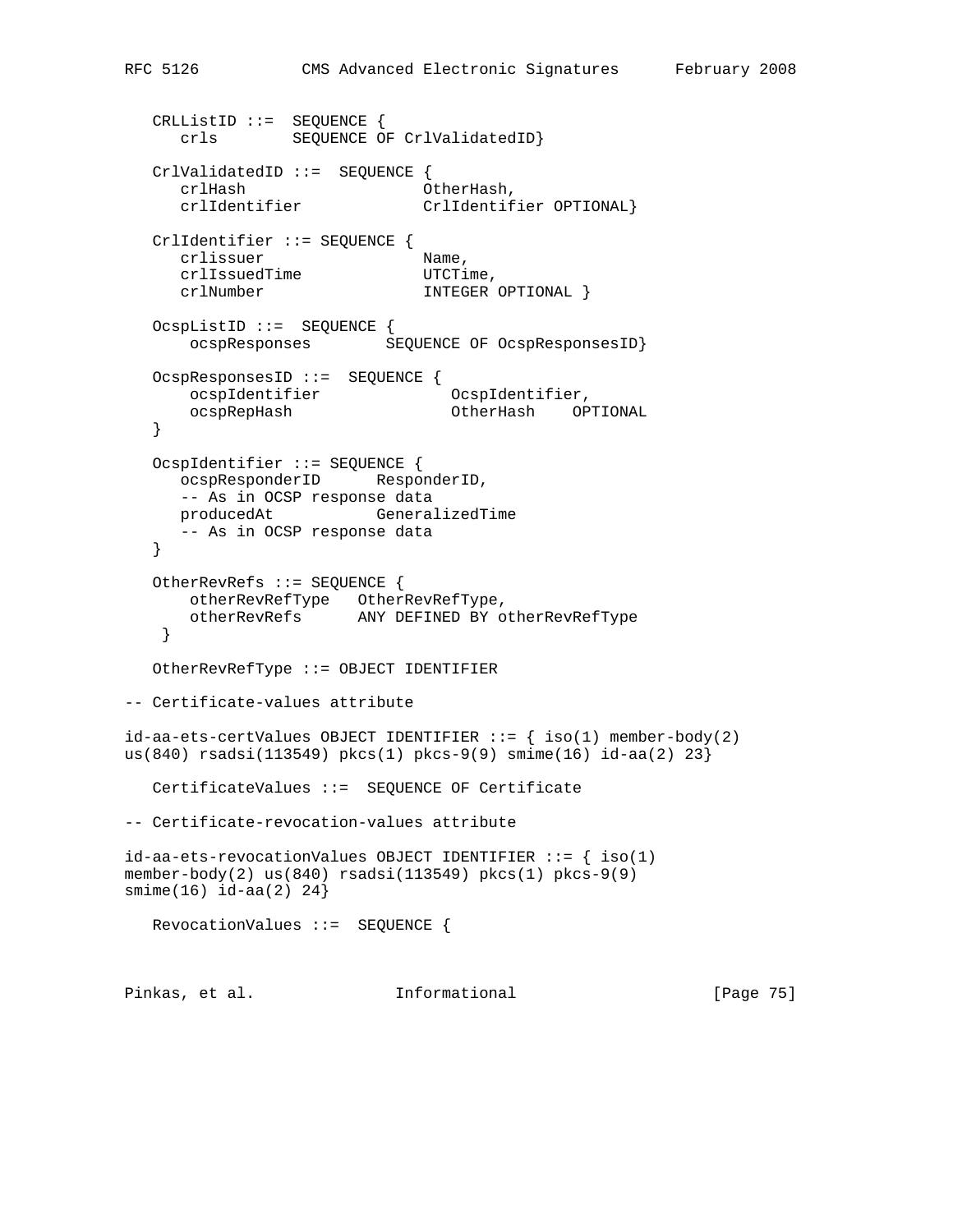```
crlVals [0] SEQUENCE OF CertificateList OPTIONAL,<br>ocspVals [1] SEQUENCE OF BasicOCSPResponse OPTIONA
                        [1] SEQUENCE OF BasicOCSPResponse OPTIONAL,
      otherRevVals [1] SEQUENCE OF BASICOUSPR<br>otherRevVals [2] OtherRevVals OPTIONAL}
    OtherRevVals ::= SEQUENCE {
       otherRevValType OtherRevValType,
        otherRevVals ANY DEFINED BY otherRevValType
    }
    OtherRevValType ::= OBJECT IDENTIFIER
-- CAdES-C time-stamp attribute
id-aa-ets-escTimeStamp OBJECT IDENTIFIER ::= { iso(1) member-body(2)
us(840) rsadsi(113549) pkcs(1) pkcs-9(9) smime(16) id-aa(2) 25}
ESCTimeStampToken ::= TimeStampToken
-- Time-Stamped Certificates and CRLs
id-aa-ets-certCRLTimestamp OBJECT IDENTIFIER ::= { iso(1)
member-body(2) us(840) rsadsi(113549) pkcs(1) pkcs-9(9)
smime(16) id-aa(2) 26}
TimestampedCertsCRLs ::= TimeStampToken
-- Archive time-stamp attribute
id-aa-ets-archiveTimestampV2 OBJECT IDENTIFIER ::= { iso(1)
member-body(2) us(840) rsadsi(113549) pkcs(1) pkcs-9(9)
smime(16) id-aa(2) 48}
ArchiveTimeStampToken ::= TimeStampToken
-- Attribute-certificate-references attribute
id-aa-ets-attrCertificateRefs OBJECT IDENTIFIER ::= { iso(1)
member-body(2) us(840) rsadsi(113549) pkcs(1) pkcs-9(9)
smin(e(16) id-aa(2) 44}
AttributeCertificateRefs ::= SEQUENCE OF OtherCertID
-- Attribute-revocation-references attribute
id-aa-ets-attrRevocationRefs OBJECT IDENTIFYER ::= { iso(1)}member-body(2) us(840) rsadsi(113549) pkcs(1) pkcs-9(9)
smime(16) id-aa(2) 45}
AttributeRevocationRefs ::= SEQUENCE OF CrlOcspRef
Pinkas, et al. Informational [Page 76]
```
RFC 5126 CMS Advanced Electronic Signatures February 2008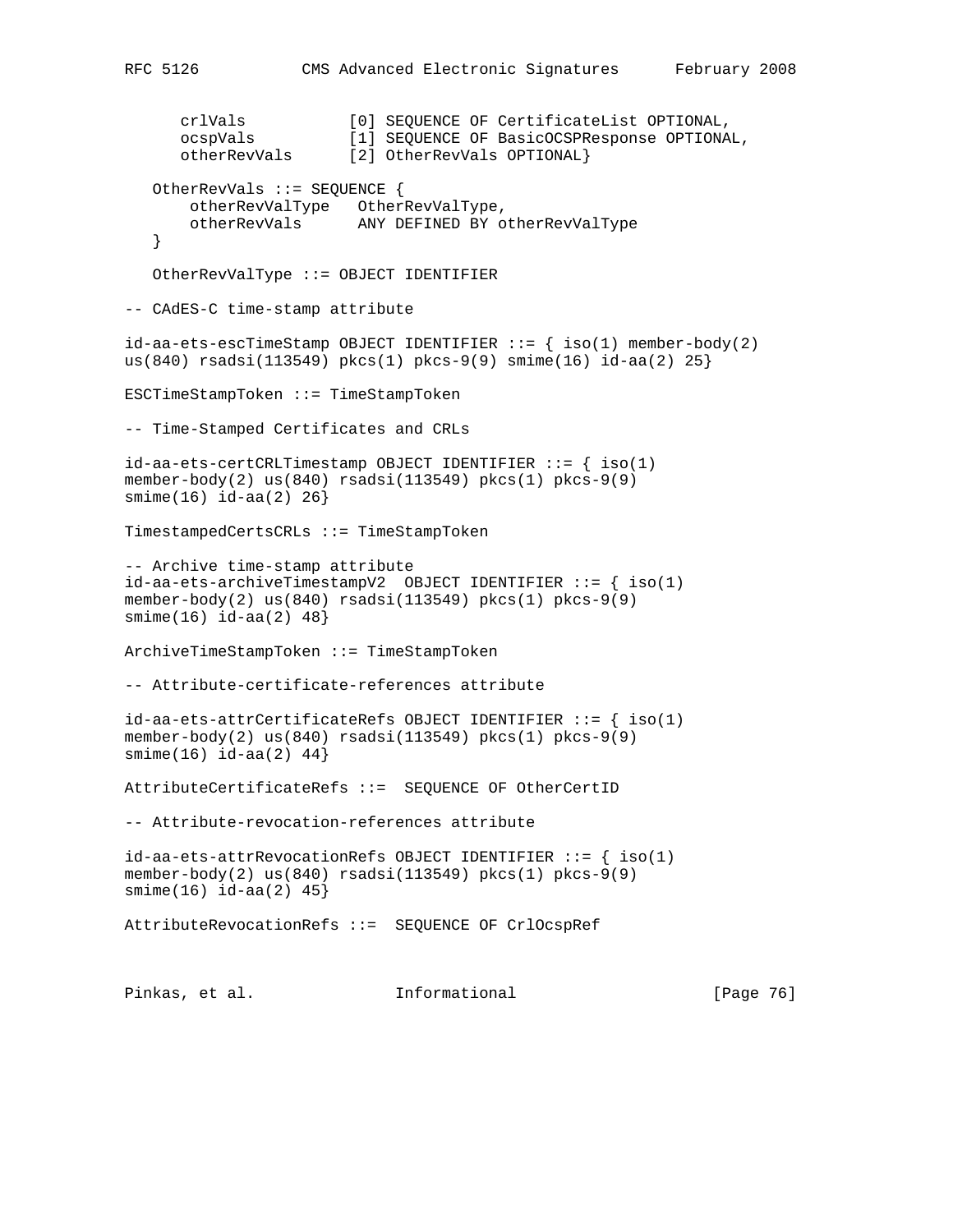END

A.2. Signature Format Definitions Using X.680 ASN.1 Syntax

 NOTE: The ASN.1 module defined in Annex A.1 has precedence over that defined in Annex A.2 using syntax defined in ITU-T Recommendation X.680 (1997) [8] in the case of any conflict.

ETS-ElectronicSignatureFormats-ExplicitSyntax97  $\{ iso(1)$  member-body(2) us(840) rsadsi(113549) pkcs(1) pkcs-9(9) smime(16) id-mod(0) eSignature-explicit97(29)}

DEFINITIONS EXPLICIT TAGS ::=

BEGIN

-- EXPORTS All -

## IMPORTS

-- Cryptographic Message Syntax (CMS): RFC 3852

 ContentInfo, ContentType, id-data, id-signedData, SignedData, EncapsulatedContentInfo, SignerInfo, id-contentType, id-messageDigest, MessageDigest, id-signingTime, SigningTime, id-countersignature, Countersignature FROM CryptographicMessageSyntax2004  $\{ iso(1)$  member-body(2) us(840) rsadsi(113549) pkcs(1) pkcs-9(9)  $smin(e(16)$  modules $(0)$  cms-2004 $(24)$ }

-- ESS Defined attributes: ESS Update -- RFC 5035 (Adding CertID Algorithm Agility)

 id-aa-signingCertificate, SigningCertificate, IssuerSerial, id-aa-contentReference, ContentReference, id-aa-contentIdentifier, ContentIdentifier, id-aa-signingCertificateV2 FROM ExtendedSecurityServices-2006  $\{\text{iso}(1) \text{ member-body}(2) \text{us}(840) \text{ rsadsi}(113549)\}$  $pkcs(1) pkcs-9(9) simme(16) modules(0) id-mod-ess-2006(30)$ 

-- Internet X.509 Public Key Infrastructure -- Certificate and CRL Profile: RFC 3280

 Certificate, AlgorithmIdentifier, CertificateList, Name, Attribute

 FROM PKIX1Explicit88  ${iso(1)}$  identified-organization(3) dod(6) internet(1)

Pinkas, et al. **Informational** [Page 77]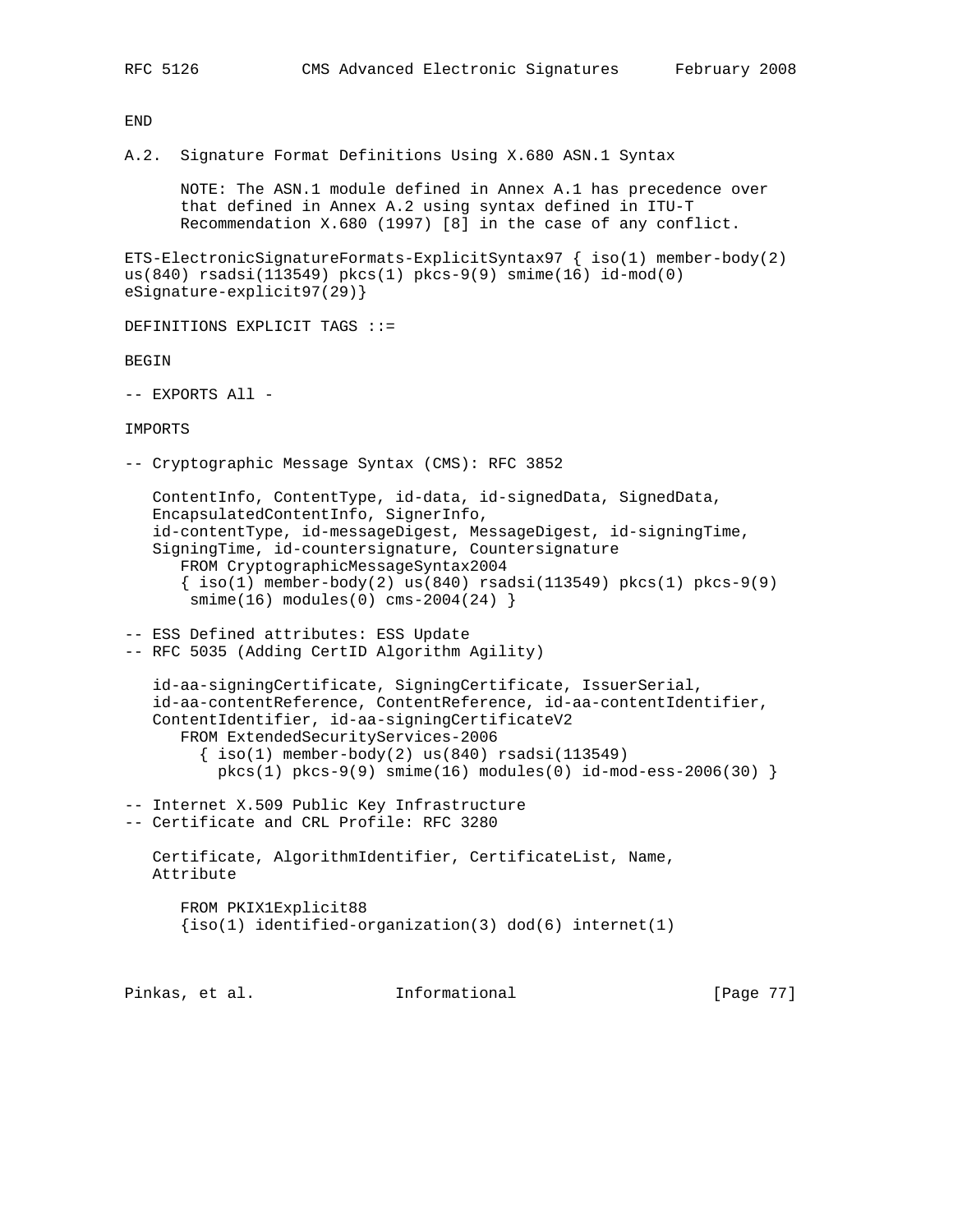```
 security(5) mechanisms(5) pkix(7) id-mod(0)
       id-pkix1-explicit(18)}
    GeneralNames, GeneralName, PolicyInformation
       FROM PKIX1Implicit88 {iso(1) identified-organization(3) dod(6)
       internet(1) security(5) mechanisms(5) pkix(7) id-mod(0)
       id-pkix1-implicit(19)}
-- Internet Attribute Certificate Profile for Authorization - RFC 3281
   AttributeCertificate
      FROM PKIXAttributeCertificate {iso(1)} identified-organization(3)
       dod(6) internet(1) security(5) mechanisms(5) pkix(7) id-mod(0)
       id-mod-attribute-cert(12)}
-- OCSP RFC 2560
   BasicOCSPResponse, ResponderID
      FROM OCSP {iso(1)} identified-organization(3) dod(6) internet(1)
      security(5) mechanisms(5) pkix(7) id-mod(0) id-mod-ocsp(14) }
-- RFC 3161 Internet X.509 Public Key Infrastructure
-- Time-Stamp Protocol
    TimeStampToken
      FROM PKIXTSP {iso(1)} identified-organization(3) dod(6) internet(1)
      security(5) mechanisms(5) pkix(7) id-mod(0) id-mod-tsp(13)}
-- X.520
     DirectoryString {}
         FROM SelectedAttributeTypes
          {joint-iso-itu-t ds(5) module(1) selectedAttributeTypes(5) 4}
;
-- Definitions of Object Identifier arcs used in the present document
-- ==================================================================
-- OID used referencing electronic signature mechanisms based
-- on the present document for use with the IDUP API (see Annex D)
id-etsi-es-IDUP-Mechanism-v1 OBJECT IDENTIFIER ::=
{ itu-t(0) identified-organization(4) etsi(0)
electronic-signature-standard (1733) part1 (1) idupMechanism (4)
etsiESv1(1)}
```
Pinkas, et al. Informational [Page 78]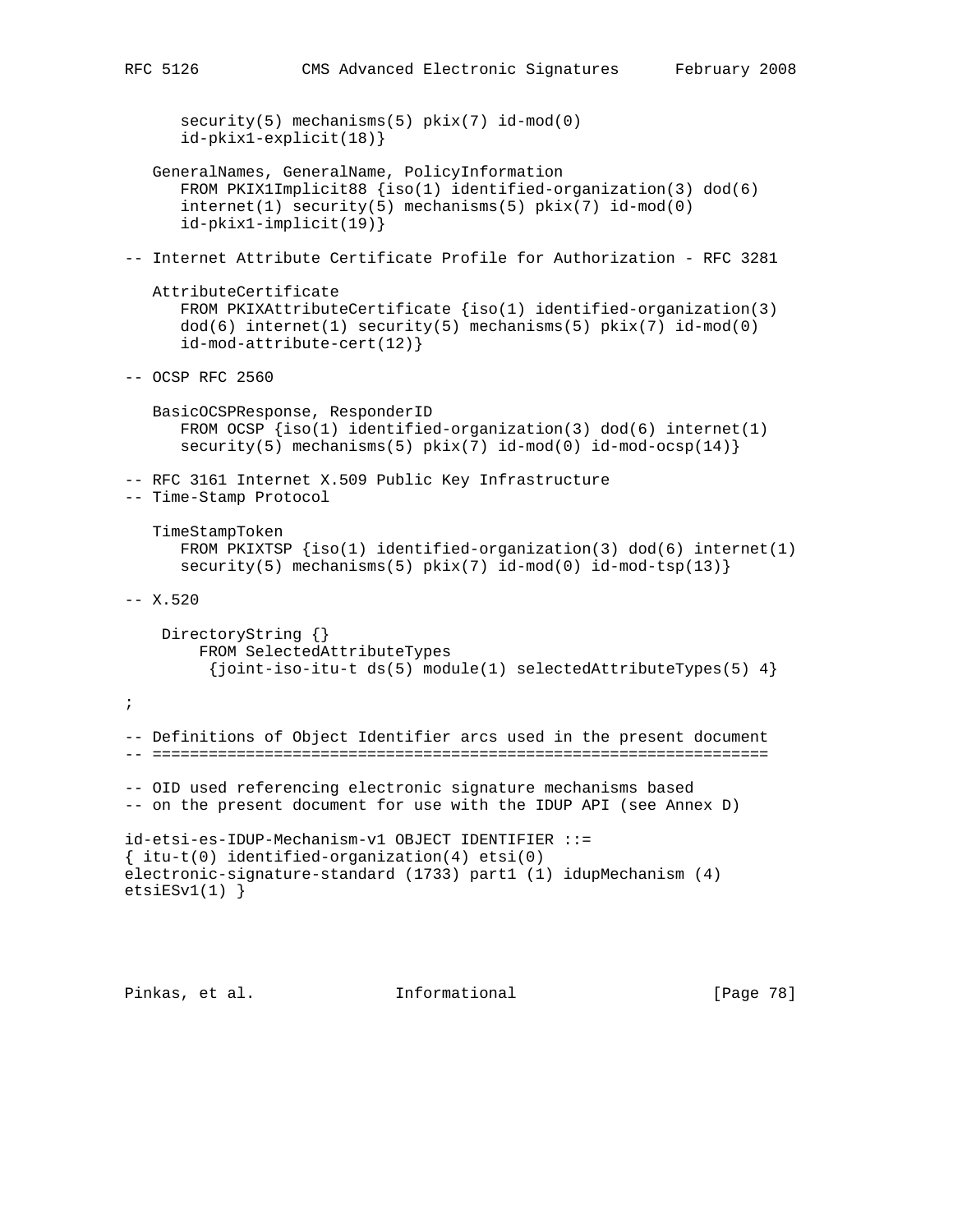```
-- Basic ES Attributes Defined in the present document
-- ===================================================
-- CMS Attributes defined in the present document
-- OtherSigningCertificate - deprecated
id-aa-ets-otherSigCert OBJECT IDENTIFIER ::= \{ iso(1)member-body(2) us(840) rsadsi(113549) pkcs(1) pkcs9(9)
smime(16) id-aa(2) 19 }
   OtherSigningCertificate ::= SEQUENCE {
 certs SEQUENCE OF OtherCertID,
 policies SEQUENCE OF PolicyInformation OPTIONAL
                  -- NOT USED IN THE PRESENT DOCUMENT
   }
   OtherCertID ::= SEQUENCE {
 otherCertHash OtherHash,
 issuerSerial IssuerSerial OPTIONAL }
   OtherHash ::= CHOICE {
      sha1Hash OtherHashValue,
      -- This contains a SHA-1 hash
      otherHash OtherHashAlgAndValue}
-- Policy ES Attributes Defined in the present document
-- ====================================================
-- Mandatory Basic Electronic Signature Attributes, plus in addition.
-- Signature Policy Identifier
id-aa-ets-sigPolicyId OBJECT IDENTIFIER ::= { iso(1)
member-body(2) us(840) rsadsi(113549) pkcs(1) pkcs9(9)
smime(16) id-aa(2) 15 }
   SignaturePolicy ::= CHOICE {
signaturePolicyId SignaturePolicyId,
 signaturePolicyImplied SignaturePolicyImplied
                            -- not used in this version
   }
   SignaturePolicyId ::= SEQUENCE {
sigPolicyId SigPolicyId,
sigPolicyHash SigPolicyHash,
 sigPolicyQualifiers SEQUENCE SIZE (1..MAX) OF
                               SigPolicyQualifierInfo OPTIONAL
Pinkas, et al.               Informational               [Page 79]
```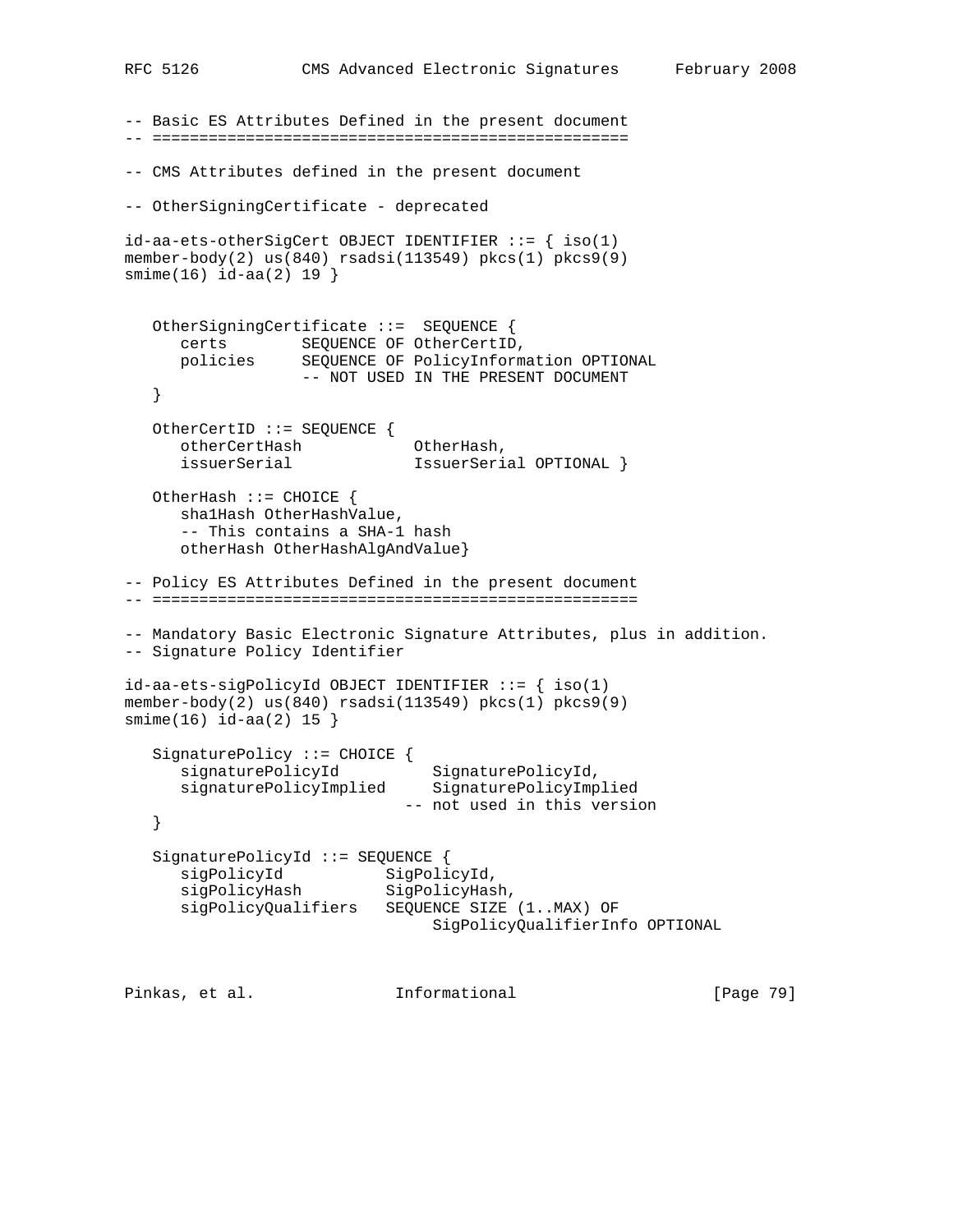```
 }
   SignaturePolicyImplied ::= NULL
   SigPolicyId ::= OBJECT IDENTIFIER
   SigPolicyHash ::= OtherHashAlgAndValue
   OtherHashAlgAndValue ::= SEQUENCE {
      hashAlgorithm AlgorithmIdentifier,
      hashValue OtherHashValue
   }
   OtherHashValue ::= OCTET STRING
   SigPolicyQualifierInfo ::= SEQUENCE {
      sigPolicyQualifierId SIG-POLICY-QUALIFIER.&id
      ({SupportedSigPolicyQualifiers}),
     qualifier SIG-POLICY-QUALIFIER.&Qualifier
                                ({SupportedSigPolicyQualifiers}
                                    {@sigPolicyQualifierId})OPTIONAL }
   SupportedSigPolicyQualifiers SIG-POLICY-QUALIFIER ::=
       { noticeToUser | pointerToSigPolSpec }
   SIG-POLICY-QUALIFIER ::= CLASS {
      &id OBJECT IDENTIFIER UNIQUE,
      &Qualifier OPTIONAL }
   WITH SYNTAX {
      SIG-POLICY-QUALIFIER-ID &id
      [SIG-QUALIFIER-TYPE &Qualifier] }
   noticeToUser SIG-POLICY-QUALIFIER ::= {
      SIG-POLICY-QUALIFIER-ID id-spq-ets-unotice SIG-QUALIFIER-TYPE
      SPUserNotice }
   pointerToSigPolSpec SIG-POLICY-QUALIFIER ::= {
      SIG-POLICY-QUALIFIER-ID id-spq-ets-uri SIG-QUALIFIER-TYPE SPuri }
  id-spq-ets-uri OBJECT IDENTIFIER ::= { iso(1)
    member-body(2) us(840) rsadsi(113549) pkcs(1) pkcs9(9)
   smin(e(16) id-spq(5) 1 }
   SPuri ::= IA5String
  id-spq-ets-unotice OBJECT IDENTIFIER ::= { iso(1)
   member-body(2) us(840) rsadsi(113549) pkcs(1) pkcs9(9)
  smin(e(16) id-spq(5) 2 )Pinkas, et al.               Informational                 [Page 80]
```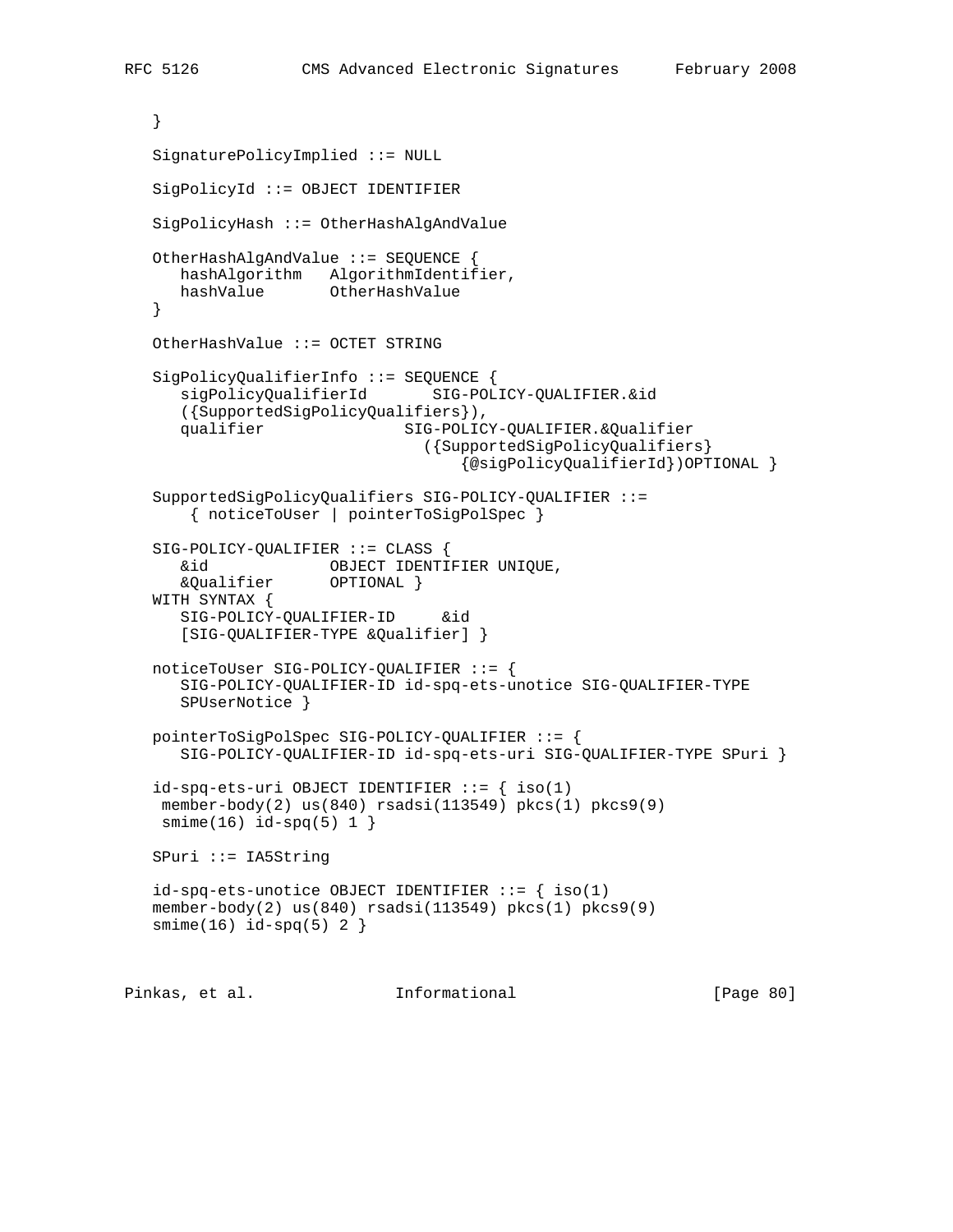SPUserNotice ::= SEQUENCE { noticeRef NoticeReference OPTIONAL, explicitText DisplayText OPTIONAL} NoticeReference ::= SEQUENCE { organization DisplayText, noticeNumbers SEQUENCE OF INTEGER } DisplayText ::= CHOICE { visibleString VisibleString (SIZE (1..200)),<br>bmpString BMPString (SIZE (1..200)), bmpString BMPString (SIZE (1..200)), utf8String UTF8String (SIZE (1..200)) } -- Optional Electronic Signature Attributes -- Commitment Type  $id-aa-ets-commitmentType OBJECT IDENTIFIER ::=\{ iso(1) member-body(2)$  us(840) rsadsi(113549) pkcs(1) pkcs-9(9) smime(16) id-aa(2) 16} CommitmentTypeIndication ::= SEQUENCE { commitmentTypeId CommitmentTypeIdentifier, commitmentTypeQualifier SEQUENCE SIZE (1..MAX) OF CommitmentTypeQualifier OPTIONAL} CommitmentTypeIdentifier ::= OBJECT IDENTIFIER CommitmentTypeQualifier ::= SEQUENCE { commitmentQualifierId COMMITMENT-QUALIFIER.&id, COMMITMENT-QUALIFIER.&Qualifier OPTIONAL } COMMITMENT-QUALIFIER ::= CLASS { &id OBJECT IDENTIFIER UNIQUE, &Qualifier OPTIONAL } WITH SYNTAX { COMMITMENT-QUALIFIER-ID &id [COMMITMENT-TYPE &Qualifier] }  $id-cuti-ets-proofOfOrigin$  OBJECT IDENTIFIER  $::=$  {  $iso(1)$  member-body(2) us(840) rsadsi(113549) pkcs(1) pkcs-9(9) smime(16) cti(6)  $1$ }  $id-cuti-ets-proofofReceipt OBJECT IDENTIFIER ::= { iso(1) member-body(2) }$ us(840) rsadsi(113549) pkcs(1) pkcs-9(9) smime(16) cti(6) 2}  $id$ -cti-ets-proofOfDelivery OBJECT IDENTIFIER  $::=$  { iso(1) member-body(2) us(840) rsadsi(113549) pkcs(1) pkcs-9(9) smime(16) cti(6) 3}

Pinkas, et al. Informational [Page 81]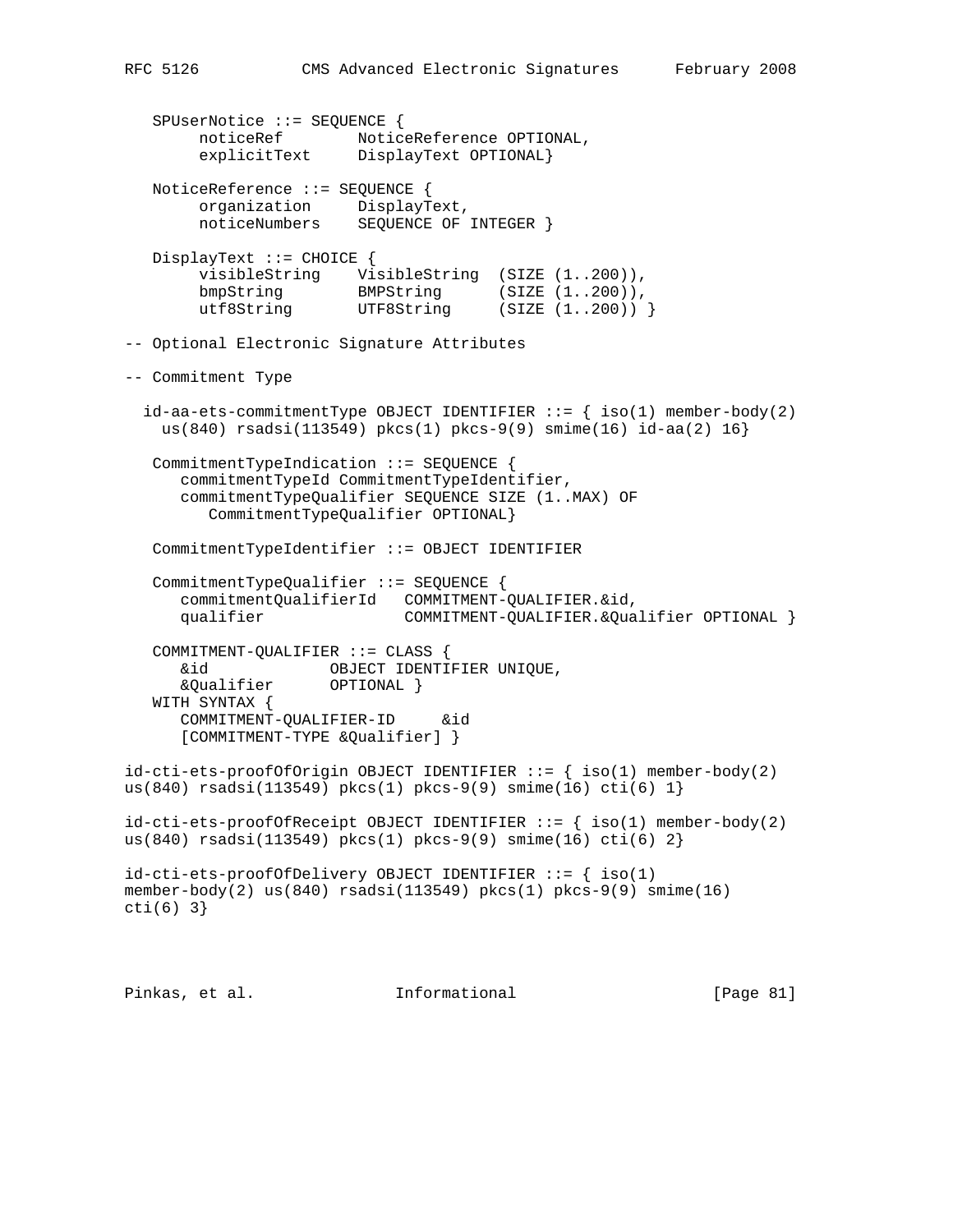id-cti-ets-proofOfSender OBJECT IDENTIFIER ::= { iso(1) member-body(2) us(840) rsadsi(113549) pkcs(1) pkcs-9(9) smime(16) cti(6)  $4$ } id-cti-ets-proofOfApproval OBJECT IDENTIFIER ::=  $\{ iso(1) member-body(2) us(840) rsadsi(113549) pkcs(1) pkcs-9(9)$ smime(16) cti(6) 5} id-cti-ets-proofOfCreation OBJECT IDENTIFIER ::=  $\{\text{iso}(1) \text{ member-body}(2) \text{ us}(840) \text{ rsadsi}(113549) \text{ pkcs}(1) \text{ pkcs-9}(9)$ smime(16) cti(6) 6} -- Signer Location id-aa-ets-signerLocation OBJECT IDENTIFIER  $::=$  { iso(1) member-body(2) us(840) rsadsi(113549) pkcs(1) pkcs-9(9) smime(16) id-aa(2) 17} SignerLocation ::= SEQUENCE { -- at least one of the following shall be present countryName [0] DirectoryString{maxSize} OPTIONAL, -- as used to name a Country in X.520 localityName [1] DirectoryString{maxSize} OPTIONAL, -- as used to name a locality in X.520 postalAdddress [2] PostalAddress OPTIONAL } PostalAddress ::= SEQUENCE SIZE(1..6) OF DirectoryString{maxSize} -- maxSize parametrization as specified in X.683 -- Signer Attributes id-aa-ets-signerAttr OBJECT IDENTIFIER  $::=$  { iso(1) member-body(2) us(840) rsadsi(113549) pkcs(1) pkcs-9(9) smime(16) id-aa(2) 18} SignerAttribute ::= SEQUENCE OF CHOICE { claimedAttributes [0] ClaimedAttributes, certifiedAttributes [1] CertifiedAttributes } ClaimedAttributes ::= SEQUENCE OF Attribute CertifiedAttributes ::= AttributeCertificate -- as defined in RFC 3281: see Section 4.1 -- Content Timestamp id-aa-ets-contentTimestamp OBJECT IDENTIFIER ::=  $\{\text{iso}(1) \text{ member-body}(2) \text{ us}(840) \text{ rsadsi}(113549) \text{ pkcs}(1) \text{ pkcs-9}(9)$ smime(16) id-aa(2) 20} ContentTimestamp ::= TimeStampToken

Pinkas, et al. 1nformational [Page 82]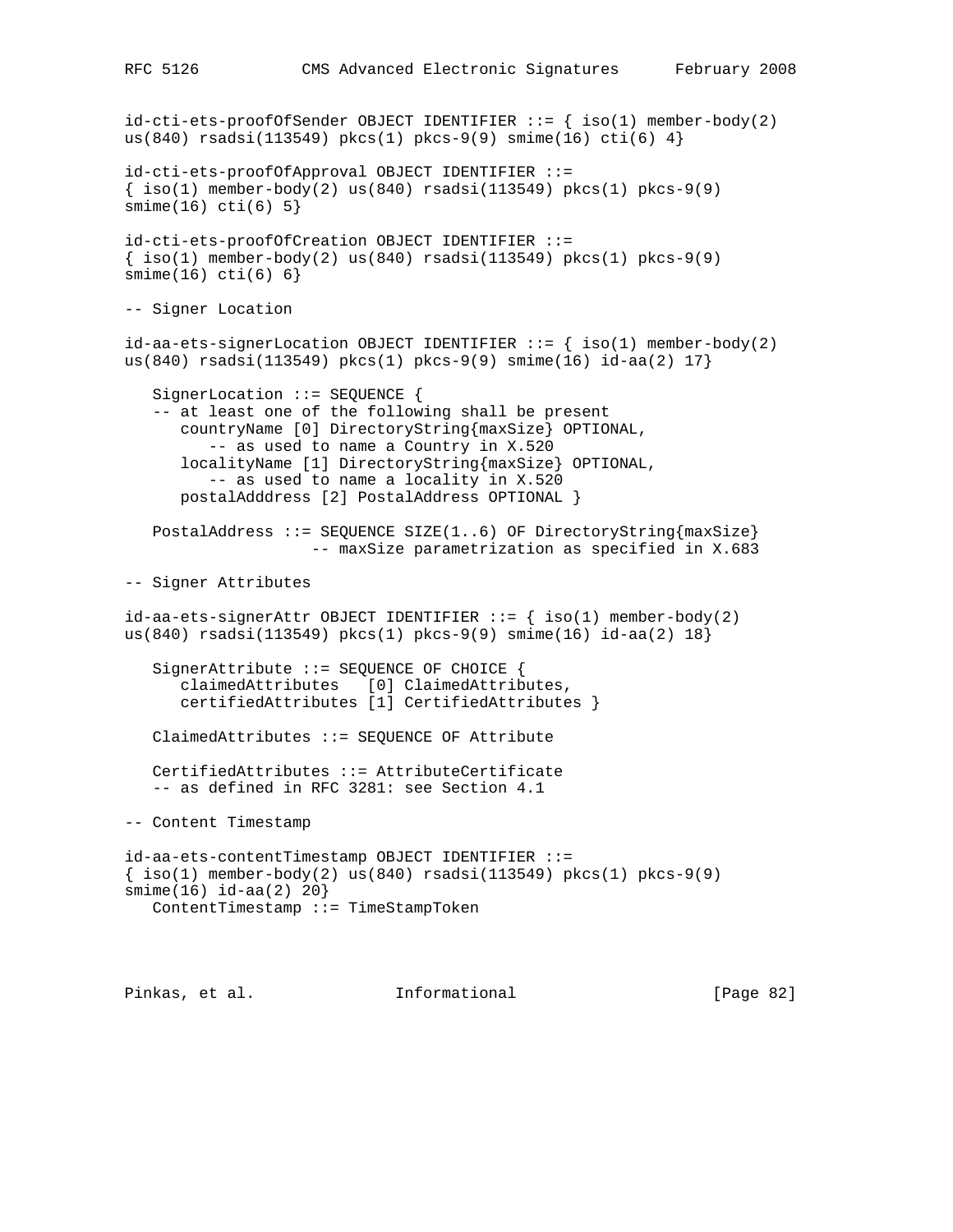```
-- Signature Timestamp
id-aa-signatureTimeStampToken OBJECT IDENTIFIER ::=
\{\text{iso}(1) \text{ member-body}(2) \text{ us}(840) \text{ rsadsi}(113549) \text{ pkcs}(1) \text{ pkcs-9}(9)smime(16) id-aa(2) 14}
   SignatureTimeStampToken ::= TimeStampToken
-- Complete Certificate Refs.
id-aa-ets-certificateRefs OBJECT IDENTIFIER ::= { iso(1) member-body(2)
us(840) rsadsi(113549) pkcs(1) pkcs-9(9) smime(16) id-aa(2) 21}
CompleteCertificateRefs ::= SEQUENCE OF OtherCertID
-- Complete Revocation Refs
id-aa-ets-revocationRefs OBJECT IDENTIFIER ::= \{ iso(1) member-body(2)
us(840) rsadsi(113549) pkcs(1) pkcs-9(9) smime(16) id-aa(2) 22}
   CompleteRevocationRefs ::= SEQUENCE OF CrlOcspRef
   CrlOcspRef ::= SEQUENCE {
 crlids [0] CRLListID OPTIONAL,
 ocspids [1] OcspListID OPTIONAL,
 otherRev [2] OtherRevRefs OPTIONAL
   }
   CRLListID ::= SEQUENCE {
      crls SEQUENCE OF CrlValidatedID
   }
   CrlValidatedID ::= SEQUENCE {
      crlHash OtherHash,
     crlIdentifier CrlIdentifier OPTIONAL }
   CrlIdentifier ::= SEQUENCE {
crlissuer Name,
crlIssuedTime UTCTime,
       crlNumber INTEGER OPTIONAL
   }
   OcspListID ::= SEQUENCE {
      ocspResponses SEQUENCE OF OcspResponsesID
   }
   OcspResponsesID ::= SEQUENCE {
       ocspIdentifier OcspIdentifier,
Pinkas, et al. 1nformational [Page 83]
```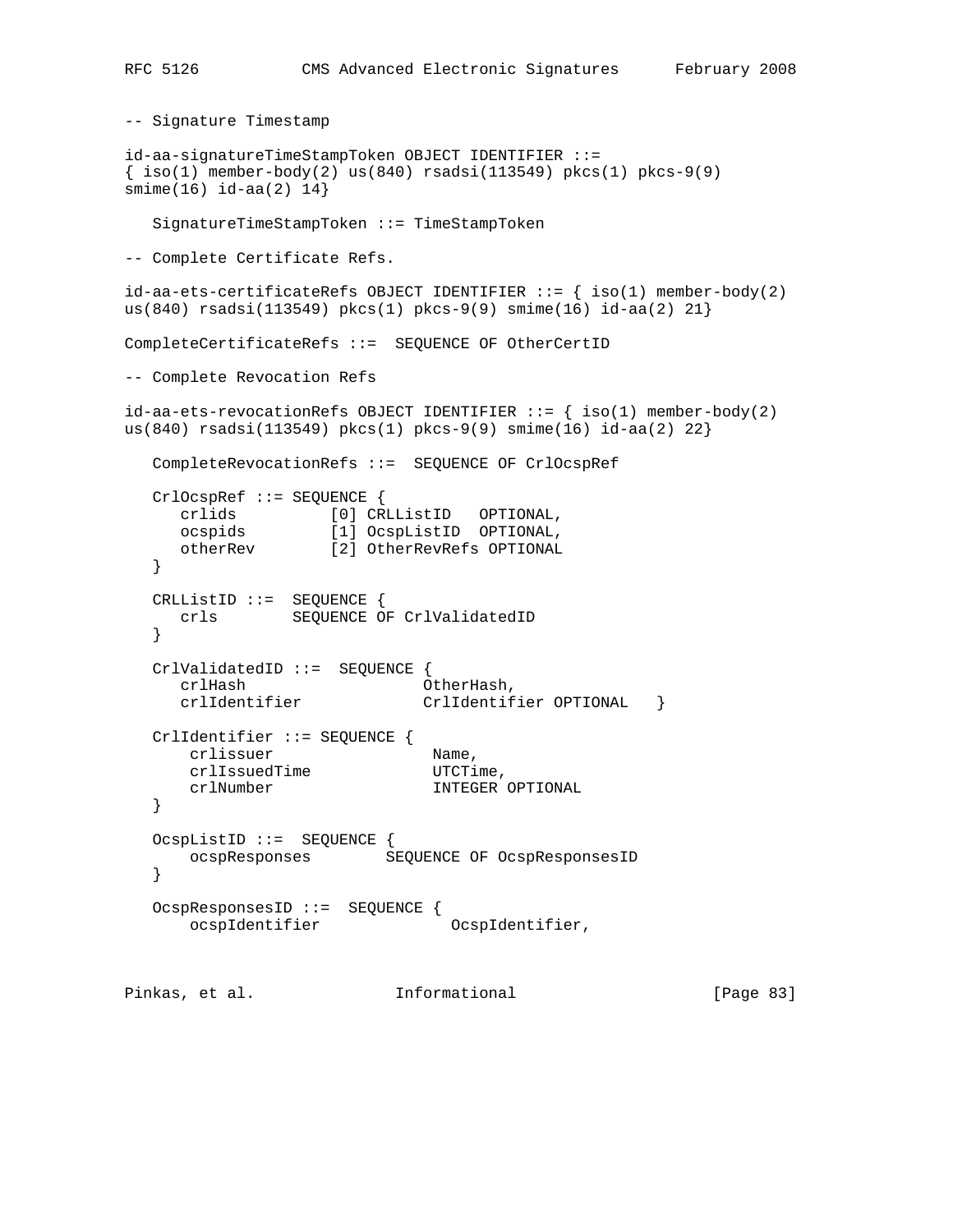```
 ocspRepHash OtherHash OPTIONAL
    }
    OcspIdentifier ::= SEQUENCE {
      ocspResponderID ResponderID,
      -- As in OCSP response data
      producedAt GeneralizedTime
      -- As in OCSP response data
    }
   OtherRevRefs ::= SEQUENCE {
 otherRevRefType OTHER-REVOCATION-REF.&id,
 otherRevRefs SEQUENCE OF OTHER-REVOCATION-REF.&Type
    }
OTHER-REVOCATION-REF ::= CLASS {
      &Type,
      &id OBJECT IDENTIFIER UNIQUE }
   WITH SYNTAX {
      WITH SYNTAX &Type ID &id }
-- Certificate Values
id-aa-ets-certValues OBJECT IDENTIFIER ::= { iso(1) member-body(2)}us(840) rsadsi(113549) pkcs(1) pkcs-9(9) smime(16) id-aa(2) 23}
CertificateValues ::= SEQUENCE OF Certificate
-- Certificate Revocation Values
id-aa-ets-revocationValues OBJECT IDENTIFIER ::=
\{\text{iso}(1) \text{ member-body}(2) \text{ us}(840) \text{ rsadsi}(113549) \text{ pkcs}(1) \text{ pkcs-9}(9)smime(16) id-aa(2) 24}
   RevocationValues ::= SEQUENCE {
     crlVals [0] SEQUENCE OF CertificateList OPTIONAL,
     ocspVals [1] SEQUENCE OF BasicOCSPResponse OPTIONAL,
     otherRevVals [2] OtherRevVals OPTIONAL
    }
   OtherRevVals ::= SEQUENCE {
      otherRevValType OTHER-REVOCATION-VAL.&id,
      otherRevVals SEQUENCE OF OTHER-REVOCATION-REF.&Type
    }
   OTHER-REVOCATION-VAL ::= CLASS {
      &Type,
Pinkas, et al. 1nformational [Page 84]
```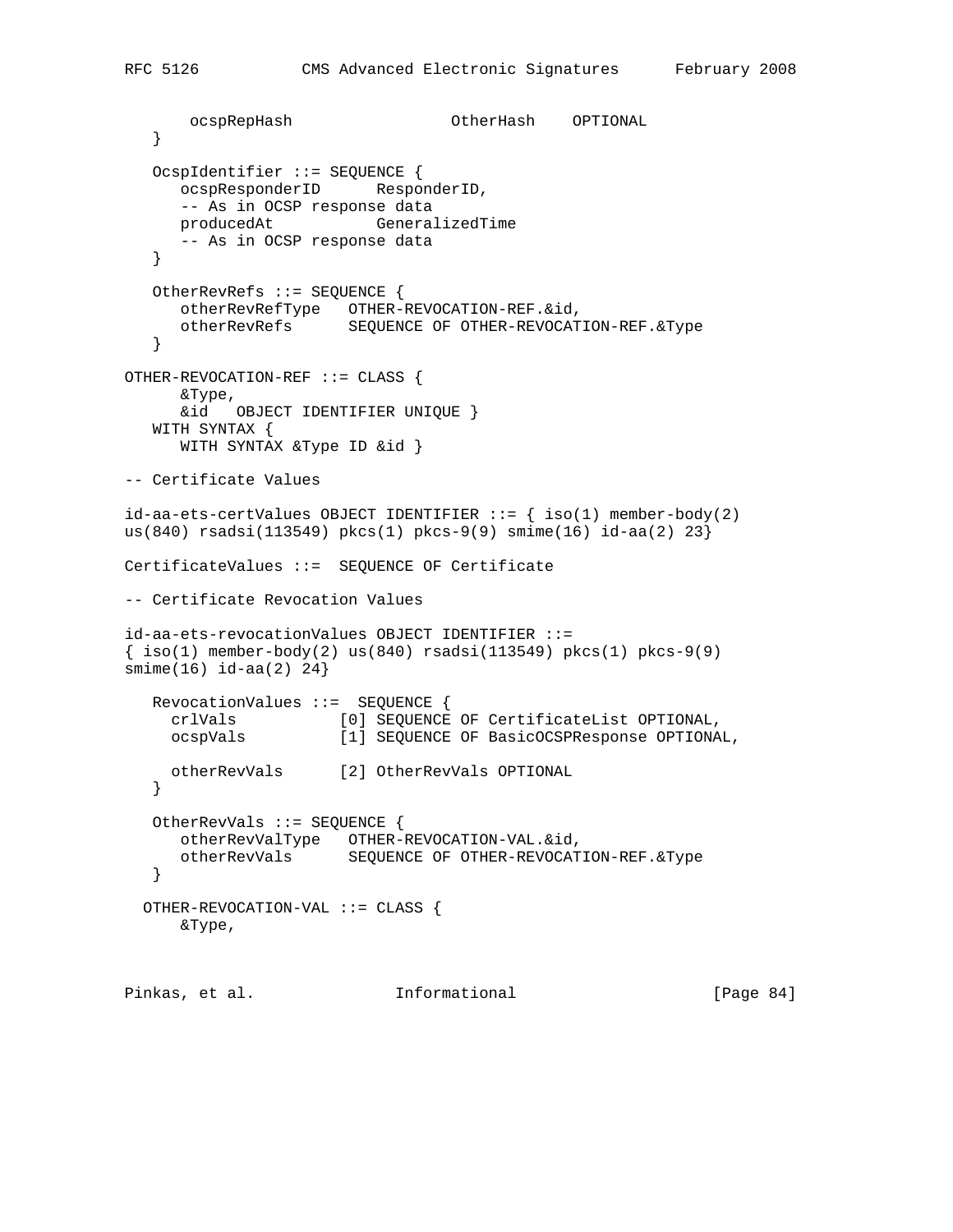&id OBJECT IDENTIFIER UNIQUE } WITH SYNTAX { WITH SYNTAX &Type ID &id } -- CAdES-C Timestamp  $id-aa-ets-escTimeStamp$  OBJECT IDENTIFIER  $::=$  {  $iso(1)$  member-body(2) us(840) rsadsi(113549) pkcs(1) pkcs-9(9) smime(16) id-aa(2) 25} ESCTimeStampToken ::= TimeStampToken -- Time-Stamped Certificates and CRLs id-aa-ets-certCRLTimestamp OBJECT IDENTIFIER ::=  $\{\text{iso}(1) \text{ member-body}(2) \text{ us}(840) \text{ rsadsi}(113549) \text{ pkcs}(1) \text{ pkcs-9}(9)$ smime(16) id-aa(2) 26} TimestampedCertsCRLs ::= TimeStampToken -- Archive Timestamp id-aa-ets-archiveTimestampV2 OBJECT IDENTIFIER ::=  $\{ iso(1)$  member-body(2) us(840) rsadsi(113549) pkcs(1) pkcs-9(9) smime(16) id-aa(2) 48} ArchiveTimeStampToken ::= TimeStampToken -- Attribute certificate references id-aa-ets-attrCertificateRefs OBJECT IDENTIFIER ::=  $\{\text{iso}(1) \text{ member-body}(2) \text{ us}(840) \text{ rsadsi}(113549) \text{ pkcs}(1) \text{ pkcs-9}(9)$  $smin(e(16)$  id-aa $(2)$  44} AttributeCertificateRefs ::= SEQUENCE OF OtherCertID -- Attribute revocation references id-aa-ets-attrRevocationRefs OBJECT IDENTIFIER ::=  $\{\text{iso}(1) \text{ member-body}(2) \text{ us}(840) \text{ rsadsi}(113549) \text{ pkcs}(1) \text{ pkcs-9}(9)$ smime(16) id-aa(2) 45} AttributeRevocationRefs ::= SEQUENCE OF CrlOcspRef END

Pinkas, et al. Informational [Page 85]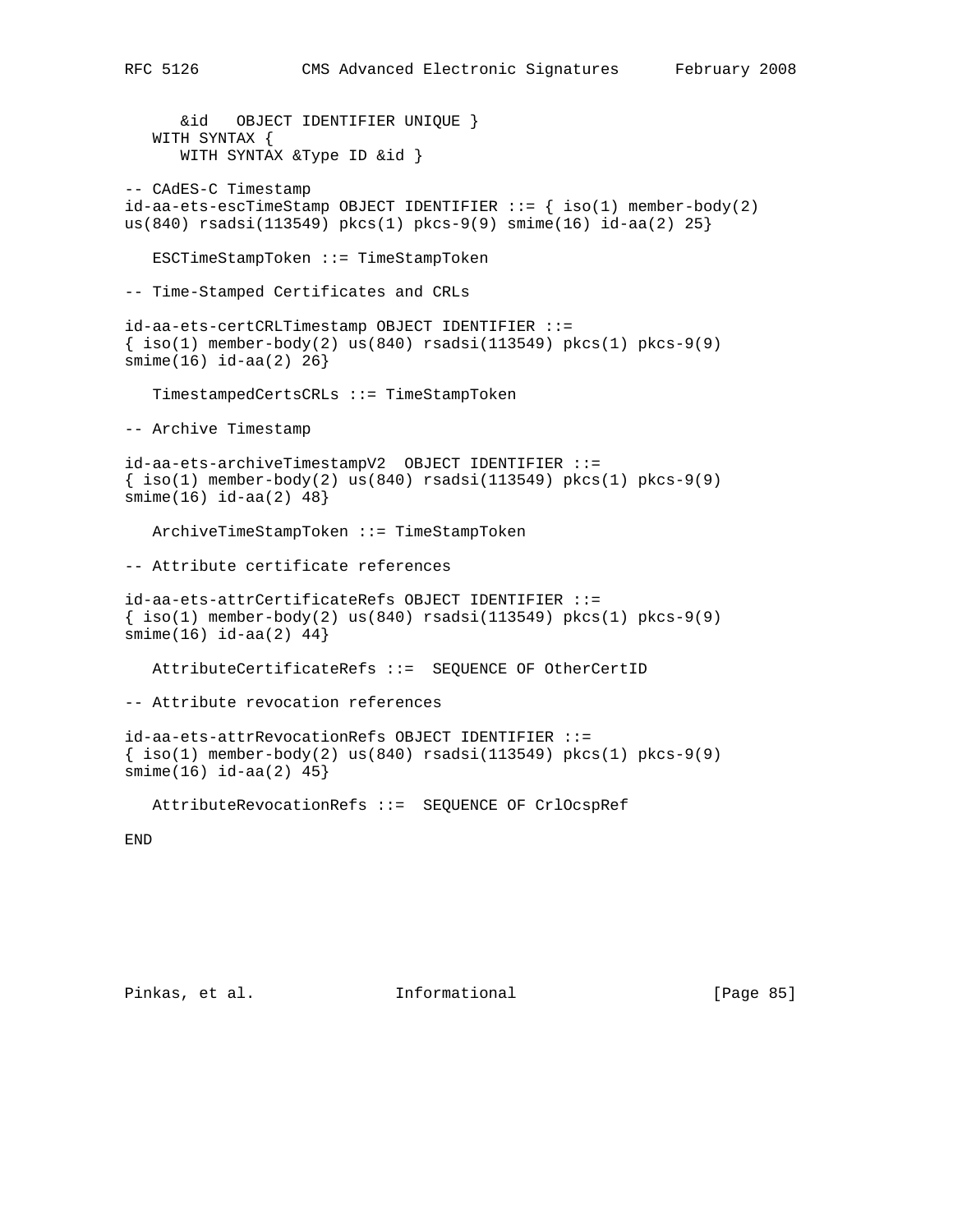Annex B (Informative): Extended Forms of Electronic Signatures

 Section 4 provides an overview of the various formats of electronic signatures included in the present document. This annex lists the attributes that need to be present in the various extended electronic signature formats and provides example validation sequences using the extended formats.

B.1. Extended Forms of Validation Data

 The Complete validation data (CAdES-C) described in Section 4.3 and illustrated in Figure 3 may be extended to create electronic signatures with extended validation data. Some electronic signature forms that include extended validation are explained below.

 An X-Long electronic signature (CAdES-X Long) is the CAdES-C with the values of the certificates and revocation information.

 This form of electronic signature can be useful when the verifier does not have direct access to the following information:

- the signer's certificate;
- all the CA certificates that make up the full certification path;
- all the associated revocation status information, as referenced in the CAdES-C.

 In some situations, additional time-stamps may be created and added to the Electronic Signatures as additional attributes. For example:

- time-stamping all the validation data as held with the ES (CAdES-C), this eXtended validation data is called a CAdES-X Type 1; or
- time-stamping individual reference data as used for complete validation. This form of eXtended validation data is called an CAdES-X Type 2.

 NOTE 1: The advantages/drawbacks for CAdES-X Type 1 and CAdES-X Type 2 are discussed in Annex C.4.4.

 The above time-stamp forms can be useful when it is required to counter the risk that any CA keys used in the certificate chain may be compromised.

Pinkas, et al. Informational [Page 86]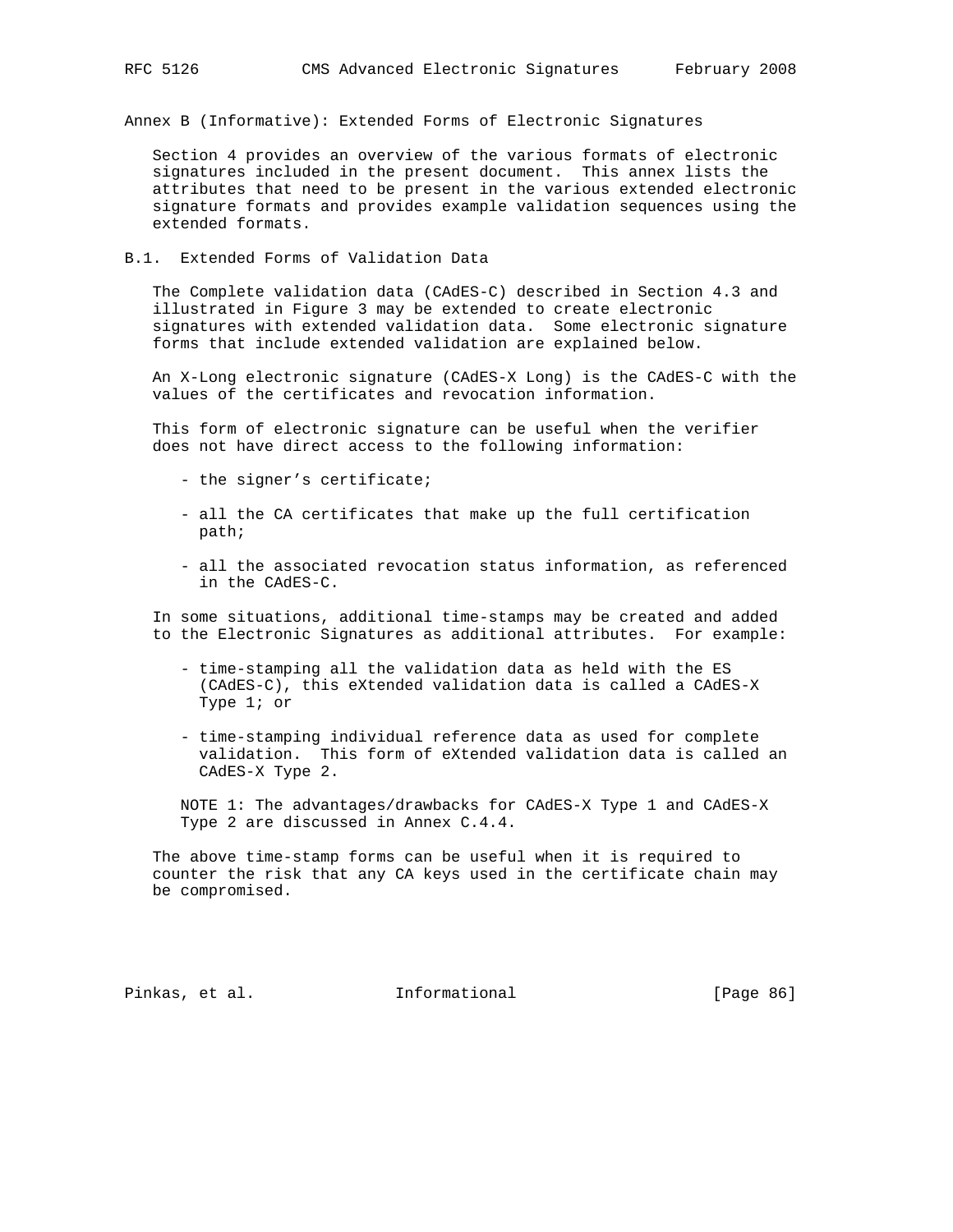A combination of the two formats above may be used. This form of eXtended validation data is called an ES X-Long Type 1 or CAdES-X Long Type 2. This form of electronic signature can be useful when the verifier needs both the values and proof of when the validation data existed.

 NOTE 2: The advantages/drawbacks for CAdES-X long Type 1 and CAdES-X long Type 2 are discussed in Annex C.4.6.

## B.1.1. CAdES-X Long

 An electronic signature with the additional validation data forming the CAdES-X Long form (CAdES-X-Long) is illustrated in Figure B.1 and comprises the following:

- CAdES-BES or CAdES-EPES, as defined in Sections 4.3 , 5.7, or 5.8;
- complete-certificate-references attribute, as defined in Section 6.2.1;
- complete-revocation-references attribute, as defined in Section 6.2.2.

 The following attributes are required if a TSP is not providing a time-mark of the ES:

- signature-time-stamp attribute, as defined in Section 6.1.1.

 The following attributes are required if the full certificate values and revocation values are not already included in the CAdES-BES or CAdES-EPES:

- certificate-values attribute, as defined in Section 6.3.3;
- revocation-values attribute, as defined in Section 6.3.4.

 If attributes certificates are used, then the following attributes may be present:

- attribute-certificate-references attribute, defined in Section 6.2.3;
- attribute-revocation-references attribute, as defined in Section 6.2.4.

Other unsigned attributes may be present, but are not required.

Pinkas, et al. Informational [Page 87]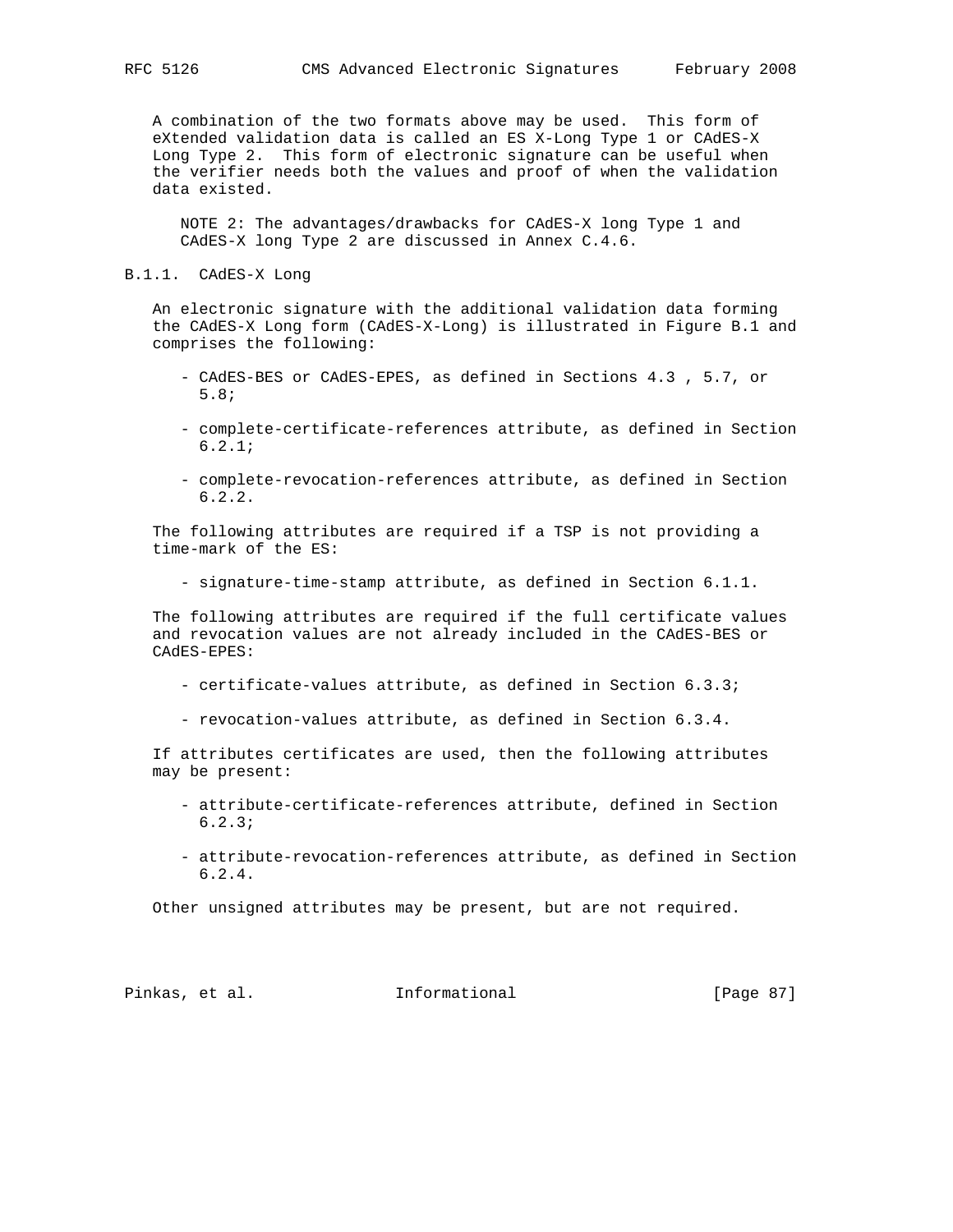NOTE: Attribute certificate and revocation references are only present if a user attribute certificate is present in the electronic signature; see Sections 6.2.2 and 6.2.3.

|                |                                | CAdES-X-Long |             |            |  |  |  |  |  |  |
|----------------|--------------------------------|--------------|-------------|------------|--|--|--|--|--|--|
| $CAdES-C$ ---+ |                                |              |             |            |  |  |  |  |  |  |
|                |                                |              |             |            |  |  |  |  |  |  |
|                | CAdES-BES or CAdES-EPES ----+  | Timestamp    |             |            |  |  |  |  |  |  |
|                |                                | over         | Complete    |            |  |  |  |  |  |  |
|                | ---------++--------<br>$+ + -$ | digital      | certificate |            |  |  |  |  |  |  |
|                |                                |              | signature   | and        |  |  |  |  |  |  |
| Signer's       | Signed                         | Digital      |             | revocation |  |  |  |  |  |  |
| Document       | Attributes                     | signature    | Optional    | data       |  |  |  |  |  |  |
|                |                                |              | when        |            |  |  |  |  |  |  |
|                | --------++                     |              | timemarked  |            |  |  |  |  |  |  |
|                |                                |              |             |            |  |  |  |  |  |  |
|                |                                |              |             |            |  |  |  |  |  |  |
|                |                                |              | Complete    |            |  |  |  |  |  |  |
|                |                                | certificate  |             |            |  |  |  |  |  |  |
|                |                                |              | and         |            |  |  |  |  |  |  |
|                |                                |              | revocation  |            |  |  |  |  |  |  |
|                |                                |              | references  |            |  |  |  |  |  |  |
|                |                                |              |             |            |  |  |  |  |  |  |
|                |                                |              |             |            |  |  |  |  |  |  |
|                |                                |              |             |            |  |  |  |  |  |  |
|                |                                |              |             |            |  |  |  |  |  |  |

Figure B.1: Illustration of CAdES-X-Long

# B.1.2. CAdES-X Type 1

 An electronic signature with the additional validation data forming the eXtended validation data - Type 1 X is illustrated in Figure B.2 and comprises the following:

- the CAdES-BES or CAdES-EPES, as defined in Sections 4.2, 5.7, or 5.8;
- complete-certificate-references attribute, as defined in Section 6.2.1;
- complete-revocation-references attribute, as defined in Section 6.2.2;
- CAdES-C-Timestamp attribute, as defined in Section 6.3.5.

Pinkas, et al. 1nformational [Page 88]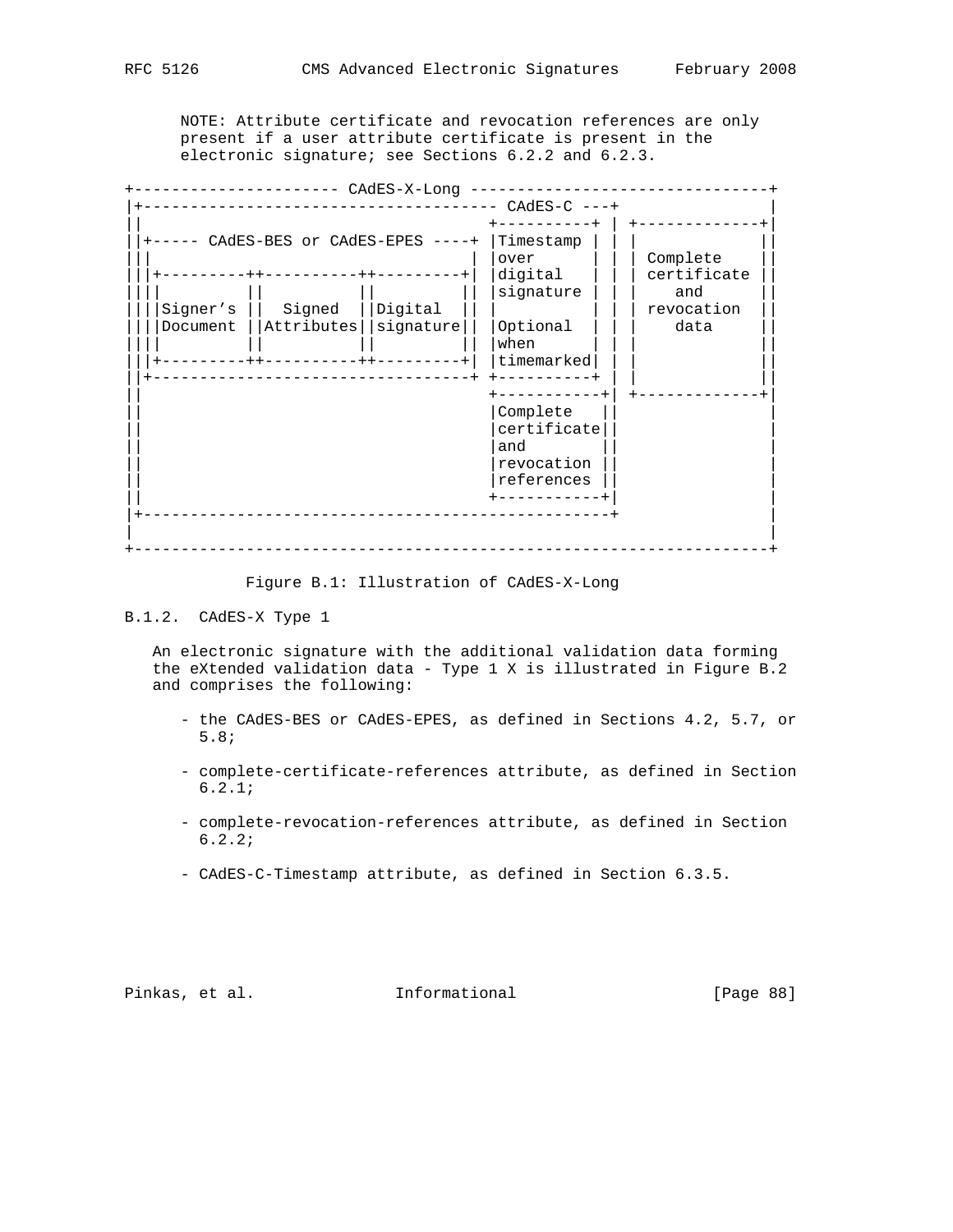The following attributes are required if a TSP is not providing a time-mark of the ES:

- signature-time-stamp attribute, as defined in Section 6.1.1.

 If attributes certificates are used, then the following attributes may be present:

- attribute-certificate-references attribute, defined in Section 6.2.3;
- attribute-revocation-references attribute, as defined in Section 6.2.4.

Other unsigned attributes may be present, but are not required.

+------------------------ CAdES-X-Type 1 ----------------------------+ |+---------------------------------- CAdES-C ------+ | || +----------+ | +-------------+ |  $|+---$  CAdES-BES or CAdES-EPES ------+ Timestamp  $|$ ||| ||over | | | | | |||+---------++----------++---------+||digital | | | | | ||||Signer's || Signed || Digital |||signature | | | Timestamp | | ||||Document ||Attributes||signature||| | || over || |||| || || |||Optional | | | CAdES-C | | |||+---------++----------++---------+||when | | | | | ||+----------------------------------+|timemarked| | | | | || +----------+ | | | | || +-----------+| +-------------+ | | Complete || |certificate|| | || | and || | | revocation | || |references || | || +-----------+| | |+-------------------------------------------------+ | | | +--------------------------------------------------------------------+

Figure B.2: Illustration of CAdES-X Type 1

Pinkas, et al. 1nformational [Page 89]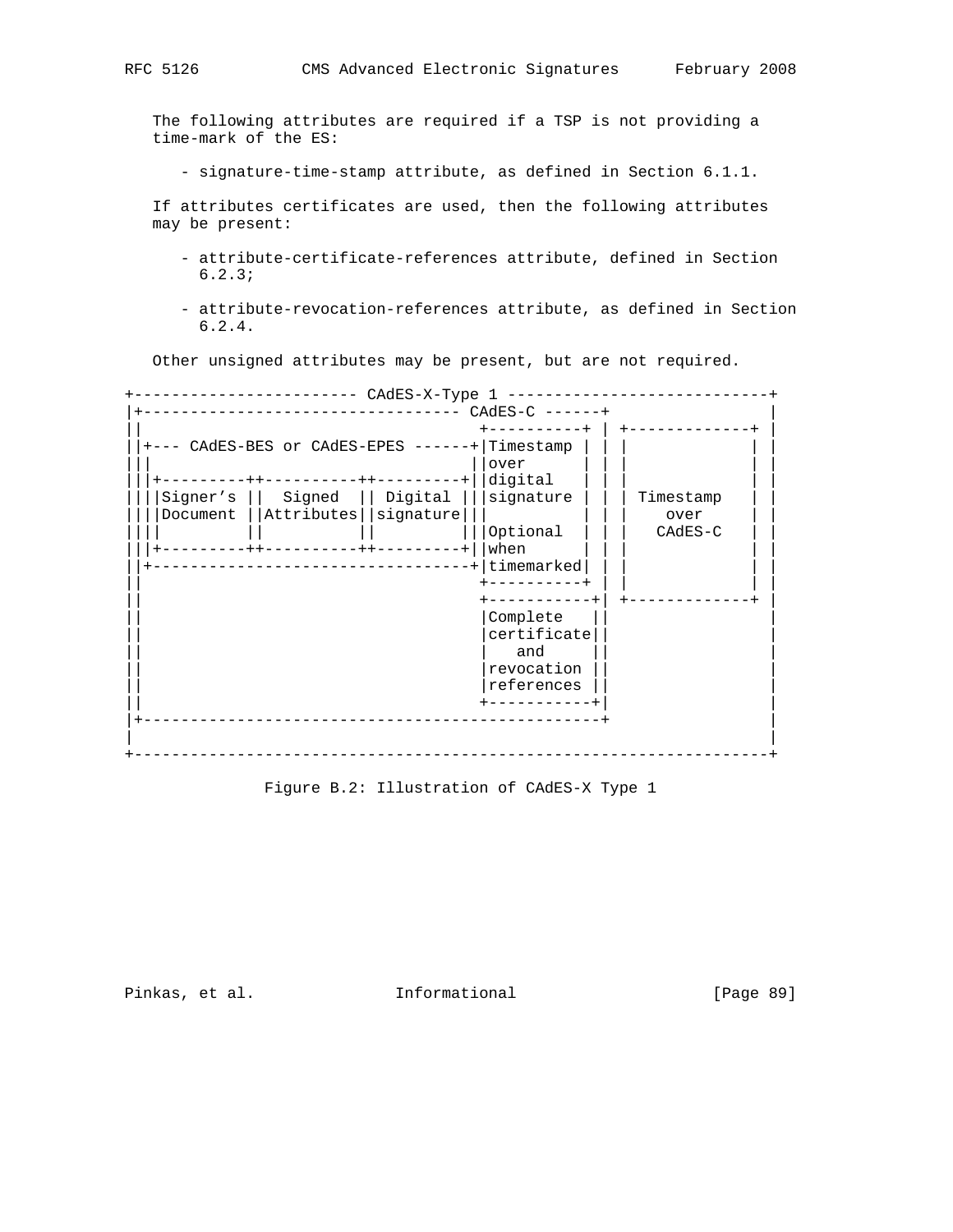B.1.3. CAdES-X Type 2

 An electronic signature with the additional validation data forming the eXtended Validation Data - Type 2 X is illustrated in Figure B.3 and comprises the following:

- CAdES-BES or CAdES-EPES, as defined in Sections 4.2, 5.7, or 5.8;
- complete-certificate-references attribute, as defined in Section 6.2.1;
- complete-revocation-references attribute, as defined in Section 6.2.2;
- time-stamped-certs-crls-references attribute, as defined in Section 6.3.6.

 The following attributes are required if a TSP is not providing a time-mark of the ES:

- signature-time-stamp attribute, as defined in Section 6.1.1.

 If attributes certificates are used, then the following attributes may be present:

- attribute-certificate-references attribute, defined in Section 6.2.3;
- attribute-revocation-references attribute, as defined in Section 6.2.4.

Other unsigned attributes may be present, but are not required.

Pinkas, et al. Informational [Page 90]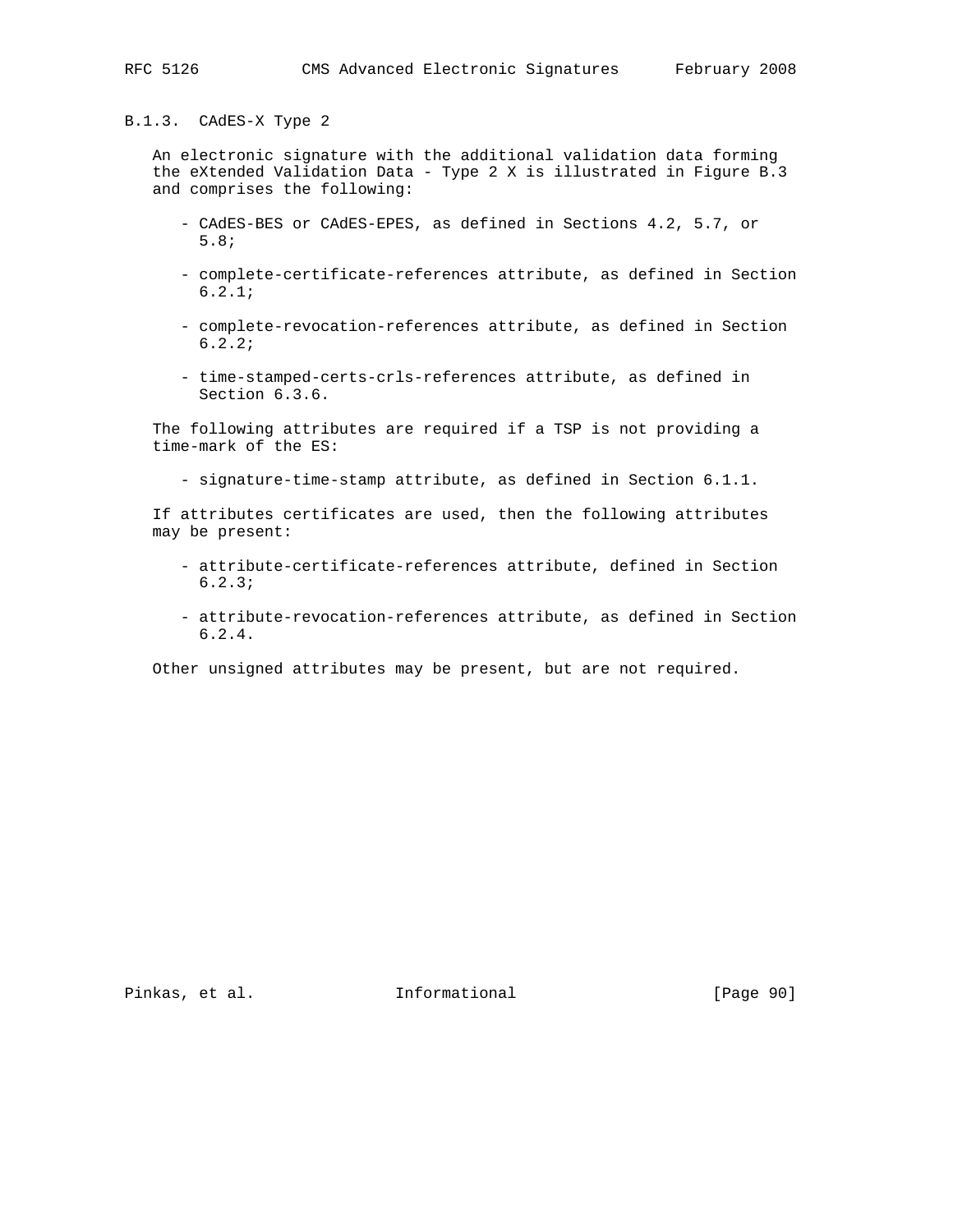|                                         |            | CAdES-X-Type 2   |                       |             |  |  |  |  |  |  |
|-----------------------------------------|------------|------------------|-----------------------|-------------|--|--|--|--|--|--|
|                                         |            |                  | $CAdES-C$ $--+$       |             |  |  |  |  |  |  |
|                                         |            |                  |                       |             |  |  |  |  |  |  |
| CAdES-BES or CAdES-EPES -------         |            |                  |                       |             |  |  |  |  |  |  |
|                                         |            |                  | Timestamp             |             |  |  |  |  |  |  |
|                                         |            |                  | over                  |             |  |  |  |  |  |  |
|                                         |            | ------++-------- | digital               |             |  |  |  |  |  |  |
|                                         |            |                  | Signature             | Timestamp   |  |  |  |  |  |  |
| Signer's                                | Signed     | Digital          |                       | only over   |  |  |  |  |  |  |
| Document                                | Attributes | signature        | Optional              | Complete    |  |  |  |  |  |  |
|                                         |            |                  | when                  | certificate |  |  |  |  |  |  |
| $- - - - - + +$<br>---------++--------+ |            |                  | Timemarked            | and         |  |  |  |  |  |  |
|                                         |            |                  |                       | revocation  |  |  |  |  |  |  |
|                                         |            |                  |                       | references  |  |  |  |  |  |  |
|                                         |            |                  | Complete              |             |  |  |  |  |  |  |
|                                         |            |                  | certificate           |             |  |  |  |  |  |  |
|                                         |            |                  | and                   |             |  |  |  |  |  |  |
|                                         |            |                  | revocation            |             |  |  |  |  |  |  |
|                                         |            |                  | references            |             |  |  |  |  |  |  |
|                                         |            |                  | $- - - - - - - - - +$ |             |  |  |  |  |  |  |
|                                         |            |                  |                       |             |  |  |  |  |  |  |
|                                         |            |                  |                       |             |  |  |  |  |  |  |
|                                         |            |                  |                       |             |  |  |  |  |  |  |
|                                         |            |                  |                       |             |  |  |  |  |  |  |

Figure B.3: Illustration of CAdES-X Type 2

B.1.4. CAdES-X Long Type 1 and CAdES-X Long Type 2

 An electronic signature with the additional validation data forming the CAdES-X Long Type 1 and CAdES-X Long Type 2 is illustrated in Figure B.4 and comprises the following:

- CAdES-BES or CAdES-EPES, as defined in Sections 4.3, 5.7, or 5.8;
- complete-certificate-references attribute, as defined in Section 6.2.1;
- complete-revocation-references attribute, as defined in Section 6.2.2;

 The following attributes are required if a TSP is not providing a time-mark of the ES:

- signature-time-stamp attribute, as defined in Section 6.1.1.

Pinkas, et al. 1nformational 1999 [Page 91]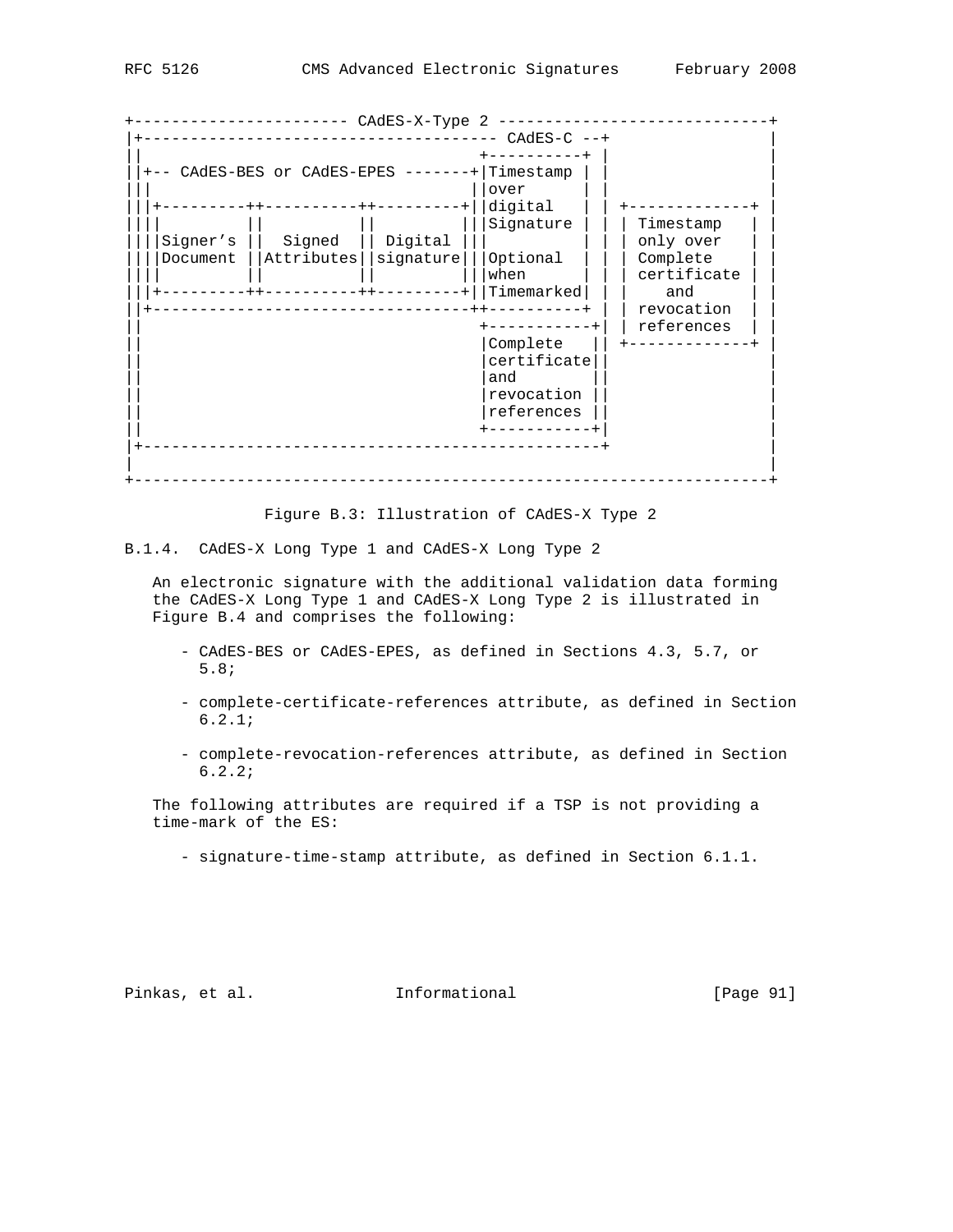The following attributes are required if the full certificate values and revocation values are not already included in the CAdES-BES or CAdES-EPES:

- certificate-values attribute, as defined in Section 6.3.3;
- revocation-values attribute, as defined in Section 6.3.4.

 If attributes certificates are used, then the following attributes may be present:

- attribute-certificate-references attribute, defined in Section 6.2.3;
- attribute-revocation-references attribute, as defined in Section 6.2.4.

Plus one of the following attributes is required:

- CAdES-C-Timestamp attribute, as defined in Section 6.3.5;
- time-stamped-certs-crls-references attribute, as defined in Section 6.3.6.

Other unsigned attributes may be present, but are not required.

Pinkas, et al. 1nformational [Page 92]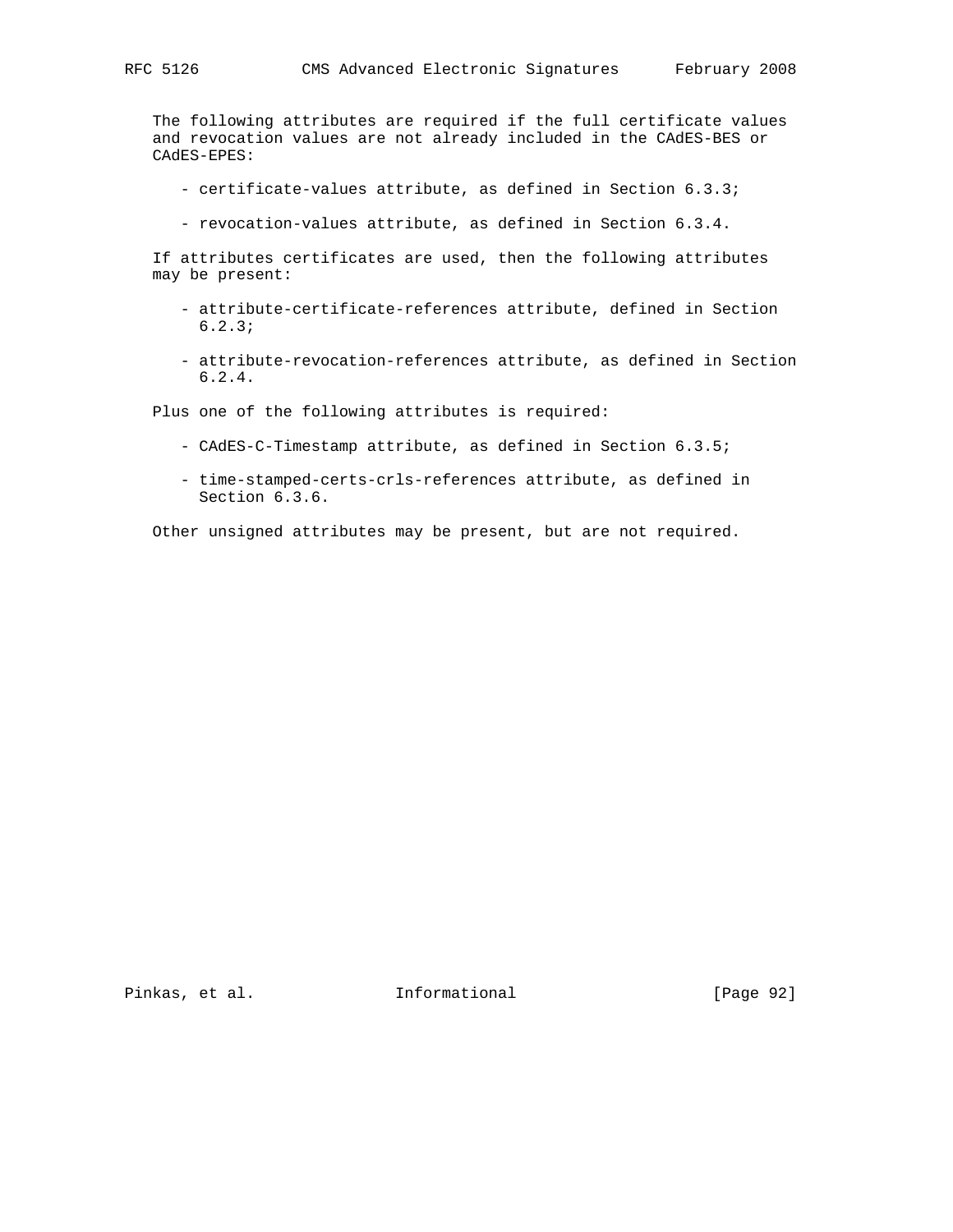|          |                            | CAdES-X-Type 1 or 2 |             |             |
|----------|----------------------------|---------------------|-------------|-------------|
|          |                            |                     |             |             |
|          |                            |                     | $CAdES-C$   |             |
|          | Timestamp                  |                     |             |             |
|          | -- CAdES-BES or CAdES-EPES | Timestamp           | over        |             |
|          |                            |                     | over        | $CAdES-C$   |
|          | $- - - - - -$              |                     | digital     |             |
|          |                            |                     | signature   | or          |
| Signer's | Signed                     | Digital             |             |             |
| Document | Attributes                 | Signature           | Optional    | Timestamp   |
|          |                            |                     | when        | only over   |
|          |                            |                     | timemarked  | complete    |
|          |                            |                     |             | certificate |
|          |                            |                     |             | and         |
|          |                            |                     |             | revocation  |
|          |                            |                     | Complete    | references  |
|          |                            |                     | certificate |             |
|          |                            |                     | and         |             |
|          |                            |                     | revocation  |             |
|          |                            |                     | references  | Complete    |
|          |                            |                     |             | certificate |
|          |                            |                     |             | and         |
|          |                            |                     |             | revocation  |
|          |                            |                     |             | values      |
|          |                            |                     |             |             |

 Figure B.4: Illustration of CAdES-X Long Type 1 and CAdES-X Long Type 2

# B.2. Time-Stamp Extensions

 Each instance of the time-stamp attribute may include, as unsigned attributes in the signedData of the time-stamp, the following attributes related to the TSU:

- complete-certificate-references attribute of the TSU, as defined in Section 6.2.1;
- complete-revocation-references attribute of the TSU, as defined in Section 6.2.2;
- certificate-values attribute of the TSU, as defined in Section 6.3.3;
- revocation-values attribute of the TSU, as defined in Section 6.3.4.

Pinkas, et al. Informational [Page 93]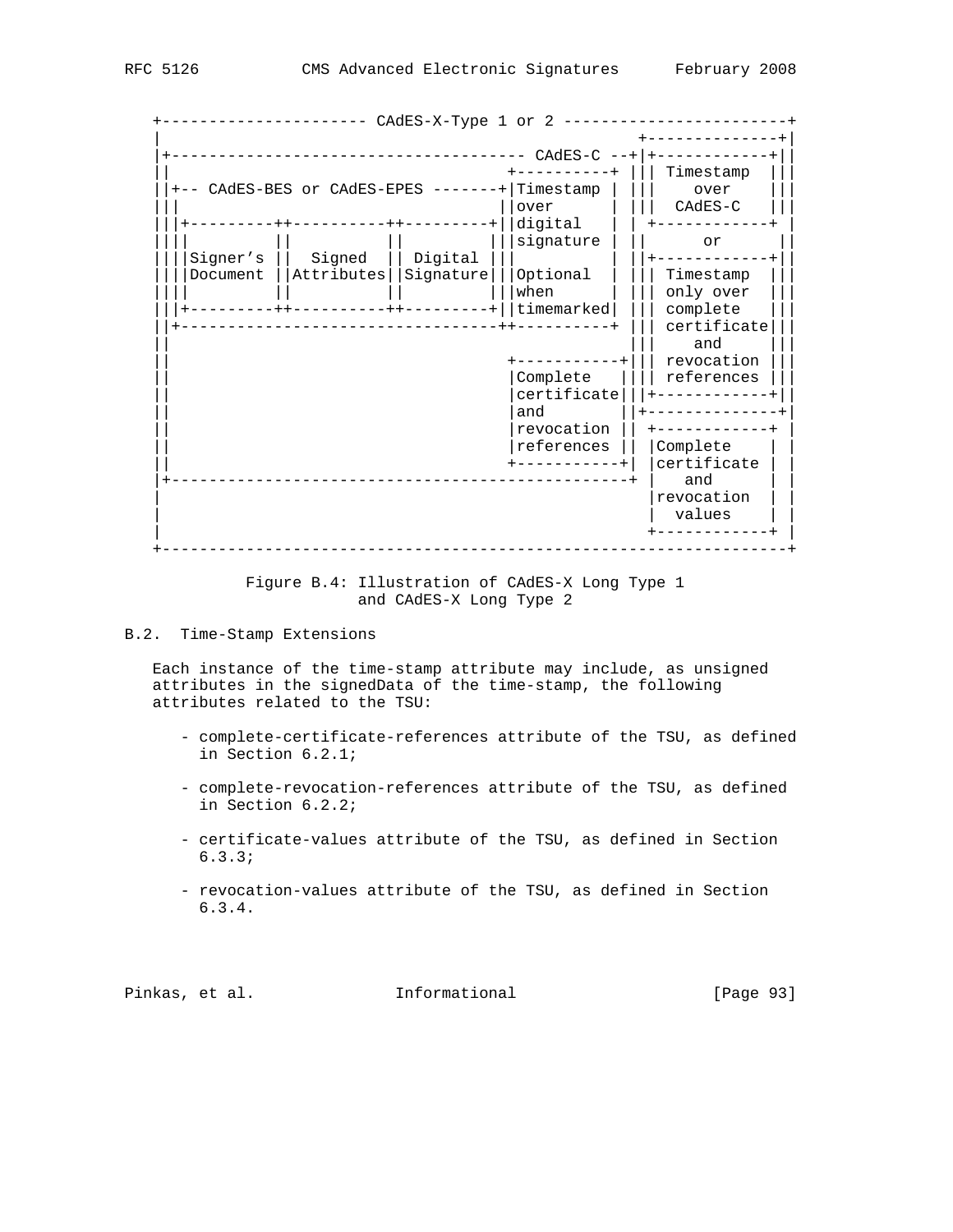Other unsigned attributes may be present, but are not required.

B.3. Archive Validation Data (CAdES-A)

 Before the algorithms, keys, and other cryptographic data used at the time the CAdES-C was built become weak and the cryptographic functions become vulnerable, or the certificates supporting previous time-stamps expire, the signed data, the CAdES-C, and any additional information (i.e., any CAdES-X) should be time-stamped. If possible, this should use stronger algorithms (or longer key lengths) than in the original time-stamp. This additional data and time-stamp is called Archive validation data required for the ES Archive format (CAdES-A). The Time-stamping process may be repeated every time the protection used to time-stamp a previous CAdES-A becomes weak. A CAdES-A may thus bear multiple embedded time-stamps.

 An example of an electronic signature (ES), with the additional validation data for the CAdES-C and CAdES-X forming the CAdES-A is illustrated in Figure B.5.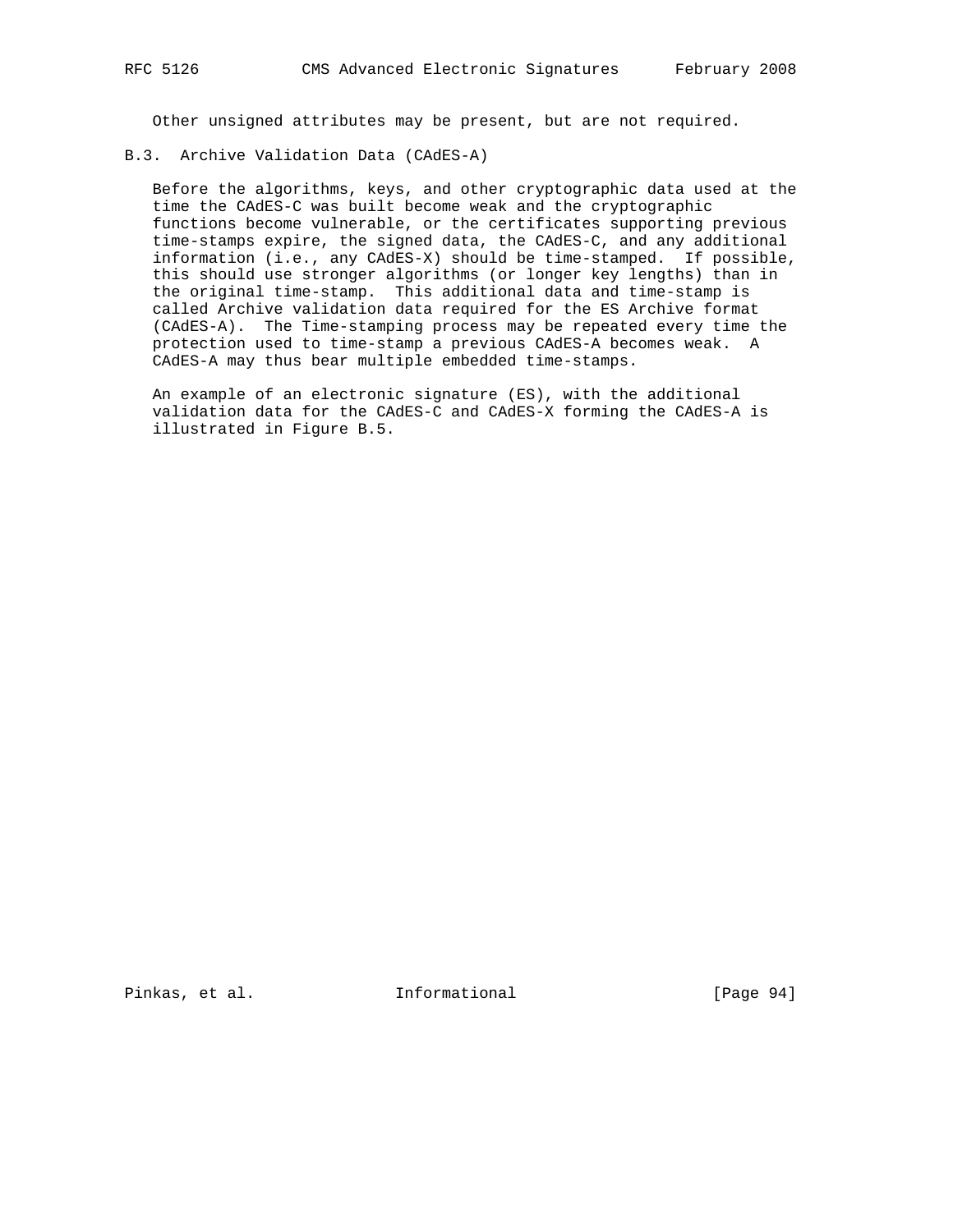+--------------------------- CAdES-A---------------------------------+ |+----------------------------------------------------+ | || +--------------+| +----------+ | ||+--------------------- CAdES-C ----+|+------------+|| | | | ||| +----------+ ||| Timestamp ||| | | | |||+-- CAdES-BES ------+|Timestamp | ||| over ||| | | | |||| or CAdES-EPES ||over | ||| CAdES-C ||| | Archive | | |||| |||| ||digital |||+-------------||| | || || |||| ||signature | || or || |Timestamp | | |||| || | ||+------------+|| | | | |||| ||optional | ||| Timestamp ||| | | | |||| ||when | ||| only over ||| | | | |||| ||timemarked| ||| complete ||| | | | |||+-------------------++----------+ ||| certificate||| +----------+ | ||| ||| and ||| | +-------------+||| revocation | ||| | Complete |||| references ||| | ||| | certificate |||+------------+|| | and  $|||$  +-------------+ | revocation  $||$  +------------+ | references || | Complete ||| +-------------+| |certificate | | | ||+----------------------------------+ | and | | | | revocation || | values | | | || +------------+ | | |+----------------------------------------------------+ | +--------------------------------------------------------------------+

Figure B.5: Illustration of CAdES-A

The CAdES-A comprises the following elements:

- the CAdES-BES or CAdES-EPES, including their signed and unsigned attributes;
- complete-certificate-references attribute, as defined in Section 6.2.1;
- complete-revocation-references attribute, as defined in Section 6.2.2.

 The following attributes are required if a TSP is not providing a time-mark of the ES:

- signature-time-stamp attribute, as defined in Section 6.1.1.

Pinkas, et al. 1nformational 1999 [Page 95]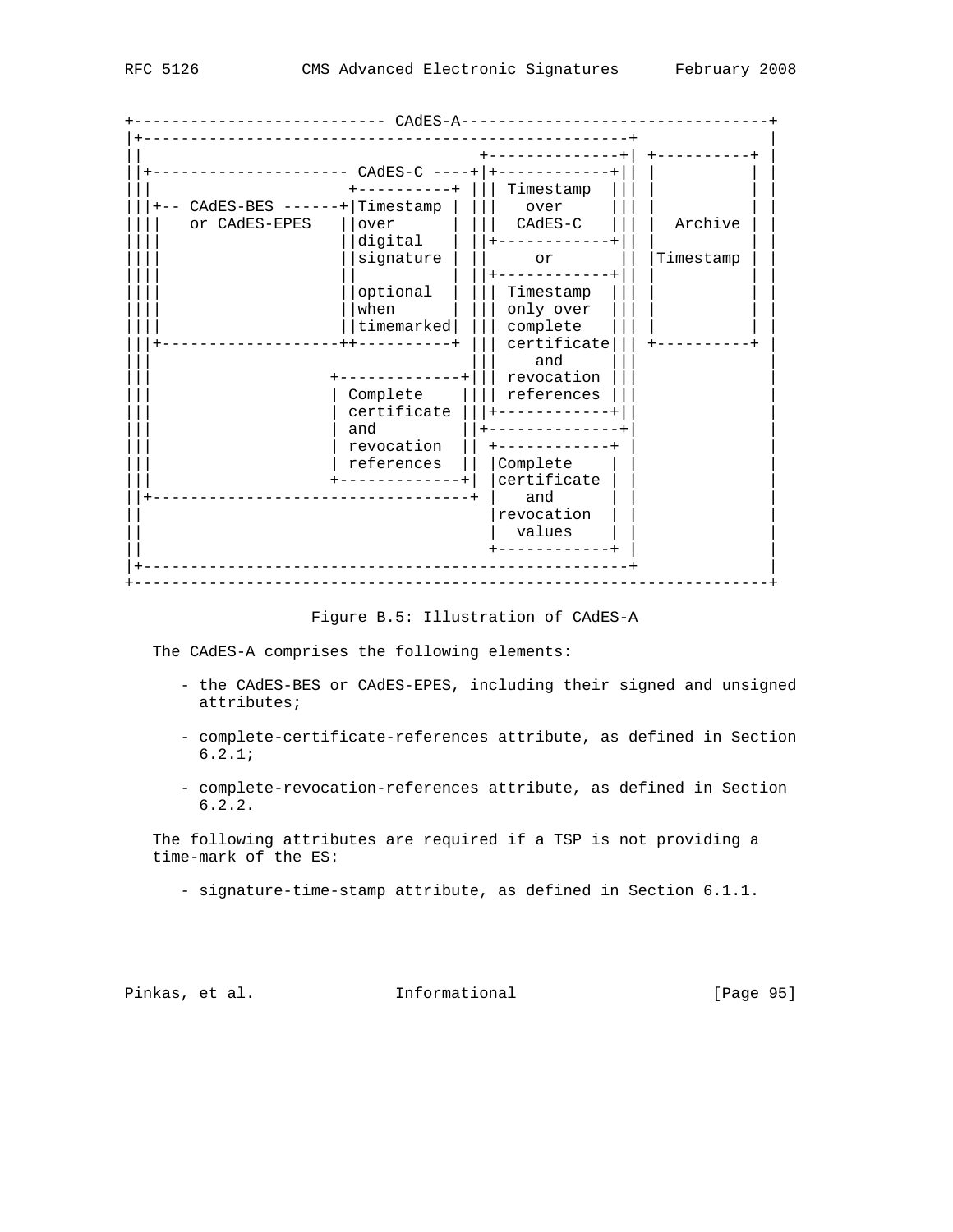If attributes certificates are used, then the following attributes may be present:

- attribute-certificate-references attribute, defined in Section 6.2.3;
- attribute-revocation-references attribute, as defined in Section 6.2.4.

 The following attributes are required if the full certificate values and revocation values are not already included in the CAdES-BES or CAdES-EPES:

- certificate-values attribute, as defined in Section 6.3.3;
- revocation-values attribute, as defined in Section 6.3.4.

At least one of the following two attributes is required:

- CAdES-C-Timestamp attribute, as defined in Section 6.3.5;
- time-stamped-certs-crls-references attribute, as defined in Section 6.3.6.

The following attribute is required:

- archive-time-stamp attributes, defined in Section 6.4.1.

 Several instances of the archive-time-stamp attribute may occur with an electronic signature, both over time and from different TSUs. The time-stamp should be created using stronger algorithms (or longer key lengths) than in the original electronic signatures or time-stamps.

 Other unsigned attributes of the ES may be present, but are not required.

 The archive-time-stamp will itself contain the certificate and revocation information required to validate the archive-time-stamp; this may include the following unsigned attributes:

- complete-certificate-references attribute of the TSU, as defined in Section 6.2.1;
- complete-revocation-references attribute of the TSU, as defined in Section 6.2.2;
- certificate-values attribute of the TSU, as defined in Section 6.3.3;

Pinkas, et al. Informational [Page 96]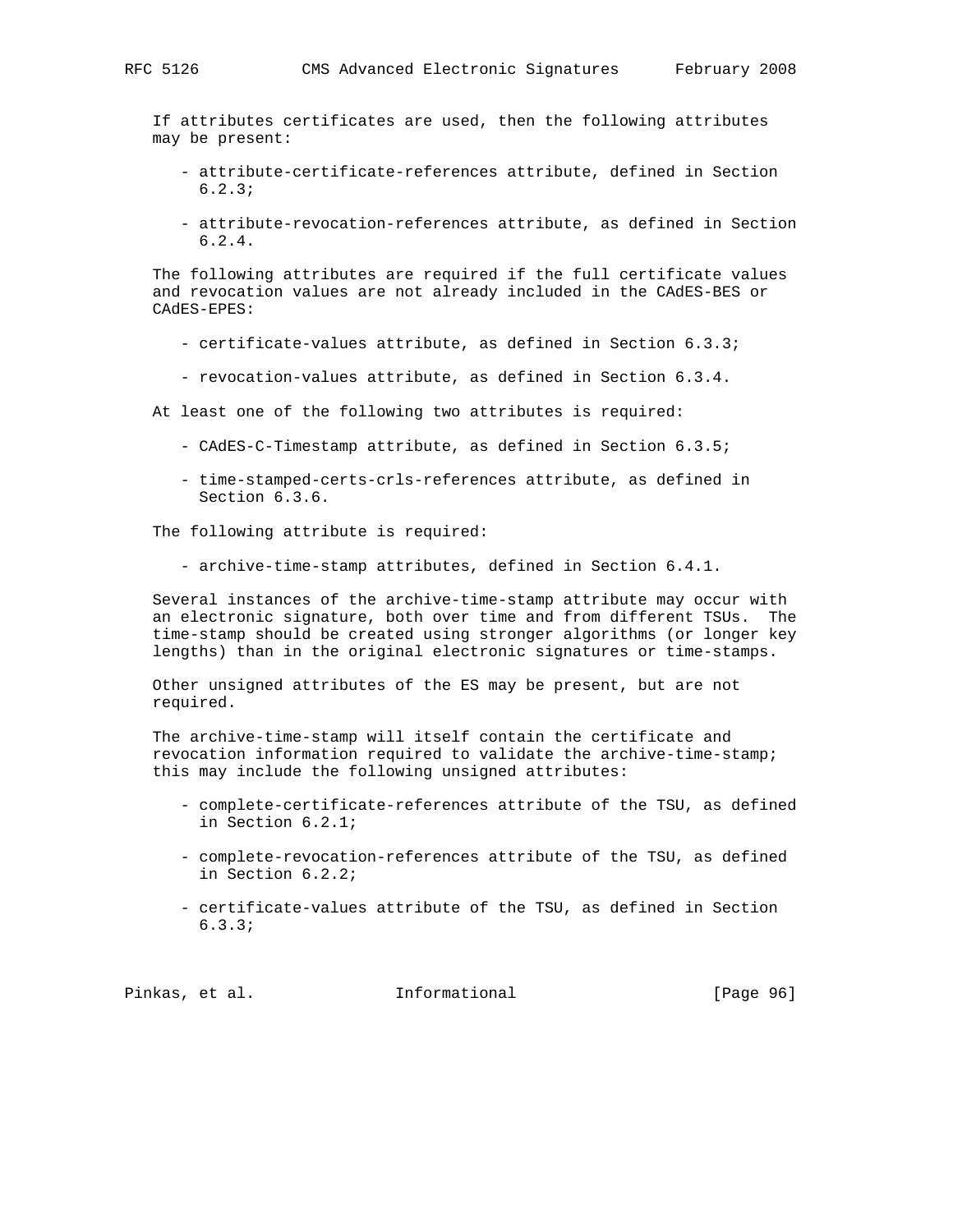- revocation-values attribute of the TSU, as defined in Section 6.3.4.

Other unsigned attributes may be present, but are not required.

B.4. Example Validation Sequence

 As described earlier, the signer or initial verifier may collect all the additional data that forms the electronic signature. Figure B.6 and the subsequent description describe how the validation process may build up a complete electronic signature over time.



Figure B.6: Illustration of a CAdES validation sequence

 Soon after receiving the electronic signature (CAdES) from the signer (1), the digital signature value may be checked; the validation process shall at least add a time-stamp (2), unless the signer has provided one which is trusted by the verifier. The validation process may also validate the electronic signature using additional data (e.g., certificates, CRL, etc.) provided by Trusted Service

Pinkas, et al. 1nformational 1999 [Page 97]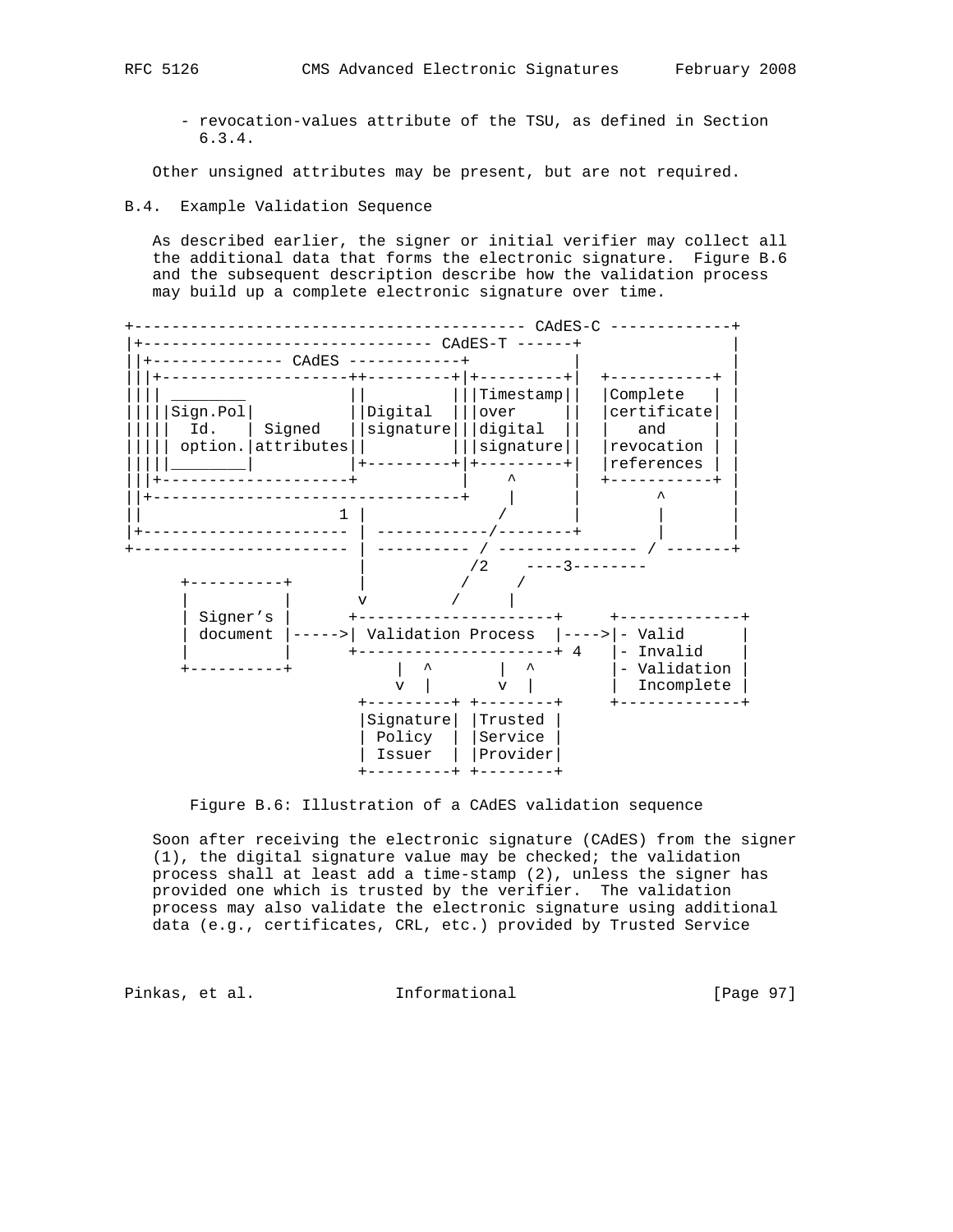Providers. When applicable, the validation process will also need to conform to the requirements specified in a signature policy. If the validation process is validation incomplete, then the output from this stage is the CAdES-T.

 To ascertain the validity status as Valid or Invalid and communicate that to the user (4), all the additional data required to validate the CAdES-C must be available (e.g., the complete certificate and revocation information).

 Once the data needed to complete validation data references (CAdES-C) is available, then the validation process should:

- obtain all the necessary additional certificates and revocation status information;
- complete all the validation checks on the ES using the complete certificate and revocation information (if a time-stamp is not already present, this may be added at the same stage, combining the CAdES-T and CAdES-C processes);
- record the complete certificate and revocation references (3);
- indicate the validity status to the user (4).

 At the same time as the validation process creates the CAdES-C, the validation process may provide and/or record the values of certificates and revocation status information used in CAdES-C (5). The end result is called CAdES-X Long.

This is illustrated in Figure B.7.

Pinkas, et al. Informational [Page 98]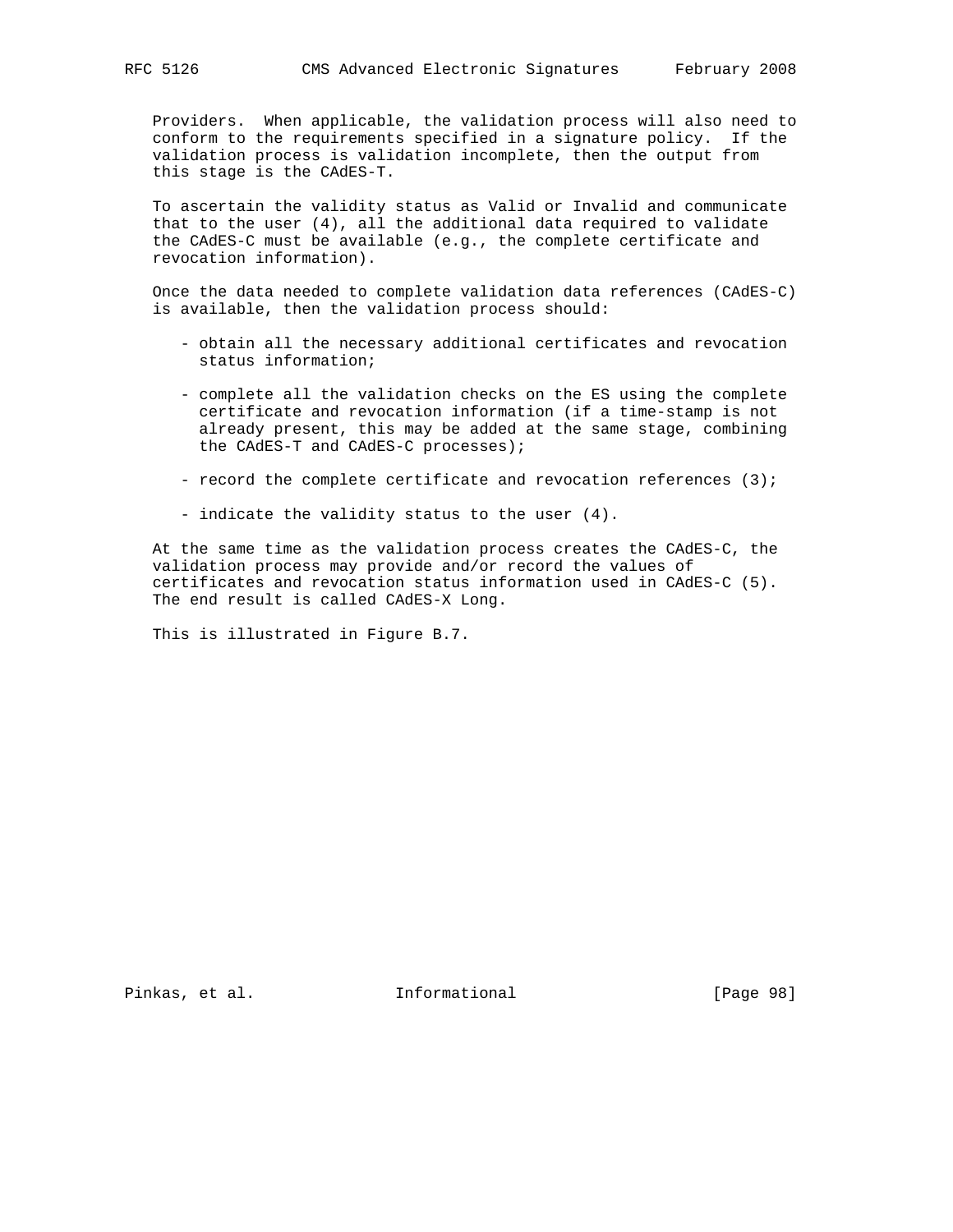

 Figure B.7: Illustration of a CAdES validation sequence with CAdES-X Long

When the validation process creates the CAdES-C, it may also create extended forms of validation data.

 A first alternative is to time-stamp all data forming the CAdES-X Type 1.

This is illustrated in Figure B.8.

Pinkas, et al. 1nformational 1991 [Page 99]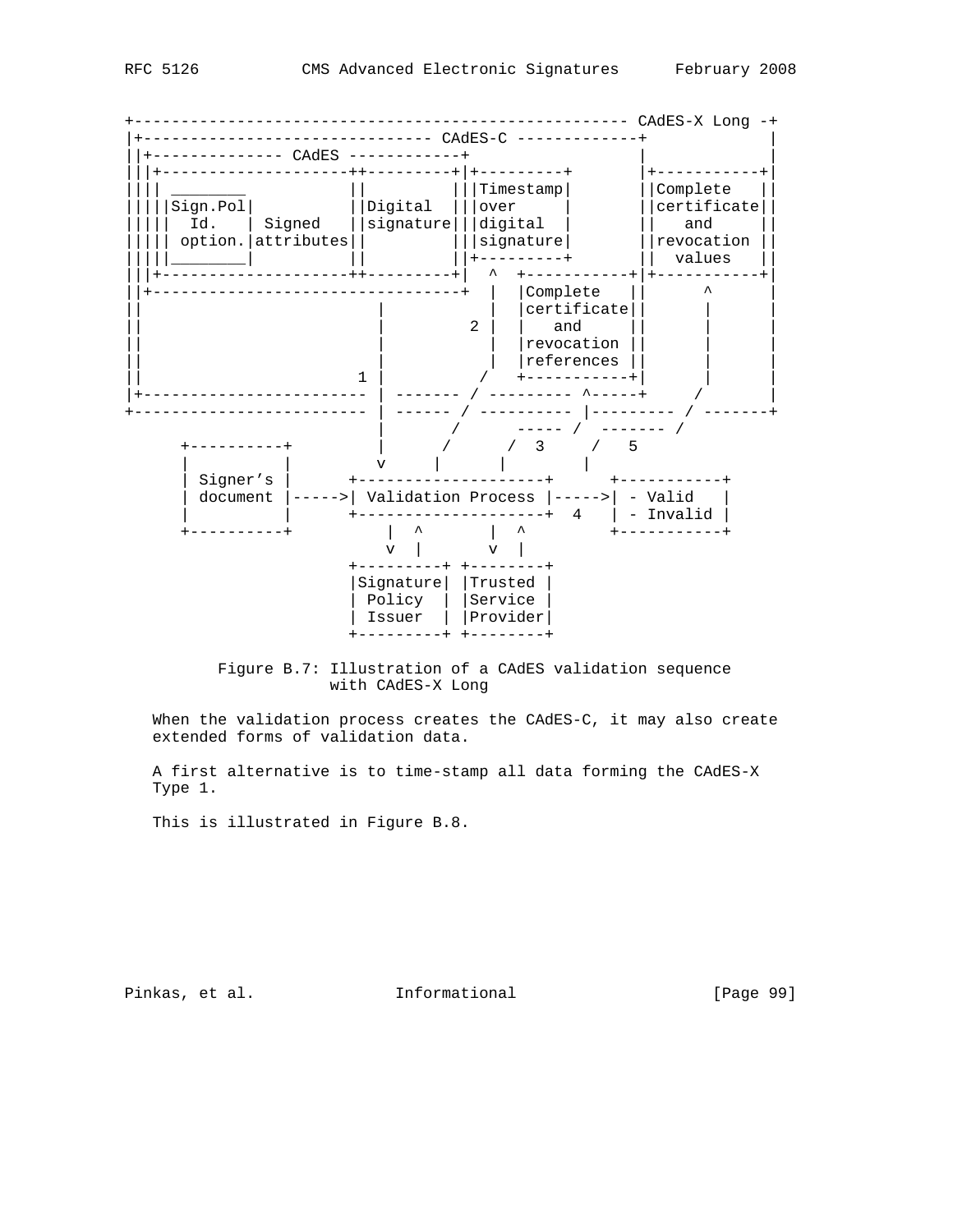+------------------------------------------------ CAdES-X Type 1 -----+ |+------------------------------- CAdES-C ------------------+ | ||+-------------- CAdES ------------+ | | |||+--------------------++---------+|+---------++----------+|+-------+| |||| \_\_\_\_\_\_\_\_\_ || |||Timestamp|| Complete ||| || || |||||Sign.Pol| ||Digital |||over || cert. |||Time- || ||||| Id. | Signed ||signature|||digital || and |||stamp || ||||| option.|attributes|| |||signature|| revoc. ||| over || |||||\_\_\_\_\_\_\_\_| |+---------+|+---------+|references|||CAdES-C|| |||+--------------------+ | ^ | ||| || ||+---------------------------------+ | +----------+|+-------+| || | | ^ | ^ | || 1 | / | | | | |+------------------------ | --------- / ----------- / -----+ | | +------------------------- | -------- / ----------- / --------- / ----+  $\begin{array}{|c|c|c|c|c|c|c|c|} \hline \rule{0pt}{12pt} & \quad & \quad & 2 & \end{array}$  / +----------+ | / / -----------5------ | | v | | / | Signer's | +--------------------+ +-----------+ | document |----->| Validation Process |-----> | - Valid | | | +--------------------+ 4 | - Invalid | +----------+ | ^ | ^ +-----------+  $\begin{array}{|c|c|c|c|c|}\n\hline\n\text{v} & \text{v} & \text{v} & \text{v}\n\end{array}$  +---------+ +--------+ |Signature| |Trusted | | Policy | |Service | | Issuer | |Provider| +---------+ +--------+

 Figure B.8: Illustration of CAdES with eXtended validation data CAdES-X Type 1

 Another alternative is to time-stamp the certificate and revocation information references used to validate the electronic signature (but not the signature) (6). The end result is called CAdES-X Type 2.

This is illustrated in Figure B.9.

Pinkas, et al. 1nformational [Page 100]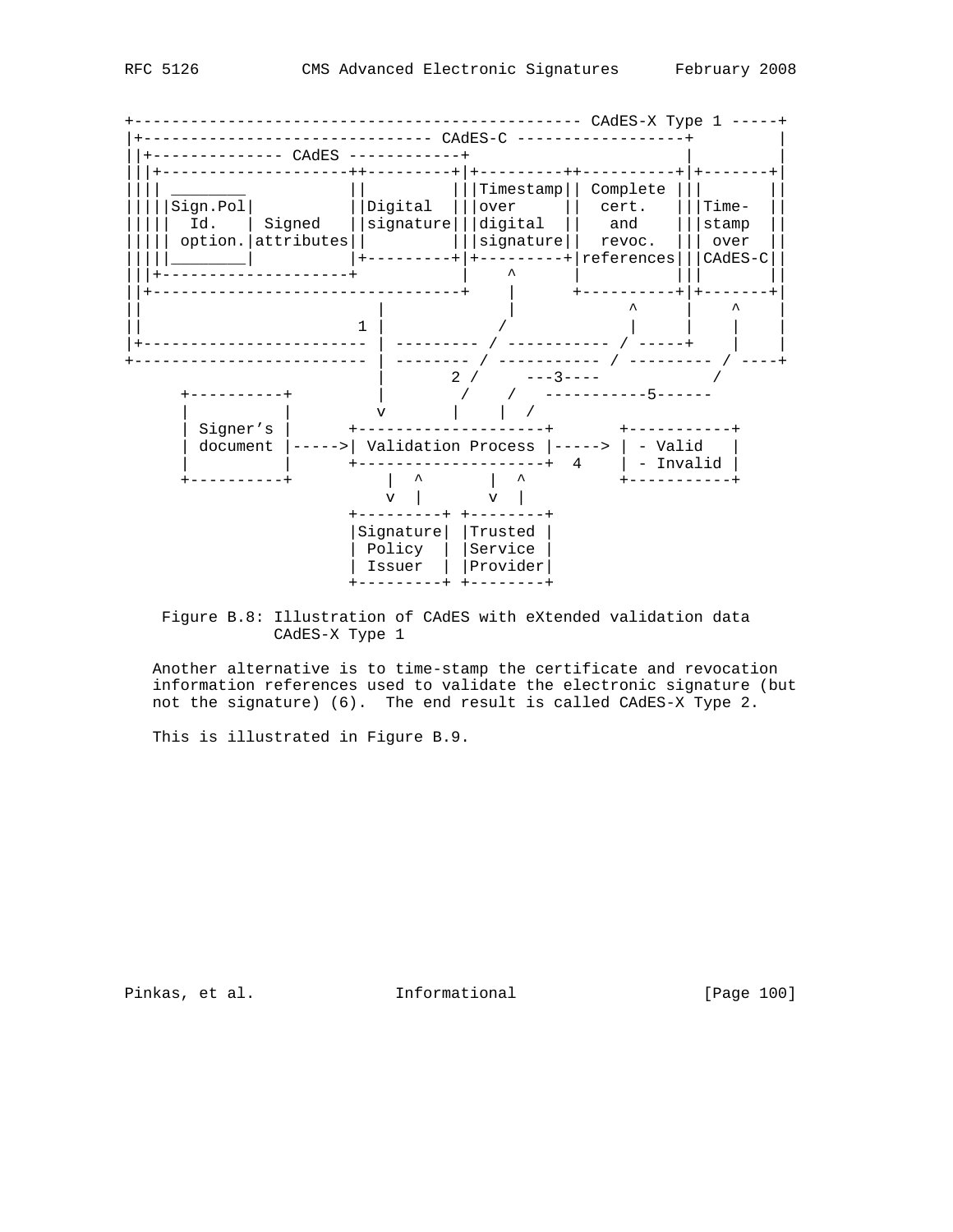

 Figure B.9: Illustration of CAdES with eXtended validation data CAdES-X Type 2

 Before the algorithms used in any of the electronic signatures become or are likely to be compromised or rendered vulnerable in the future, it may be necessary to time-stamp the entire electronic signature, including all the values of the validation and user data as an ES with Archive validation data (CAdES-A) (7).

A CAdES-A is illustrated in Figure B.10.

Pinkas, et al. 1nformational 1999 [Page 101]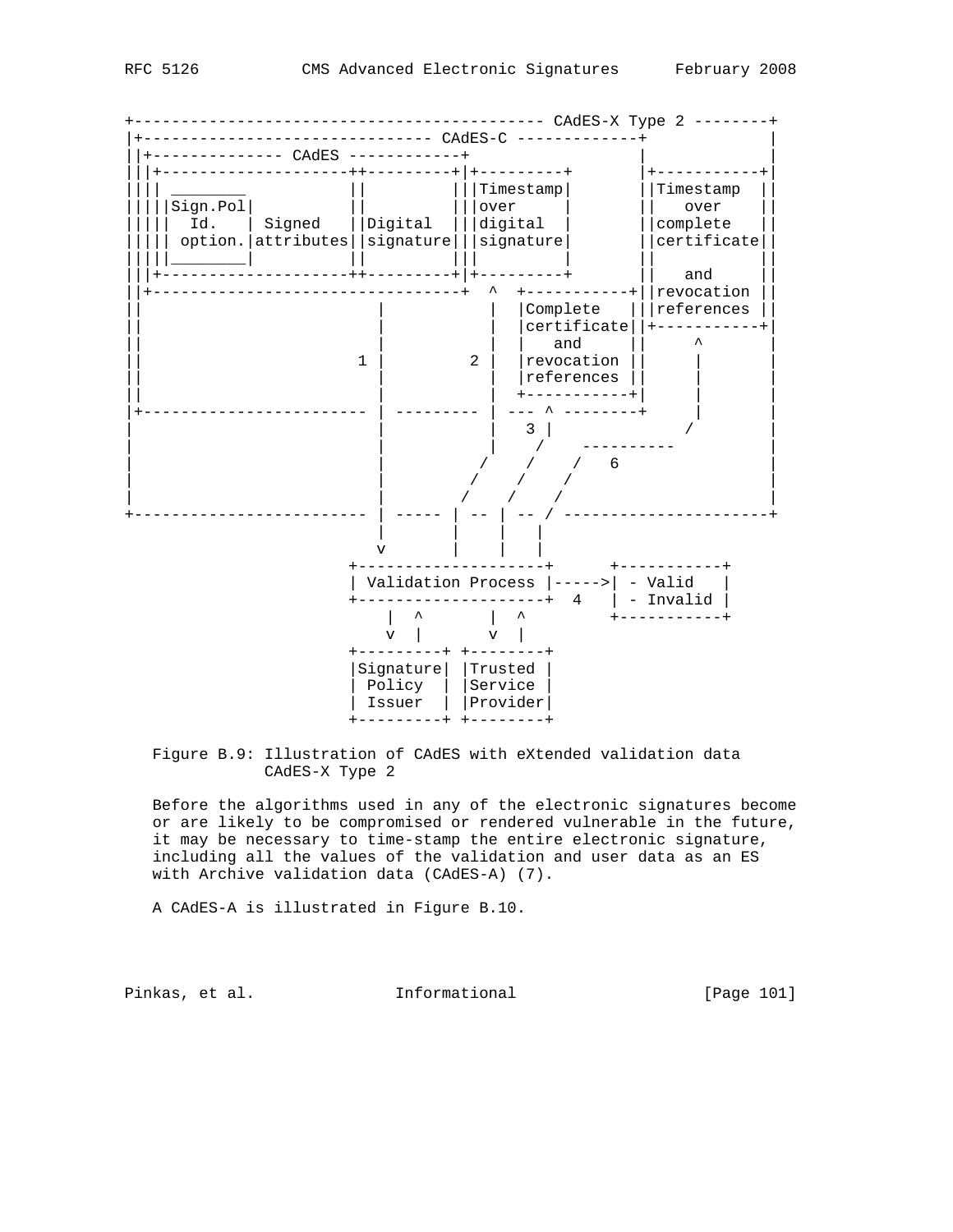

Figure B.10: Illustration of CAdES-A

# B.5. Additional Optional Features

The present document also defines additional optional features to:

- indicate a commitment type being made by the signer;
- indicate the claimed time when the signature was done;
- indicate the claimed location of the signer;
- indicate the claimed or certified role under which a signature was created;

Pinkas, et al. 1nformational 1999 [Page 102]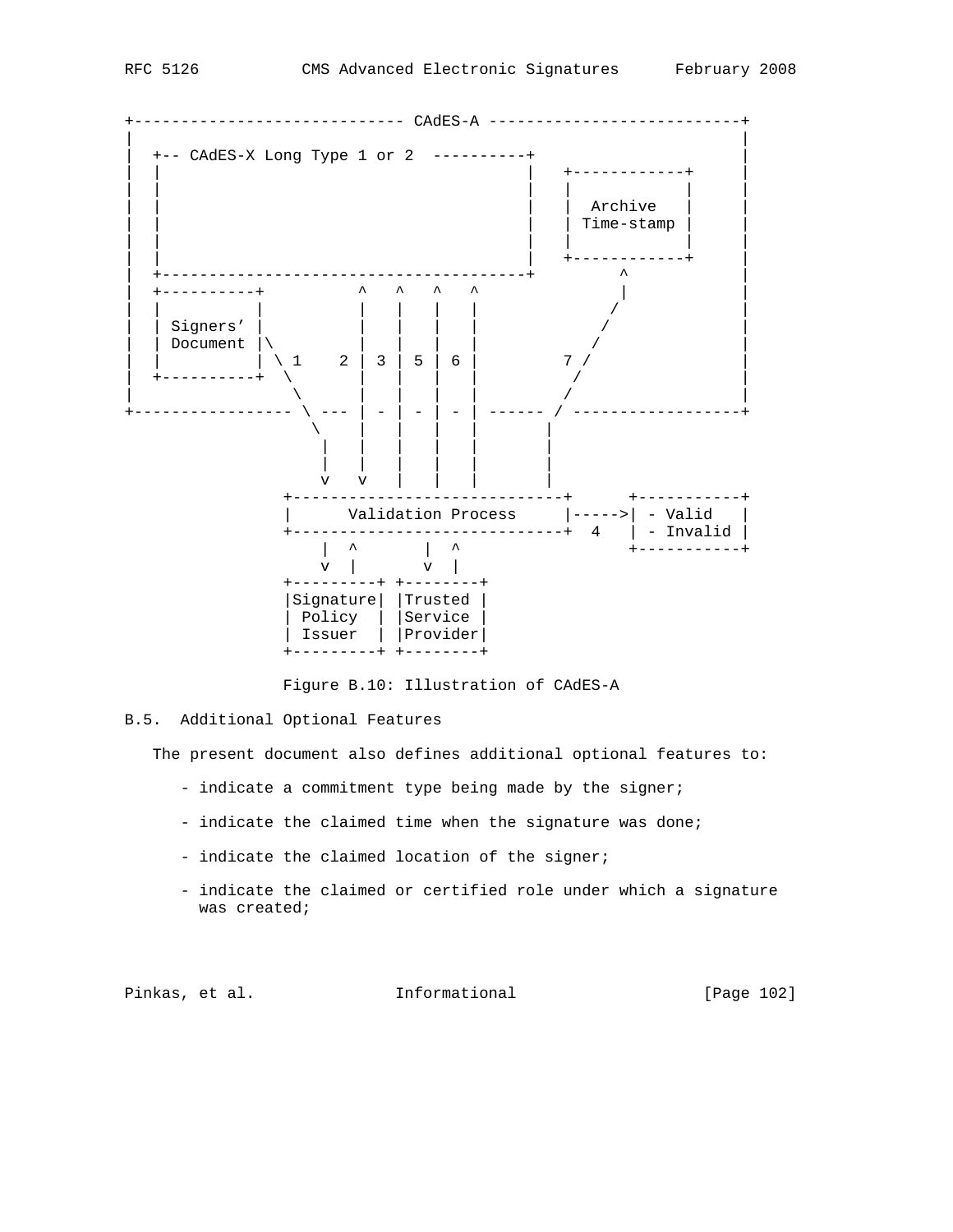- support counter signatures;
- support multiple signatures.

Annex C (Informative): General Description

 This annex explains some of the concepts and provides the rationale for normative parts of the present document.

 The specification below includes a description of why and when each component of an electronic signature is useful, with a brief description of the vulnerabilities and threats and the manner by which they are countered.

C.1. The Signature Policy

 The signature policy is a set of rules for the creation and validation of an electronic signature, under which the signature can be determined to be valid. A given legal/contractual context may recognize a particular signature policy as meeting its requirements. A signature policy may be issued, for example, by a party relying on the electronic signatures and selected by the signer for use with that relying party. Alternatively, a signature policy may be established through an electronic trading association for use amongst its members. Both the signer and verifier use the same signature policy.

 The signature policy may be explicitly identified or may be implied by the semantics of the data being signed and other external data, like a contract being referenced, which itself refers to a signature policy. An explicit signature policy has a globally unique reference, which is bound to an electronic signature by the signer as part of the signature calculation.

 The signature policy needs to be available in human readable form so that it can be assessed to meet the requirements of the legal and contractual context in which it is being applied. To facilitate the automatic processing of an electronic signature, the parts of the signature policy, which specify the electronic rules for the creation and validation of the electronic signature, also need to be comprehensively defined and in a computer-processable form.

The signature policy thus includes the following:

 - rules that apply to technical validation of a particular signature;

Pinkas, et al. Informational [Page 103]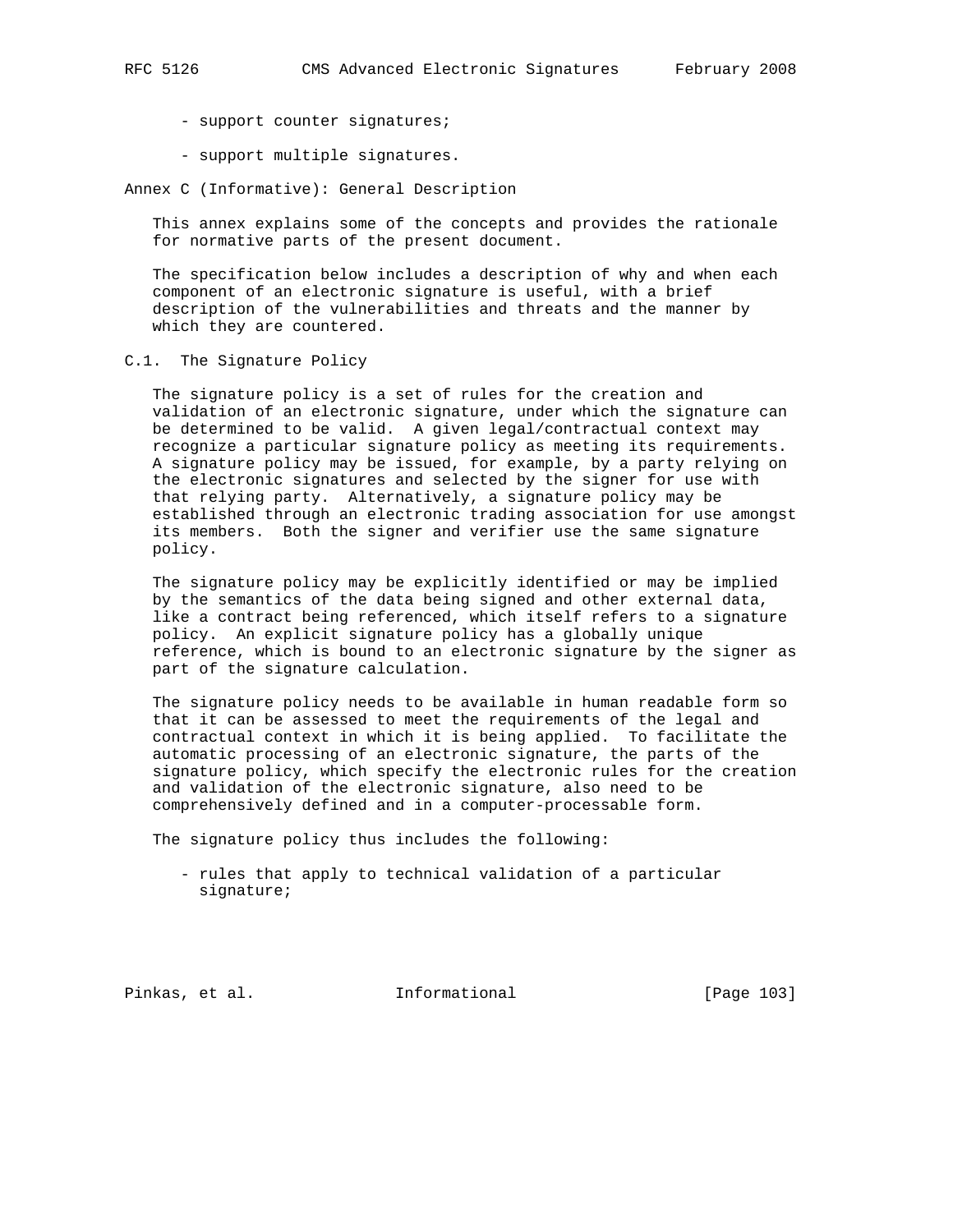- rules that may be implied through adoption of Certificate Policies that apply to the electronic signature (e.g., rules for ensuring the secrecy of the private signing key);
- rules that relate to the environment used by the signer, e.g., the use of an agreed CAD (Card Accepting Device) used in conjunction with a smart card.

 For example, the major rules required for technical validation can include:

- recognized root keys or "top-level certification authorities";
- acceptable certificate policies (if any);
- necessary certificate extensions and values (if any);
- the need for the revocation status for each component of the certification tree;
- acceptable TSAs (if time-stamp tokens are being used);
- acceptable organizations for keeping the audit trails with time-marks (if time-marking is being used);
- acceptable AAs (if any are being used), and;
- rules defining the components of the electronic signature that shall be provided by the signer with data required by the verifier when required to provide long-term proof.

#### C.2. Signed Information

 The information being signed may be defined as a MIME-encapsulated message that can be used to signal the format of the content in order to select the right display or application. It can be composed of formatted data, free text, or fields from an electronic form (e-form). For example, the Adobe(tm) format "pdf" or the eXtensible Mark up Language (XML) may be used. Annex D defines how the content may be structured to indicate the type of signed data using MIME.

- C.3. Components of an Electronic Signature
- C.3.1. Reference to the Signature Policy

 When two independent parties want to evaluate an electronic signature, it is fundamental that they get the same result. This requirement can be met using comprehensive signature policies that

Pinkas, et al. 1nformational [Page 104]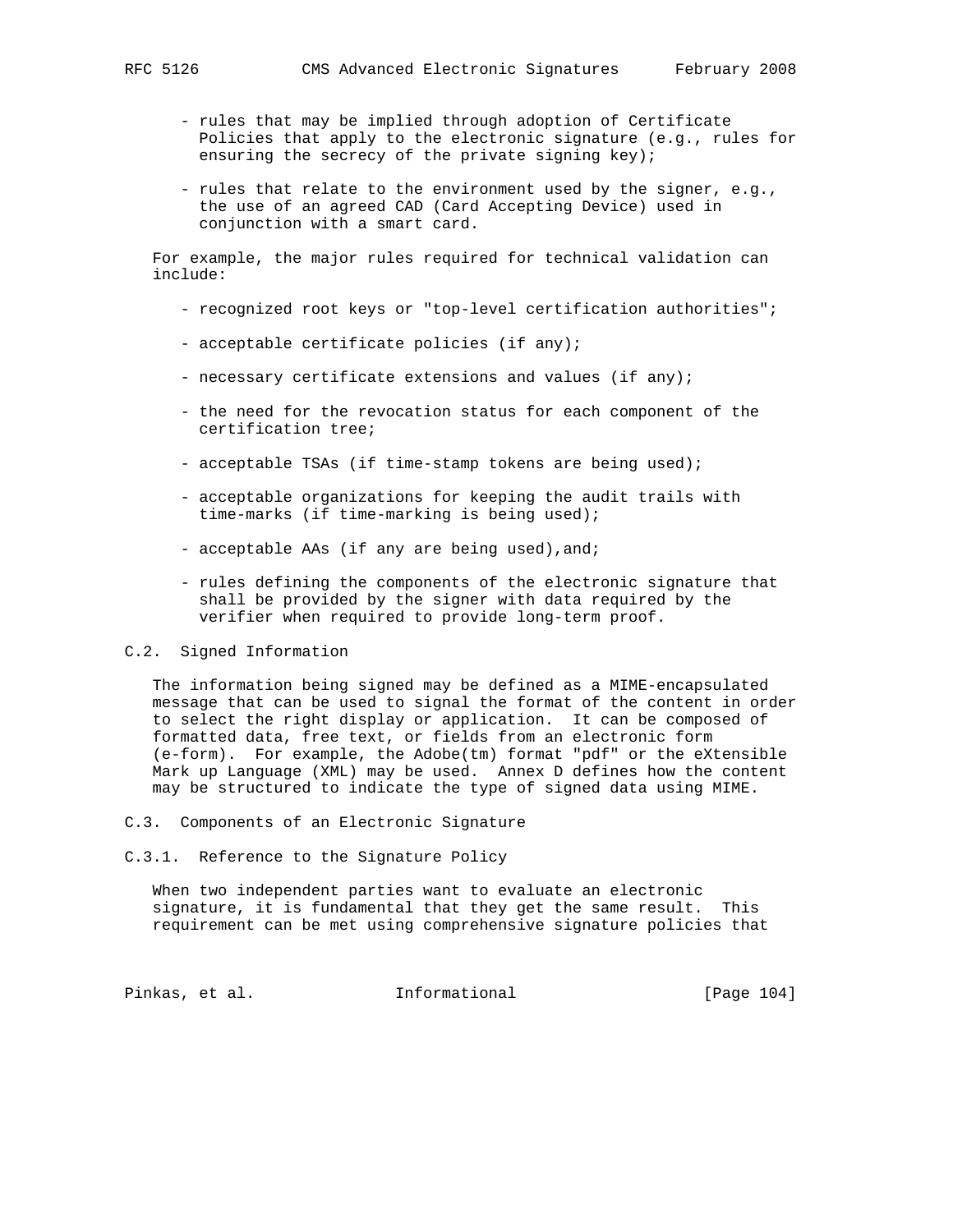ensure consistency of signature validation. Signature policies can be identified implicitly by the data being signed, or they can be explicitly identified using the CAdES-EPES form of electronic signature; the CAdES-EPES mandates a consistent signature policy must be used by both the signer and verifier.

 By signing over the Signature Policy Identifier in the CAdES-EPES, the signer explicitly indicates that he or she has applied the signature policy in creating the signature.

 In order to unambiguously identify the details of an explicit signature policy that is to be used to verify a CAdES-EPES, the signature, an identifier, and hash of the "Signature policy" shall be part of the signed data. Additional information about the explicit policy (e.g., web reference to the document) may be carried as "qualifiers" to the Signature Policy Identifier.

 In order to unambiguously identify the authority responsible for defining an explicit signature policy, the "Signature policy" can be signed.

C.3.2. Commitment Type Indication

 The commitment type can be indicated in the electronic signature either:

- explicitly using a "commitment type indication" in the electronic signature;
- implicitly or explicitly from the semantics of the signed data.

 If the indicated commitment type is explicit using a "commitment type indication" in the electronic signature, acceptance of a verified signature implies acceptance of the semantics of that commitment type. The semantics of explicit commitment type indications may be subject to signer and verifier agreement, specified as part of the signature policy or registered for generic use across multiple policies.

 If a CAdES-EPES electronic signature format is used and the electronic signature includes a commitment type indication other than one of those recognized under the signature policy, the signature shall be treated as invalid.

 How commitment is indicated using the semantics of the data being signed is outside the scope of the present document.

Pinkas, et al. Informational [Page 105]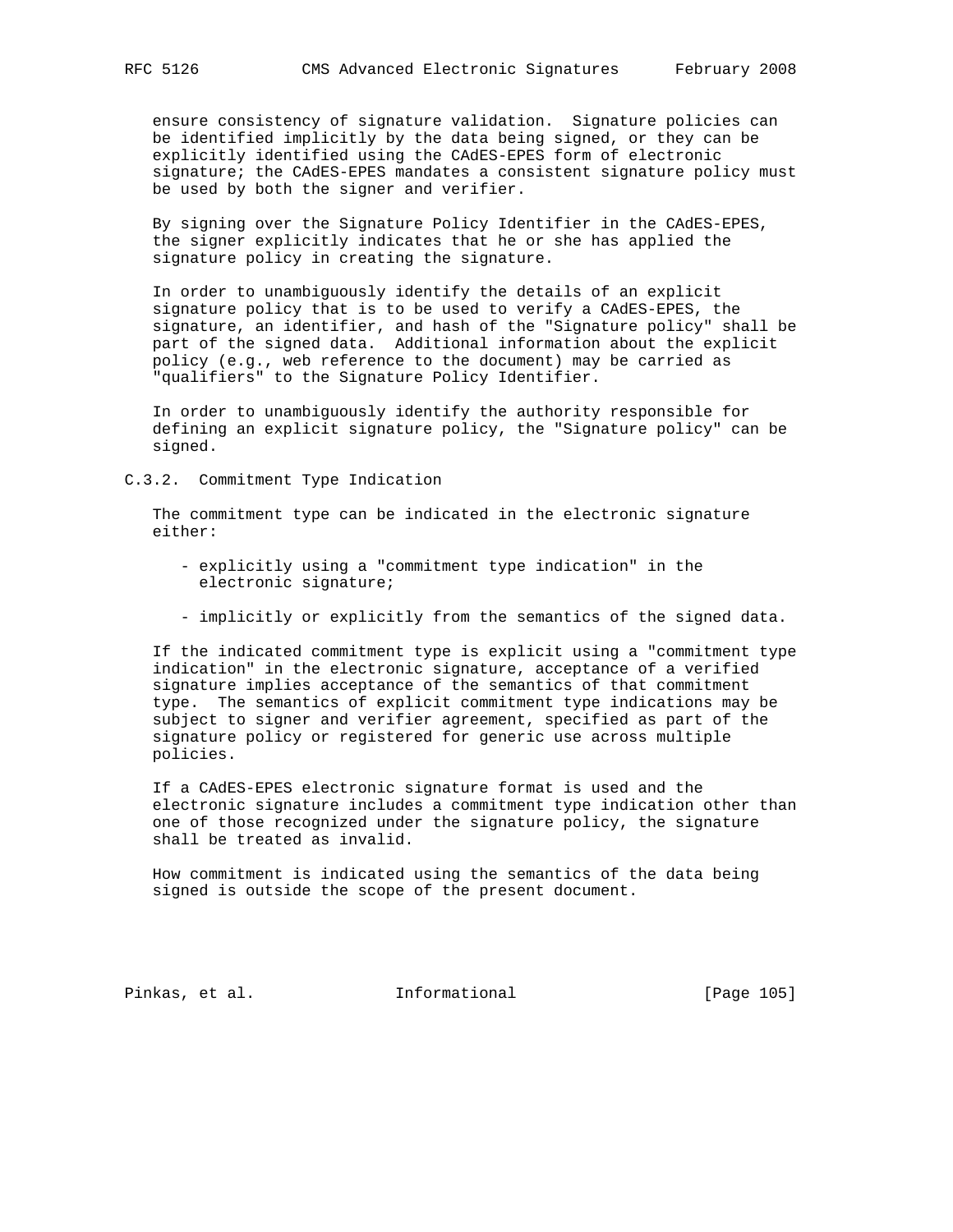NOTE: Examples of commitment indicated through the semantics of the data being signed are:

- an explicit commitment made by the signer indicated by the type of data being signed over. Thus, the data structure being signed can have an explicit commitment within the context of the application (e.g., EDIFACT purchase order);
- an implicit commitment that is a commitment made by the signer because the data being signed over has specific semantics (meaning), which is only interpretable by humans, (i.e., free text).

#### C.3.3. Certificate Identifier from the Signer

 In many real-life environments, users will be able to get from different CAs or even from the same CA, different certificates containing the same public key for different names. The prime advantage is that a user can use the same private key for different purposes. Multiple use of the private key is an advantage when a smart card is used to protect the private key, since the storage of a smart card is always limited. When several CAs are involved, each different certificate may contain a different identity, e.g., as a citizen of a nation or as an employee from a company. Thus, when a private key is used for various purposes, the certificate is needed to clarify the context in which the private key was used when generating the signature. Where there is the possibility that multiple private keys are used, it is necessary for the signer to indicate to the verifier the precise certificate to be used.

 Many current schemes simply add the certificate after the signed data and thus are vulnerable to substitution attacks. If the certificate from the signer was simply appended to the signature and thus not protected by the signature, anyone could substitute one certificate for another, and the message would appear to be signed by someone else. In order to counter this kind of attack, the identifier of the signer has to be protected by the digital signature from the signer.

 In order to unambiguously identify the certificate to be used for the verification of the signature, an identifier of the certificate from the signer shall be part of the signed data.

## C.3.4. Role Attributes

 While the name of the signer is important, the position of the signer within a company or an organization is of paramount importance as well. Some information (i.e., a contract) may only be valid if signed by a user in a particular role, e.g., a Sales Director. In

Pinkas, et al. 1nformational [Page 106]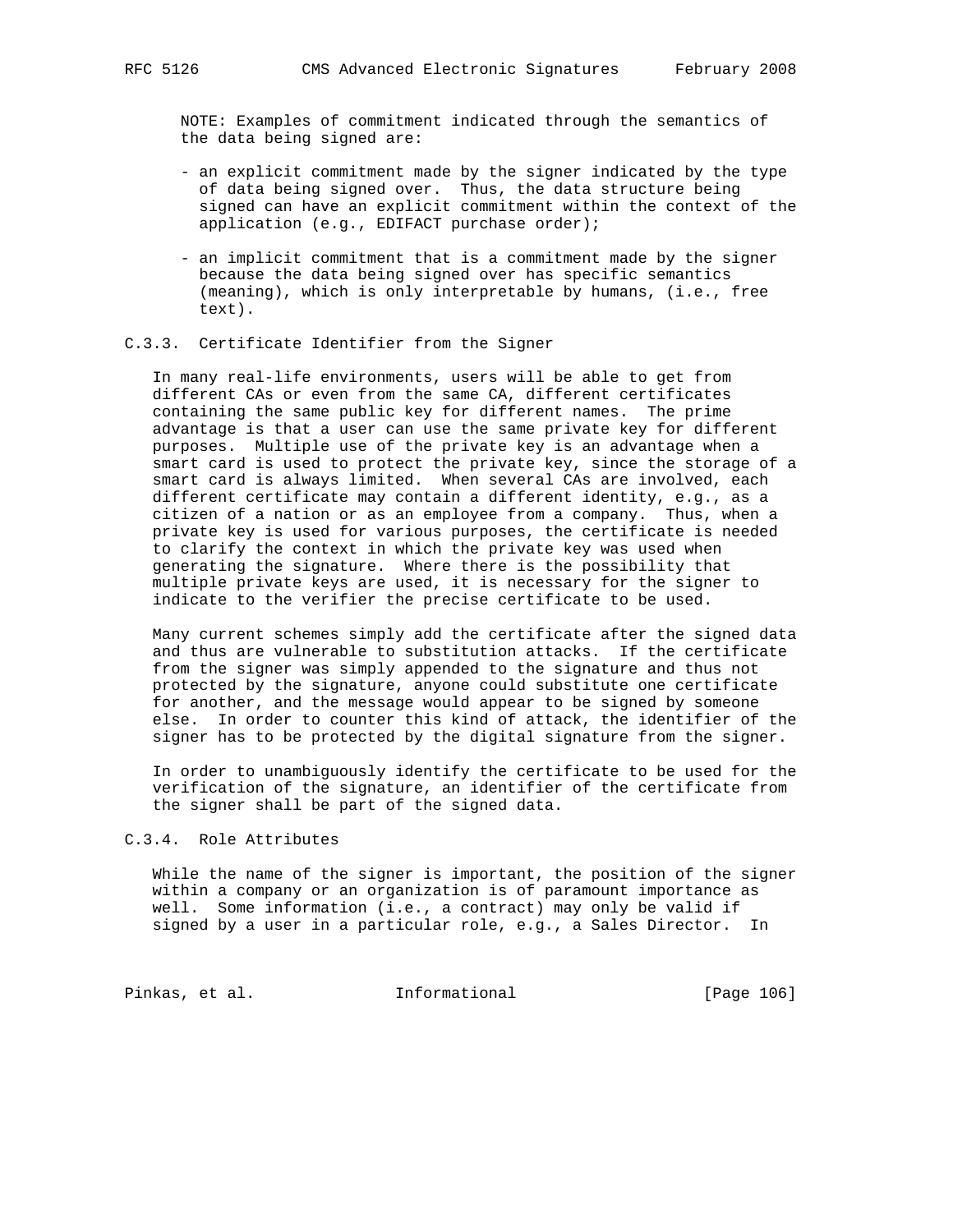many cases, who the sales Director really is, is not that important, but being sure that the signer is empowered by his company to be the Sales Director is fundamental.

 The present document defines two different ways for providing this feature:

- by placing a claimed role name in the CMS signed attributes field;
- by placing an attribute certificate containing a certified role name in the CMS signed attributes field.

 NOTE: Another possible approach would have been to use additional attributes containing the roles name(s) in the signer's identity certificate. However, it was decided not to follow this approach as it significantly complicates the management of certificates. For example, by using separate certificates for the signer's identity and roles means new identity keys need not be issued if a user's role changes.

# C.3.4.1. Claimed Role

 The signer may be trusted to state his own role without any certificate to corroborate this claim; in which case, the claimed role can be added to the signature as a signed attribute.

## C.3.4.2. Certified Role

 Unlike public key certificates that bind an identifier to a public key, Attribute Certificates bind the identifier of a certificate to some attributes, like a role. An Attribute Certificate is NOT issued by a CA but by an Attribute Authority (AA). The Attribute Authority, in most cases, might be under the control of an organization or a company that is best placed to know which attributes are relevant for which individual. The Attribute Authority may use or point to public key certificates issued by any CA, provided that the appropriate trust may be placed in that CA. Attribute Certificates may have various periods of validity. That period may be quite short, e.g., one day. While this requires that a new Attribute Certificate be obtained every day, valid for that day, this can be advantageous since revocation of such certificates may not be needed. When signing, the signer will have to specify which Attribute Certificate it selects. In order to do so, the Attribute Certificate will have to be included in the signed data in order to be protected by the digital signature from the signer.

Pinkas, et al. 1nformational 1999 [Page 107]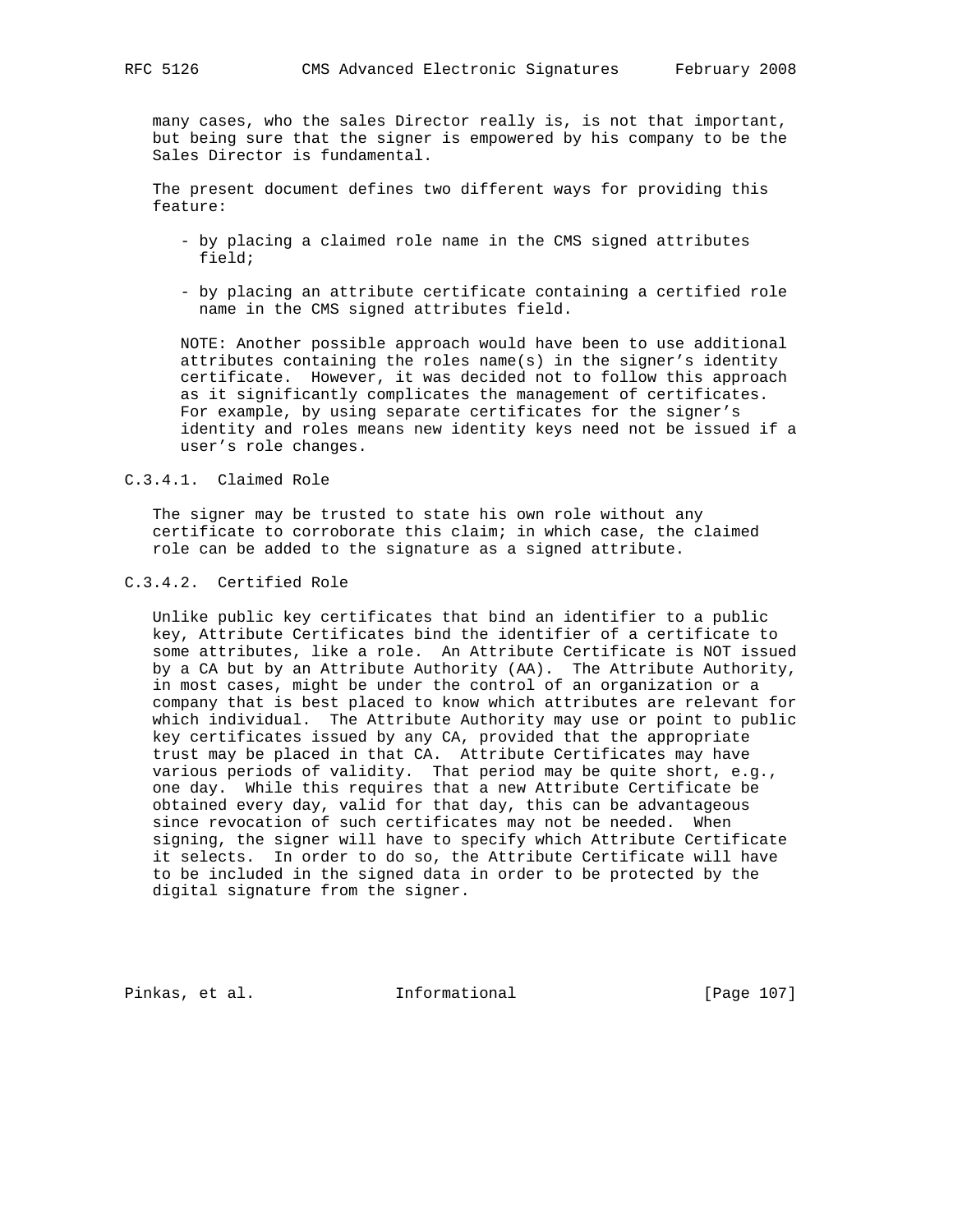In order to unambiguously identify the attribute certificate(s) to be used for the verification of the signature, an identifier of the attribute certificate(s) from the signer shall be part of the signed data.

# C.3.5. Signer Location

 In some transactions, the purported location of the signer at the time he or she applies his signature may need to be indicated. For this reason, an optional location indicator shall be able to be included.

 In order to provide indication of the location of the signer at the time he or she applied his signature, a location attribute may be included in the signature.

C.3.6. Signing Time

 The present document provides the capability to include a claimed signing time as an attribute of an electronic signature.

 Using this attribute, a signer may sign over a time that is the claimed signing time. When an ES with Time is created (CAdES-T), then either a trusted time-stamp is obtained and added to the ES or a trusted time-mark exists in an audit trail. When a verifier accepts a signature, the two times shall be within acceptable limits.

 A further optional attribute is defined in the present document to time-stamp the content and to provide proof of the existence of the content, at the time indicated by the time-stamp token.

 Using this optional attribute, a trusted secure time may be obtained before the document is signed and included under the digital signature. This solution requires an online connection to a trusted time-stamping service before generating the signature and may not represent the precise signing time, since it can be obtained in advance. However, this optional attribute may be used by the signer to prove that the signed object existed before the date included in the time-stamp (see Section 5.11.4).

## C.3.7. Content Format

 When presenting signed data to a human user, it may be important that there is no ambiguity as to the presentation of the signed information to the relying party. In order for the appropriate representation (text, sound, or video) to be selected by the relying party when data (as opposed to data that has been further signed or encrypted) is encapsulated in the SignedData (indicated by the

Pinkas, et al. 1nformational [Page 108]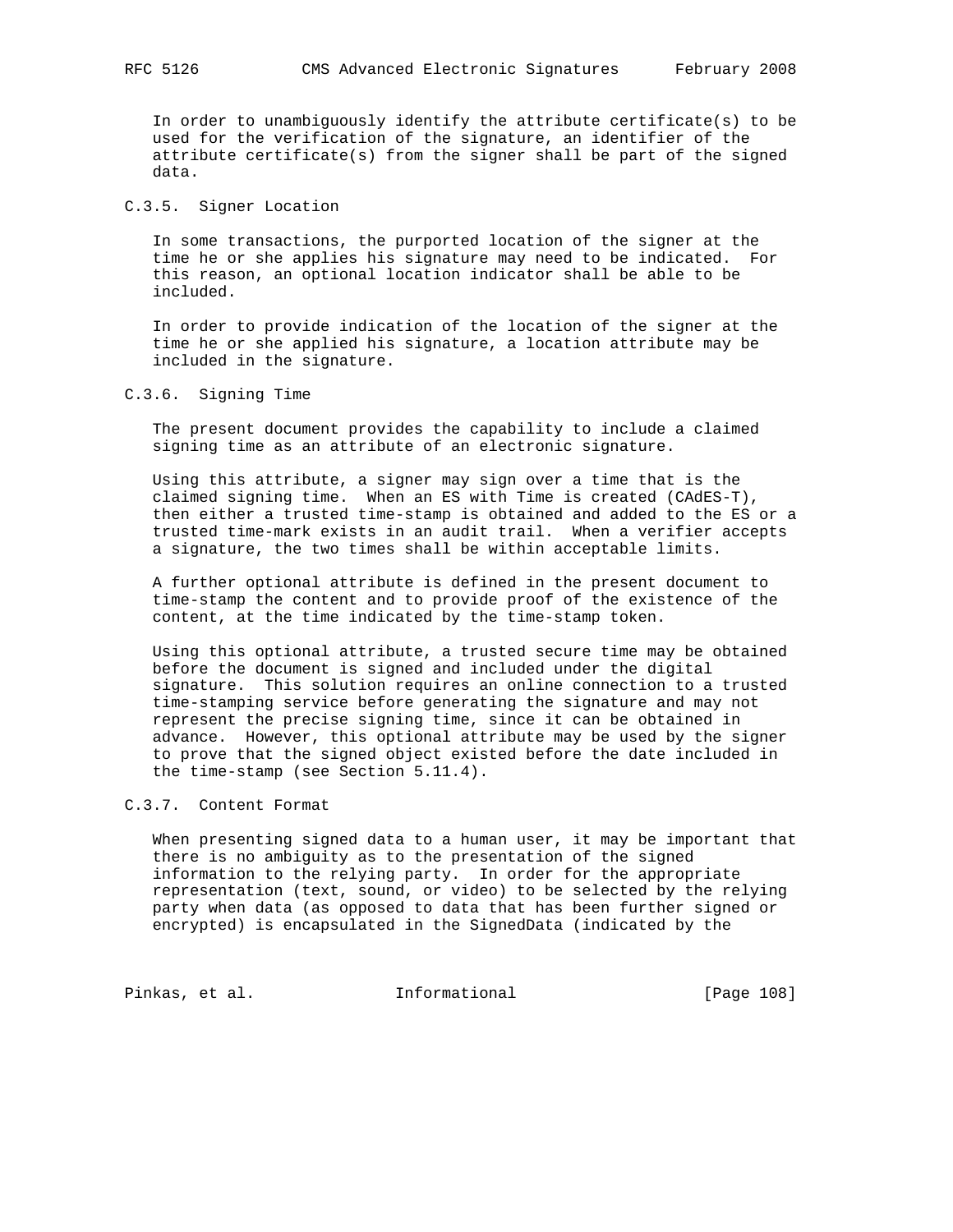eContentType within EncapsulatedContentInfo being set to id-data), further typing information should be used to identify the type of document being signed. This is generally achieved using the MIME content typing and encoding mechanism defined in RFC 2045 [6]). Further information on the use of MIME is given in Annex F.

C.3.8. content-hints

 The contents-hints attribute provides information on the innermost signed content of a multi-layer message where one content is encapsulated in another. This may be useful if the signed data is itself encrypted.

C.3.9. Content Cross-Referencing

 When presenting a signed data is in relation to another signed data, it may be important to identify the signed data to which it relates. The content-reference and content-identifier attributes, as defined in ESS (RFC 2634 [5]), provide the ability to link a request and reply messages in an exchange between two parties.

- C.4. Components of Validation Data
- C.4.1. Revocation Status Information

 A verifier will have to ascertain that the certificate of the signer was valid at the time of the signature. This can be done by either:

- using Certificate Revocation Lists (CRLs);
- using responses from an online certificate status server (for example, obtained through the OCSP protocol).

 NOTE 1: The time of the signature may not be known, so time-stamping or time-marking may be used to provide the time indication of when it was known that the signature existed.

 NOTE 2: When validating an electronic signature and checking revocation status information, if a "grace period" is required, it needs to be suitably long enough to allow the involved authority to process a "last-minute" revocation request and for the request to propagate through the revocation system. This grace period is to be added to the time included with the time-stamp token or the time-mark, and thus the revocation status information should be captured after the end of the grace period.

Pinkas, et al. 1nformational [Page 109]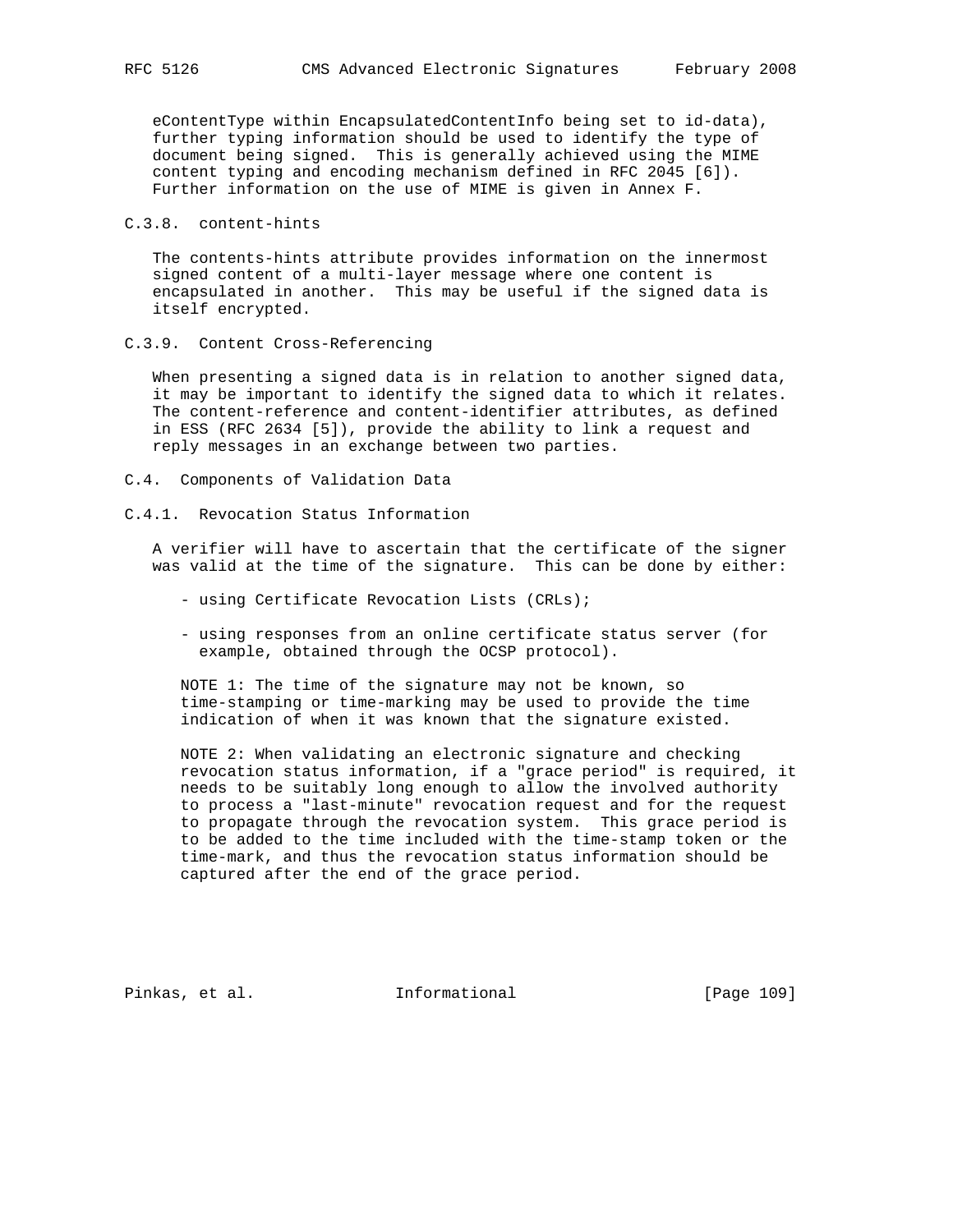# C.4.1.1. CRL Information

 When using CRLs to get revocation information, a verifier will have to make sure that he or she gets, at the time of the first verification, the appropriate certificate revocation information from the signer's CA. This should be done as soon as possible to minimize the time delay between the generation and verification of the signature. However, a "grace period" is required to allow CAs time to process revocation requests.

 For example, a revocation request may arrive at a CA just before issuing the next CRL, and there may not enough time to include the revised revocation status information. This involves checking that the signer certificate serial number is not included in the CRL. Either the signer, the initial verifier, or a subsequent verifier may obtain this CRL. If obtained by the signer, then it shall be conveyed to the verifier. It may be convenient to archive the CRL for ease of subsequent verification or arbitration. Alternatively, provided the CRL is archived elsewhere, which is accessible for the purpose of arbitration, then the serial number of the CRL used may be archived together with the verified electronic signature as a CAdES-C form.

 Even if the certificate serial number appears in the CRL with the status "suspended" (i.e., on hold), the signature is not to be deemed as valid since a suspended certificate is not supposed to be used even by its rightful owner.

# C.4.1.2. OCSP Information

 When using OCSP to get revocation information, a verifier will have to make sure that he or she gets, at the time of the first verification, an OCSP response that contains the status "valid". This should be done as soon as possible after the generation of the signature, still providing a "grace period" suitable enough to allow the involved authority to process a "last-minute" revocation request. The signer, the verifier, or any other third party may fetch this OCSP response. Since OCSP responses are transient and thus are not archived by any TSP, including CA, it is the responsibility of every verifier to make sure that it is stored in a safe place. The simplest way is to store them associated with the electronic signature. An alternative would be to store them so that they can then be easily retrieved and incorporate references to them in the electronic signature itself as a CAdES-C form.

Pinkas, et al. 10 methomational [Page 110]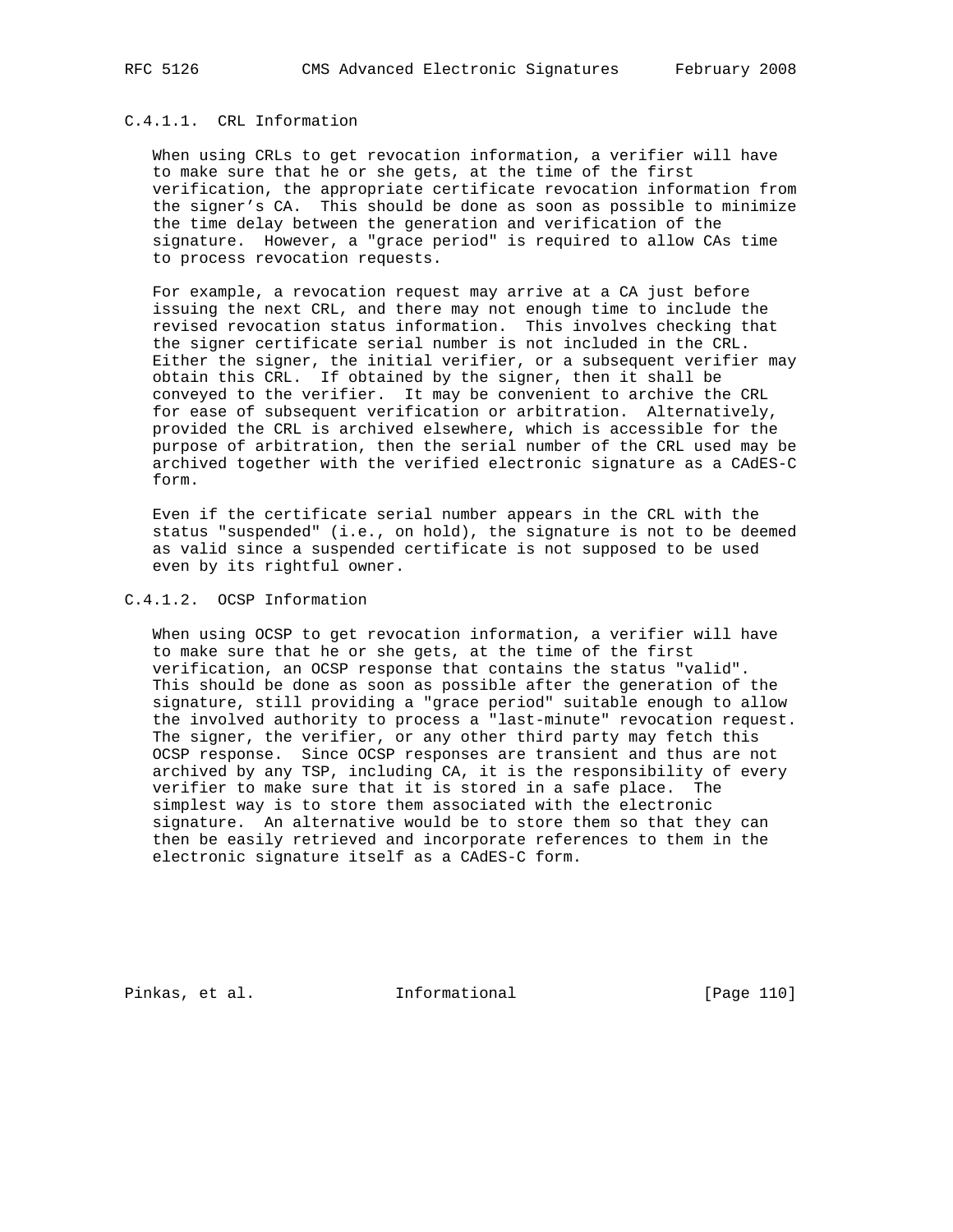In the same way as for the case of the CRL, it may happen that the certificate is declared as invalid but with the secondary status "suspended". In such a case, the same comment as for the CRL applies.

# C.4.2. Certification Path

 A verifier may have to ascertain that the certification path was valid, at the time of the signature, up to a trust point, according to the:

- naming constraints;
- certificate policy constraints;
- signature policy, when applicable.

 Since the time of the signature cannot be known with certainty, an upper limit of it should be used as indicated by either the time-stamp or time-mark.

 In this case, it will be necessary to capture all the certificates from the certification path, starting with those from the signer and ending up with those of the self-signed certificate from one trusted root; when applicable, this may be specified as part of the Signature Policy. In addition, it will be necessary to capture the Certificate Authority Revocation Lists (CARLs) to prove that none of the CAs from the chain were revoked at the time of the signature. Again, all this material may be incorporated in the electronic signature (ES X forms). An alternative would be to store this information so that it can be easily retrieved and incorporate references to it in the electronic signature itself as a CAdES-C form.

C.4.3. Time-Stamping for Long Life of Signatures

 An important property for long-standing signatures is that a signature, having been found once to be valid, shall continue to be so months or years later.

 A signer, verifier, or both may be required to provide, on request, proof that a digital signature was created or verified during the validity period of all the certificates that make up the certificate path. In this case, the signer, verifier, or both will also be required to provide proof that the signer's certificate and all the CA certificates used to form a valid certification path were not revoked when the signature was created or verified.

Pinkas, et al. Informational [Page 111]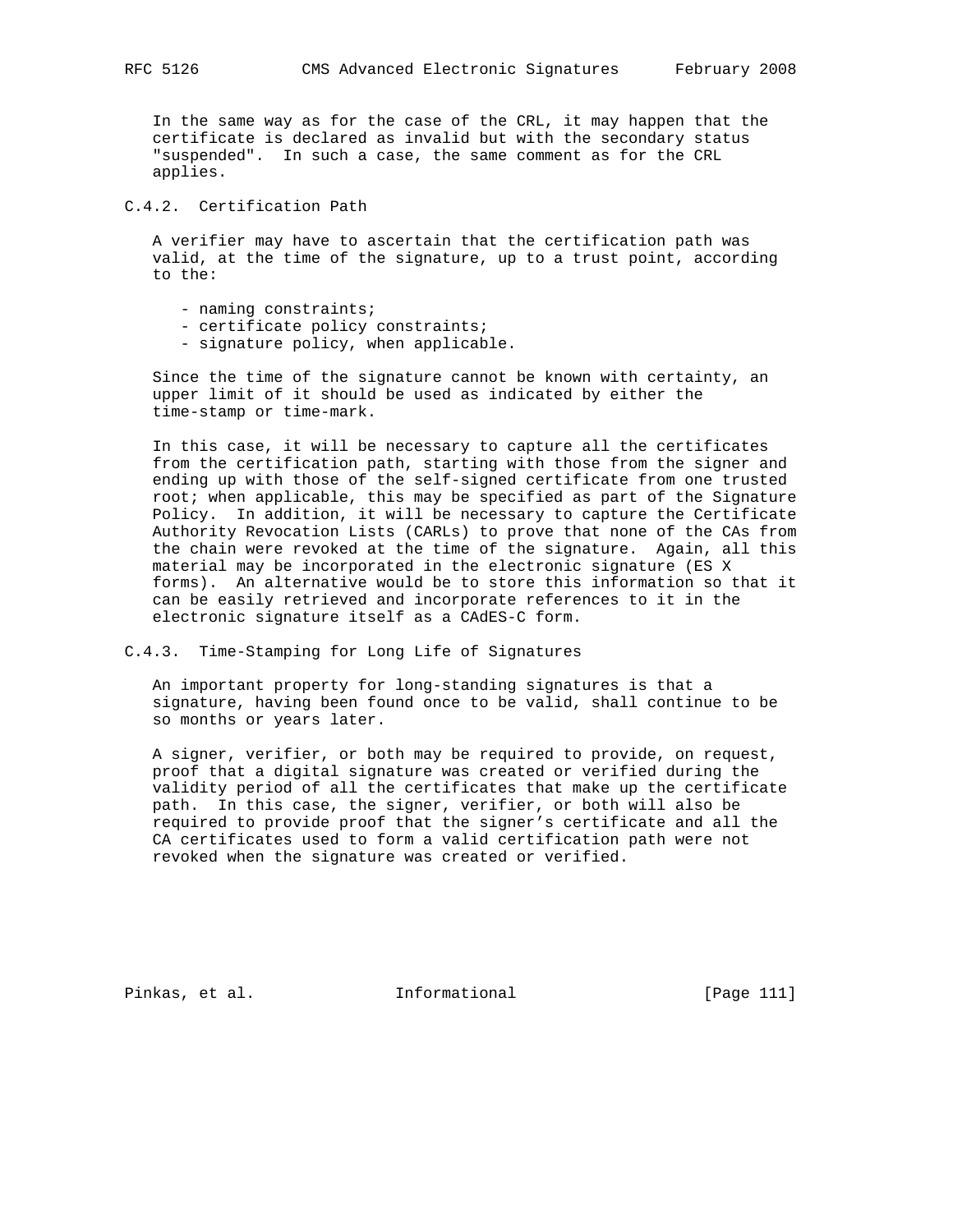It would be quite unacceptable to consider a signature as invalid even if the keys or certificates were later compromised. Thus, there is a need to be able to demonstrate that the signature keys were valid at the time that the signature was created to provide long-term evidence of the validity of a signature.

 It could be the case that a certificate was valid at the time of the signature but revoked some time later. In this event, evidence shall be provided that the document was signed before the signing key was revoked. Time-stamping by a Time-Stamping Authority (TSA) can provide such evidence. A time-stamp is obtained by sending the hash value of the given data to the TSA. The returned "time-stamp" is a signed document that contains the hash value, the identity of the TSA, and the time of stamping. This proves that the given data existed before the time of stamping. Time-stamping a digital signature (by sending a hash of the signature to the TSA) before the revocation of the signer's private key provides evidence that the signature had been created before the certificate was revoked.

 If a recipient wants to hold a valid electronic signature, he will have to ensure that he has obtained a valid time-stamp for it before that key (and any key involved in the validation) is revoked. The sooner the time-stamp is obtained after the signing time, the better. Any time-stamp or time-mark that is taken after the expiration date of any certificate in the certification path has no value in proving the validity of a signature.

 It is important to note that signatures may be generated "off-line" and time-stamped at a later time by anyone, for example, by the signer or any recipient interested in the value of the signature. The time-stamp can thus be provided by the signer, together with the signed document, or obtained by the recipient following receipt of the signed document.

 The time-stamp is NOT a component of the Basic Electronic Signature, but it is the essential component of the ES with Time.

 It is required, in the present document, that if a signer's digital signature value is to be time-stamped, the time-stamp token is issued by a trusted source, known as a Time-Stamping Authority.

 The present document requires that the signer's digital signature value be time-stamped by a trusted source before the electronic signature can become an ES with Complete validation data. Acceptable TSAs may be specified in a Signature Validation Policy.

This technique is referred to as CAdES-C in the present document.

Pinkas, et al. 1nformational [Page 112]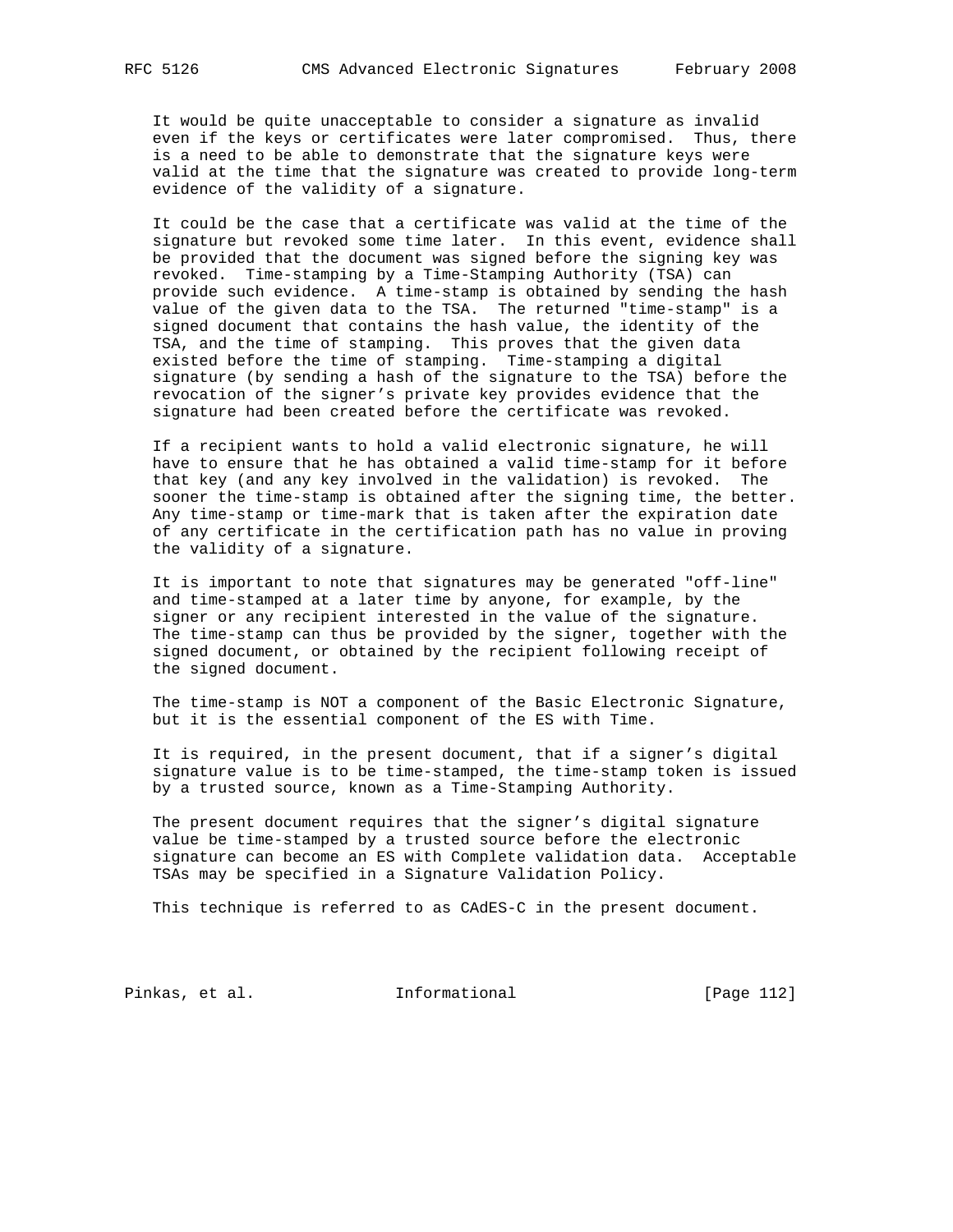Should both the signer and verifier be required to time-stamp the signature value to meet the requirements of the signature policy, the signature policy may specify a permitted time delay between the two time-stamps.

C.4.4. Time-Stamping for Long Life of Signature before CA Key Compromises

 Time-stamped, extended electronic signatures are needed when there is a requirement to safeguard against the possibility of a CA key in the certificate chain ever being compromised. A verifier may be required to provide, on request, proof that the certification path and the revocation information used at the time of the signature were valid, even in the case where one of the issuing keys or OCSP responder keys is later compromised.

 The present document defines two ways of using time-stamps to protect against this compromise:

- time-stamp the ES with Complete validation data, when an OCSP response is used to get the status of the certificate from the signer (CAdES-X Type 1). This format is suitable to be used with an OCSP response, and it offers the additional advantage of providing an integrity protection over the whole data;
- time-stamp only the certification path and revocation information references when a CRL is used to get the status of the certificate from the signer (CAdES-X Type2). This format is suitable to be used with CRLs, since the time-stamped information may be used for more than one signature (when signers have their certificates issued by the same CA and when signatures can be checked using the same CRLs).

NOTE: The signer, verifier, or both may obtain the time-stamp.

C.4.4.1. Time-Stamping the ES with Complete Validation Data (CAdES-X Type 1)

 When an OCSP response is used, it is necessary to time-stamp in particular that response in the case the key from the responder would be compromised. Since the information contained in the OCSP response is user specific and time specific, an individual time-stamp is needed for every signature received. Instead of placing the time-stamp only over the certification path references and revocation information references, which include the OCSP response, the time-stamp is placed on the CAdES-C. Since the certification path and revocation information references are included in the ES with Complete validation data, they are also protected. For the same

Pinkas, et al. 10 1nformational 1999 [Page 113]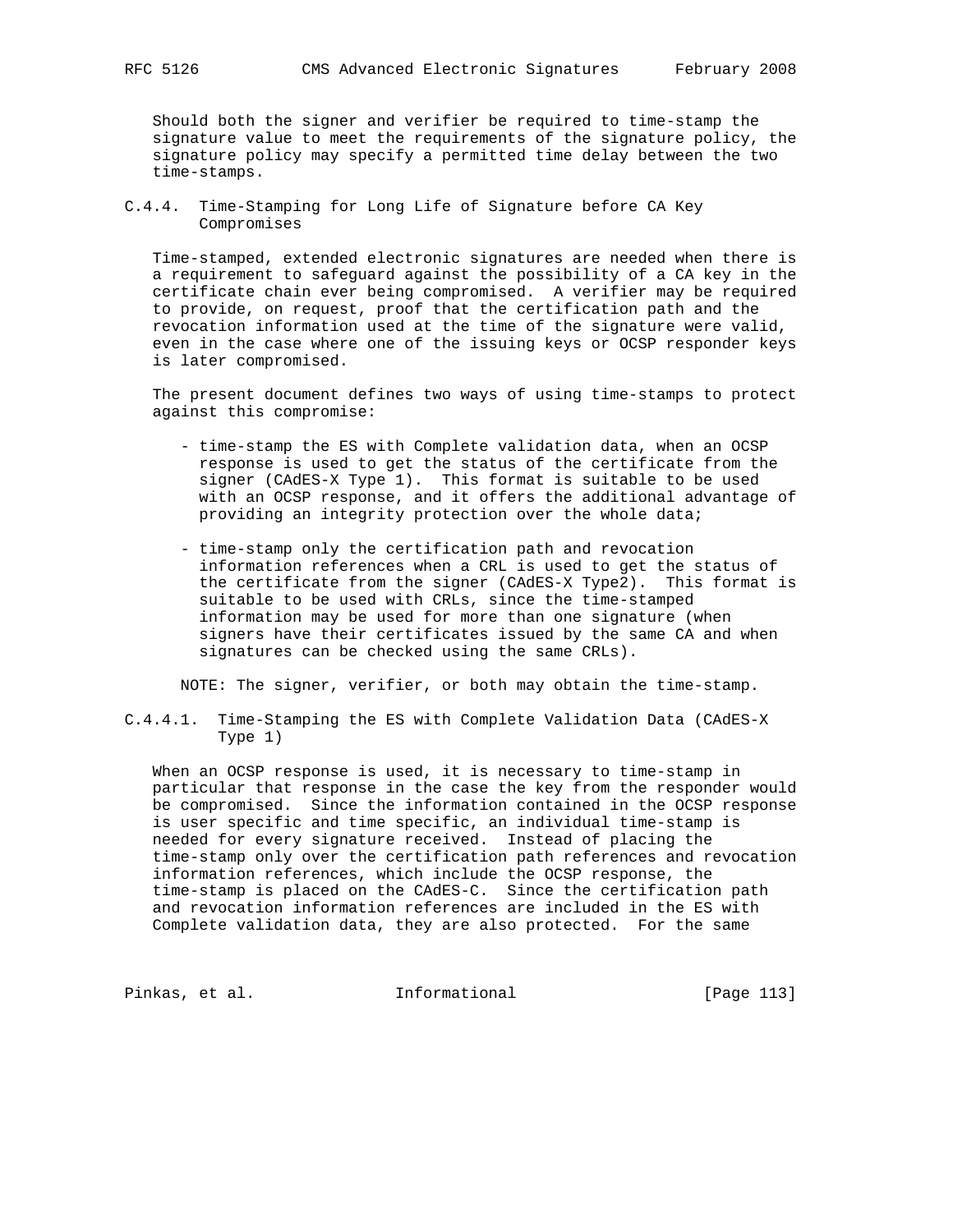cryptographic price, this provides an integrity mechanism over the ES with Complete validation data. Any modification can be immediately detected. It should be noticed that other means of protecting/detecting the integrity of the ES with Complete validation data exist and could be used. Although the technique requires a time-stamp for every signature, it is well suited for individual users wishing to have an integrity-protected copy of all the validated signatures they have received.

 By time-stamping the complete electronic signature, including the digital signature as well as the references to the certificates and revocation status information used to support validation of that signature, the time-stamp ensures that there is no ambiguity in the means of validating that signature.

 This technique is referred to as CAdES-X Type 1 in the present document.

 NOTE: Trust is achieved in the references by including a hash of the data being referenced.

 If it is desired for any reason to keep a copy of the additional data being referenced, the additional data may be attached to the electronic signature, in which case the electronic signature becomes a CAdES-X Long Type 1, as defined by the present document.

 A CAdES-X Long Type 1 is simply the concatenation of a CAdES-X Type 1, with a copy of the additional data being referenced.

## C.4.4.2. Time-Stamping Certificates and Revocation Information References (CAdES-X Type 2)

 Time-stamping each ES with Complete validation data, as defined above, may not be efficient, particularly when the same set of CA certificates and CRL information is used to validate many signatures.

 Time-stamping CA certificates will stop any attacker from issuing bogus CA certificates that could be claimed to exist before the CA key was compromised. Any bogus time-stamped CA certificates will show that the certificate was created after the legitimate CA key was compromised. In the same way, time-stamping CA CRLs will stop any attacker from issuing bogus CA CRLs that could be claimed to exist before the CA key was compromised.

 Time-stamping of commonly used certificates and CRLs can be done centrally, e.g., inside a company or by a service provider. This method reduces the amount of data the verifier has to time-stamp; for example, it could be reduced to just one time-stamp per day (i.e., in

Pinkas, et al. 10 1nformational 1999 [Page 114]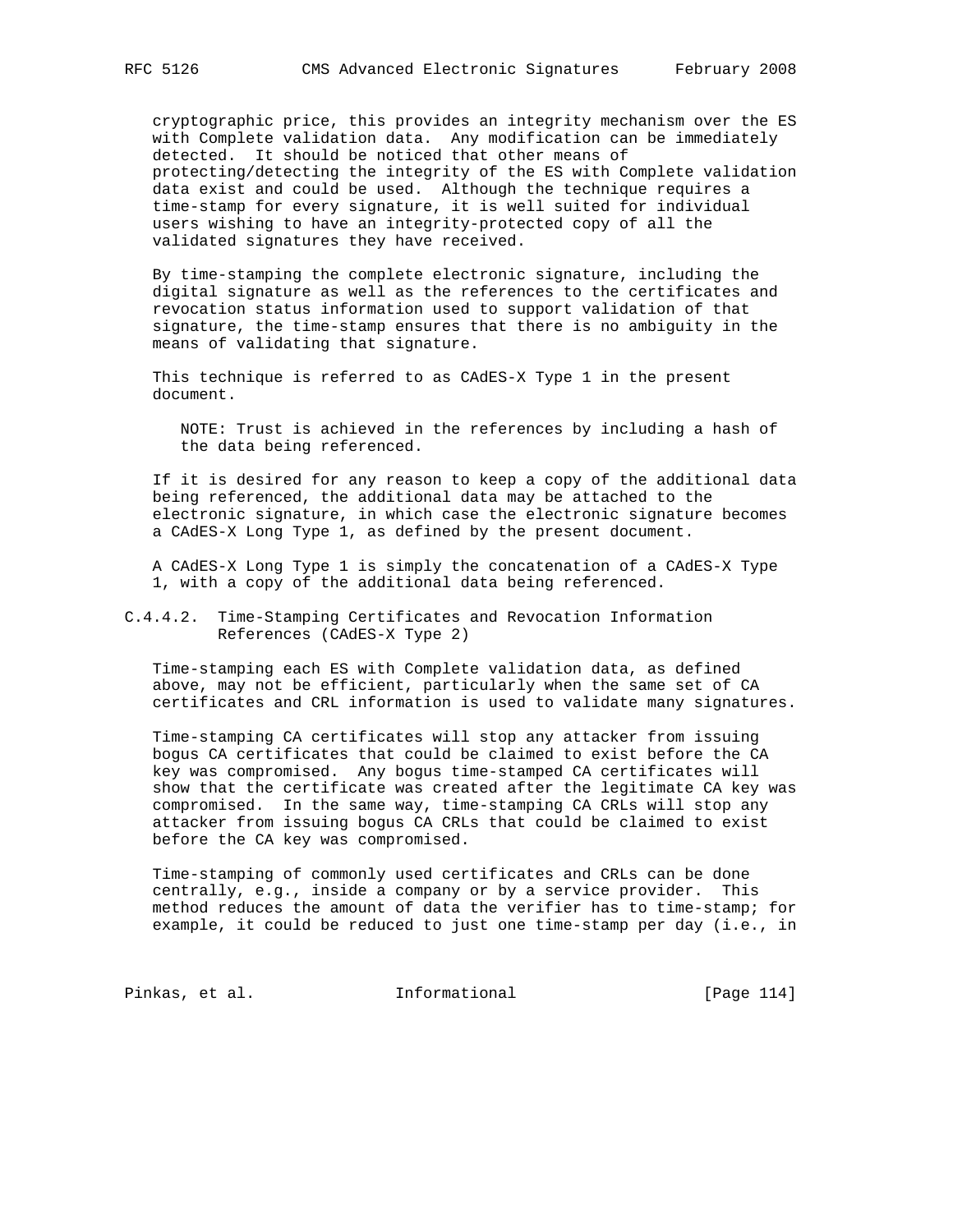the case where all the signers use the same CA, and the CRL applies for the whole day). The information that needs to be time-stamped is not the actual certificates and CRLs, but the unambiguous references to those certificates and CRLs.

 This technique is referred to as CAdES-X Type 2 in the present document and requires the following:

 - all the CA certificates references and revocation information references (i.e., CRLs) used in validating the CAdES-C are covered by one or more time-stamps.

 Thus, a CAdES-C with a time-stamp signature value at time T1 can be proved valid if all the CA and CRL references are time-stamped at time T1+.

C.4.5. Time-Stamping for Archive of Signature

 Advances in computing increase the probability of being able to break algorithms and compromise keys. There is therefore a requirement to be able to protect electronic signatures against this possibility.

 Over a period of time, weaknesses may occur in the cryptographic algorithms used to create an electronic signature (e.g., due to the time available for cryptoanalysis, or improvements in cryptoanalytical techniques). Before such weaknesses become likely, a verifier should take extra measures to maintain the validity of the electronic signature. Several techniques could be used to achieve this goal, depending on the nature of the weakened cryptography. In order to simplify matters, a single technique called Archive validation data, covering all the cases, is being used in the present document.

 Archive validation data consists of the validation data and the complete certificate and revocation data, time-stamped together with the electronic signature. The Archive validation data is necessary if the hash function and the crypto algorithms that were used to create the signature are no longer secure. Also, if it cannot be assumed that the hash function used by the Time-Stamping Authority is secure, then nested time-stamps of the Archived Electronic Signature are required.

 The potential for a Trusted Service Provider (TSP) key compromise should be significantly lower than user keys because TSP(s) are expected to use stronger cryptography and better key protection. It can be expected that new algorithms (or old ones with greater key lengths) will be used. In such a case, a sequence of time-stamps will protect against forgery. Each time-stamp needs to be affixed

Pinkas, et al. 10 1nformational 1999 [Page 115]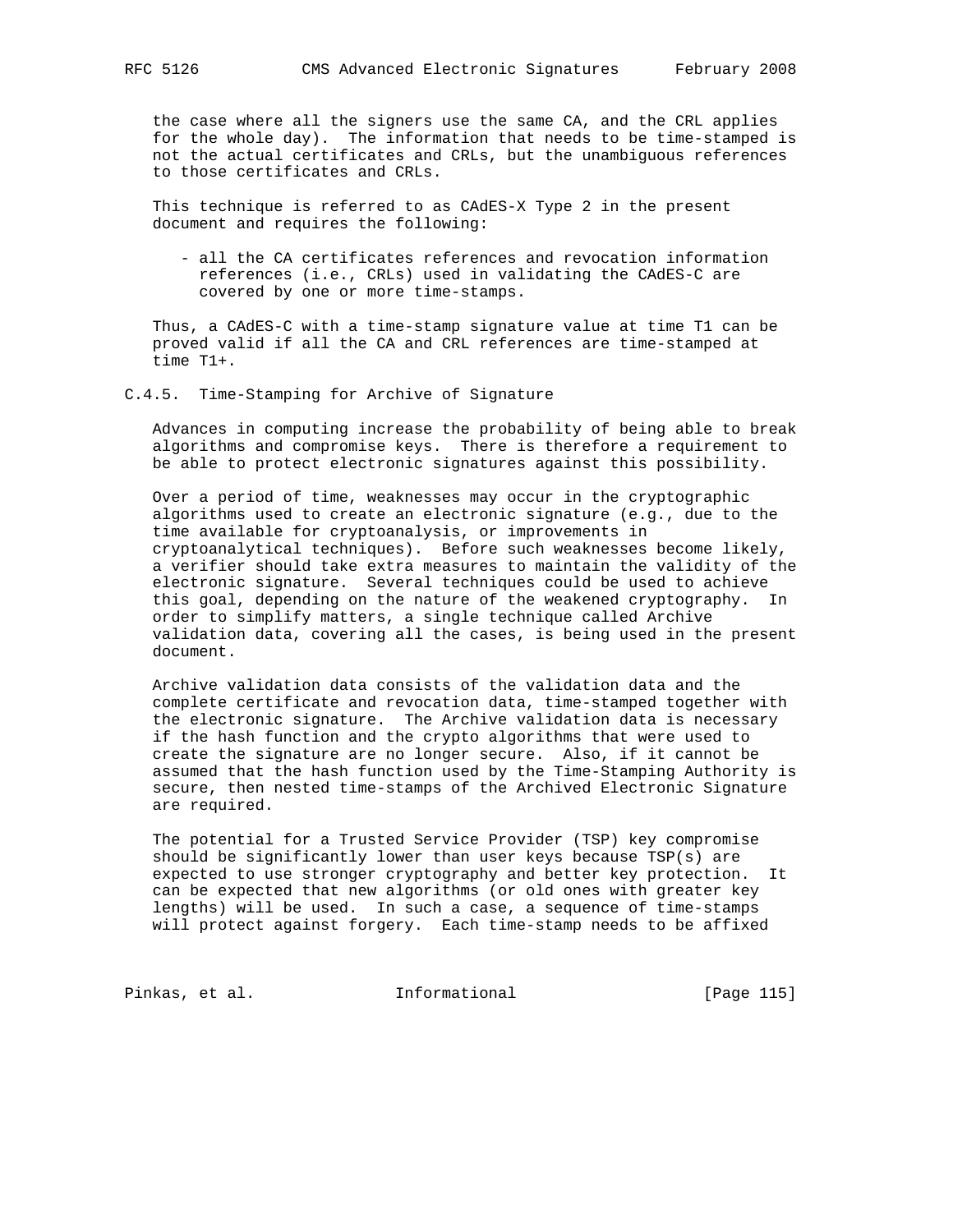before either the compromise of the signing key or the cracking of the algorithms used by the TSA. TSAs (Time-Stamping Authorities) should have long keys (e.g., which at the time of drafting the present document was at least 2048 bits for the signing RSA algorithm) and/or a "good" or different algorithm.

 Nested time-stamps will also protect the verifier against key compromise or cracking the algorithm on the old electronic signatures.

 The process will need to be performed and iterated before the cryptographic algorithms used for generating the previous time-stamp are no longer secure. Archive validation data may thus bear multiple embedded time-stamps.

This technique is referred to as CAdES-A in the present document.

C.4.6. Reference to Additional Data

 Using CAdES-X Type 1 or CAdES-X Type 2 extended validation data, verifiers still need to keep track of all the components that were used to validate the signature, in order to be able to retrieve them again later on. These components may be archived by an external source, like a Trusted Service Provider; in which case, referenced information that is provided as part of the ES with Complete validation data (CAdES-C) is adequate. The actual certificates and CRL information reference in the CAdES-C can be gathered when needed for arbitration.

 If references to additional data are not adequate, then the actual values of all the certificates and revocation information required may be part of the electronic signature. This technique is referred to as CAdES-X Long Type 1 or CAdES-X Long Type 2 in the present document.

C.4.7. Time-Stamping for Mutual Recognition

 In some business scenarios, both the signer and the verifier need to time-stamp their own copy of the signature value. Ideally, the two time-stamps should be as close as possible to each other.

 EXAMPLE: A contract is signed by two parties, A and B, representing their respective organizations; to time-stamp the signer and verifier data, two approaches are possible:

 - under the terms of the contract, a predefined common "trusted" TSA may be used;

Pinkas, et al. 10 Informational [Page 116]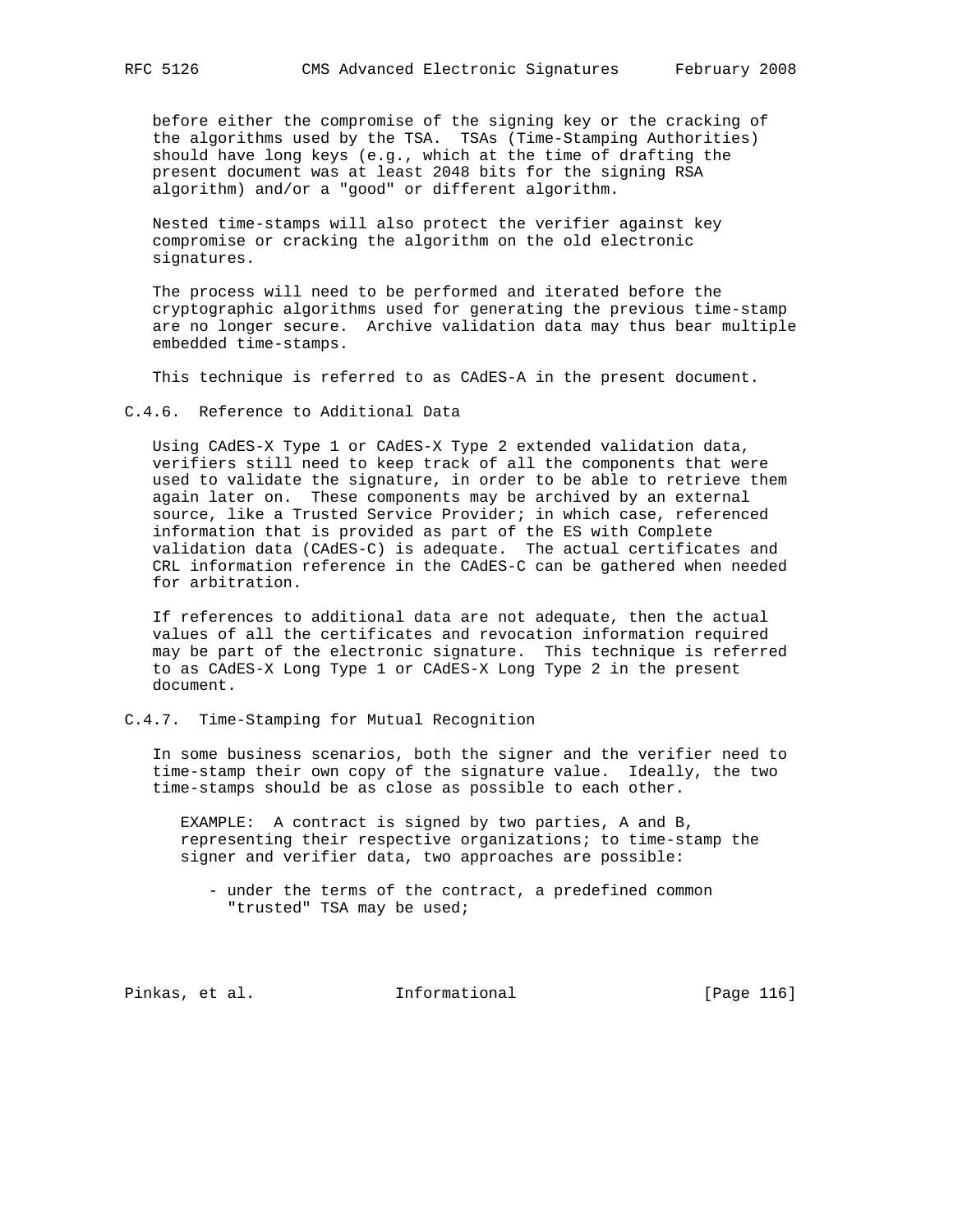- if both organizations run their own time-stamping services, A and B can have the transaction time-stamped by these two time-stamping services.

 In the latter case, the electronic signature will only be considered valid if both time-stamps were obtained in due time (i.e., there should not be a long delay between obtaining the two time-stamps). Thus, neither A nor B can repudiate the signing time indicated by their own time-stamping service. Therefore, A and B do not need to agree on a common "trusted" TSA to get a valid transaction.

 It is important to note that signatures may be generated "off-line" and time-stamped at a later time by anyone, e.g., by the signer or any recipient interested in validating the signature. The time-stamp over the signature from the signer can thus be provided by the signer, together with the signed document, and/or be obtained by the verifier following receipt of the signed document.

 The business scenarios may thus dictate that one or more of the long-term signature time-stamping methods described above be used. This may be part of a mutually agreed Signature Validation Policy that is part of an agreed signature policy under which digital signatures may be used to support the business relationship between the two parties.

# C.4.8. TSA Key Compromise

 TSA servers should be built in such a way that once the private signature key is installed, there is minimal likelihood of compromise over as long as a possible period. Thus, the validity period for the TSA's keys should be as long as possible.

 Both the CAdES-T and the CAdES-C contain at least one time-stamp over the signer's signature. In order to protect against the compromise of the private signature key used to produce that time-stamp, the Archive validation data can be used when a different Time-Stamping Authority key is involved to produce the additional time-stamp. If it is believed that the TSA key used in providing an earlier time-stamp may ever be compromised (e.g., outside its validity period), then the CAdES-A should be used. For extremely long periods, this may be applied repeatedly using new TSA keys.

 This technique is referred to as a nested CAdES-A in the present document.

Pinkas, et al. 10. Informational 1.17 [Page 117]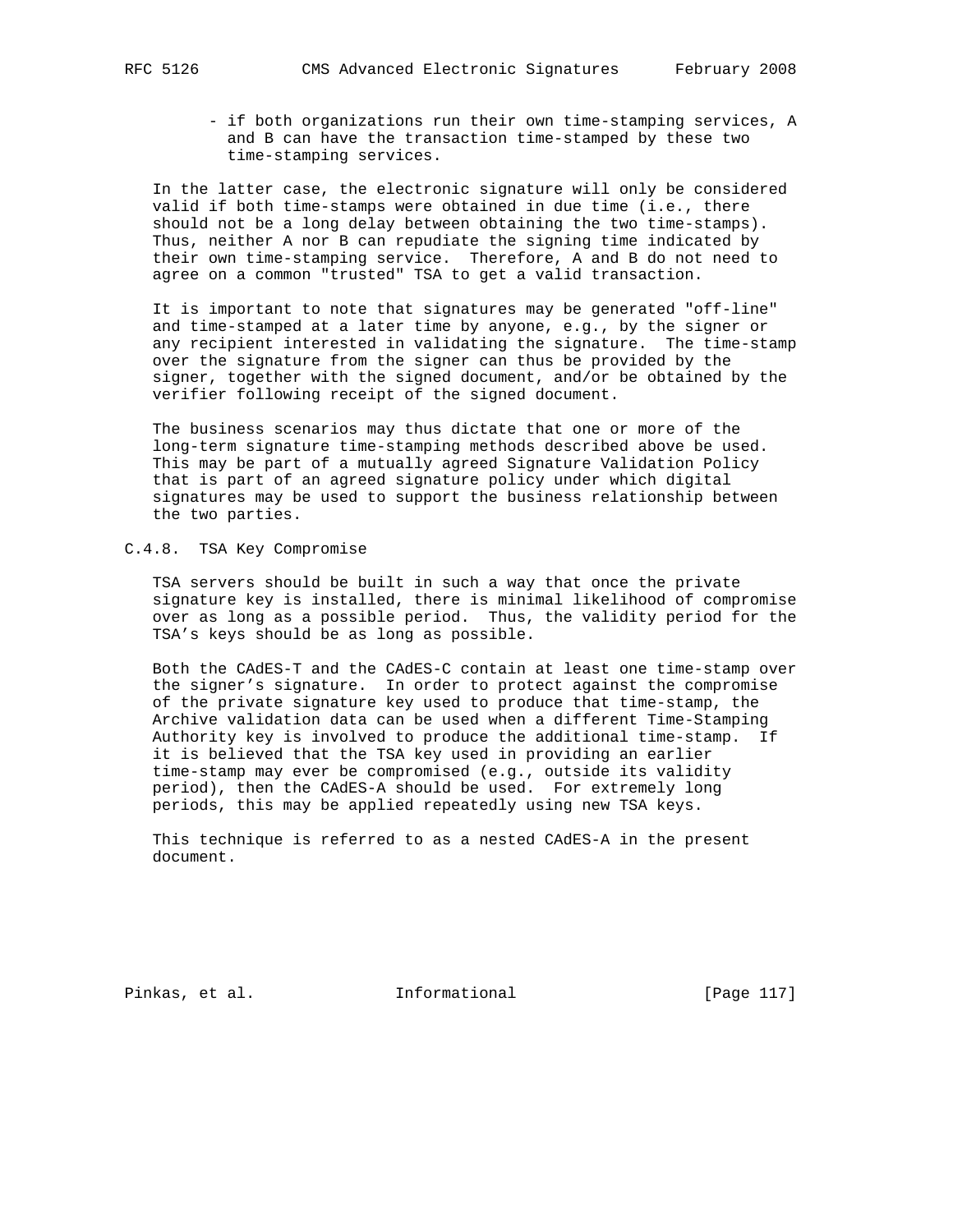#### C.5. Multiple Signatures

 Some electronic signatures may only be valid if they bear more than one signature. This is generally the case when a contract is signed between two parties. The ordering of the signatures may or may not be important, i.e., one may or may not need to be applied before the other.

 Several forms of multiple and counter signatures need to be supported, which fall into two basic categories:

- independent signatures;
- embedded signatures.

 Independent signatures are parallel signatures where the ordering of the signatures is not important. The capability to have more than one independent signature over the same data shall be provided.

 Embedded signatures are applied one after the other and are used where the order in which the signatures are applied is important. The capability to sign over signed data shall be provided.

 These forms are described in Section 5.13. All other multiple signature schemes, e.g., a signed document with a countersignature, double countersignatures, or multiple signatures can be reduced to one or more occurrences of the above two cases.

Annex D (Informative): Data Protocols to Interoperate with TSPs

D.1. Operational Protocols

 The following protocols can be used by signers and verifiers to interoperate with Trusted Service Providers during the electronic signature creation and validation.

D.1.1. Certificate Retrieval

 User certificates, CA certificates, and cross-certificates can be retrieved from a repository using the Lightweight Directory Access Protocol as defined in RFC 3494 [RFC3494], with the schema defined in RFC 4523 [RFC4523].

D.1.2. CRL Retrieval

 Certificate revocation lists, including authority revocation lists and partial CRL variants, can be retrieved from a repository using the Lightweight Directory Access Protocol, as defined in RFC 3494 [RFC3494], with the schema defined in RFC 4523 [RFC4523].

Pinkas, et al. 10 1nformational 1999 [Page 118]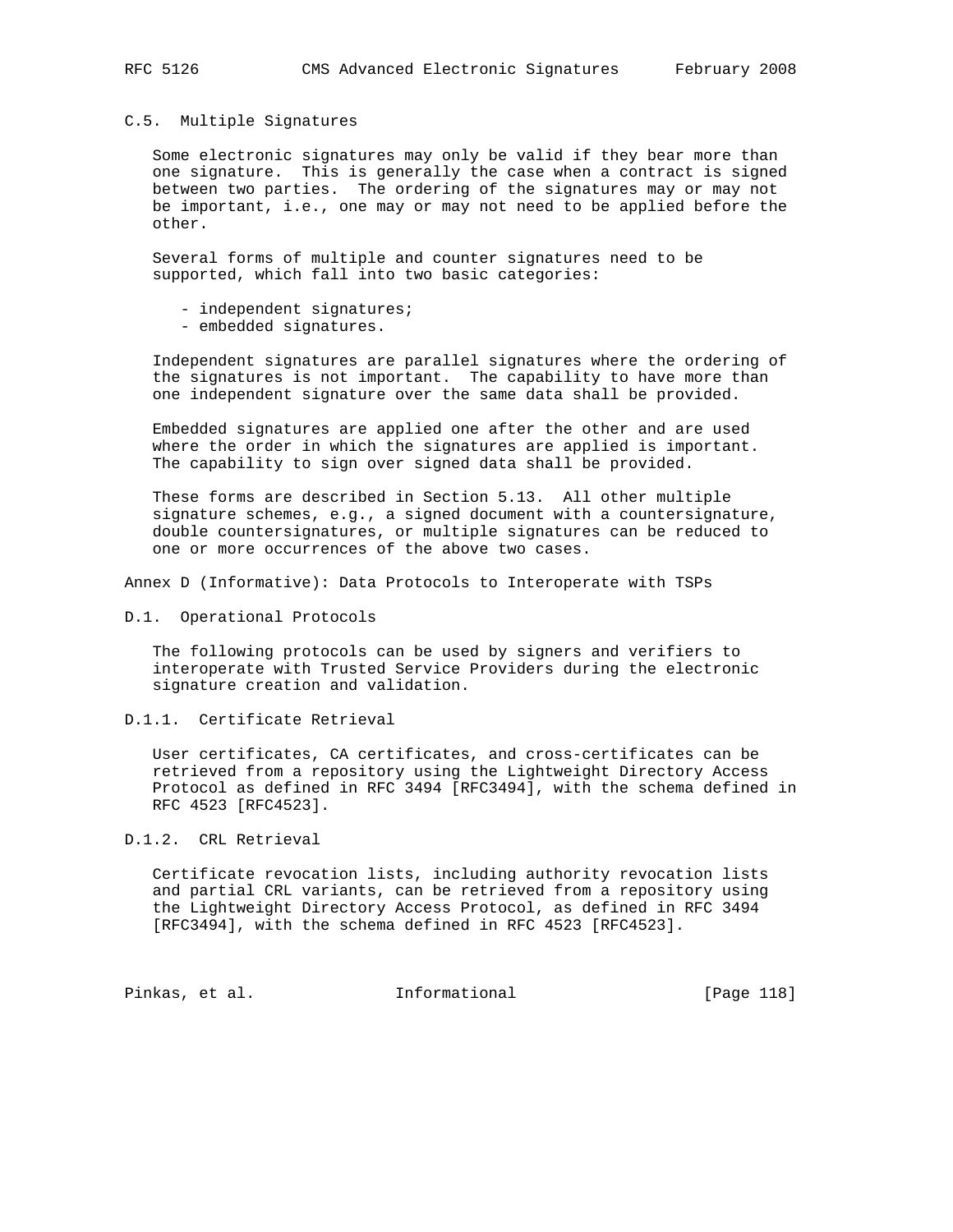# D.1.3. Online Certificate Status

 As an alternative to the use of certificate revocation lists, the status of a certificate can be checked using the Online Certificate Status Protocol (OCSP), as defined in RFC 2560 [3].

D.1.4. Time-Stamping

 The time-stamping service can be accessed using the Time-Stamping Protocol defined in RFC 3161 [7].

D.2. Management Protocols

 Signers and verifiers can use the following management protocols to manage the use of certificates.

D.2.1. Request for Certificate Revocation

 Request for a certificate to be revoked can be made using the revocation request and response messages defined in RFC 4210 [RFC4210].

Annex E (Informative): Security Considerations

E.1. Protection of Private Key

 The security of the electronic signature mechanism defined in the present document depends on the privacy of the signer's private key.

 Implementations should take steps to ensure that private keys cannot be compromised.

E.2. Choice of Algorithms

 Implementers should be aware that cryptographic algorithms become weaker with time. As new cryptoanalysis techniques are developed and computing performance improves, the work factor to break a particular cryptographic algorithm will reduce. Therefore, cryptographic algorithm implementations should be modular, allowing new algorithms to be readily inserted. That is, implementers should be prepared for the set of mandatory-to-implement algorithms to change over time.

Pinkas, et al. Informational [Page 119]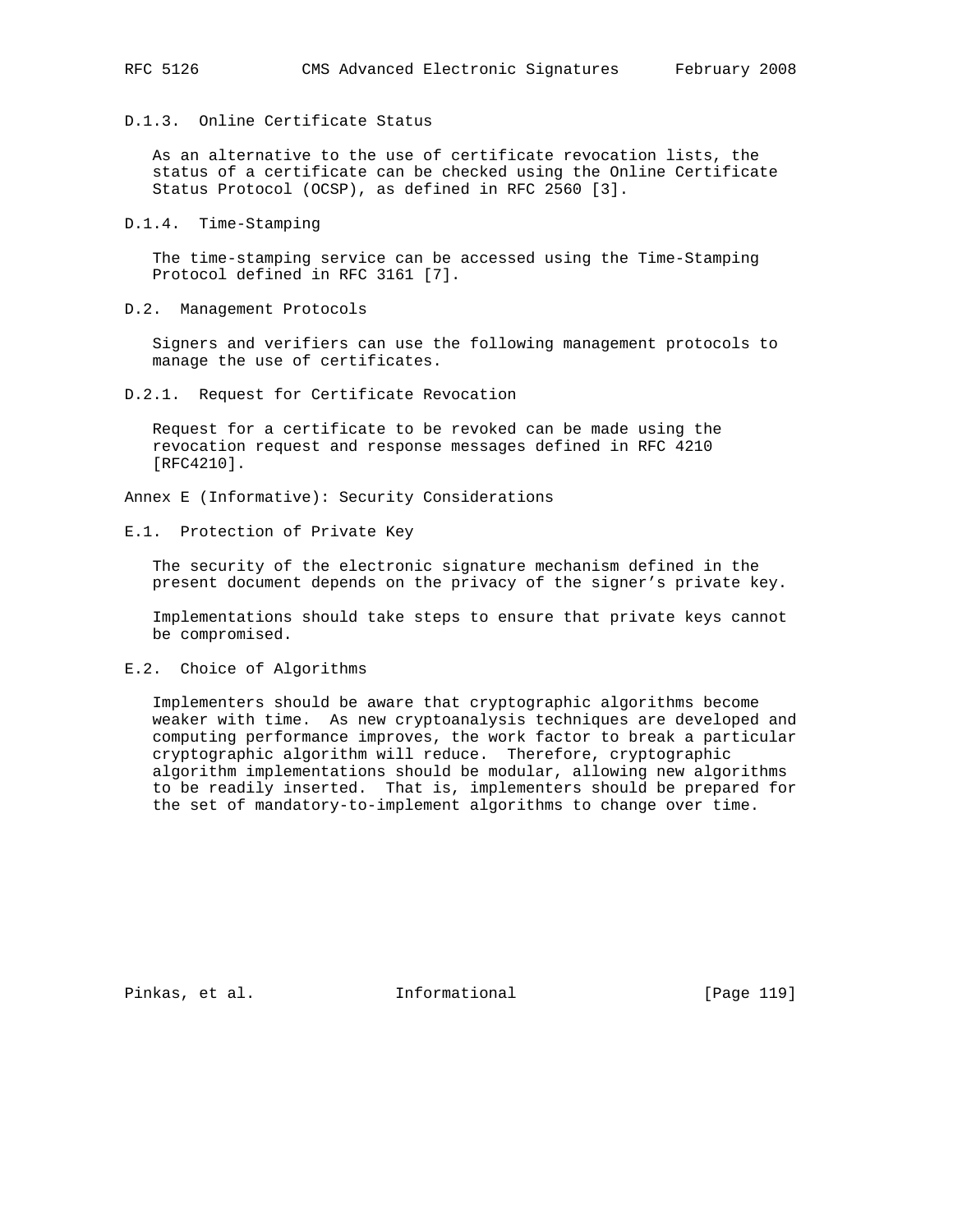Annex F (Informative): Example Structured Contents and MIME

F.1. Use of MIME to Encode Data

 The signed content may be structured using MIME (Multipurpose Internet Mail Extensions -- RFC 2045 [6]). Whilst the MIME structure was initially developed for Internet email, it has a number of features that make it useful to provide a common structure for encoding a range of electronic documents and other multi-media data (e.g., photographs, video). These features include:

- providing a means of signalling the type of "object" being carried (e.g., text, image, ZIP file, application data);
- providing a means of associating a file name with an object;
- associating several independent objects (e.g., a document and image) to form a multi-part object;
- handling data encoded in text or binary and, if necessary, re-encoding the binary as text.

When encoding a single object, MIME consists of:

- header information, followed by;
- encoded content.

This structure can be extended to support multi-part content.

F.1.1. Header Information

A MIME header includes:

MIME Version information: e.g., MIME-Version: 1.0

 Content type information, which includes information describing the content sufficient for it to be presented to a user or application process, as required. This includes information on the "media type" (e.g., text, image, audio) or whether the data is for passing to a particular type of application. In the case of text, the content type includes information on the character set used, e.g., Content-Type: text/plain; charset="us-ascii".

 Content-encoding information, which defines how the content is encoded (see below about encoding supported by MIME).

Pinkas, et al. Informational [Page 120]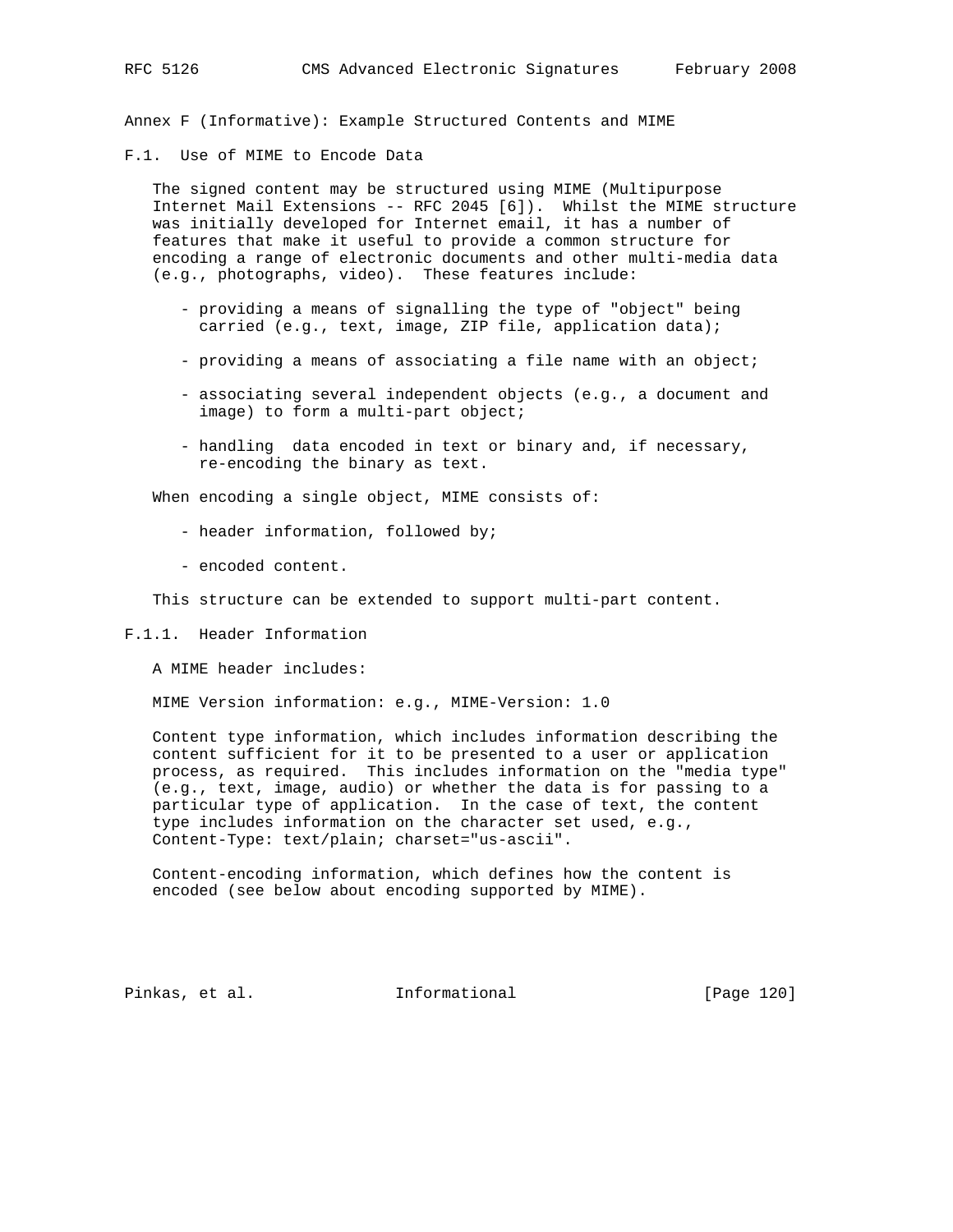Other information about the content, such as a description or an associated file name.

An example MIME header for text object is:

 Mime-Version: 1.0 Content-Type: text/plain; charset=ISO-8859-1 Content-Transfer-Encoding: quoted-printable

 An example MIME header for a binary file containing a pdf document is:

 Content-Type: application/pdf Content-Transfer-Encoding: base64 Content-Description: JCFV201.pdf Content-Disposition: filename="JCFV201.pdf"

F.1.2. Content Encoding

 MIME supports a range of mechanisms for encoding both text and binary data.

 Text data can be carried transparently as lines of text data encoded in 7- or 8-bit ASCII characters. MIME also includes a "quoted-printable" encoding that converts characters other than the basic ASCII into an ASCII sequence.

Binary can either be carried:

- transparently as 8-bit octets; or
- converted to a basic set of characters using a system called Base64.

 NOTE: As there are some mail relays that can only handle 7-bit ASCII, Base64 encoding is usually used on the Internet.

#### F.1.3. Multi-Part Content

 Several objects (e.g., text and a file attachment) can be associated together using a special "multi-part" content type. This is indicated by the content type "multipart" with an indication of the string to be used indicating a separation between each part.

 In addition to a header for the overall multipart content, each part includes its own header information indicating the inner content type and encoding.

Pinkas, et al. 1nformational 1999 [Page 121]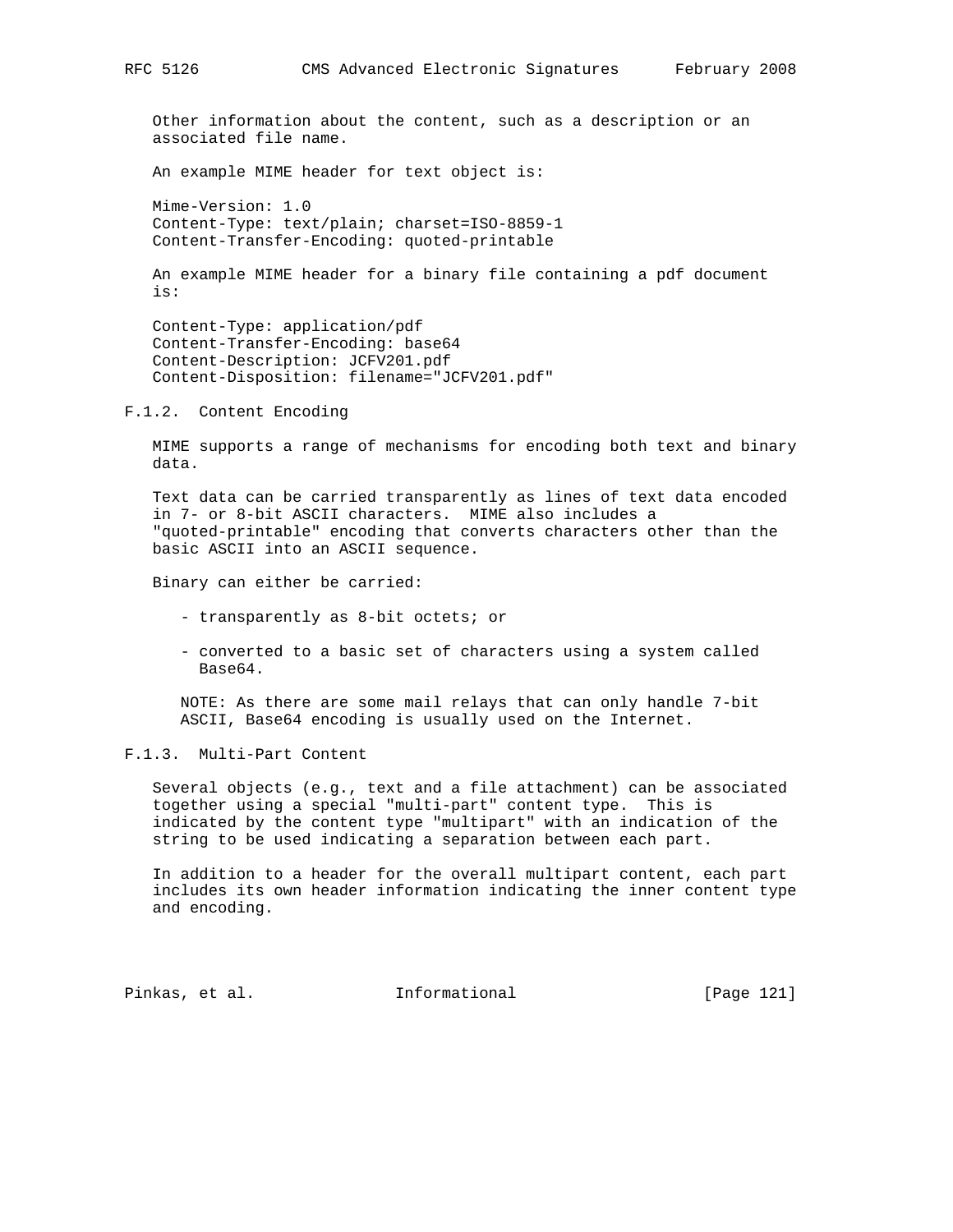An example of a multipart content is:

Mime-Version: 1.0 Content-Type: multipart/mixed; boundary="---- =\_NextPart\_000\_01BC4599.98004A80" Content-Transfer-Encoding: 7bit

------=\_NextPart\_000\_01BC4599.98004A80 Content-Type: text/plain; charset=ISO-8859-1 Content-Transfer-Encoding: 7bit

Per your request, I've attached our proposal for the Java Card Version 2.0 API and the Java Card FAQ.

------=\_NextPart\_000\_01BC4599.98004A80 Content-Type: application/pdf; name="JCFV201.pdf" Content-Transfer-Encoding: base64 Content-Description: JCFV201.pdf Content-Disposition: attachment; filename="JCFV201.pdf"

0M8R4KGxGuEAAAAAAAAAAAAAAAAAAAAAPgADAP7/CQAGAAAAAAAAAAAAAAACAAAAAgAAAAA AAAAAEAAAtAAAAAEAAAD+////AAAAAAMAAAAGAAAA////////////////////////////// //////////AANhAAQAYg==

------=\_NextPart\_000\_01BC4599.98004A80--

 Multipart content can be nested. So a set of associated objects (e.g., HTML text and images) can be handled as a single attachment to another object (e.g., text).

 The Content-Type from each part of the S/MIME message indicates the type of content.

F.2. S/MIME

 The specific use of MIME to carry CMS (extended as defined in the present document) secured data is called S/MIME (see [RFC3851]).

S/MIME carries electronic signatures as either:

 - an "application/pkcs7-mime" object with the CMS carried as a binary attachment (PKCS7 is the name of the early version of CMS).

 The signed data may be included in the SignedData, which itself may be included in a single S/MIME object. See [RFC3851], Section 3.4.2: "Signing Using application/pkcs7-mime with SignedData" and Figure F.1 hereafter.

Pinkas, et al. 1nformational 1999 [Page 122]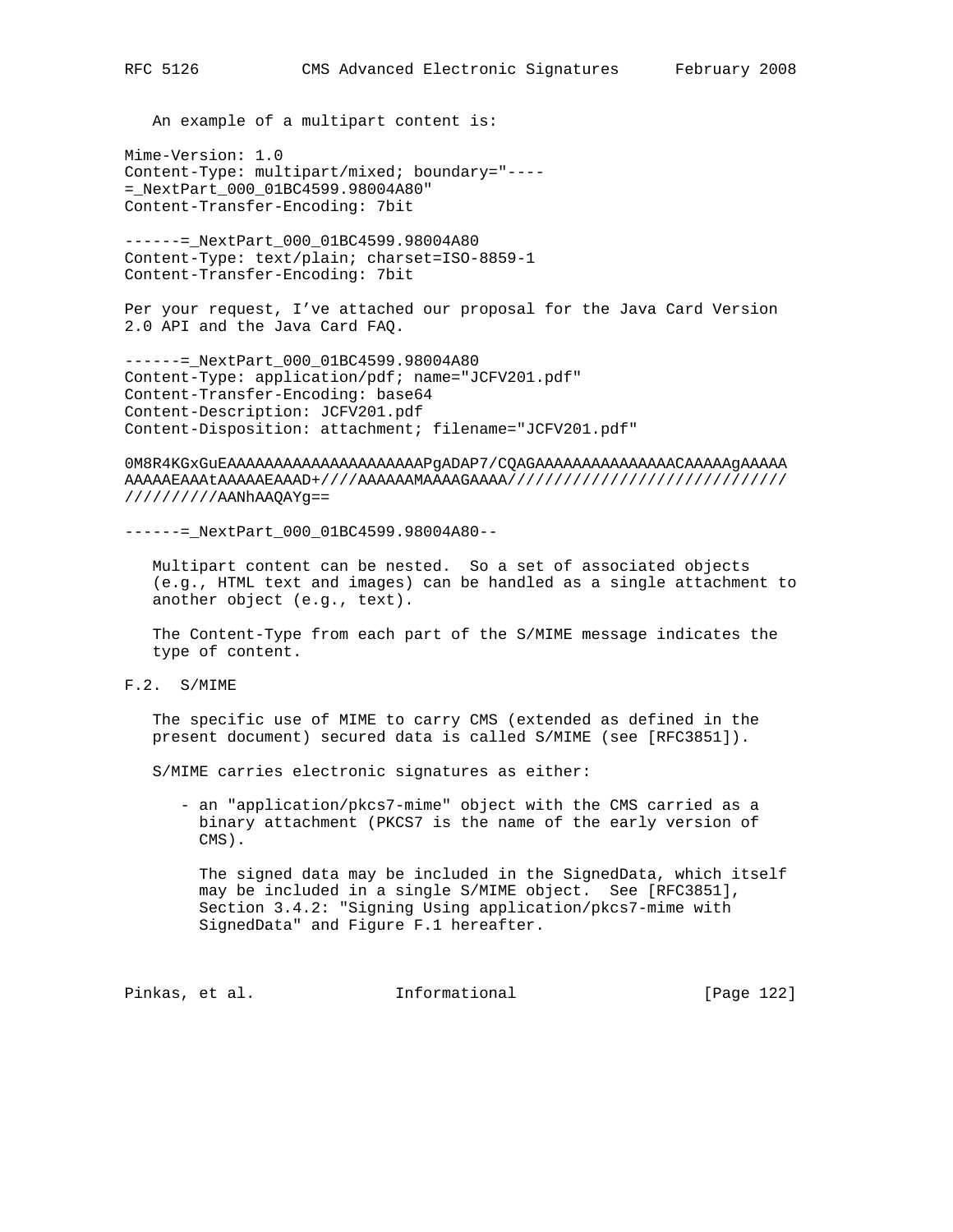or

 - a "multipart/signed" object with the signed data and the signature encoded as separate MIME objects.

 The signed data is not included in the SignedData, and the CMS structure only includes the signature. See [RFC3851], Section 3.4.3: "Signing Using the multipart/signed Format" and Figure F.2 hereafter.

| S/MIME                                         | CADES                  | MIME                                 | pdf file                             |
|------------------------------------------------|------------------------|--------------------------------------|--------------------------------------|
| $Content-Type =$<br>application/<br>pkcs7-mime | SignedData<br>eContent | Content-Type=<br>application/<br>pdf | Dear MrSmith<br>Received<br>100 tins |
| $smime-type=$<br>signed-data                   |                        |                                      | Mr.Jones                             |
|                                                |                        |                                      |                                      |

Figure F.1: Signing Using application/pkcs7-mime

F.2.1. Using application/pkcs7-mime

 This approach is similar to handling signed data as any other binary file attachment.

An example of signed data encoded using this approach is:

 Content-Type: application/pkcs7-mime; smime-type=signed-data; Content-Transfer-Encoding: base64 Content-Disposition: attachment; filename=smime.p7m

 567GhIGfHfYT6ghyHhHUujpfyF4f8HHGTrfvhJhjH776tbB9HG4VQbnj7 77n8HHGT9HG4VQpfyF467GhIGfHfYT6rfvbnj756tbBghyHhHUujhJhjH HUujhJh4VQpfyF467GhIGfHfYGTrfvbnjT6jH7756tbB9H7n8HHGghyHh 6YT64V0GhIGfHfQbnj75

Pinkas, et al. 1nformational 1999 [Page 123]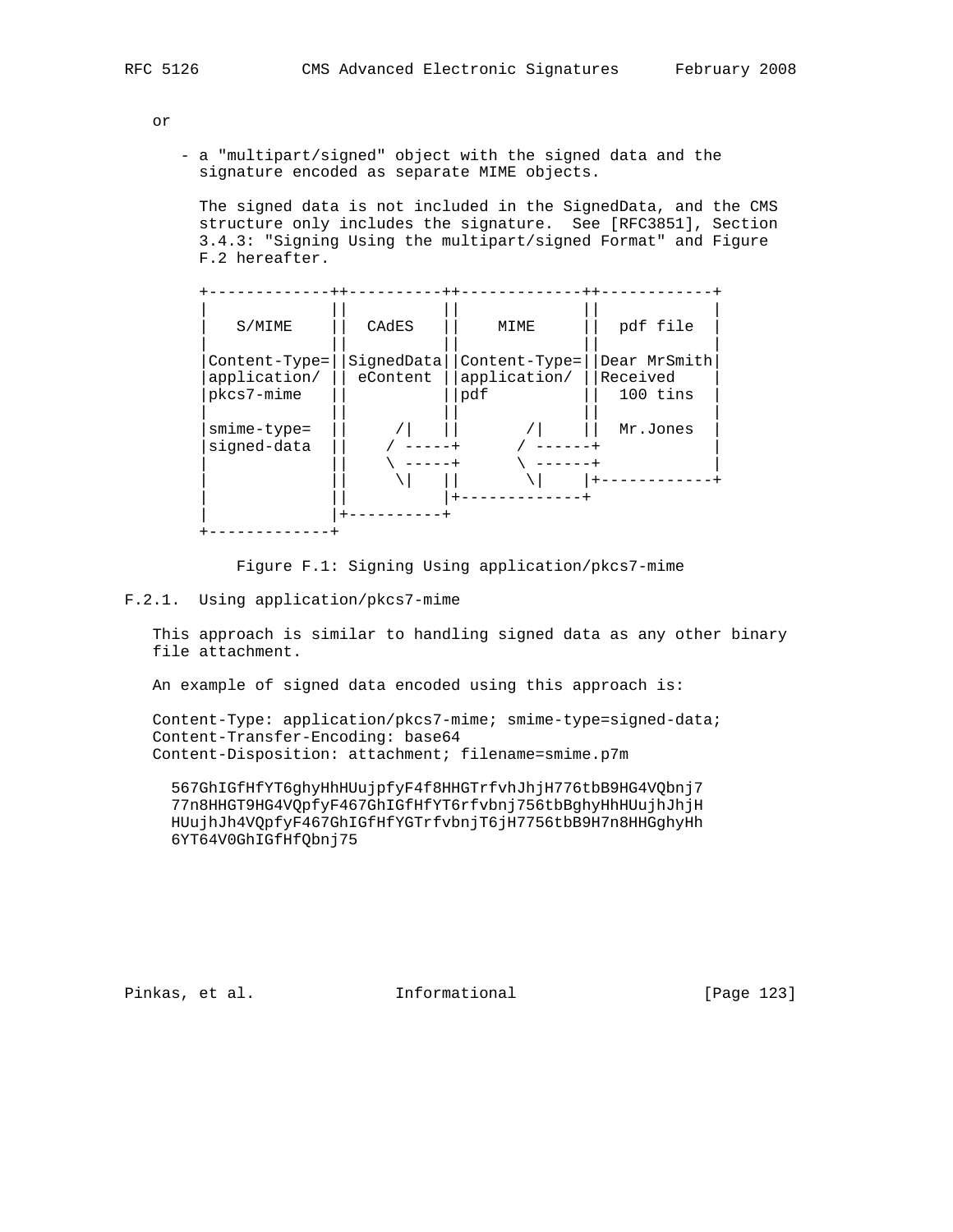F.2.2. Using application/pkcs7-signature

 CMS also supports an alternative structure where the signature and data being protected are separate MIME objects carried within a single message. In this case, the signed data is not included in the SignedData, and the CMS structure only includes the signature. See [RFC3851], Section 3.4.3: "Signing Using the multipart/signed Format" and Figure F.2 hereafter.

An example of signed data encoded using this approach is:

 Content-Type: multipart/signed; protocol="application/pkcs7-signature"; micalg=sha1; boundary=boundary42

> --boundary42 Content-Type: text/plain

This is a clear-signed message.

--boundary42

 Content-Type: application/pkcs7-signature; name=smime.p7s Content-Transfer-Encoding: base64 Content-Disposition: attachment; filename=smime.p7s

> ghyHhHUujhJhjH77n8HHGTrfvbnj756tbB9HG4VQpfyF467GhIGfHfYT6 4VQpfyF467GhIGfHfYT6jH77n8HHGghyHhHUujhJh756tbB9HGTrfvbnj n8HHGTrfvhJhjH776tbB9HG4VQbnj7567GhIGfHfYT6ghyHhHUujpfyF4 7GhIGfHfYT64VQbnj756

--boundary42--

 With this second approach, the signed data passes through the CMS process and is carried as part of a multiple-parts signed MIME structure, as illustrated in Figure F.2. The CMS structure just holds the electronic signature.

Pinkas, et al. Informational [Page 124]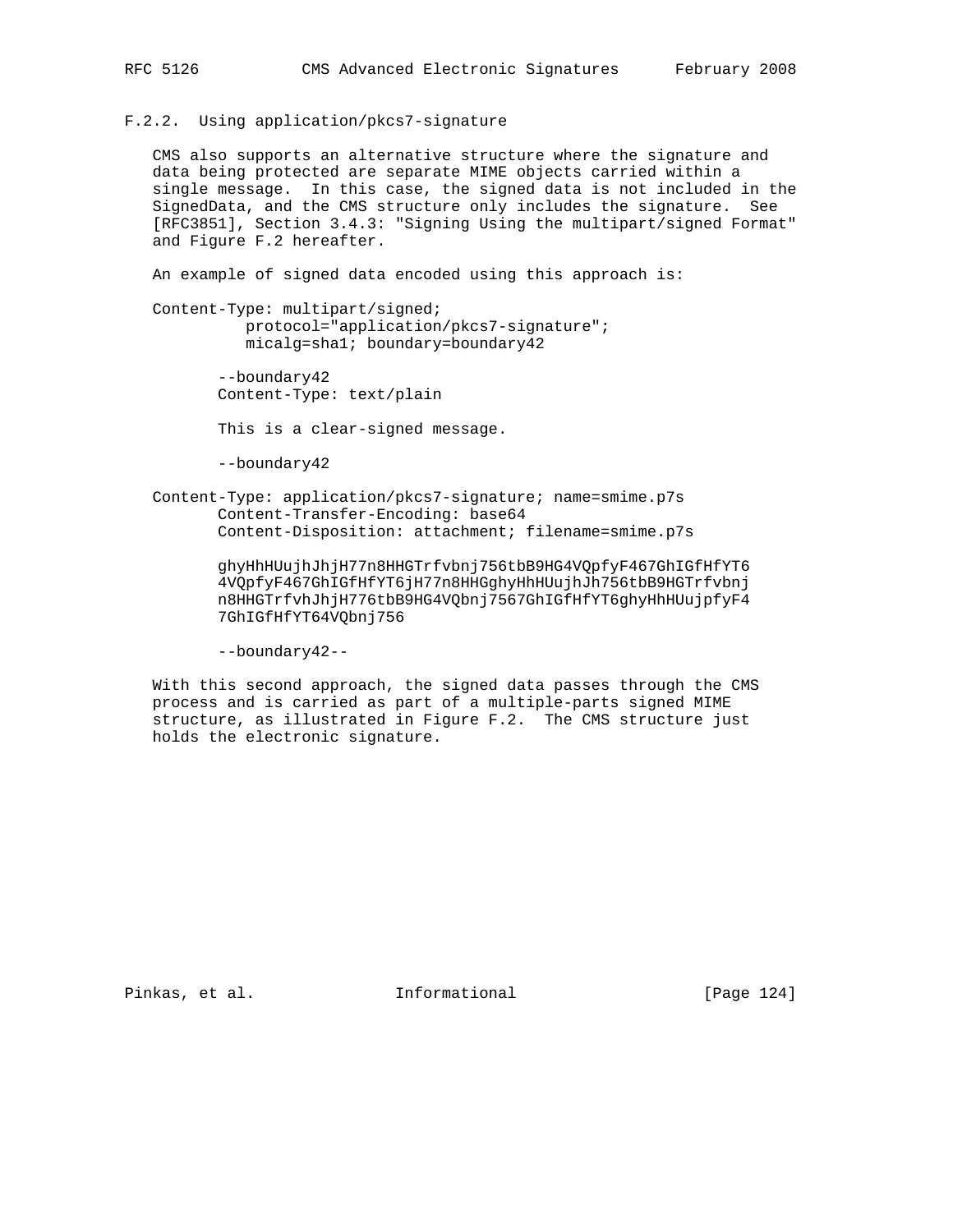

Figure F.2: Signing Using application/pkcs7-signature

 This second approach (multipart/signed) has the advantage that the signed data can be decoded by any MIME-compatible system even if it does not recognize CMS-encoded electronic signatures.

Annex G (Informative): Relationship to the European Directive and EESSI

### G.1. Introduction

 This annex provides an indication of the relationship between electronic signatures created under the present document and requirements under the European Parliament and Council Directive on a Community framework for electronic signatures.

 NOTE: Legal advice should be sought on the specific national legislation regarding use of electronic signatures.

 The present document is one of a set of standards that has been defined under the "European Electronic Signature Standardization Initiative" (EESSI) for electronic signature products and solutions compliant with the European Directive for Electronic Signatures.

Pinkas, et al. 1nformational 1999 [Page 125]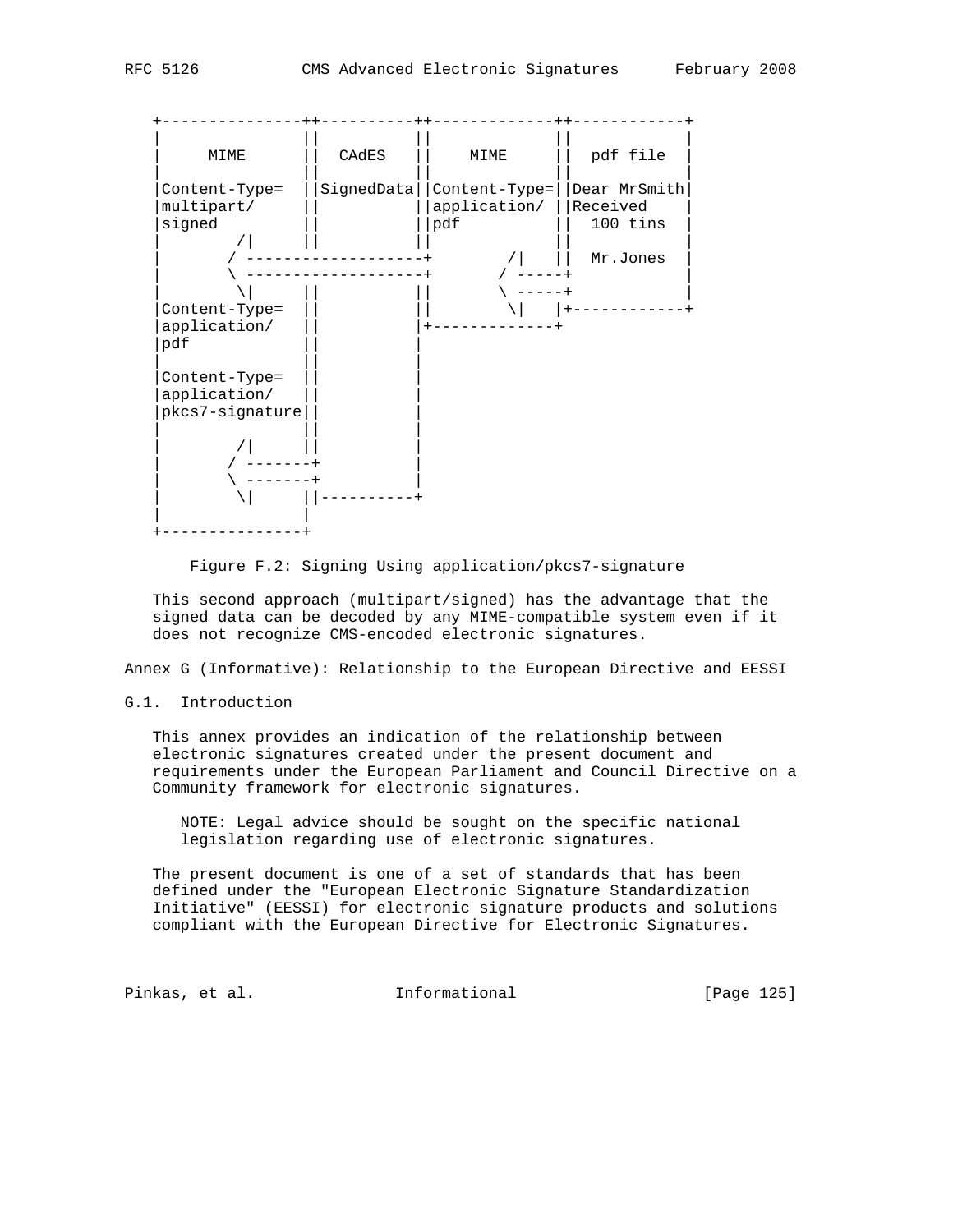### G.2. Electronic Signatures and the Directive

This directive defines electronic signatures as:

 - "data in electronic form which are attached to or logically associated with other electronic data and which serve as a method of authentication".

 The directive states that an electronic signature should not be denied "legal effectiveness and admissibility as evidence in legal proceedings" solely on the grounds that it is in electronic form.

 The directive identifies an electronic signature as having equivalence to a hand-written signature if it meets specific criteria:

- it is an "advanced electronic signature" with the following properties:
	- a) it is uniquely linked to the signatory;
	- b) it is capable of identifying the signatory;
	- c) it is created using means that the signatory can maintain under his sole control; and
	- d) it is linked to the data to which it relates in such a manner that any subsequent change of the data is detectable.
- it is based on a certificate that meets detailed criteria given in Annex I of the directive and is issued by a "certification-service-provider" that meets requirements given in Annex II of the directive. Such a certificate is referred to as a "qualified certificate";
- it is created by a "device", for which detailed criteria are given in Annex III of the directive. Such a device is referred to a "secure-signature-creation device".

 This form of electronic signature is referred to as a "qualified electronic signature" in EESSI (see below).

Pinkas, et al. Informational [Page 126]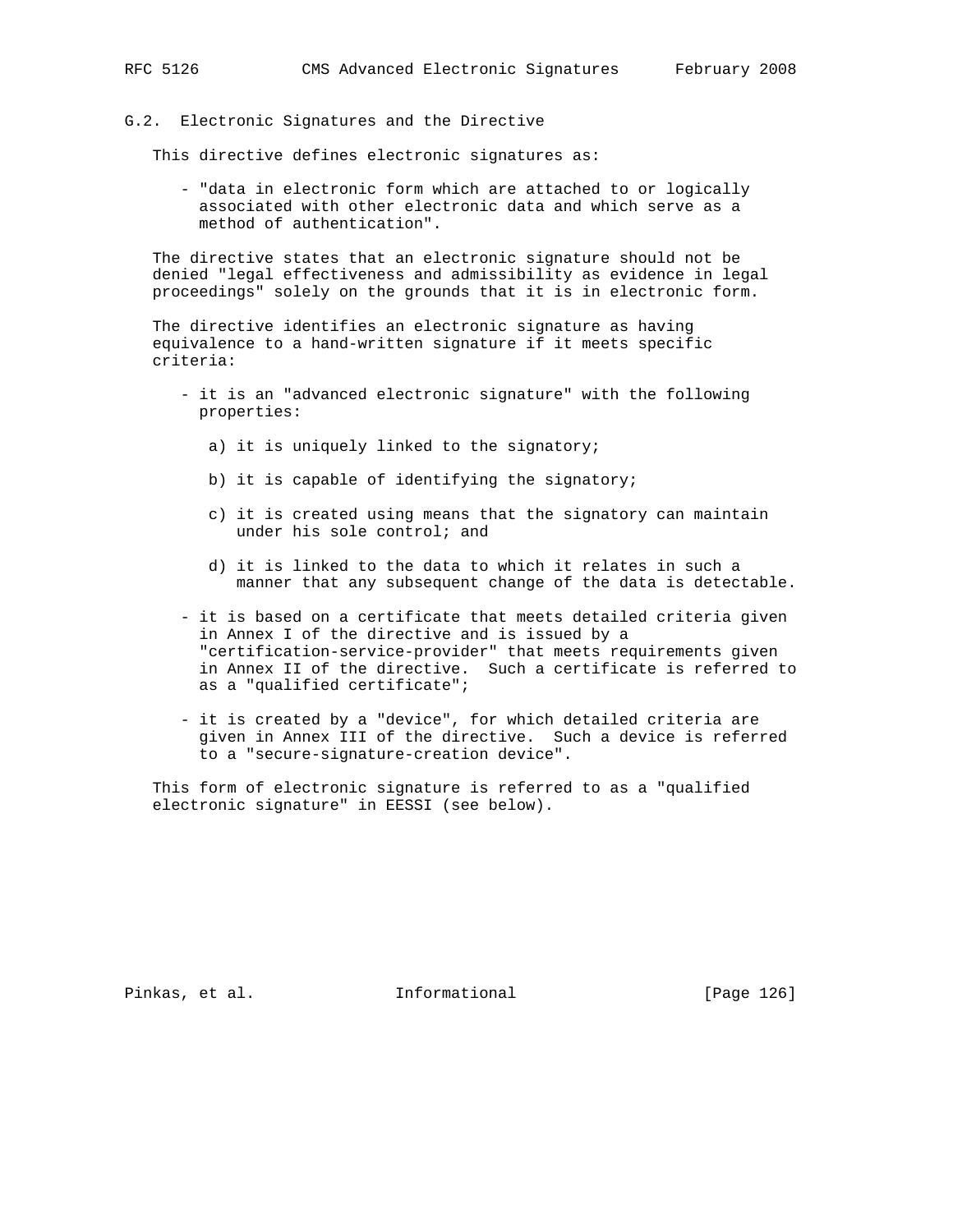#### G.3. ETSI Electronic Signature Formats and the Directive

 An electronic signature created in accordance with the present document is:

- a) considered to be an "electronic signature" under the terms of the Directive;
- b) considered to be an "advanced electronic signature" under the terms of the Directive;
- c) considered to be a "Qualified Electronic Signature", provided the additional requirements in Annex I, II, and III of the Directive are met. The requirements in Annex I, II, and III of the Directive are outside the scope of the present document, and are subject to standardization elsewhere.
- G.4. EESSI Standards and Classes of Electronic Signature
- G.4.1. Structure of EESSI Standardization

 EESSI looks at standards in several areas. See the ETSI and CEN web sites for the latest list of standards and their versions:

- use of X.509 public key certificates as qualified certificates;
- security Management and Certificate Policy for CSPs Issuing Qualified Certificates;
- security requirements for trustworthy systems used by CSPs Issuing Qualified Certificates;
- security requirements for Secure Signature Creation Devices;
- security requirements for Signature Creation Systems;
- procedures for Electronic Signature Verification;
- electronic signature syntax and encoding formats;
- protocol to interoperate with a Time-Stamping Authority;
- Policy requirements for Time-Stamping Authorities; and
- XML electronic signature formats.

Pinkas, et al. 1nformational 1999 [Page 127]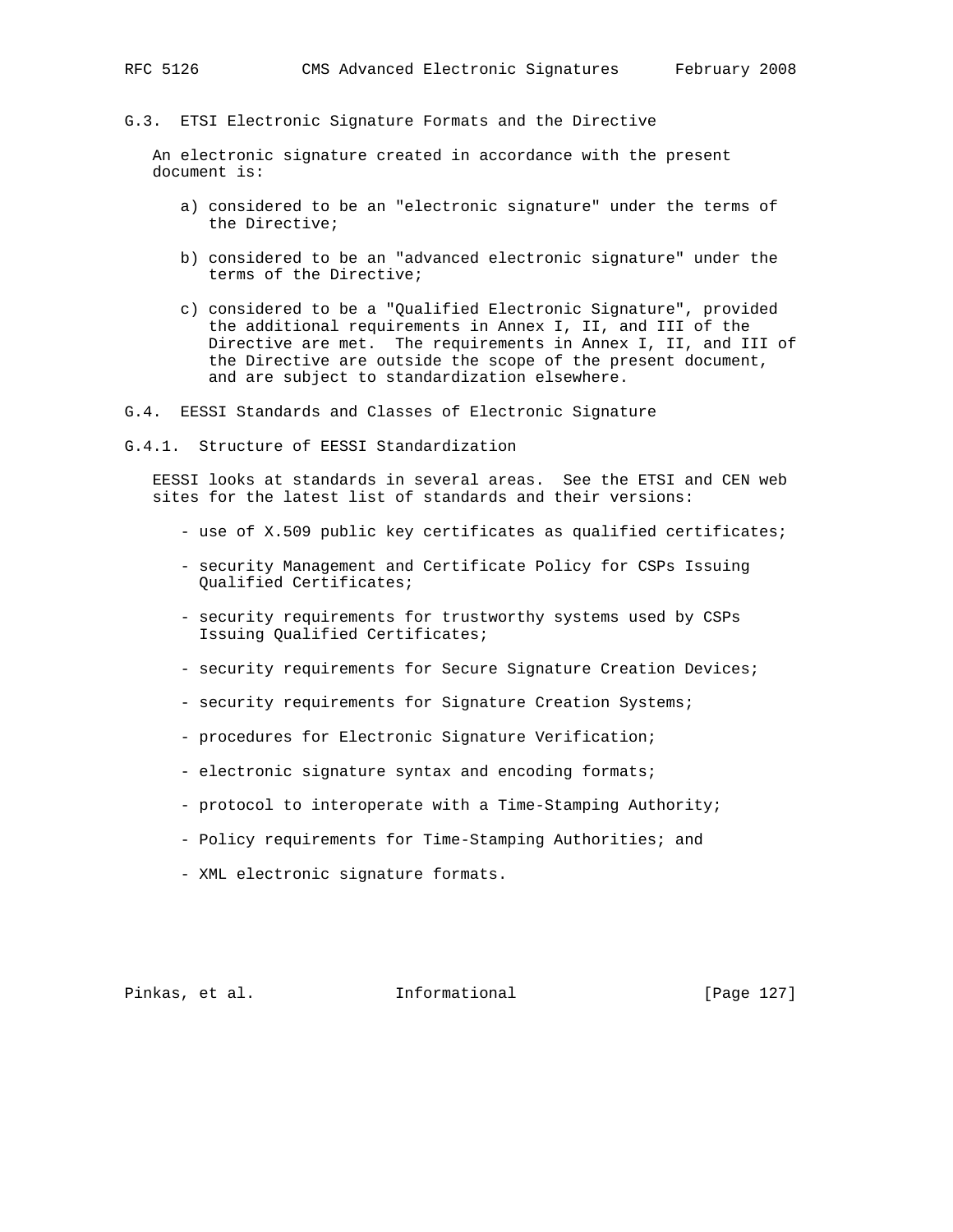Each of these standards addresses a range of requirements, including the requirements of Qualified Electronic Signatures, as specified in Article 5.1 of the Directive. However, some of them also address general requirements of electronic signatures for business and electronic commerce, which all fall into the category of Article 5.2 of the Directive. Such variation in the requirements may be identified either as different levels or different options.

## G.4.2. Classes of Electronic Signatures

 Since some of these standards address a range of requirements, it may be useful to identify a set of standards to address a specific business need. Such a set of standards and their uses define a class of electronic signature. The first class already identified is the qualified electronic signature, fulfilling the requirements of Article 5.1 of the Directive.

 A limited number of "classes of electronic signatures" and corresponding profiles could be defined in close cooperation with actors on the market (business, users, suppliers). The need for such standards is envisaged, in addition to those for qualified electronic signatures, in areas such as:

- different classes of electronic signatures with long-term validity;
- electronic signatures for business transactions with limited value.
- G.4.3. Electronic Signature Classes and the ETSI Electronic Signature Format

 The electronic signature format defined in the present document is applicable to the EESSI area "electronic signature and encoding formats".

 An electronic signature produced by a signer (see Section 5 and conformance Section 10.1) is applicable to the proposed class of electronic signature: "qualified electronic signatures fulfilling article 5.1".

 With the addition of attributes by the verifier (see Section 6 and conformance Section 10.2) the qualified electronic signature supports long-term validity.

Pinkas, et al. 1nformational 1999 [Page 128]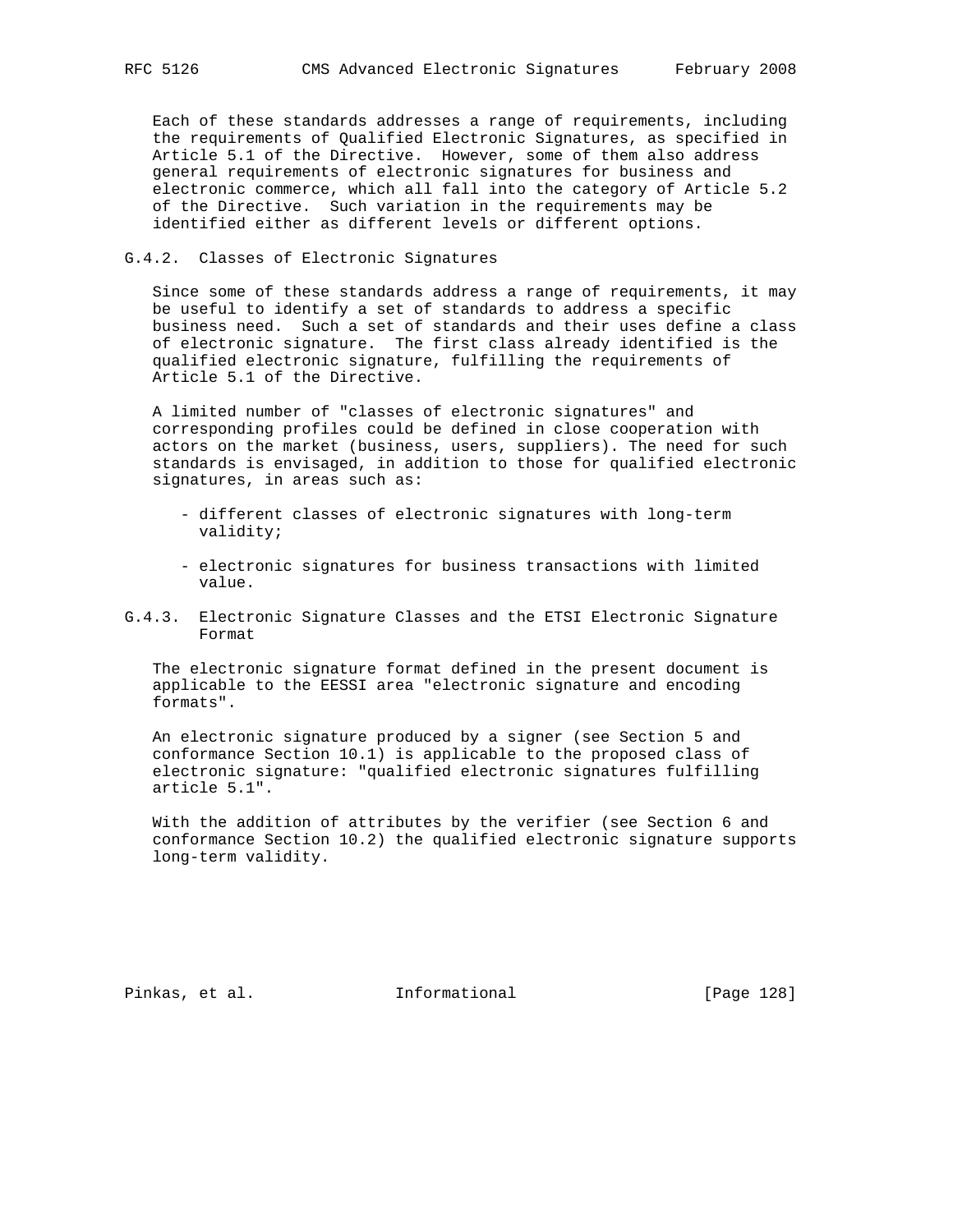Annex H (Informative): APIs for the Generation and Verification of Electronic Signatures Tokens

 While the present document describes the data format of an electronic signature, the question is whether there exist APIs (Application Programming Interfaces) able to manipulate these structures. At least two such APIs have been defined; one set by the IETF and another set by the OMG (Object Management Group).

## H.1. Data Framing

 In order to be able to use either of these APIs, it will be necessary to frame the previously defined electronic signature data structures using a mechanism-independent token format. Section 3.1 of RFC 2743 [RFC2743] specifies a mechanism-independent level of encapsulating representation for the initial token of a GSS-API context establishment sequence, incorporating an identifier of the mechanism type to be used on that context and enabling tokens to be interpreted unabmiguously.

 In order to be processable by these APIs, all electronic signature data formats that are defined in the present document shall be framed following that description.

 The encoding format for the token tag is derived from ASN.1 and DER, but its concrete representation is defined directly in terms of octets rather than at the ASN.1 level, in order to facilitate interoperable implementation without use of general ASN.1 processing code. The token tag consists of the following elements, in order:

- 1) 0x60 -- Tag for RFC 2743 SEQUENCE; indicates that constructed form, definite length encoding follows.
- 2) Token-length octets, specifying length of subsequent data (i.e., the summed lengths of elements 3 to 5 in this list, and of the mechanism-defined token object following the tag). This element comprises a variable number of octets:
	- a) If the indicated value is less than 128, it shall be represented in a single octet with bit 8 (high order) set to "0" and the remaining bits representing the value.

Pinkas, et al. Informational [Page 129]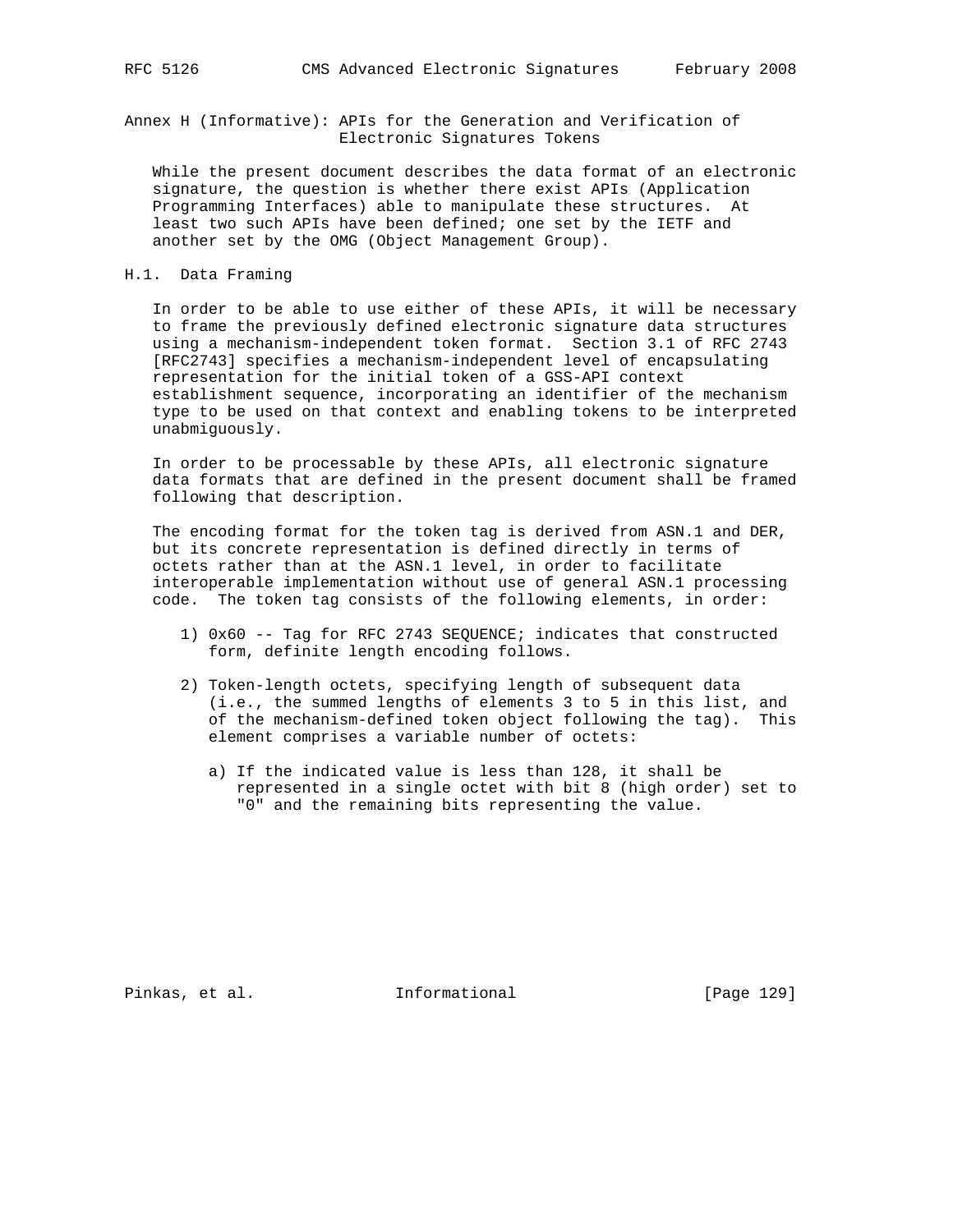- b) If the indicated value is 128 or more, it shall be represented in two or more octets, with bit 8 of the first octet set to "1" and the remaining bits of the first octet specifying the number of additional octets. The subsequent octets carry the value, 8 bits per octet, with the most significant digit first. The minimum number of octets shall be used to encode the length (i.e., no octets representing leading zeros shall be included within the length encoding).
- 3) 0x06 -- Tag for OBJECT IDENTIFIER.
- 4) Object identifier length -- length (number of octets) of the encoded object identifier contained in element 5, encoded per rules as described in 2a) and 2b) above.
- 5) object identifier octets -- variable number of octets, encoded per ASN.1 BER rules:
	- The first octet contains the sum of two values:
		- (1) the top-level object identifier component, multiplied by 40 (decimal); and
		- (2) the second-level object identifier component.

 This special case is the only point within an object identifier encoding where a single octet represents contents of more than one component.

 - Subsequent octets, if required, encode successively lower components in the represented object identifier. A component's encoding may span multiple octets, encoding 7 bits per octet (most significant bits first) and with bit 8 set to "1" on all but the final octet in the component's encoding. The minimum number of octets shall be used to encode each component (i.e., no octets representing leading zeros shall be included within a component's encoding).

 NOTE: In many implementations, elements 3 to 5 may be stored and referenced as a contiguous string constant.

 The token tag is immediately followed by a mechanism-defined token object. Note that no independent size specifier intervenes following the object identifier value to indicate the size of the mechanism-defined token object.

Pinkas, et al. Informational [Page 130]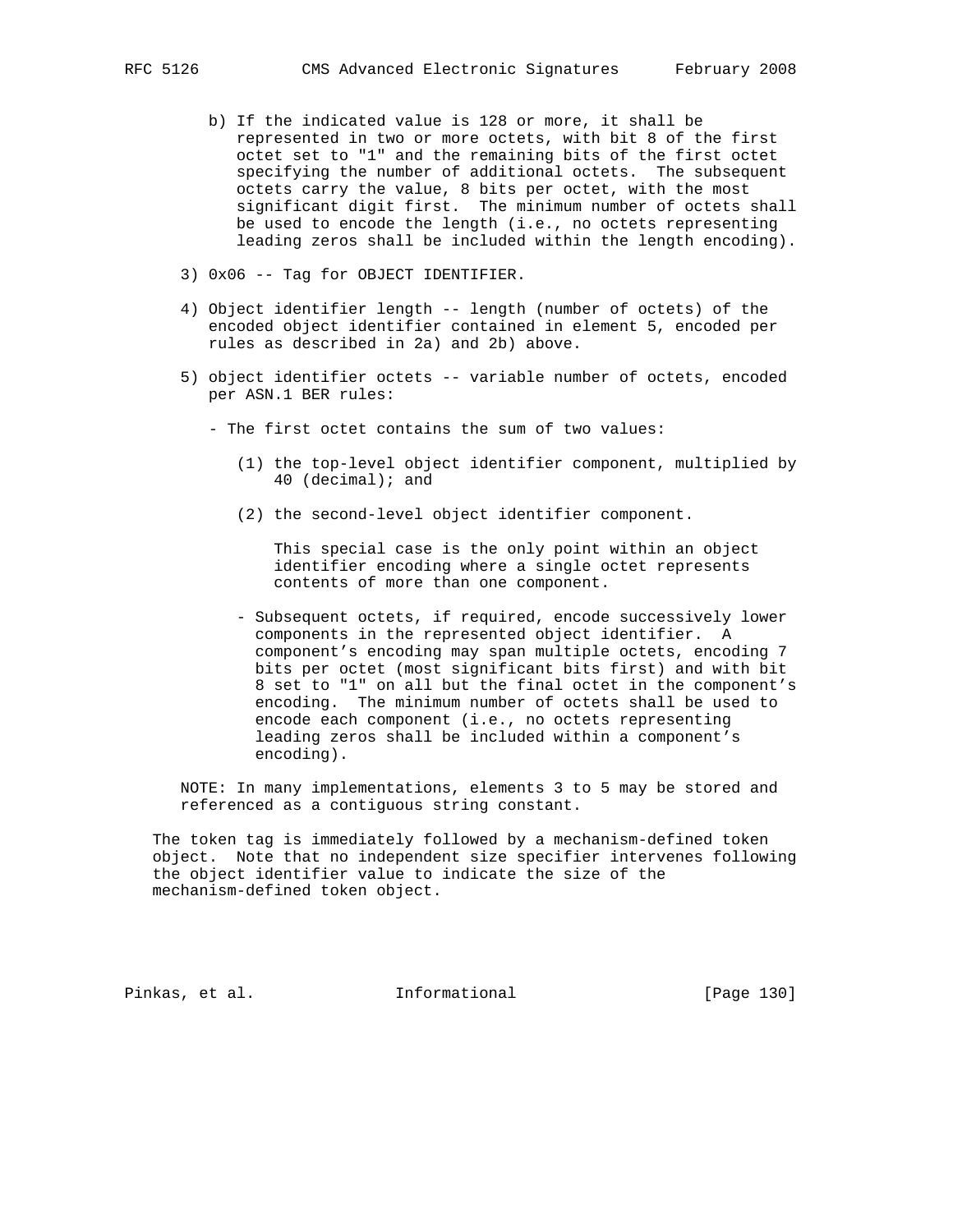Tokens conforming to the present document shall have the following OID in order to be processable by IDUP-APIs:

 id-etsi-es-IDUP-Mechanism-v1 OBJECT IDENTIFIER ::=  $\{$  itu-t(0) identified-organization(4) etsi(0) electronic-signature-standard (1733) part1 (1) IDUPMechanism (4)  $etsiESv1(1)$ }

### H.2. IDUP-GSS-APIs Defined by the IETF

 The IETF CAT WG produced, in December 1998, an RFC (RFC 2479 [RFC2479]) under the name of IDUP-GSS-API (Independent Data Unit Protection) able to handle the electronic signature data format defined in the present document.

The IDUP-GSS-API includes support for non-repudiation services.

 It supports evidence generation, where "evidence" is information that either by itself, or when used in conjunction with other information, is used to establish proof about an event or action, as well as evidence verification.

 IDUP supports various types of evidences. All the types defined in IDUP are supported in the present document through the commitment-type parameter.

 Section 2.3.3 of IDUP describes the specific calls needed to handle evidence ("EV" calls). The "EV" group of calls provides a simple, high-level interface to underlying IDUP mechanisms when application developers need to deal with only evidence: not with encryption or integrity services.

 All generations and verification are performed according to the content of a NR policy that is referenced in the context.

 Get\_token\_details is used to return the attributes that correspond to a given input token to an application. Since IDUP-GSS-API tokens are meant to be opaque to the calling application, this function allows the application to determine information about the token without having to violate the opaqueness intention of IDUP. Of primary importance is the mechanism type, which the application can then use as input to the IDUP\_Establish\_Env() call in order to establish the correct environment in which to have the token processed.

 Generate\_token generates a non-repudiation token using the current environment.

Pinkas, et al. Informational [Page 131]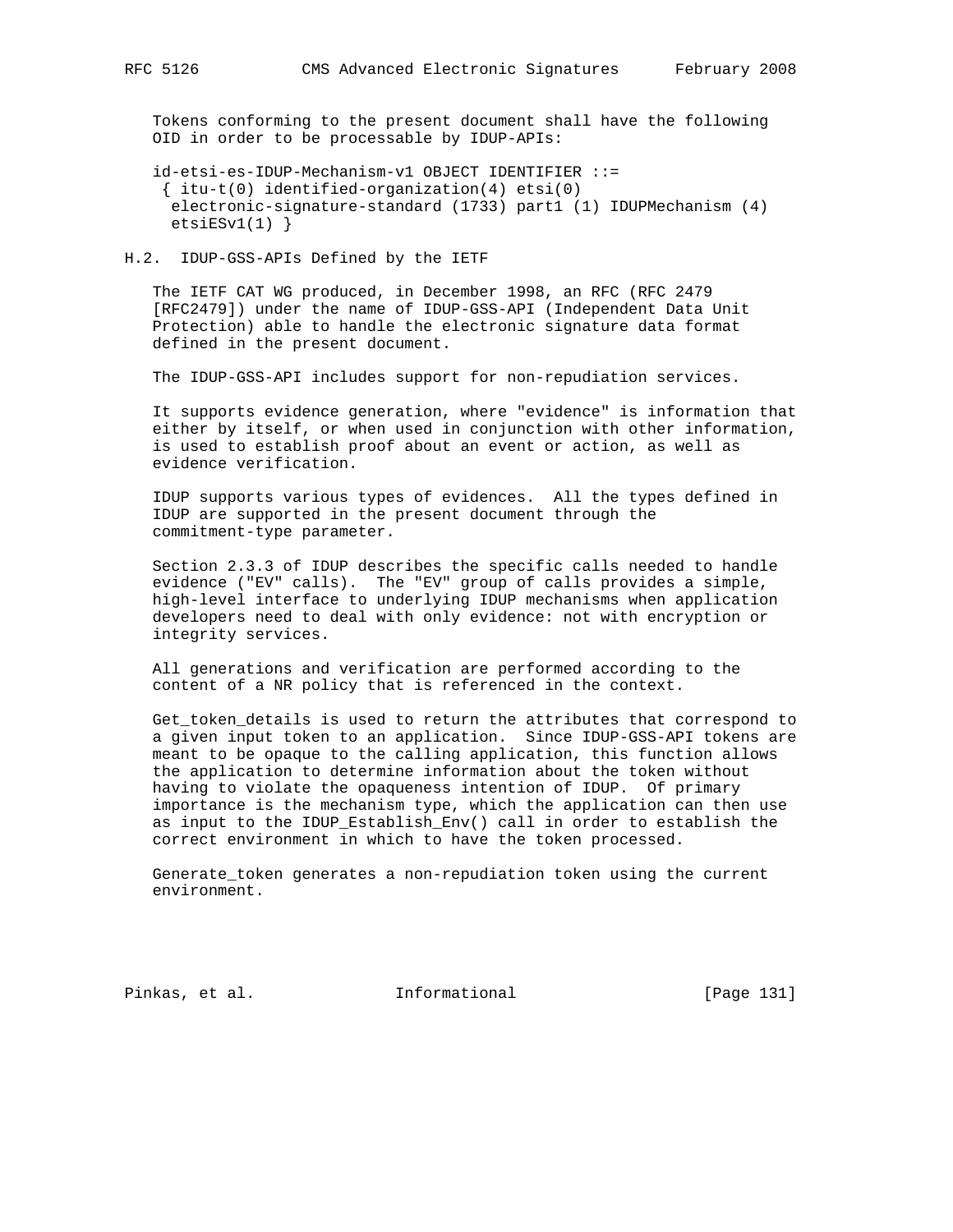Verify\_evidence verifies the evidence token using the current environment. This operation returns a major\_status code that can be used to determine whether the evidence contained in a token is complete (i.e., can be successfully verified (perhaps years) later). If a token's evidence is not complete, the token can be passed to another API, form\_complete\_pidu, to complete it. This happens when a status "conditionally valid" is returned. That status corresponds to the status "validation incomplete" of the present document.

 Form\_complete\_PIDU is used primarily when the evidence token itself does not contain all the data required for its verification, and it is anticipated that some of the data not stored in the token may become unavailable during the interval between generation of the evidence token and verification unless it is stored in the token. The Form\_Complete\_PIDU operation gathers the missing information and includes it in the token so that verification can be guaranteed to be possible at any future time.

H.3. CORBA Security Interfaces Defined by the OMG

 Non-repudiation interfaces have been defined in "CORBA Security", a document produced by the OMG (Object Management Group). These interfaces are described in IDL (Interface Definition Language) and are optional.

 The handling of "tokens" supporting non-repudiation is done through the following interfaces:

- set\_NR\_features specifies the features to apply to future evidence generation and verification operations;
- get\_NR\_features returns the features that will be applied to future evidence generation and verification operations;
- generate\_token generates a non-repudiation token using the current non-repudiation features;
- verify\_evidence verifies the evidence token using the current non-repudiation features;
- get\_tokens\_details returns information about an input non-repudiation token. The information returned depends upon the type of token;
- form\_complete\_evidence is used when the evidence token itself does not contain all the data required for its verification, and it is anticipated that some of the data not stored in the token may become unavailable during the interval between generation of

Pinkas, et al. 1nformational 1999 [Page 132]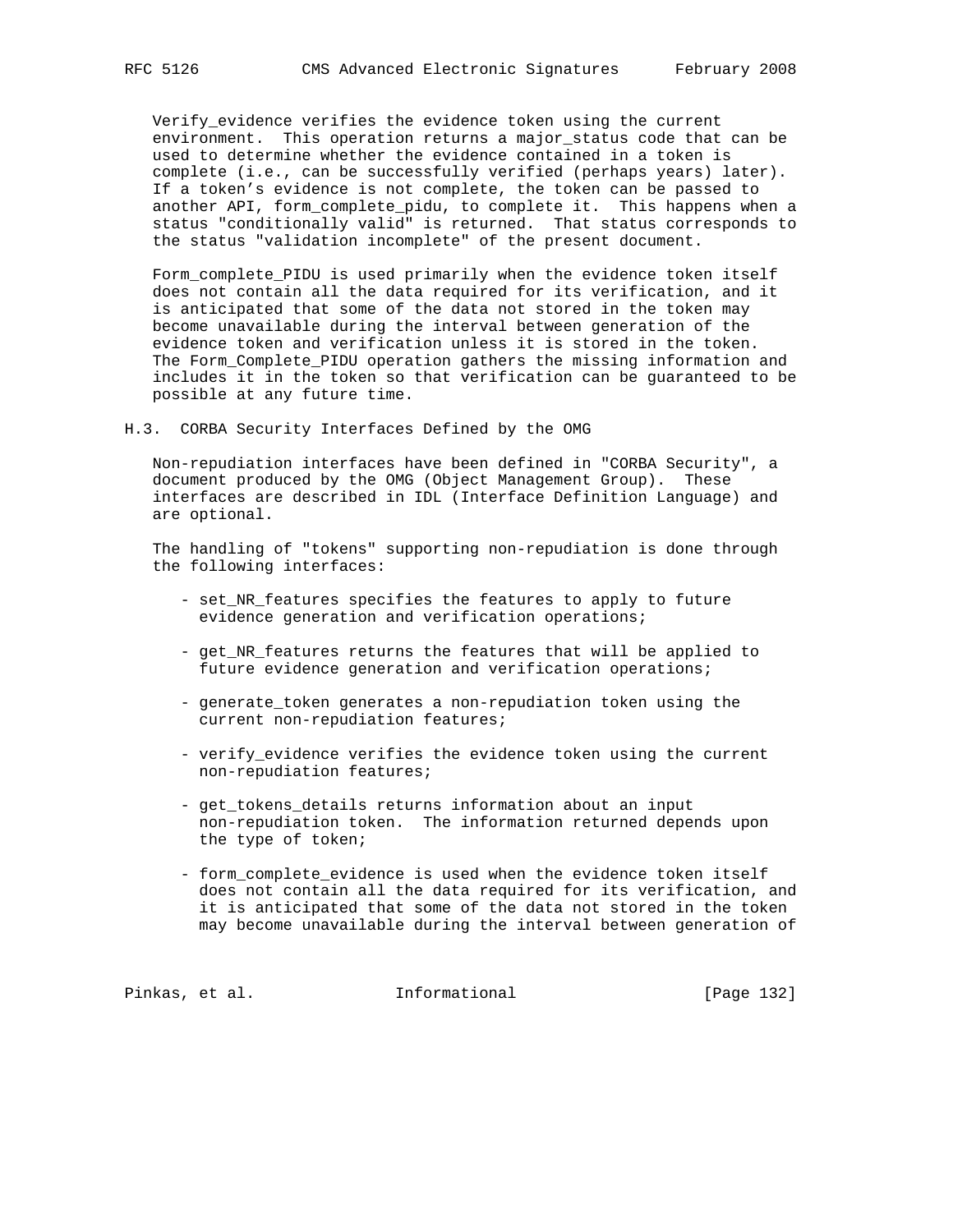the evidence token and verification unless it is stored in the token. The form\_complete\_evidence operation gathers the missing information and includes it in the token so that verification can be guaranteed to be possible at any future time.

NOTE: The similarity between the two sets of APIs is noticeable.

Annex I (Informative): Cryptographic Algorithms

 RFC 3370 [10] describes the conventions for using several cryptographic algorithms with the Crytographic Message Syntax (CMS). Only the hashing and signing algorithms are appropriate for use with the present document.

 Since the publication of RFC 3370 [10], MD5 has been broken. This algorithm is no longer considered appropriate and has been deleted from the list of algorithms.

- I.1. Digest Algorithms
- I.1.1. SHA-1

 The SHA-1 digest algorithm is defined in FIPS Pub 180-1. The algorithm identifier for SHA-1 is:

sha-1 OBJECT IDENTIFIER  $::=$  { iso(1) identified-organization(3) oiw(14)  $secsig(3)$  algorithm(2) 26 }

 The AlgorithmIdentifier parameters field is optional. If present, the parameters field shall contain an ASN.1 NULL. Implementations should accept SHA-1 AlgorithmIdentifiers with absent parameters as well as NULL parameters. Implementations should generate SHA-1 AlgorithmIdentifiers with NULL parameters.

I.1.2. General

 The following is a selection of work that has been done in the area of digest algorithms or, as they are often called, hash functions:

- ISO/IEC 10118-1 (1994) [ISO10118-1]: "Information technology Security techniques - Hash-functions - Part 1: General". ISO/IEC 10118-1 contains definitions and describes basic concepts.
- ISO/IEC 10118-2 (1994) [ISO10118-2]: "Information technology Security techniques - Hash-functions - Part 2: Hash-functions using an n-bit block cipher algorithm". ISO/IEC 10118-2 specifies two ways to construct a hash-function from a block cipher.

Pinkas, et al. 1nformational [Page 133]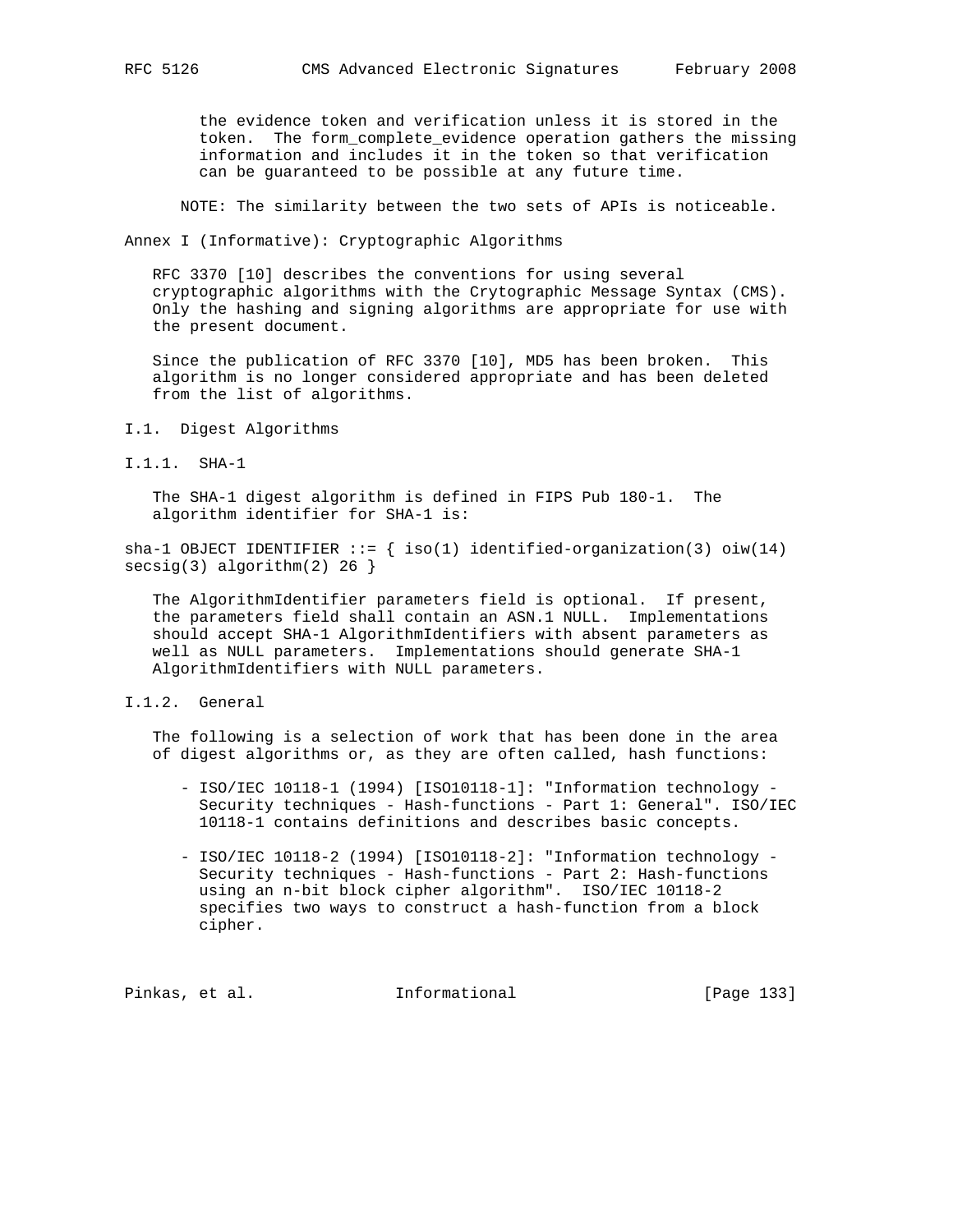- ISO/IEC 10118-3 (1997) [ISO10118-3]: "Information technology Security techniques - Hash-functions - Part 3: Dedicated hash-functions". ISO/IEC 10118-3 specifies the following dedicated hash-functions:
	- SHA-1 (FIPS 180-1);
	- $-$  RIPEMD-128;
	- RIPEMD-160.
- ISO/IEC 10118-4 (1998) [ISO10118-4]: "Information technology Security techniques - Hash-functions - Part 4: Hash-functions using modular arithmetic".
- RFC 1320 (PS 1992): "The MD4 Message-Digest Algorithm". RFC 1320 specifies the hash-function MD4. Today, MD4 is considered outdated.
- RFC 1321 (I 1992): "The MD5 Message-Digest Algorithm". RFC 1321 (informational) specifies the hash-function MD5. Today, MD5 is not recommended for new implementations.
- FIPS Publication 180-1 (1995): "Secure Hash Standard". FIPS 180-1 specifies the Secure Hash Algorithm (SHA), dedicated hash function developed for use with the DSA. The original SHA, published in 1993, was slightly revised in 1995 and renamed SHA-1.
- ANSI X9.30-2 (1997) [X9.30-2]: "Public Key Cryptography for the Financial Services Industry - Part 2: The Secure Hash Algorithm (SHA-1)". X9.30-2 specifies the ANSI-Version of SHA-1.
- ANSI X9.31-2 (1996) [X9.31-2]: "Public Key Cryptography Using Reversible Algorithms for the Financial Services Industry - Part 2: Hash Algorithms". X9.31-2 specifies hash algorithms.
- I.2. Digital Signature Algorithms

# I.2.1. DSA

 The DSA signature algorithm is defined in FIPS Pub 186. DSA is always used with the SHA-1 message digest algorithm. The algorithm identifier for DSA is:

id-dsa-with-shal OBJECT IDENTIFIER  $::=$  { iso(1) member-body(2) us(840)  $x9-57$  (10040)  $x9cm(4)$  3 }

The AlgorithmIdentifier parameters field shall not be present.

Pinkas, et al. 1nformational [Page 134]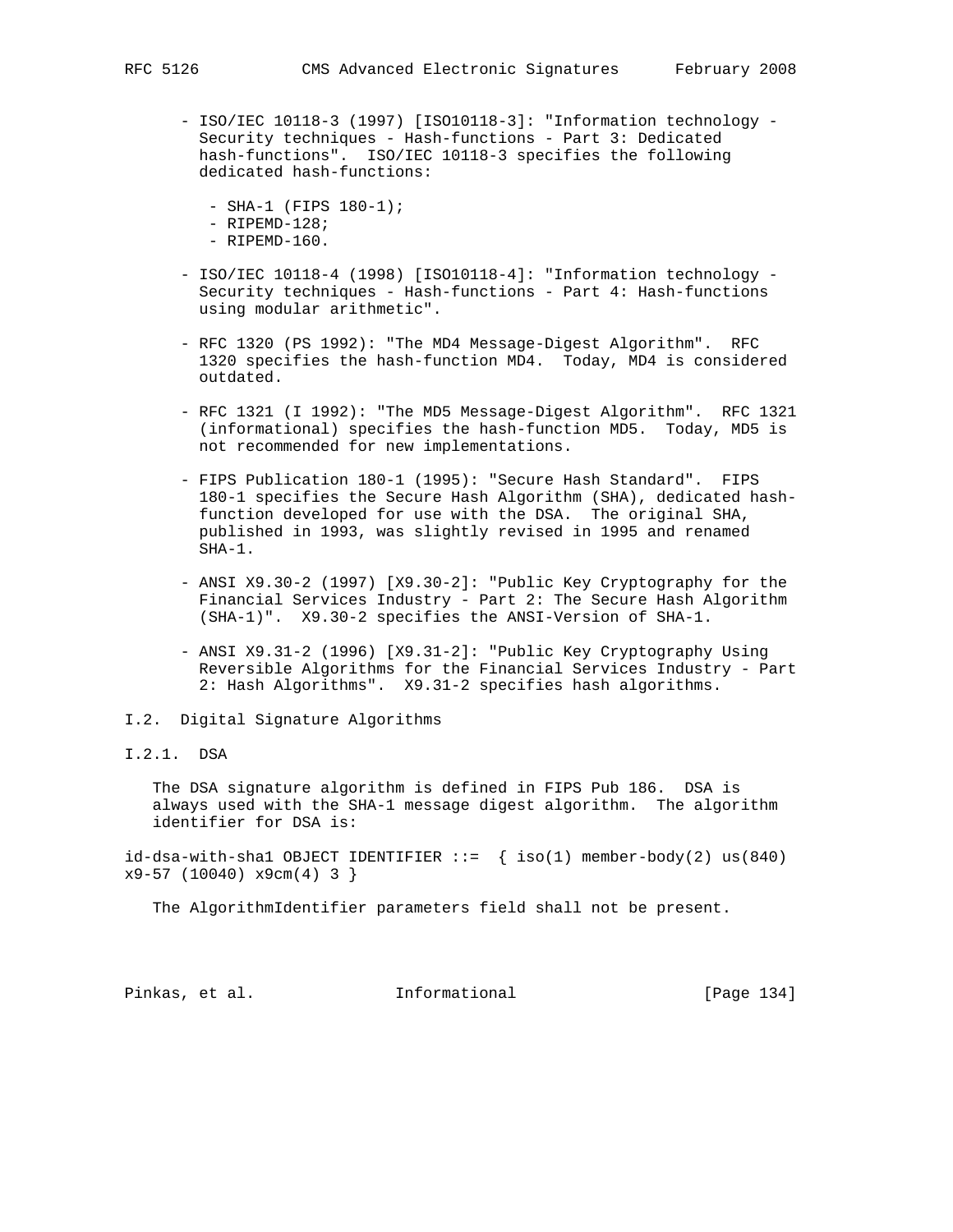## I.2.2. RSA

 The RSA signature algorithm is defined in RFC 3447 [RFC3447]. RFC 3370 [10] specifies the use of the RSA signature algorithm with the SHA-1 algorithm. The algorithm identifier for RSA with SHA-1 is:

Sha1WithRSAEncryption OBJECT IDENTIFIER  $::=$  { iso(1) member-body(2) us(840)  $rsadsi(113549)$   $pkcs(1)$   $pkcs-1(1)$  5 }

 NOTE: RFC 3370 [10] recommends that MD5 not be used for new implementations.

I.2.3. General

 The following is a selection of work that has been done in the area of digital signature mechanisms:

- FIPS Publication 186 (1994): "Digital Signature Standard". NIST's Digital Signature Algorithm (DSA) is a variant of ElGamal's Discrete Logarithm-based digital signature mechanism. The DSA requires a 160-bit hash-function and mandates SHA-1.
- IEEE P1363 (2000) [P1363]: "Standard Specifications for Public- Key Cryptography". IEEE P1363 contains mechanisms for digital signatures, key establishment, and encipherment based on three families of public key schemes:
- "Conventional" Discrete Logarithm (DL)-based techniques, i.e., Diffie-Hellman (DH) key agreement, Menezes-Qu-Vanstone (MQV) key agreement, the Digital Signature Algorithm (DSA), and Nyberg-Rueppel (NR) digital signatures;
- Elliptic Curve (EC)-based variants of the DL-mechanisms specified above, i.e., EC-DH, EC-MQV, EC-DSA, and EC-NR. For elliptic curves, implementation options include mod p and characteristic 2 with polynomial or normal basis representation;
- Integer Factoring (IF)-based techniques, including RSA encryption, RSA digital signatures, and RSA-based key transport.
- ISO/IEC 9796-2 (1997) [ISO9796-2]: "Information technology Security techniques - Digital signature schemes giving message recovery - Part 2: Mechanisms using a hash-function". ISO/IEC 9796-2 specifies digital signature mechanisms with partial message recovery that are also based on the RSA technique but make use of a hash-function.

Pinkas, et al. 10 1nformational 1999 [Page 135]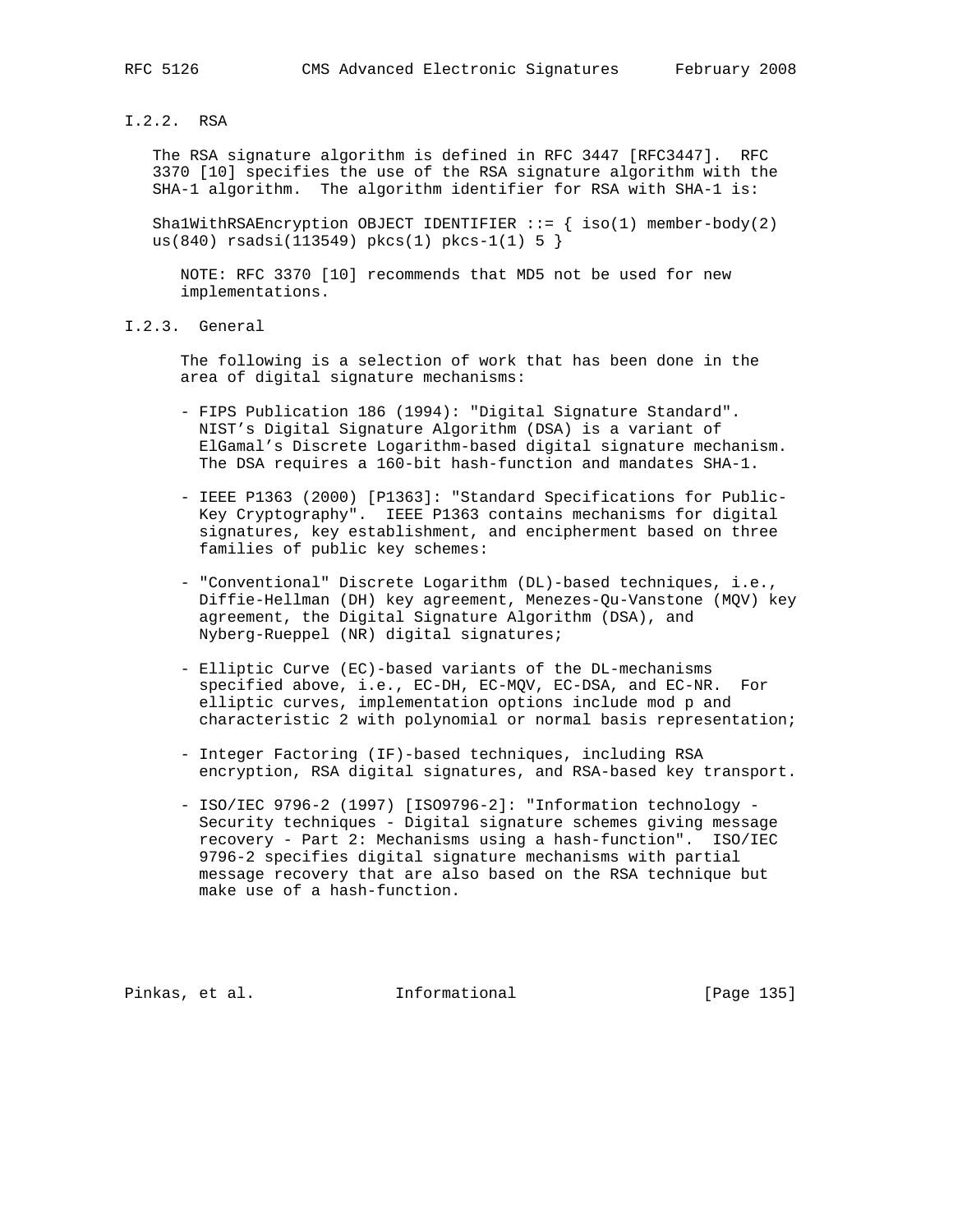- ISO/IEC 9796-4 (1998) [ISO9796-4]: "Digital signature schemes giving message recovery - Part 4: Discrete logarithm based mechanisms". ISO/IEC 9796-4 specifies digital signature mechanisms with partial message recovery that are based on Discrete Logarithm techniques. The document includes the Nyberg-Rueppel scheme.
- ISO/IEC 14888-1 [ISO14888-1]: "Digital signatures with appendix - Part 1: General". ISO/IEC 14888-1 contains definitions and describes the basic concepts of digital signatures with appendix.
- ISO/IEC 14888-2 [ISO14888-2]: "Digital signatures with appendix - Part 2: Identity-based mechanisms". ISO/IEC 14888-2 specifies digital signature schemes with appendix that make use of identity-based keying material. The document includes the zero-knowledge techniques of Fiat-Shamir and Guillou-Quisquater.
- ISO/IEC 14888-3 [ISO14888-3]: "Digital signatures with appendix - Part 3: Certificate-based mechanisms". ISO/IEC 14888-3 specifies digital signature schemes with appendix that make use of certificate-based keying material. The document includes five schemes:
	- DSA;
	- EC-DSA, an elliptic curve-based analog of NIST's Digital Signature Algorithm;
	- Pointcheval-Vaudeney signatures;
	- RSA signatures;
	- ESIGN.
- ISO/IEC 15946-2 (2002) [ISO15946-2]: "Cryptographic techniques based on elliptic curves - Part 2: Digital signatures", specifies digital signature schemes with appendix using elliptic curves.
- The document includes two schemes:
	- EC-DSA, an elliptic curve-based analog of NIST's Digital Signature Algorithm;
	- EC-AMV, an elliptic curve-based analog of the Agnew-Muller- Vanstone signature algorithm.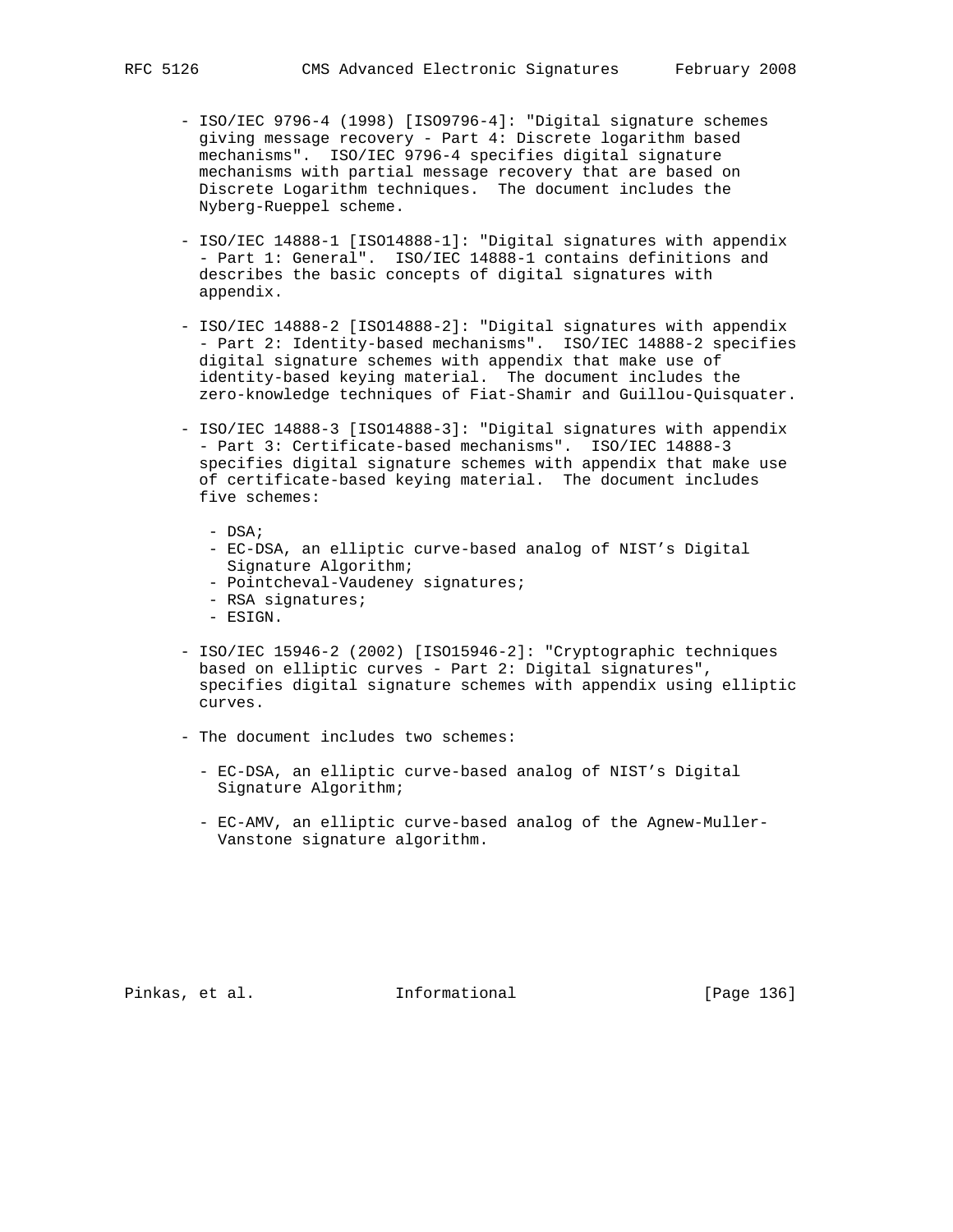- ANSI X9.31-1 (1997) [X9.31-1]: "Public Key Cryptography Using Reversible Algorithms for the Financial Services Industry - Part 1: The RSA Signature Algorithm". ANSI X9.31-1 specifies a digital signature mechanism with appendix using the RSA public key technique.
- ANSI X9.30-1 (1997) [X9.30-1]: "Public Key Cryptography Using Irreversible Algorithms for the Financial Services Industry - Part 1: The Digital Signature Algorithm (DSA)". ANSI X9.30-1 specifies the DSA, NIST's Digital Signature Algorithm.
- ANSI X9.62 (1998) [X9.62]: "Public Key Cryptography for the Financial Services Industry - The Elliptic Curve Digital Signature Algorithm (ECDSA)". ANSI X9.62 specifies the Elliptic Curve Digital Signature Algorithm, an analog of NIST's Digital Signature Algorithm (DSA) using elliptic curves. The appendices provide tutorial information on the underlying mathematics for elliptic curve cryptography and give many examples.

Annex J (Informative): Guidance on Naming

J.1. Allocation of Names

 The subject name shall be allocated through a registration scheme administered through a Registration Authority (RA) to ensure uniqueness. This RA may be an independent body or a function carried out by the Certification Authority.

 In addition to ensuring uniqueness, the RA shall verify that the name allocated properly identifies the applicant and that authentication checks are carried out to protect against masquerade.

 The name allocated by an RA is based on registration information provided by, or relating to, the applicant (e.g., his personal name, date of birth, residence address) and information allocated by the RA. Three variations commonly exist:

- the name is based entirely on registration information, which uniquely identifies the applicant (e.g., "Pierre Durand (born on) July 6, 1956");
- the name is based on registration information, with the addition of qualifiers added by the registration authority to ensure uniqueness (e.g., "Pierre Durand 12");
- the registration information is kept private by the registration authority and the registration authority allocates a "pseudonym".

Pinkas, et al. 10. Informational [Page 137]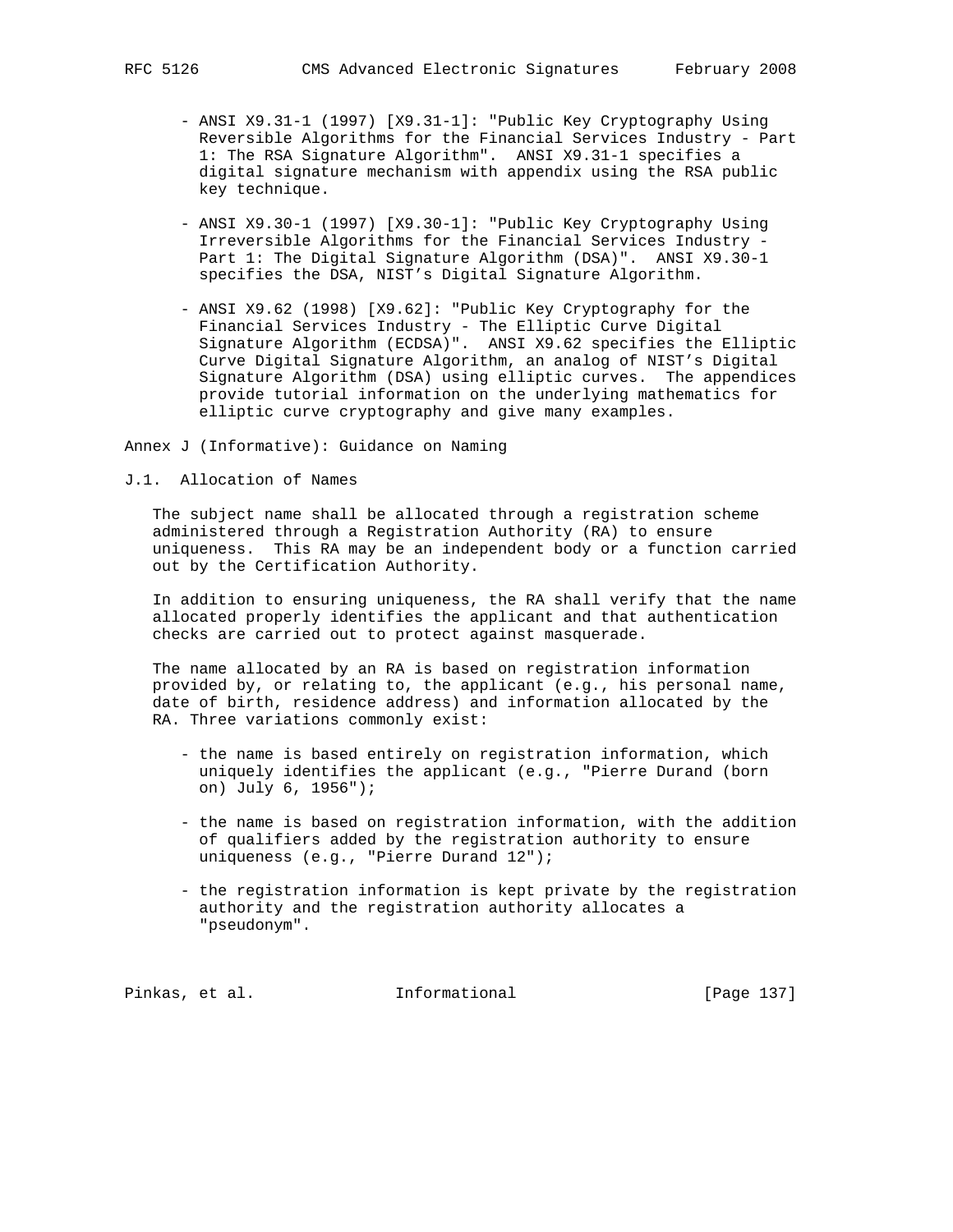## J.2. Providing Access to Registration Information

 Under certain circumstances, it may be necessary for information used during registration, but not published in the certificate, to be made available to third parties (e.g., to an arbitrator to resolve a dispute or for law enforcement). This registration information is likely to include personal and sensitive information.

Thus, the RA needs to establish a policy for:

- whether the registration information should be disclosed;
- to whom such information should be disclosed;
- under what circumstances such information should be disclosed.

 This policy may be different whether the RA is being used only within a company or for public use. The policy will have to take into account national legislation and in particular any data protection and privacy legislation.

 Currently, the provision of access to registration is a local matter for the RA. However, if open access is required, standard protocols, such as HTTP -- RFC 2068 (Internet Web Access Protocol), may be employed with the addition of security mechanisms necessary to meet the data protection requirements (e.g., Transport Layer Security -- RFC 4346 [RFC4346]) with client authentication.

#### J.3. Naming Schemes

J.3.1. Naming Schemes for Individual Citizens

 In some cases, the subject name that is contained in a public key certificate may not be meaningful enough. This may happen because of the existence of homonyms or because of the use of pseudonyms. A distinction could be made if more attributes were present. However, adding more attributes to a public key certificate placed in a public repository would be going against the privacy protection requirements.

 In any case, the Registration Authority will get information at the time of registration, but not all that information will be placed in the certificate. In order to achieve a balance between these two opposite requirements, the hash values of some additional attributes can be placed in a public key certificate. When the certificate owner provides these additional attributes, then they can be verified. Using biometrics attributes may unambiguously identify a person. Examples of biometrics attributes that can be used include: a picture or a manual signature from the certificate owner.

Pinkas, et al. 1nformational 1999 [Page 138]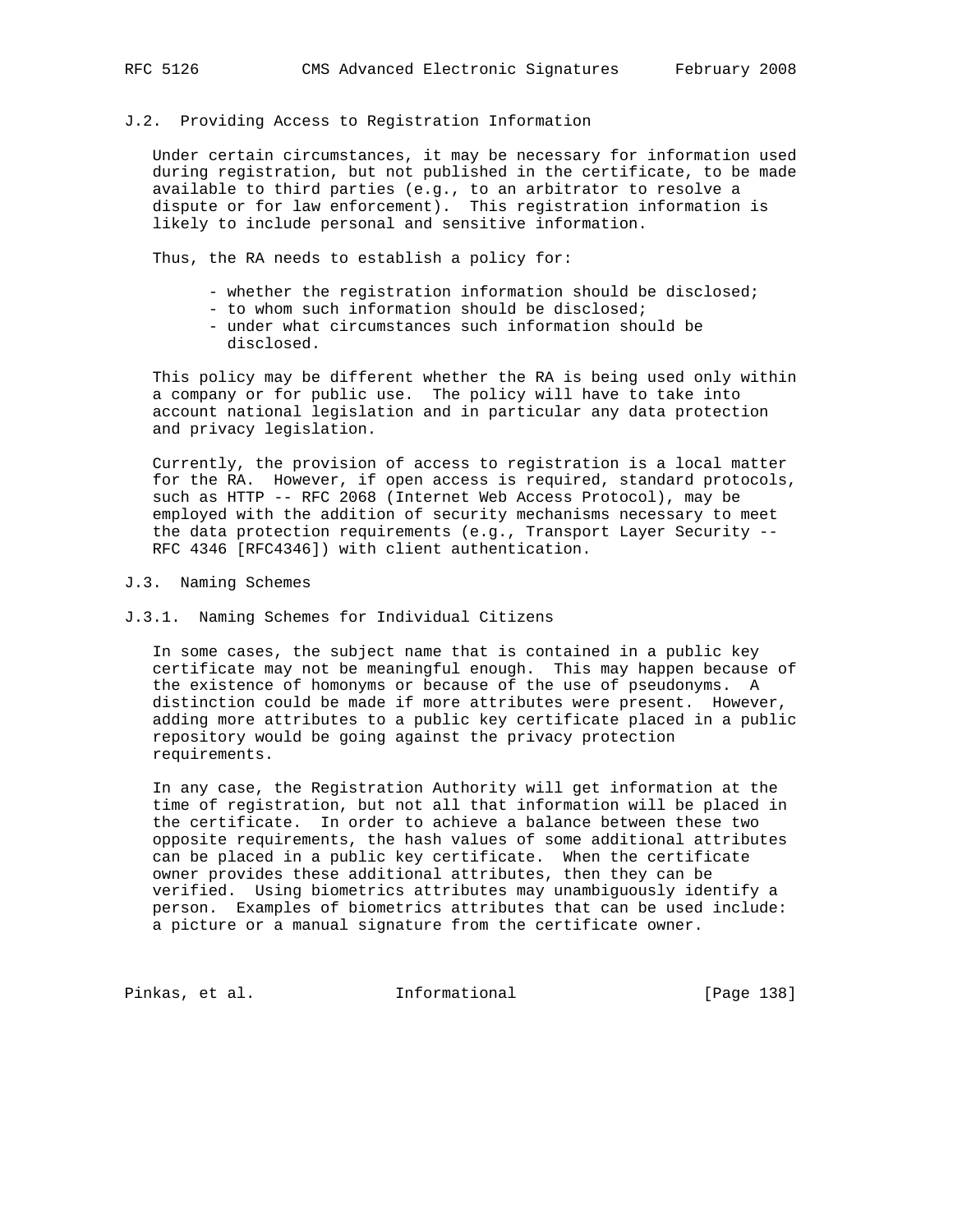NOTE: Using hash values protects privacy only if the possible inputs are large enough. For example, using the hash of a person's social security number is generally not sufficient since it can easily be reversed.

 A picture can be used if the verifier once met the person and later on wants to verify that the certificate that he or she got relates to the person whom was met. In such a case, at the first exchange, the picture is sent, and the hash contained in the certificate may be used by the verifier to verify that it is the right person. At the next exchange, the picture does not need to be sent again.

 A manual signature may be used if a signed document has been received beforehand. In such a case, at the first exchange, the drawing of the manual signature is sent, and the hash contained in the certificate may be used by the verifier to verify that it is the right manual signature. At the next exchange, the manual signature does not need to be sent again.

J.3.2. Naming Schemes for Employees of an Organization

 The name of an employee within an organization is likely to be some combination of the name of the organization and the identifier of the employee within that organization.

 An organization name is usually a registered name, i.e., business or trading name used in day-to-day business. This name is registered by a Naming Authority, which guarantees that the organization's registered name is unambiguous and cannot be confused with another organization.

 In order to get more information about a given registered organization name, it is necessary to go back to a publicly available directory maintained by the Naming Authority.

 The identifier may be a name or a pseudonym (e.g., a nickname or an employee number). When it is a name, it is supposed to be descriptive enough to unambiguously identify the person. When it is a pseudonym, the certificate does not disclose the identity of the person. However, it ensures that the person has been correctly authenticated at the time of registration and therefore may be eligible to some advantages implicitly or explicitly obtained through the possession of the certificate. In either case, however, this can be insufficient because of the existence of homonyms.

 Placing more attributes in the certificate may be one solution, for example, by giving the organization unit of the person or the name of a city where the office is located. However, the more information is

Pinkas, et al. 1nformational 1991 [Page 139]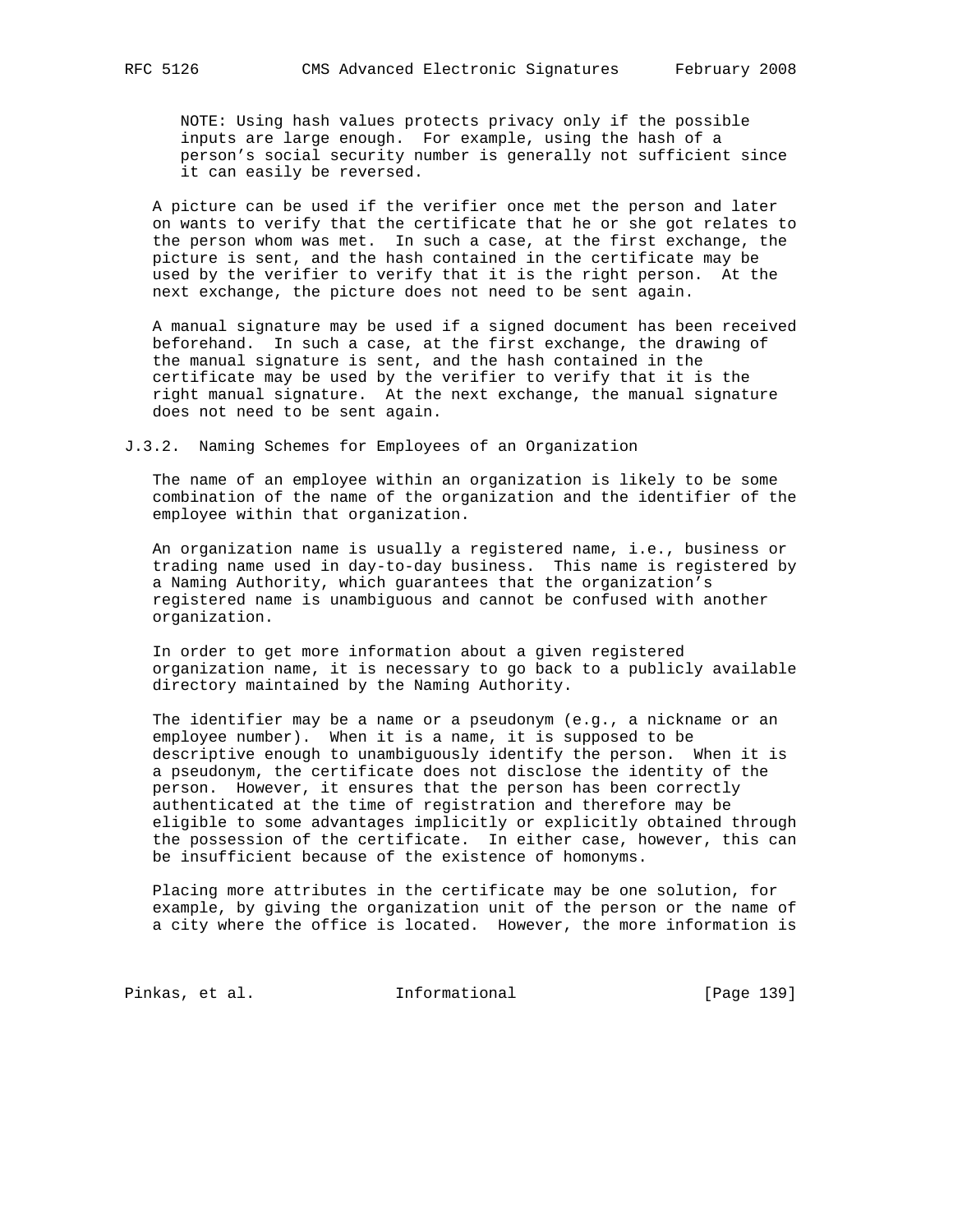placed in the certificate, the more problems arise if there is a change in the organization structure or the place of work. So this may not be the best solution. An alternative is to provide more attributes (like the organization unit and the place of work) through access to a directory maintained by the company. It is likely that, at the time of registration, the Registration Authority got more information than what was placed in the certificate, if such additional information is placed in a repository accessible only to the organization.

### Acknowledgments

Special thanks to Russ Housley for reviewing the document.

Authors' Addresses

 Denis Pinkas Bull SAS Rue Jean-Jaures 78340 Les Clayes sous Bois CEDEX FRANCE EMail: Denis.Pinkas@bull.net

 Nick Pope Thales eSecurity Meadow View House Long Crendon Aylesbury Buck HP18 9EQ United Kingdom EMail: nick.pope@thales-esecurity.com

 John Ross Security & Standards Consultancy Ltd The Waterhouse Business Centre 2 Cromer Way Chelmsford Essex CM1 2QE United Kingdom EMail: ross@secstan.com

Pinkas, et al. Informational [Page 140]